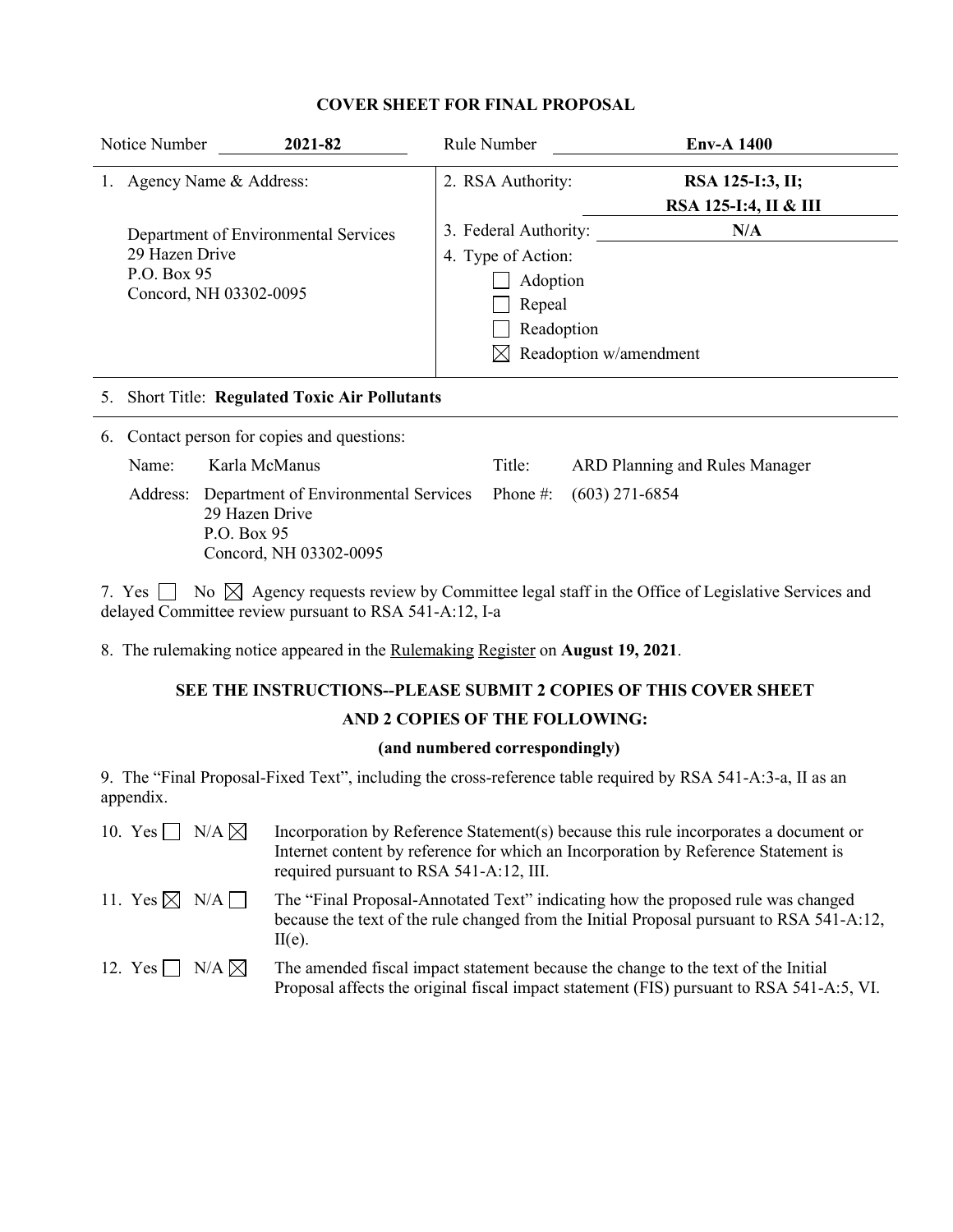| Notice Number<br>2021-82                                                                                             | Rule Number                                                                                               | <b>Env-A</b> 1400                                    |  |  |
|----------------------------------------------------------------------------------------------------------------------|-----------------------------------------------------------------------------------------------------------|------------------------------------------------------|--|--|
| Agency Name & Address:                                                                                               | 2. RSA Authority:                                                                                         | RSA 125-I:3, II;<br><b>RSA 125-I:4, II &amp; III</b> |  |  |
| <b>Department of Environmental Services</b><br><b>29 Hazen Drive</b><br><b>P.O. Box 95</b><br>Concord, NH 03302-0095 | 3. Federal Authority:<br>4. Type of Action:<br>Adoption<br>Repeal<br>Readoption<br>Readoption w/amendment | N/A<br>X                                             |  |  |
| <b>Short Title:</b><br><b>Regulated Toxic Air Pollutants</b>                                                         |                                                                                                           |                                                      |  |  |

6. (a) Summary of what the rule says and of any proposed amendments:

Env-A 1400, Regulated Toxic Air Pollutants, implements RSA 125-I, the Air Toxic Control Act (Act), by listing regulated toxic air pollutants (RTAPs), classifying them, and establishing ambient air limits (AALs). The purpose of this chapter is to prevent, control, abate, and limit the emissions of toxic air pollutants into the ambient air. The ambient air limits established under this rule are intended to promote public health by reducing human exposure to toxic air pollutants. The Department proposes changes to the list of RTAPs and their AALs every few years to reflect updates made to the list of chemical substances by the American Conference of Governmental Industrial Hygienists (ACGIH) and the US EPA's Integrated Risk Information System (IRIS), as contemplated by RSA 125-I. In this rulemaking, the ACGIH and IRIS updates for 2017, 2018, and 2019 are proposed to be incorporated. In that time frame, a total of 121 new chemical substances were added and 21 were removed. The Occupational Exposure Limit (OEL) or reference concentration (RfC) have been changed for 40 substances, which results in a change to their AALs. Name corrections/changes have been made for 90 RTAPs mainly due to the addition of "inhalable fraction", "respirable fraction", or "inhalable fraction and vapor" by ACGIH.

The Department has adopted a convention of rounding AALs to two significant figures based on the following US EPA guidance document: *Issuance of the Clean Air Act National Stack Testing Guidance from Lisa Lund, Director of the Office of Compliance*, issued April 27, 2009 to the EPA Regional Compliance/Enforcement Division Directors.

The Department also proposes to add the following definitions to Env-A 1401.03, Definitions:

- "Inhalable fraction"
- "Inhalable fraction and vapor"
- "Respirable fraction"
- "Thoracic particulate matter"
- "Uncontrolled emission" (as defined in RSA 125-I:2, XVII)

The particulate fraction notations are used and defined by ACGIH to delineate which portion of a chemical is subject to the occupational exposure value used by the Department to calculate the corresponding AALs. Inclusion of these definitions will give clarity to the regulated community that is necessary when determining compliance with the rule.

In addition to the required updates, the Department is proposing to reorganize the rules to give the regulated community a clearer path to compliance. Specifically, parts Env A 1403 through Env-A 1405 have been rearranged and renumbered as discussed below.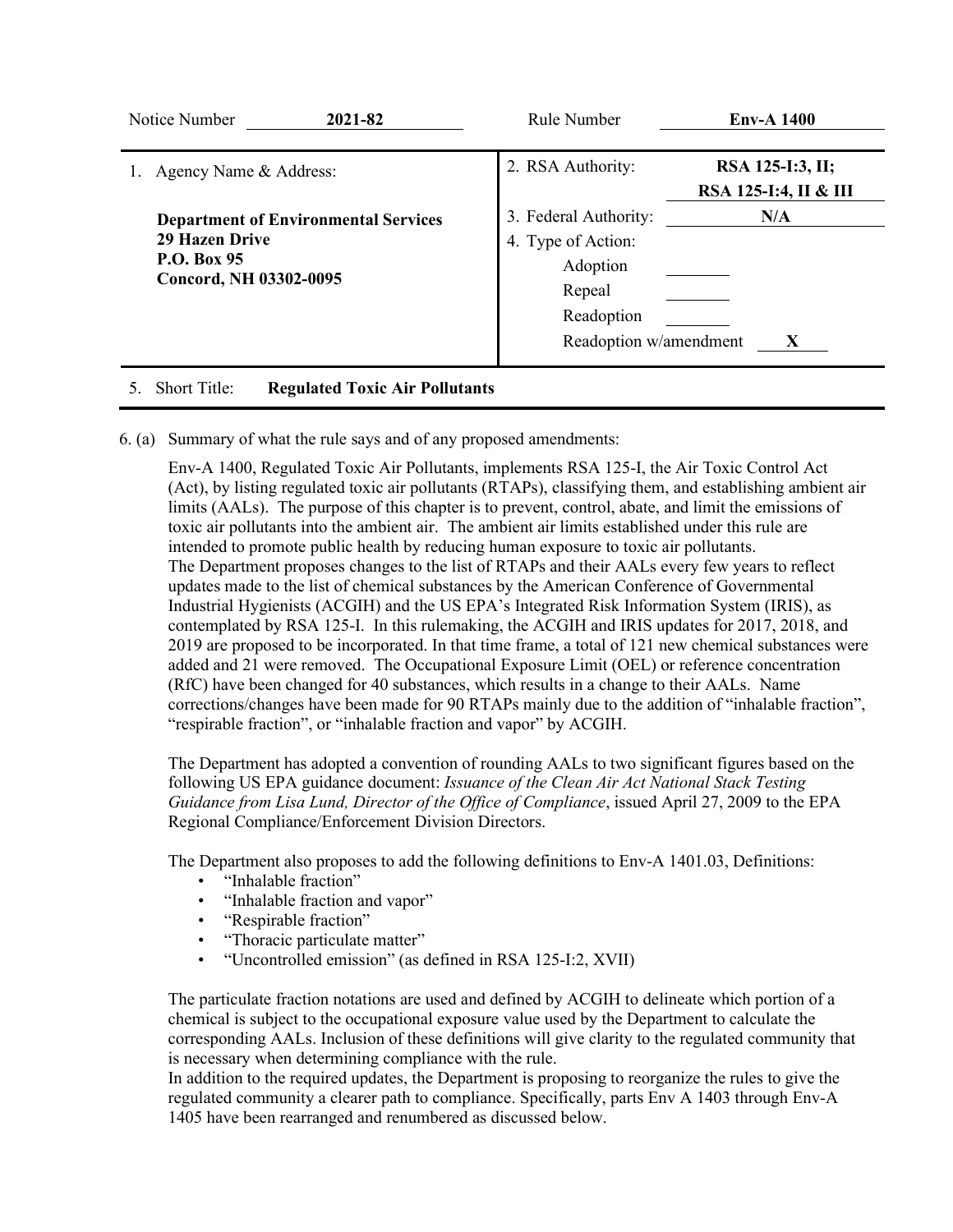Env-A 1403, Compliance Standards – formerly Permit Requirements. This part will now describe the compliance obligations under the rule.

Env-A 1404, Methods of Demonstrating Compliance – currently Env-A 1405. This part will continue to outline the calculation methods a source may use to determine the emissions of RTAPs. Two sections within Env-A 1404 are proposed to be revised as follows:

• Env-A 1404.06, Alternative Methods – clarifies what information will be required for sources requesting the use of the alternative compliance method, and that with any alternative method used, the source must still demonstrate compliance with the AALs.

 • Env-A 1404.07, Compliance with Compliance Boundaries; Alternate Compliance Boundaries contains added language to:

Require sources to comply with AALs on any part of their property that is leased to another entity; and

Establish the procedures and criteria for establishing an "alternate compliance" boundary" pursuant to RSA 125-I:6 III (c).

Env-A 1405, Permit Required – currently Env-A 1403. This part describes the conditions under which a facility would be required to have a permit, and combines existing Env-A 1403.01 and Env-A 1403.03 with two new sections that provide more detail about obtaining a permit and the process for revising the RTAP list or a compliance boundary.

In addition to the above, existing Env-A 1404, Application Procedures, is proposed to be renumbered as Env-A 1406, existing Env-A 1406 is proposed to be renumbered as Env-A 1407, and existing Env-A 1407 is proposed to be merged into existing Env-A 1408.

6. (b) Brief description of the groups affected:

Sources emitting toxic air pollutants into the ambient air will be affected.

6. (c) Specific section or sections of state statute or federal statute or regulation which the rule is intended to implement:

| Rule                     | <b>State Statutes Implemented</b>             |
|--------------------------|-----------------------------------------------|
| Env-A 1401               | RSA 125-I:1; RSA 125-I:2; RSA 125-I:3, I & II |
| Env-A $1402.01(a)$ & (b) | RSA 125-I:3, $III(a)$                         |
| Env-A $1402.01(c)$ & (d) | RSA 125-I:3, III(b)                           |
| Env-A 1402.02            | RSA $125$ -I:3, III(c)                        |
| Env-A 1402.03            | RSA 125-I:3, III(c)                           |
| Env-A 1403.01 & 1403.02  | RSA 125-I:3, I; RSA 125-I:5, I & V            |
| $Env-A$ 1404             | RSA 125-I:5, V                                |
| Env-A 1404.07            | RSA 125-I:5, V & RSA 125-I:2, VI              |
| Env-A 1405.01            | RSA 125-I:3, I; RSA 125-I:5, I & V            |
| Env-A 1405.02-1405.04    | RSA 125-I:1; RSA 125-I:2; RSA 125-I:3, I & II |
| Env-A 1406               | RSA 125-I:5, I & IV                           |
| Env-A 1407               | RSA 125-I:2, XIV; RSA 125-I:4                 |
| Env-A 1408 - 1411        | RSA 125-I:4                                   |
| Env-A 1412               | RSA 125-I:4, V                                |
| $Env-A$ 1413             | RSA 125-I:1; RSA 125-I:5                      |
| $Env-A$ 1450             | RSA 125-I:4                                   |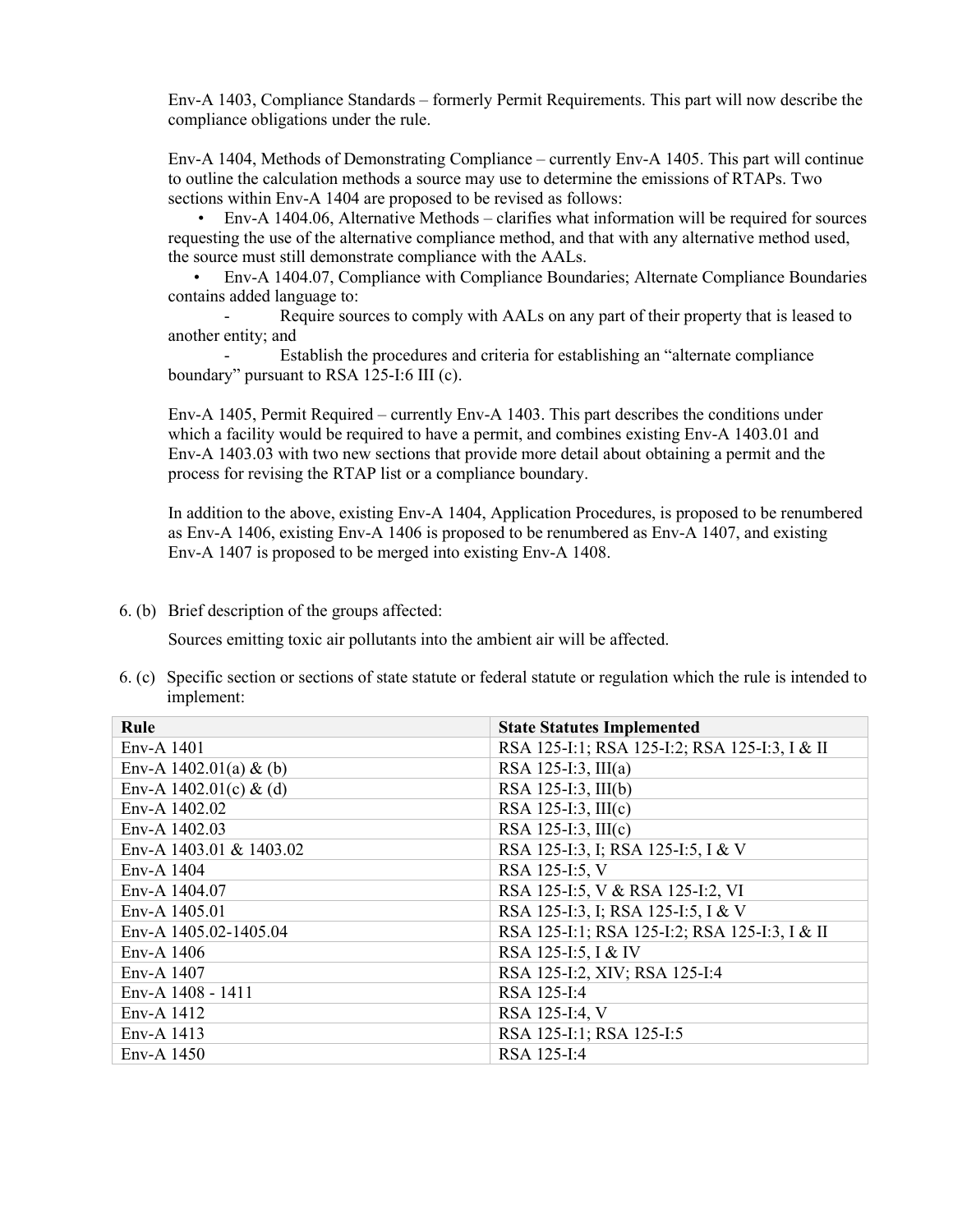7. Contact person for copies and questions including requests to accommodate persons with disabilities:

| Name:    | <b>Karla McManus</b>                                                                                                                                                                          | Title:      | <b>DES-ARD Planning and Rules</b><br><b>Manager</b>             |
|----------|-----------------------------------------------------------------------------------------------------------------------------------------------------------------------------------------------|-------------|-----------------------------------------------------------------|
| Address: | <b>Department of Environmental Services</b><br><b>29 Hazen Drive</b>                                                                                                                          | Phone $#$ : | $(603)$ 271-6854                                                |
|          | P.O. Box 95                                                                                                                                                                                   | Fast:       | $(603)$ 271-1381                                                |
|          | Concord, NH 03302-0095                                                                                                                                                                        | E-mail:     | Karla.S.McManus@des.nh.gov                                      |
|          | The rules also can be viewed in PDF in the Public Comment Opportunities<br>section of the NHDES website at https://www.des.nh.gov/public-<br>comment-opportunities and selecting "Rulemaking" |             | TTY/TDD Access: Relay NH 1-<br>800-735-2964 or dial 711 (in NH) |

8. Deadline for submission of materials in writing or, if practicable for the agency, in the electronic format specified: **4:00 p.m. on Friday, October 8, 2021**

| $\boxtimes$ Fax<br>$\boxtimes$ E-mail | $\Box$ Other format (specify): |
|---------------------------------------|--------------------------------|
|---------------------------------------|--------------------------------|

9. Public hearing scheduled for:

|        | Date and Time: Wednesday, September 29, 2021 at 10:00 AM |
|--------|----------------------------------------------------------|
| Place: |                                                          |
|        | <b>DES Offices</b>                                       |
|        | <b>Room 208C</b>                                         |
|        | 29 Hazen Drive, Concord NH                               |

**NOTE: NHDES security procedures require all visitors to sign in and present photo identification (such as a driver's license). If you plan to attend the public hearing in person, please bring photo identification with you.**

**You also may attend the hearing via WebEx, which can be accessed through the following link:**

[https://nhgov.webex.com/nhgov/j.php?MTID=m4e955fc585a299f20bb1](https://nhgov.webex.com/nhgov/j.php?MTID=m4e955fc585a299f20bb19c220310360d) [9c220310360d](https://nhgov.webex.com/nhgov/j.php?MTID=m4e955fc585a299f20bb19c220310360d)

**Meeting number (access code):** 1806 08 5766

**Meeting password: nRxiQUe9V85**

**You also may join the meeting by phone:**

**Call in Number:** +1-415-655-0001 US Toll

**Access Code: 180 608 5766**

**Contact Karla McManus at Karla.S.McManus@des.nh.gov or (603) 271-6854 if you have any questions or technical issues connecting to the hearing.**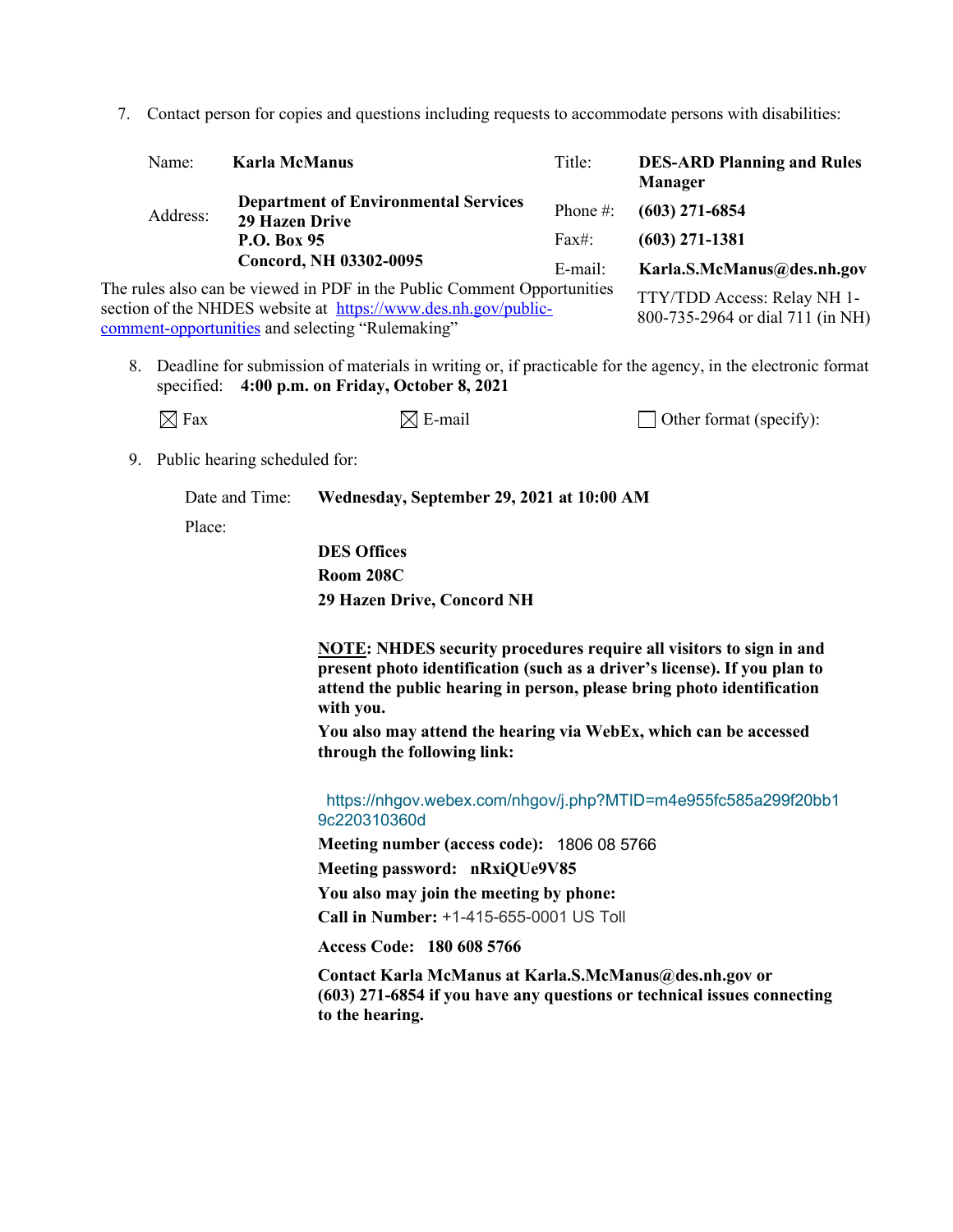10. Fiscal Impact Statement (Prepared by Legislative Budget Assistant):

FIS **# 21:061**, dated **06/02/2021**:

- **1. Comparison of the costs of the proposed rule(s) to the existing rule(s):** There is no difference in cost when comparing the proposed rules to the existing rules. Any costs associated with the proposed rules are attributable to RSA 125-I and not the rules.
- **2. Cite the Federal mandate. Identify the impact on state funds:** No federal mandate, no impact on state funds.
- **3. Cost and benefits of the proposed rule(s):**
	- **A. To State general or State special funds:** None.
	- **B. To State citizens and political subdivisions:** None.
	- **C. To independently owned businesses:** None.
- 11. Statement Relative to Part I, Article 28-a of the N.H. Constitution:

**The costs of the air toxic control program are attributable to the statute. The proposed rules and amendments thus do not create, expand, or modify any program or responsibility in such a way as to necessitate additional expenditures by political subdivisions, and thus do not violate Part I, Article 28-a of the N.H. Constitution.**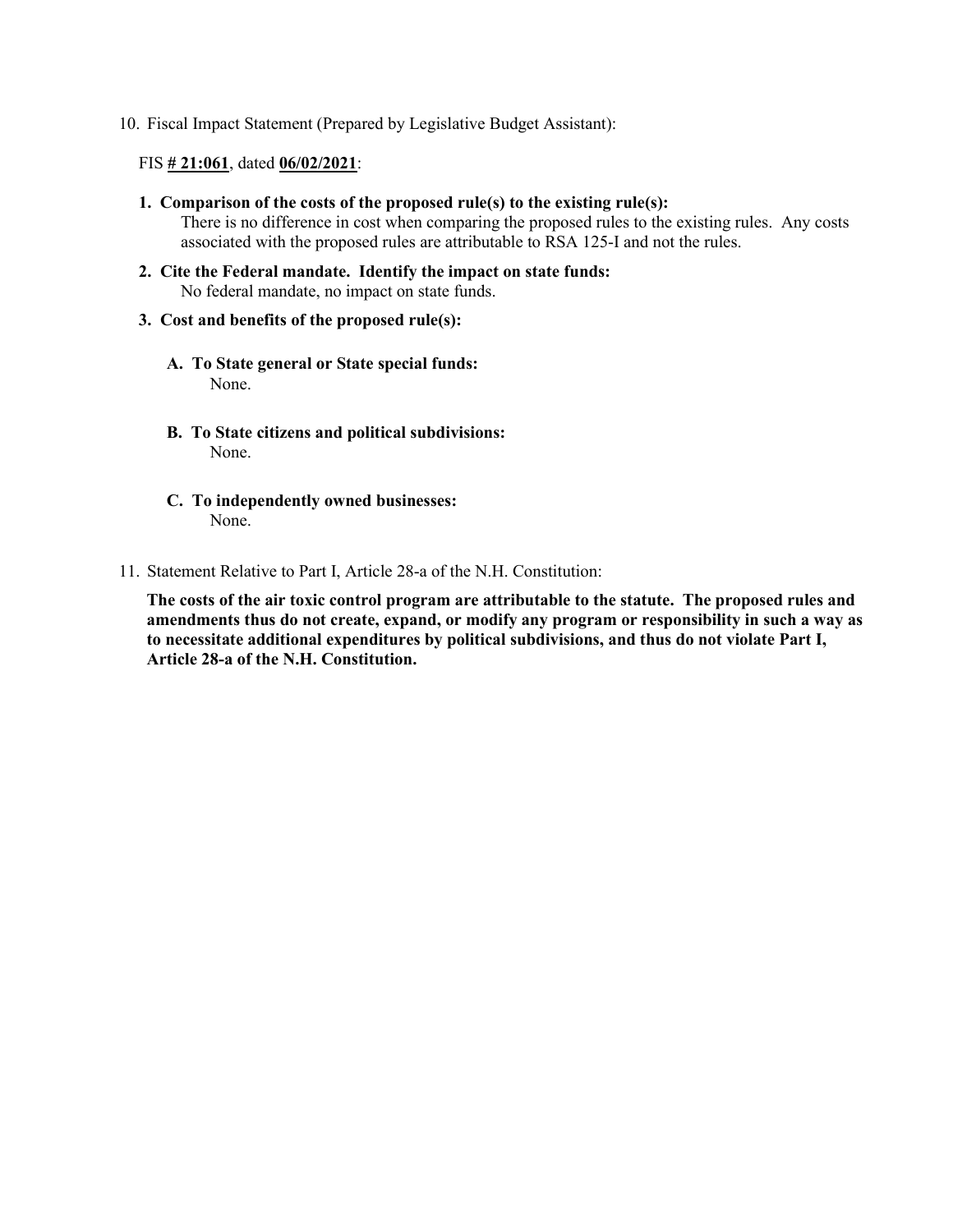**CONSENT**

*Readopt with amendment Env-A 1400, effective 1-5-18 (Document #12443), to read as follows:* 

CHAPTER Env-A 1400 REGULATED TOXIC AIR POLLUTANTS

Statutory Authority: RSA 125-I:6

PART Env-A 1401 PURPOSE AND APPLICABILITY; DEFINITION

Env-A 1401.01 Purpose.

 (a) The purpose of this chapter is to implement RSA 125-I relative to preventing, controlling, abating, and limiting the emissions of toxic air pollutants into the ambient air.

 (b) The ambient air limits (AALs) established in this chapter are intended to promote public health by reducing human exposure to toxic air pollutants as required by RSA 125-I:1.

 Env-A 1401.02 Applicability. This chapter shall apply to the owner or operator of any new, modified, or existing process or device located at a stationary source that emits a regulated toxic air pollutant (RTAP) into the ambient air, unless exempted under Env-A 1402.

Env-A 1401.03 Definitions. For purposes of this part, the following definitions shall apply:

 (a) "Accidental release" means an unanticipated emission of an RTAP into the ambient air from a stationary source, process or device, either caused by an unintentional spill or a malfunction as defined in Env-A 104;

 (b) "Biodiesel" means a diesel fuel substitute that is composed of mono-alkyl esters of long chain fatty acids, is derived from vegetable oils or animal fats, and meets the requirements of the American Society for Testing and Materials (ASTM) specification D6751;

(c) "Biofuel" means bio-oil, bio synthetic gas, or biodiesel, alone or in any combination;

 (d) "Biomass" means "biomass" as defined in RSA 125-C:2, III-a, reprinted in Appendix B. The term does not include any mixture containing the wood component of construction and demolition debris or any material or mixture containing sewage sludge, industrial sludge, medical waste, hazardous waste, household or municipal waste, animal or human remains, animal or human waste, or radioactive waste;

 (e) "Bio-oil" means a liquid fuel derived from vegetable oils, animal fats, wood, straw, forestry byproducts, or agricultural byproducts using noncombustion thermal, chemical, or biological processes, including, but not limited to, distillation, gasification, hydrolysis, or pyrolysis, but not including anaerobic digestion, composting, or incineration;

 (f) "Bio synthetic gas" means a gaseous fuel derived from vegetable oils, animal fats, wood, straw, forestry byproducts, or agricultural byproducts using noncombustion thermal, chemical, or biological processes, including, but not limited to, distillation, gasification, hydrolysis, or pyrolysis, but not including anaerobic digestion, composting, or incineration;

 (g) "Compliance boundary" means "compliance boundary" as defined in RSA 125-I:2 VI, reprinted in Appendix B, which is subject to the alternate compliance boundaries described in Env-A 1404.07;

 (h) "Inhalable fraction" means those materials that are hazardous when deposited anywhere in the respiratory tract and have an aerodynamic diameter of less than or equal to  $100$  micrometers ( $\mu$ m);

 (i) "Inhalable fraction and vapor" means a material that might be present in both the particulate and vapor phases;

(j) "Particulate RTAP" means an RTAP that is a solid at ambient temperature;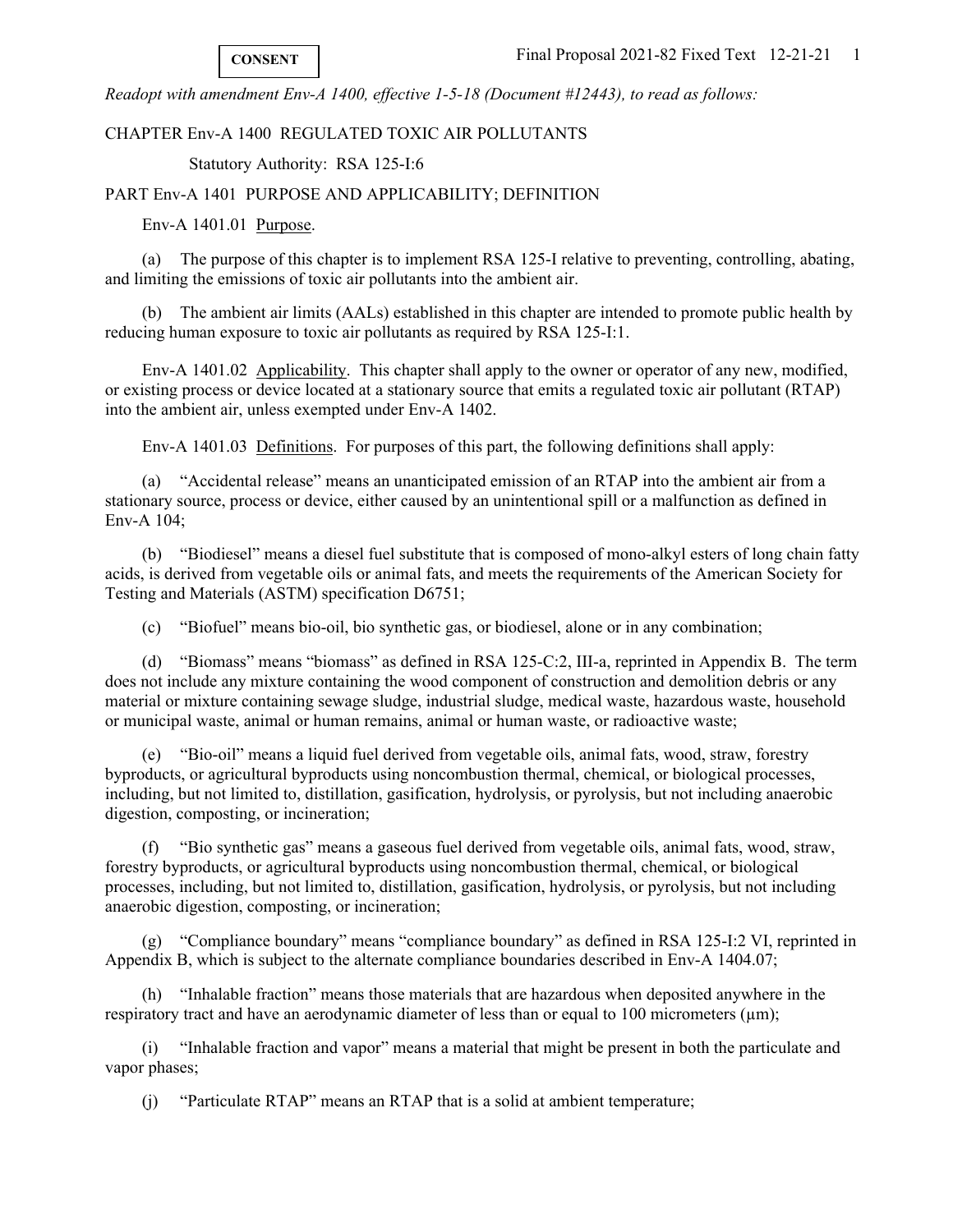(k) "Processed landfill gas" means gaseous fuel that does not contain more than 0.5 ppm of total siloxanes;

 (l) "Pump station" means a facility that is part of a publicly owned treatment works (POTW), that consists of pumps and service equipment designed to pump wastewater from one location to another or from one elevation to another, in order to allow continuous treatment within the POTW;

 (m) "Respirable fraction" means a material that is hazardous when deposited in the gas-exchange region of the lungs with an aerodynamic diameter less than 4.0  $\mu$ m;

 (n) "Thoracic particulate matter" means a material that is hazardous when deposited anywhere within the lung airways and the gas-exchange region and is less than  $25 \mu m$  in size; and

 (o) "Uncontrolled emission" means "uncontrolled emission" as defined in RSA 125-I:2, XVII, reprinted in Appendix B.

## PART Env-A 1402 EXEMPTIONS FROM APPLICABILITY

 Env-A 1402.01 Statutory Exemptions for Sources and Activities. As specified in RSA 125-I:3, III(a) and (b), the following shall be exempt from regulation under RSA 125-I and these rules:

- (a) Normal agricultural operations;
- (b) The application of pesticides regulated pursuant to RSA 430:28 through RSA 430:48;
- (c) Emissions of RTAPs resulting from mobile sources; and

 (d) Emissions of RTAPs resulting from the combustion of virgin petroleum products at stationary sources.

 Env-A 1402.02 Additional Exemptions for Sources and Activities. Pursuant to RSA 125-I:3, III(c), emissions of RTAPs from device*s* or processes at a stationary source shall be exempt from the requirements of this chapter if the emissions of such RTAPs are from, or result from, any of the following sources or activities:

(a) The combustion of one or more of the following fuels:

- (1) Coal;
- (2) Natural gas;
- (3) Propane;
- (4) Biofuels as defined in Env-A  $1401.03(c)$ ;
- (5) Biomass as defined in Env-A 1401.03(d); or
- (6) Processed landfill gas as defined in Env-A 1401.03(k);

 (b) A gasoline dispensing or storage facility or cargo truck as regulated pursuant to Env-A 1217 or Env-Or 500;

(c) An exempt activity as classified in Env-A 609;

 (d) A pneumatic transfer system for collecting sander dust which uses a baghouse that is operated and maintained in accordance with the manufacturer's specifications;

(e) Non-metallic mineral processing plants, as defined in Env-A 2800;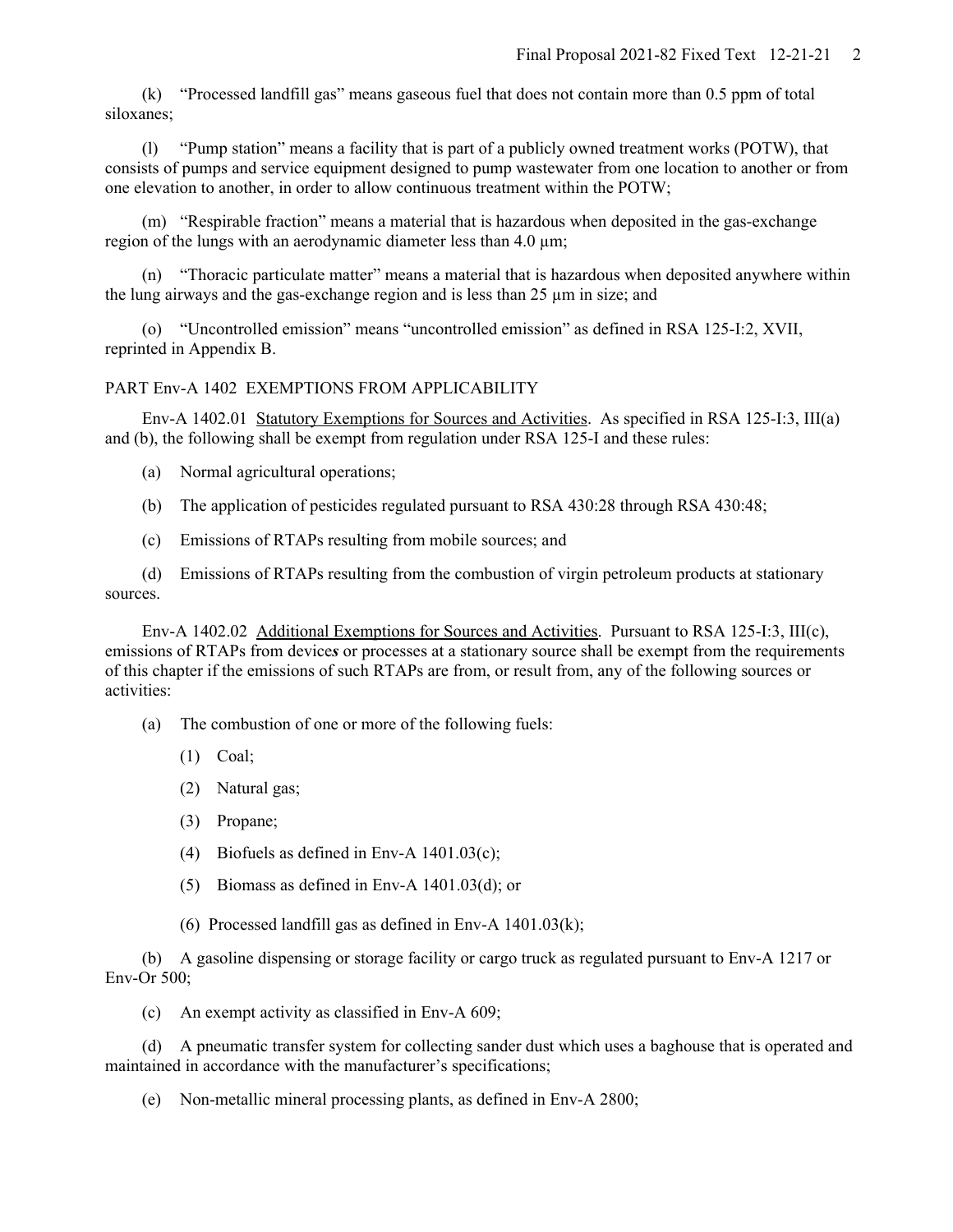(f) Wastewater evaporators that do not process wastewater containing volatile organic compounds (VOCs);

(g) Used oil heaters that meet the following criteria:

(1) The sum of the gross heat input design ratings for all devices equals 500,000 Btu per hour or less;

(2) The sum of the fuel use rate for all devices equals 3.6 gallons per hour of fuel use or less;

(3) All devices burn 8,640 gallons per year or less of specification used oil as defined in Env-Hw 800;

- (4) Each exhaust stack has an inside diameter of 8 inches or less;
- (5) Each exhaust stack outlet is 20 feet or more above the ground;
- (6) Each exhaust stack is vertical and unobstructed; and
- (7) All devices are operated and maintained in accordance with manufacturer's specifications;

 (h) Spray coating operations used for maintenance limited to painting of process equipment using commercially available paints or coatings, but excluding VOC degreasing operations;

- (i) Crematoriums;
- (j) A publicly owned wastewater treatment facility that:

(1) Is not required to develop a pretreatment program to control pollutants received by the POTW from non-domestic sources, in accordance with 40 CFR 403, General Pretreatment Regulations for Existing and New Sources of Pollution; and

(2) Has a national pollutant discharge elimination system (NPDES) permit, in accordance with section 402 of the Clean Water Act, 33 U.S.C. 1251 et seq.;

 (k) A pump station which is part of a publicly owned wastewater treatment facility, in accordance with (j), above;

 (*l*) The use of consumer products in a manner consistent with how the general public would use the product;

(m) An automotive refinishing operation that meets the following criteria:

- (1) Each spray booth/station exhaust stack is vertical and unobstructed;
- (2) The source is in compliance with the requirements of 40 CFR Part 63, Subpart HHHHHH; and
- (3) The source uses less than 500 gallons per year of commercially available paints or coatings;

 (n) An air stripper or other equipment associated with soil venting that is used to remediate a petroleum or gasoline contaminated site, and equipment that is used to control petroleum or gasoline vapors at either a petroleum or gasoline contaminated site or at a site associated with a petroleum or gasoline contaminated site, provided that such equipment is located at or associated with a state-funded site, a superfund site, or is required under the provisions of a consent order or consent agreement with the department;

- (o) Routine maintenance activities associated with boilers;
- (p) The use of isopropyl alcohol, nitrous oxide, and ethylene oxide at health care facilities;
- (q) An accidental release as defined in Env-A 1401.03;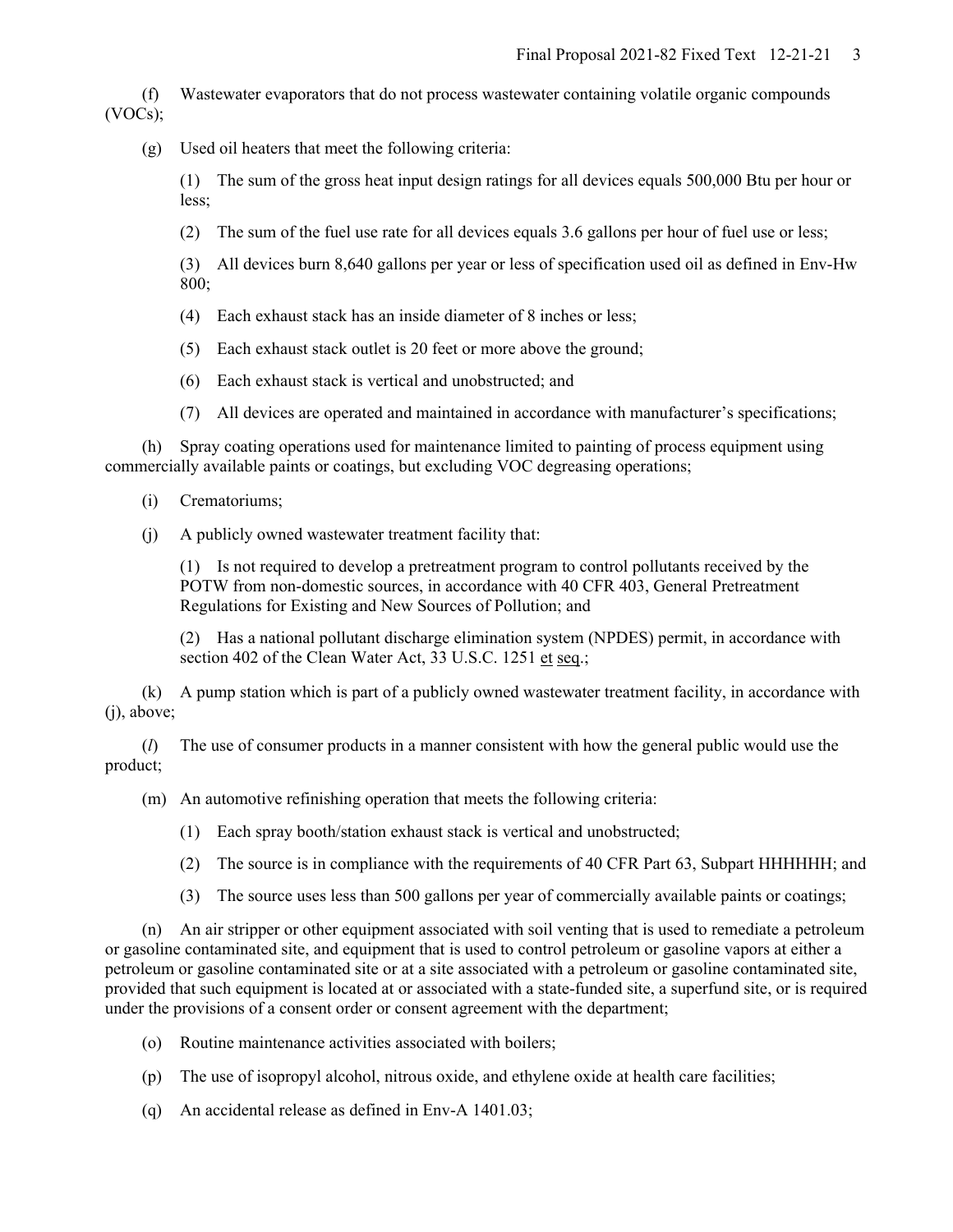(r) Air strippers, soil venting equipment, or equipment used to control contaminated vapors operating for test purposes to qualify and quantify air emissions for remediation projects for a time period approved by the department;

 (s) Solvent cleaning of parts and equipment performed exclusively by hand wiping or hand cleaning, provided that:

- (1) Less than 20 gallons per year are used; and
- (2) The used wipes are kept in closed containers;
- (t) Process emissions from private, public, or vocational educational institutions, provided that:
	- (1) The emissions are primarily the result of teaching and training exercises; and
	- (2) The institution is not engaged in the manufacture of products for commercial sale;

 (u) Degreasing and cleaning units that exclusively use aqueous caustic solutions at ambient temperatures in non-aeriated baths or tanks;

(v) Rooms, buildings, and warehouses used exclusively for:

(1) Storing chemicals, provided such chemicals are stored in closed containers;

(2) Filling chemical containers or transferring chemicals from one container to another for use within the facility; and

(3) Sampling chemicals for quality assurance and quality control purposes;

(w) Powder coating operations;

 (x) Surface coating at facilities that do not spray apply coatings containing strontium chromate (CAS #7789-06-02) and have actual VOC emissions of 1,000 pounds or less in any 12-month period from all coating materials, coating material components, other materials mixed with coating materials prior to application, and cleaning solvents; and

 (y) Particulate RTAP emissions that are vented inside the building and, in aggregate, do not exceed 1,000 pounds in any consecutive 12-month period.

 Env-A 1402.03 Additional Exemptions for Certain Air Contaminants. As authorized by RSA 125-I:3,  $III(c)$ , the following emissions shall be exempt from this chapter:

 (a) Emissions of a hazardous air pollutant (HAP), as defined in Env-A 103, from a process or device, provided that process or device uses the requisite pollution control equipment to comply with a national emission standard for HAPs as codified in 40 CFR 61 or 40 CFR 63;

 (b) RTAP emissions from the process or device specified in (a), above, that are controlled by the requisite pollution control equipment to the same degree of efficiency as required by the national emission standard for the HAP emitted from that process or device;

 (c) HAP emissions from a solid waste incineration unit that is subject to rules or plans authorized by, and adopted in accordance with, §129 of the Act, provided the unit uses the pollution control equipment required to comply with those rules or plans; and

 (d) RTAP emissions from the solid waste incineration unit specified in (c), above, that are controlled to the same degree of efficiency as required by the rule or plan for the HAP emitted from that unit.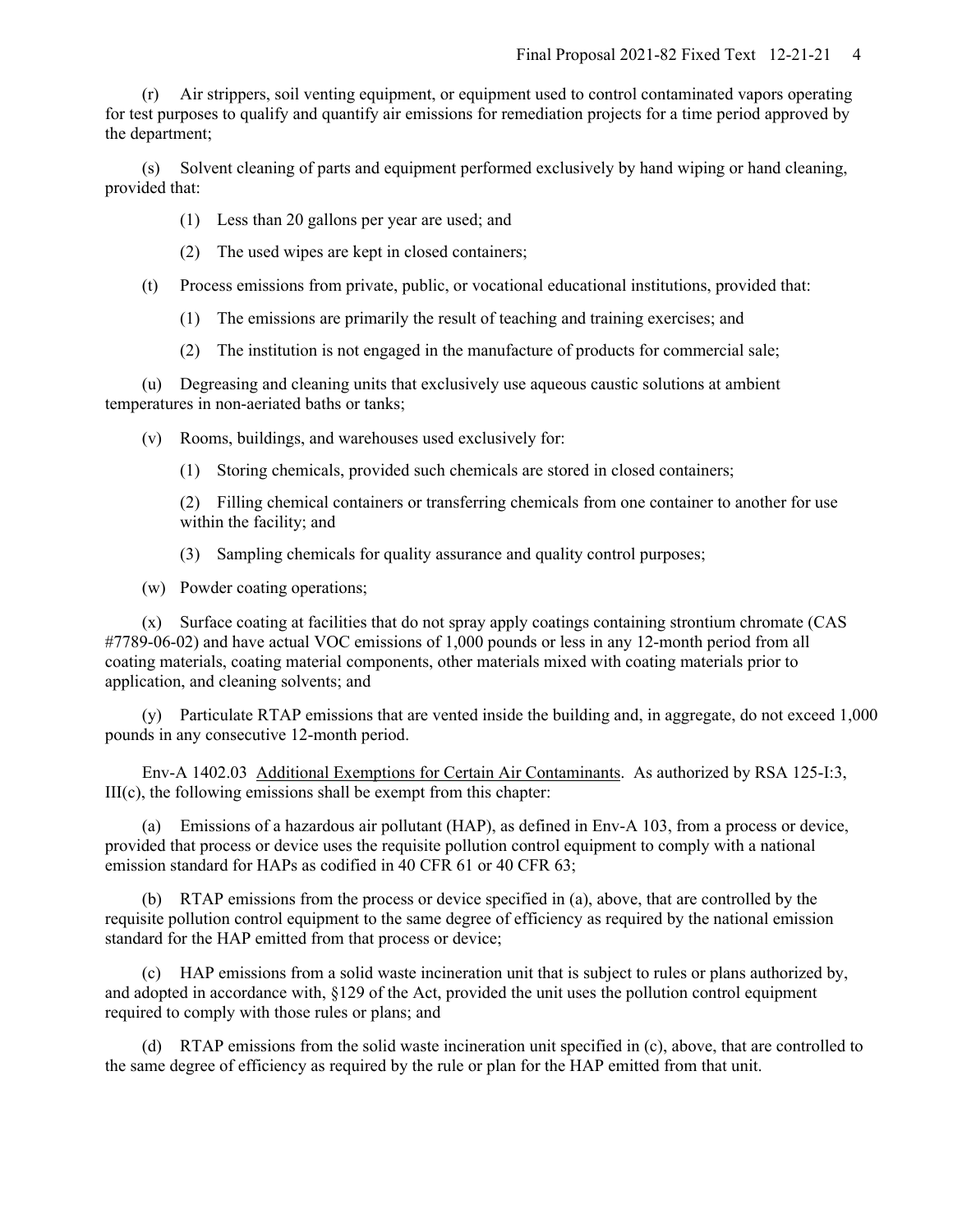## PART Env-A 1403 COMPLIANCE STANDARDS

## *{Env-A 1403.01 moved, renumbered as Env-A 1405.01}*

## Env-A 1403.01 Compliance with Ambient Air Limits Required.

 (a) The owner or operator of any process or device at a stationary source subject to this chapter shall manage emissions of RTAPs such that the concentrations of RTAPs in ambient air resulting from those emissions shall not exceed the AALs for those RTAPs at and beyond the compliance boundary for the stationary source.

 (b) If the department revises the list of RTAPs or their respective AALs as set forth in Table 1450-1 in Env-A 1450.01, or revises compliance boundary criteria as set forth in Env-A 1404.07, the owner or operator of an existing stationary source, process or device shall comply with (a) above for any revised AAL, RTAP or compliance boundary either:

- (1) Within 90 days of notice of such final revision in the New Hampshire Rulemaking Register; or
- (2) On the schedule of a compliance plan approved in accordance with Env-A 1406.02.

## Env-A 1403.02 Demonstration of Compliance with Ambient Air Limits Required.

 (a) The owner or operator of a device or process at a stationary source shall demonstrate compliance with the AALs using one of the methods described in Env-A 1404.

(b) If the department revises the list of RTAPs or their respective AALs as set forth in Table 1450-1 in Env-A 1450.01, and the owner or operator of an existing process or device cannot demonstrate compliance with the revised list of RTAPs or their respective AALs, then the owner or operator shall comply with Env-A 1405.04 and Env-A 1406.02.

 *{Env-A 1403.03 moved, renumbered as Env-A 1405.02}* 

 *{Env-A 1404 moved, renumbered as Part Env-A 1406}*

## PART Env-A 1404 METHODS OF DEMONSTRATING COMPLIANCE

 Env-A 1404.01 Methods of Demonstrating Compliance. The owner or operator of any device or process that emits a RTAP shall demonstrate compliance with the AALs by using at least one of the following methods:

- (a) Air dispersion modeling analysis as specified in Env-A 1404.02;
- (b) De minimis emission level method as specified in Env-A 1404.03;
- (c) In-stack concentration method as specified in Env-A 1404.04;
- (d) Adjusted in-stack concentration method as specified in Env-A 1404.05; or

 (e) Calculations, results, or analyses from an alternative method of compliance demonstration approved pursuant to Env-A 1404.06.

 Env-A 1404.02 Air Dispersion Modeling Analysis. If air dispersion modeling analysis is selected, the owner or operator shall conduct an air pollution dispersion modeling impact analysis, in accordance with Env-A 606, demonstrating that the concentration of emissions of each RTAP is equal to or below the corresponding AAL at and beyond the compliance boundary.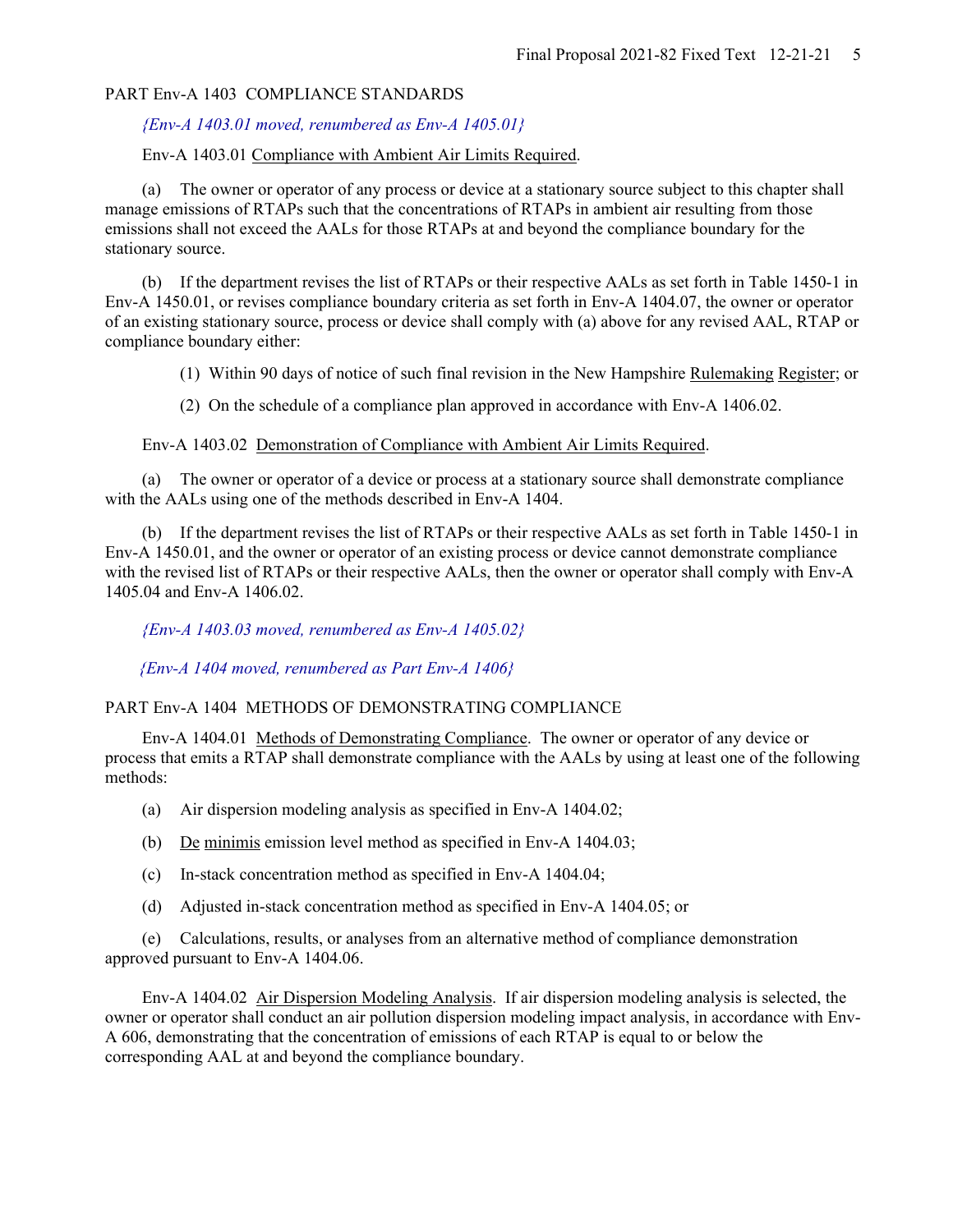#### Env-A 1404.03 *De Minimis* Emission Level Method.

 (a) If the de minimis emission level method is selected, the owner or operator shall demonstrate that the emissions of each RTAP are equal to or below the appropriate de minimis level from Table 1450-1 in Env-A 1450.01; and

 (b) The de minimis emission level method shall only be allowed when the airflow exiting the vent or stack is vertical and unobstructed.

 Env-A 1404.04 In-stack Concentration Method. If the in-stack concentration method is selected, the owner or operator shall use the following equations to calculate that the emissions of each RTAP is equal to or below the corresponding AAL, where:

(a) "X" means:

(1) For devices or processes emitting from one stack, the emission rate of each RTAP in pounds per hour (lbs/hr); or

(2) For devices or processes emitting from more than one stack, the sum of emission rates of each RTAP from each stack in lbs/hr;

(b) "Y" means the emission rate of each RTAP in grams per second  $(g/sec)$  as determined by dividing X by 7.94, as shown in the formula below:

 $Y$  (g/sec) =  $X$  (lbs/hr) / 7.94

(c) "Z" means the emission rate of each RTAP in micrograms per second ( $\mu$ g/sec) as determined by multiplying Y by  $10^6$ , as shown in the formula below:

Z (μg/sec) = Y (g/sec) x  $10^6$ 

(d) "A" means:

(1) For devices or processes emitting from one stack, the stack volume flow in actual cubic feet per minute  $(ft^3/min)$ ; or

(2) For devices or processes emitting from more than one stack, the sum of stack volume flows from each stack in actual  $ft^3/min$ ;

(e) "B" means the stack volume flow in actual cubic meters per second  $(m<sup>3</sup>/sec)$  as determined by dividing A by 2119, as shown in the formula below:

 $B(m^3/sec) = A(ft^3/min) / 2119$ 

(f) The in-stack concentration of each RTAP in micrograms per cubic meter  $(\mu g/m^3)$  from a device or process either emitting from a single stack or from more than one stack shall be calculated by dividing Z by B, as shown in the formula below:

In-stack Concentration ( $\mu g/m^3$ ) = Z ( $\mu g/sec$ ) / B (m<sup>3</sup>/sec)

Env-A 1404.05 Adjusted In-stack Concentration Method.

 (a) If the adjusted in-stack concentration method is selected, the owner or operator shall demonstrate that the adjusted in-stack concentration of the RTAP, as determined using the calculations in (c) or (d) below, is equal to or below the corresponding AAL.

(b) The adjusted in-stack concentration method shall only be allowed when the airflow exiting the vent or stack is vertical and unobstructed.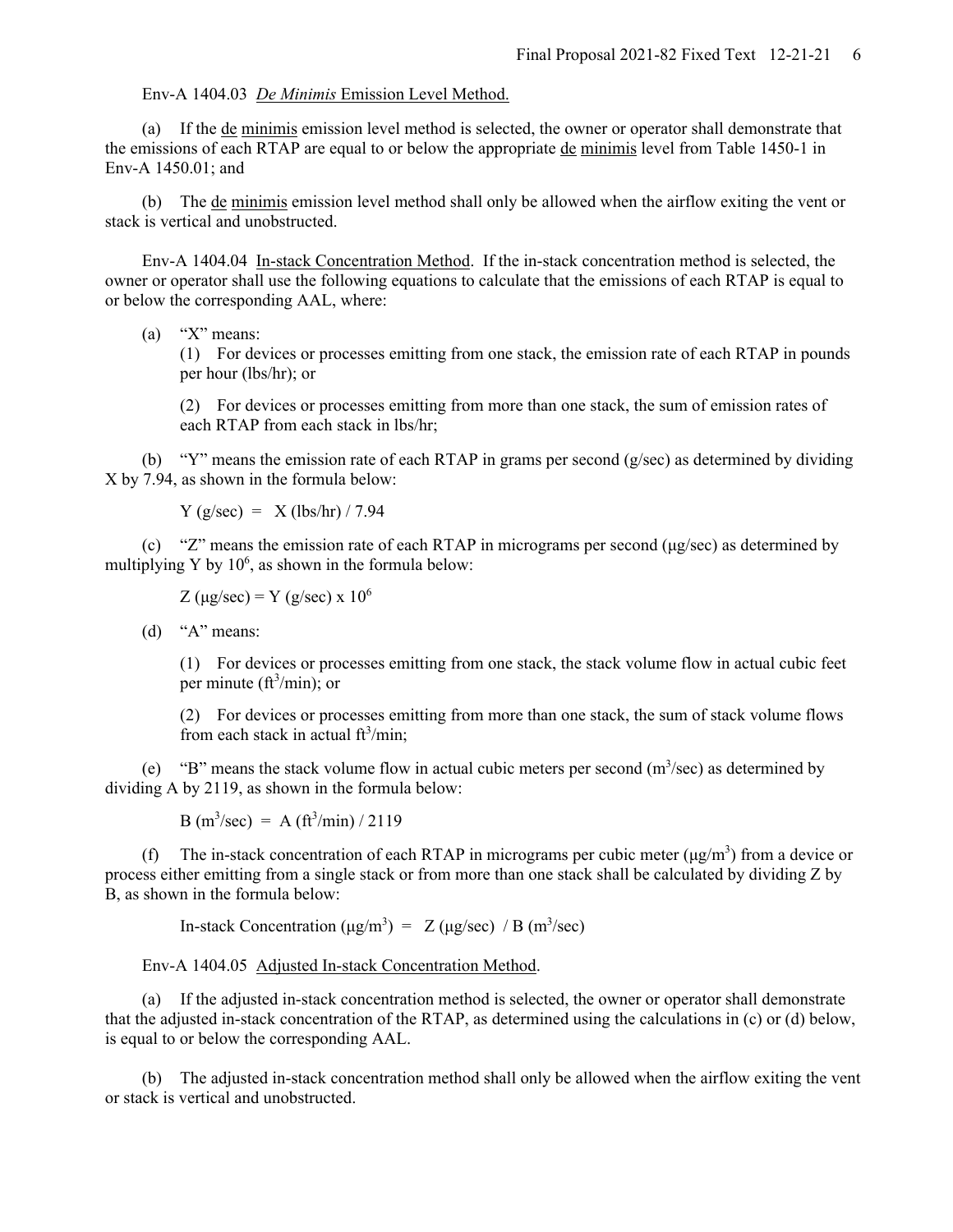(c) For facilities where the edge of the building housing the process or device is less than 40 feet to the nearest compliance boundary, the adjusted in-stack concentration in  $\mu$ g/m<sup>3</sup> of an RTAP from a device or process emitting either from a single stack or from more than one stack shall be calculated by dividing the instack concentration in  $\mu$ g/m<sup>3</sup>, determined in accordance with Env-A 1404.04, by 250, as shown in the formula below:

Adjusted In-stack Concentration ( $\mu$ g/m<sup>3</sup>) = <u>In-stack Concentration ( $\mu$ g/m<sup>3</sup>)</u> 250

 (d) For facilities where the edge of the building housing the process or device is greater than or equal to 40 feet to the nearest compliance boundary, the adjusted in-stack concentration in  $\mu$ g/m<sup>3</sup> of an RTAP from a device or process emitting either from a single stack or from more than one stack shall be calculated by dividing the in-stack concentration in  $\mu$ g/m<sup>3</sup>, determined in accordance with Env-A 1404.04, by 700, as shown in the formula below:

> Adjusted In-stack Concentration ( $\mu$ g/m<sup>3</sup>) = In-stack Concentration ( $\mu$ g/m<sup>3</sup>) 700

Env-A 1404.06 Alternative Methods.

 (a) Any person wishing to use a method for demonstrating compliance other than one specified in Env-A 1404.02 through Env-A 1404.05 shall submit a written proposal to the department for approval of the method as specified in (b), below.

(b) The proposal shall contain, at a minimum, the following information:

(1) The identity, location, and description of the facility at which the alternative method is proposed to be used;

(2) A description of the proposed alternative method and a description of each device or process to which the proposed alternative method will be applied;

(3) The name and chemical abstracts service (CAS) registry number for each RTAP emitted from each device or process subject to Env-A 1400 to be assessed under the alternative method; and

(4) Technical data and information to be used to demonstrate that:

a. The proposed alternative method would produce results that are at least as precise and accurate as those produced by the methods specified in Env-A 1404.02 through Env-A 1404.05; and

b. The concentration of each RTAP is less than or equal to the corresponding AAL.

 (c) Within 60 days of receipt of a complete proposal, the department shall issue a written decision on the proposal. If the request is denied, the decision shall specify the reason(s) for the denial.

(d) The department shall not approve a proposal for use of an alternative method unless:

(1) The request contains all of the information required by (b), above; and

(2) The proposed alternate method produces results that are at least as precise and accurate as those produced by the methods specified in Env-A 1404.02 through Env-A 1404.05.

Env-A 1404.07 Compliance with Compliance Boundaries; Alternate Compliance Boundaries.

(a) A source shall comply with:

(1) The property boundaries as established in the statutorily-defined compliance boundary in Env-A 1401.03, if the provisions of (b) or (c) below do not apply;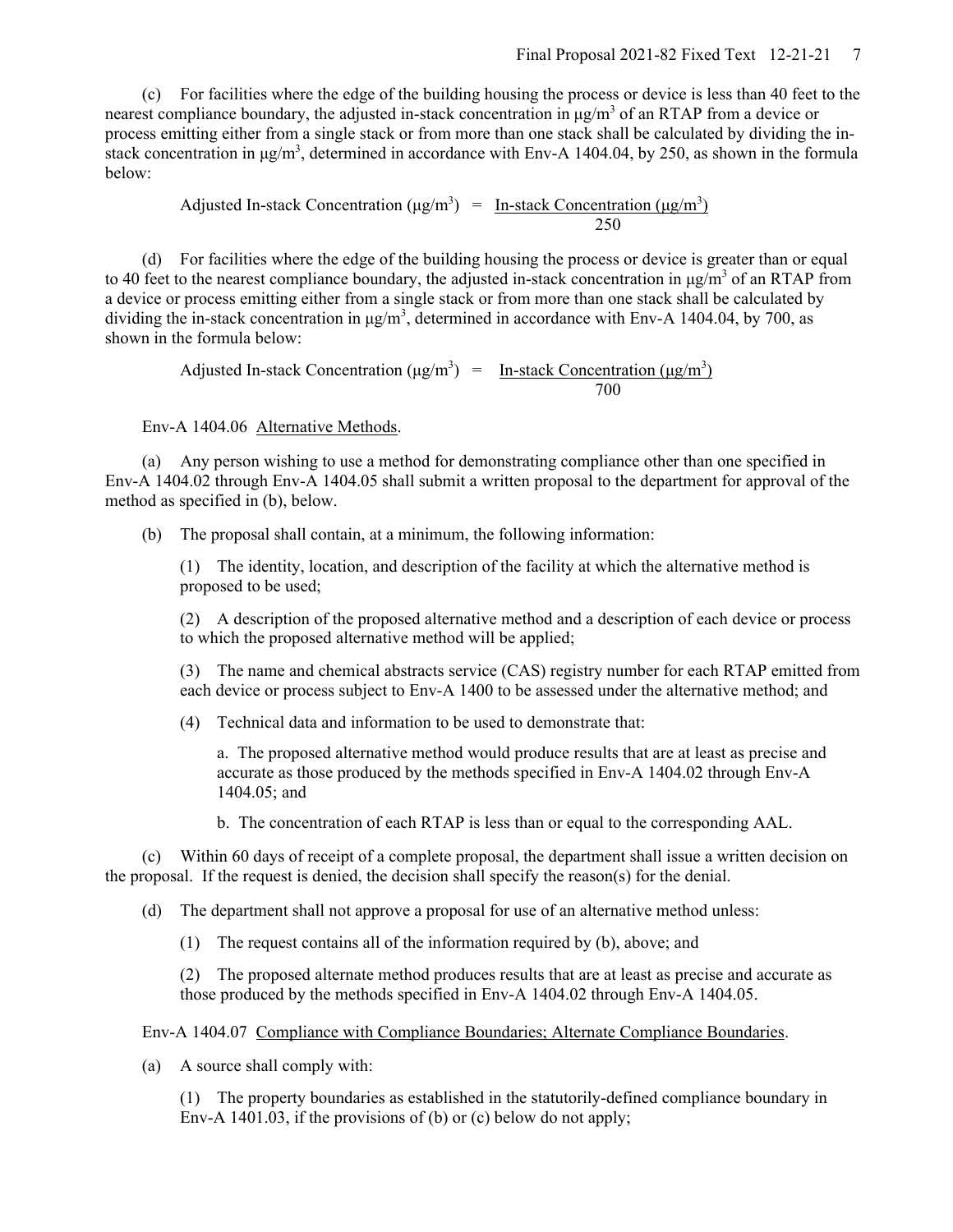(2) The boundary established pursuant to (b) or (c), below, if applicable; or

(3) The source-specific boundary determined pursuant to (d), below.

 (b) For a stationary source operating a process or device located in a building or premises pursuant to a lease, license, or any other agreement granting the right to use or occupy only a limited portion of the property upon which such process or device is located, the compliance boundary shall be the outer edge of that portion of the property under the direct control of the owner or operator of that stationary source.

 (c) The owner or operator of a process or device at a stationary source subject to this chapter shall consider any part of the property that is leased to another entity either through a lease, license, or other agreement, as being beyond the compliance boundary.

 (d) An owner or operator wishing to use a compliance boundary other than the boundary of the property on which the stationary source is located, or as described in (b) or (c), above, shall submit a written request to the department for approval of an alternate compliance boundary which includes, at a minimum, the following information:

(1) The identity, location, and description of the facility at which the alternate compliance boundary is proposed to be used;

(2) A description of the proposed alternate compliance boundary;

(3) The name and CAS registry number for each RTAP emitted from each process or device subject to this chapter to be assessed using the alternative compliance boundary; and

(4) Records demonstrating compliance in accordance with Env-A 1404, based upon the proposed alternate compliance boundary.

 (e) Within 60 days of receipt of a complete request, the department shall make a decision on the request.

(f) The department shall approve a request for use of an alternate compliance boundary if:

(1) The request contains all of the information required by (d), above; and

(2) The proposed alternate compliance boundary would pose little risk to public health, in accordance with RSA 125-I:3, III(c).

 $(g)$  If the request is denied, the decision shall specify the reason(s) for the denial.

## PART Env-A 1405 PERMIT REQUIRED

 Env-A 1405.01 Permit Required. Except as provided in Env-A 1405.02, the owner or operator of a device or process subject to this chapter shall obtain a temporary permit, state permit to operate, or title V operating permit in accordance with Env-A 600, which specifies the conditions under which compliance with this chapter shall be maintained.

Env-A 1405.02 Exemption from Permit Requirement Based on Nature and Amount of Emissions.

 (a) The owner or operator of any device or process shall not be required to obtain a permit under this chapter if facility-wide emissions of each RTAP meets one of the following conditions:

(1) The uncontrolled emissions:

a. Are less than or equal to the applicable annual and 24-hour de minimis emission levels, using the de minimis emission level method described in Env-A 1404.03; or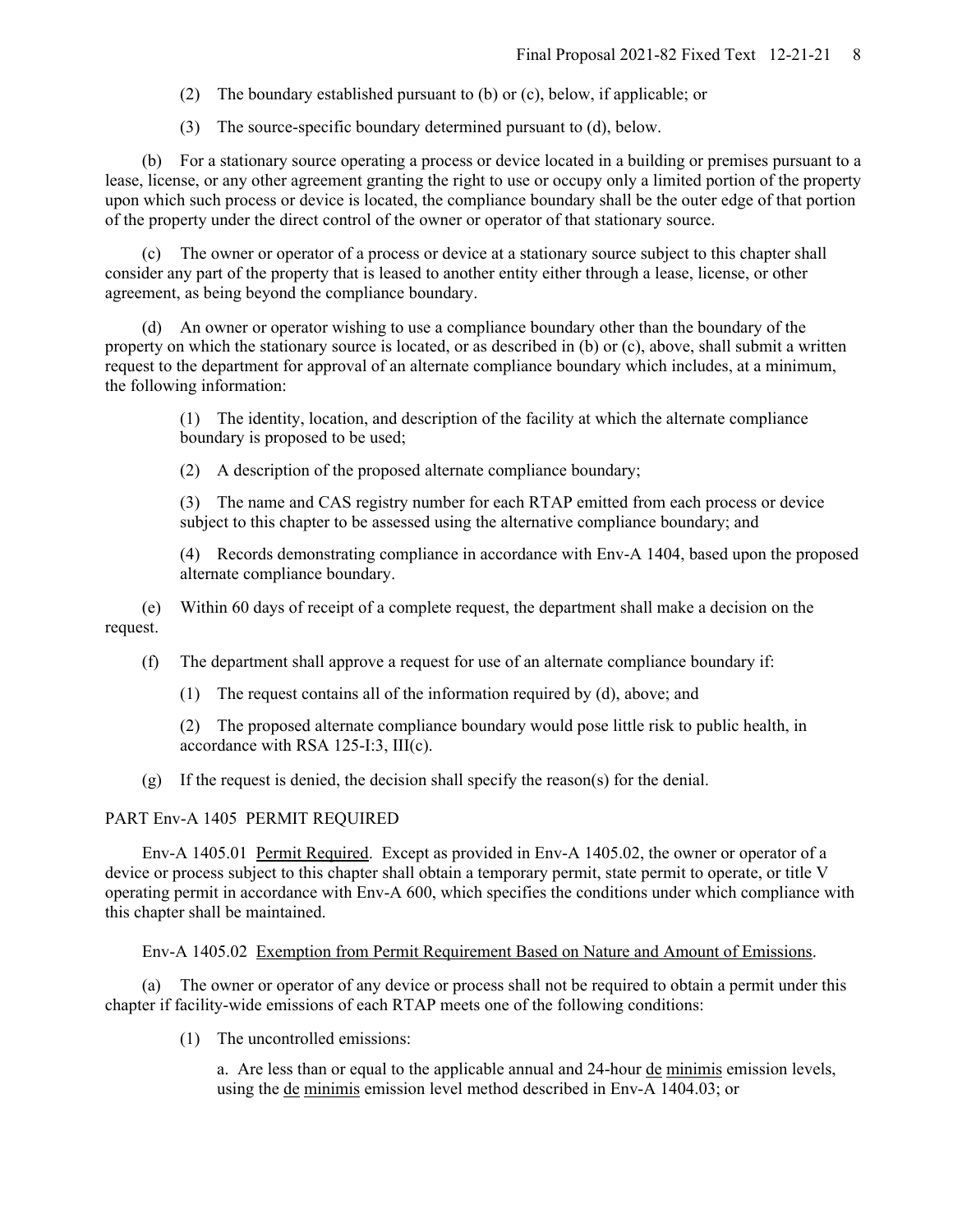b. Result in concentrations less than or equal to the applicable annual and 24-hour AALs using one of the methods described in Env-A 1404.02, Env-A 1404.04, Env-A 1404.05, or Env-A 1404.06, at and beyond the compliance boundary; or

(2) The uncontrolled actual emissions:

a. Are less than or equal to the applicable annual and  $24$ -hour  $\underline{de}$  minimis emission levels, using the de minimis emission level method described in Env-A 1404.03;

b. Result in concentrations less than or equal to the applicable annual and 24-hour AALs using the in-stack concentration method described in Env-A 1404.04; or

c. Result in concentrations less than or equal to 50 percent of the applicable annual and 24 hour AALs using one of the method*s* described in Env-A 1404.02, Env-A 1404.05, or Env-A 1404.06 at and beyond the compliance boundary*.*

 (b) For purposes of this part, spray coating operations that demonstrate compliance with the spray booth filter provisions in 40 CFR 63.11173(e)(2)(i), subpart HHHHHH, "National Emission Standards for Hazardous Air Pollutants: Paint Stripping and Miscellaneous Surface Coating Operations at Area Sources", shall not be considered control devices for the purposes of calculating emissions of particulate RTAPs.

 Env-A 1405.03 Obtaining a Permit. Except as provided in Env-A 1405.04, the owner or operator of a process or device at a stationary source subject to this chapter, that requires a permit pursuant to Env-A 1405.01 shall obtain such a permit in accordance with Env-A 603.

 Env-A 1405.04 Revision of List or Compliance Boundary by Department. If the department revises the list of RTAPs, their respective AALs, or compliance boundary in accordance with Env-A 1404.07(b) or (c) and as a result of such revision the owner or operator is required to obtain or modify a permit, the owner or operator shall file a complete application for such permit or permit modification, including a compliance plan, within 90 days of publication of such notice of final revision in the New Hampshire Rulemaking Register.

## PART Env-A 1406 APPLICATION PROCEDURES

Env-A 1406.01 Application Procedures for New or Modified Devices or Processes.

 (a) The owner or operator of a new or modified device or process requiring a permit under this chapter shall submit an application for a temporary permit in accordance with Env-A 607.03, and identify in detail the proposed operating conditions that the source will take to comply with the AALs, in accordance with Env-A 1403.

 (b) Pursuant to RSA 125-I:5, I, the owner or operator shall not operate the device or process until a temporary permit is issued.

 Env-A 1406.02 Application Procedures for Existing Sources Requiring a Permit after the List is Revised. If a permit is required to be obtained or modified in accordance with Env-A 1405.04, the owner or operator of such source shall:

(a) File an application for such permit or permit modification, in accordance with Env-A 612, within 90 days following publication of notice of such final revision in the New Hampshire Rulemaking Register; and

(b) Submit a compliance plan based on public health, and economic and technical considerations that shall contain, at a minimum, the following information:

(1) The name and CAS registry number for each RTAP emitted from each process or device subject to the compliance plan;

(2) The date upon which compliance with the applicable provisions will be achieved, which shall be no later than 3 years following publication of notice of such final revisions in the New Hampshire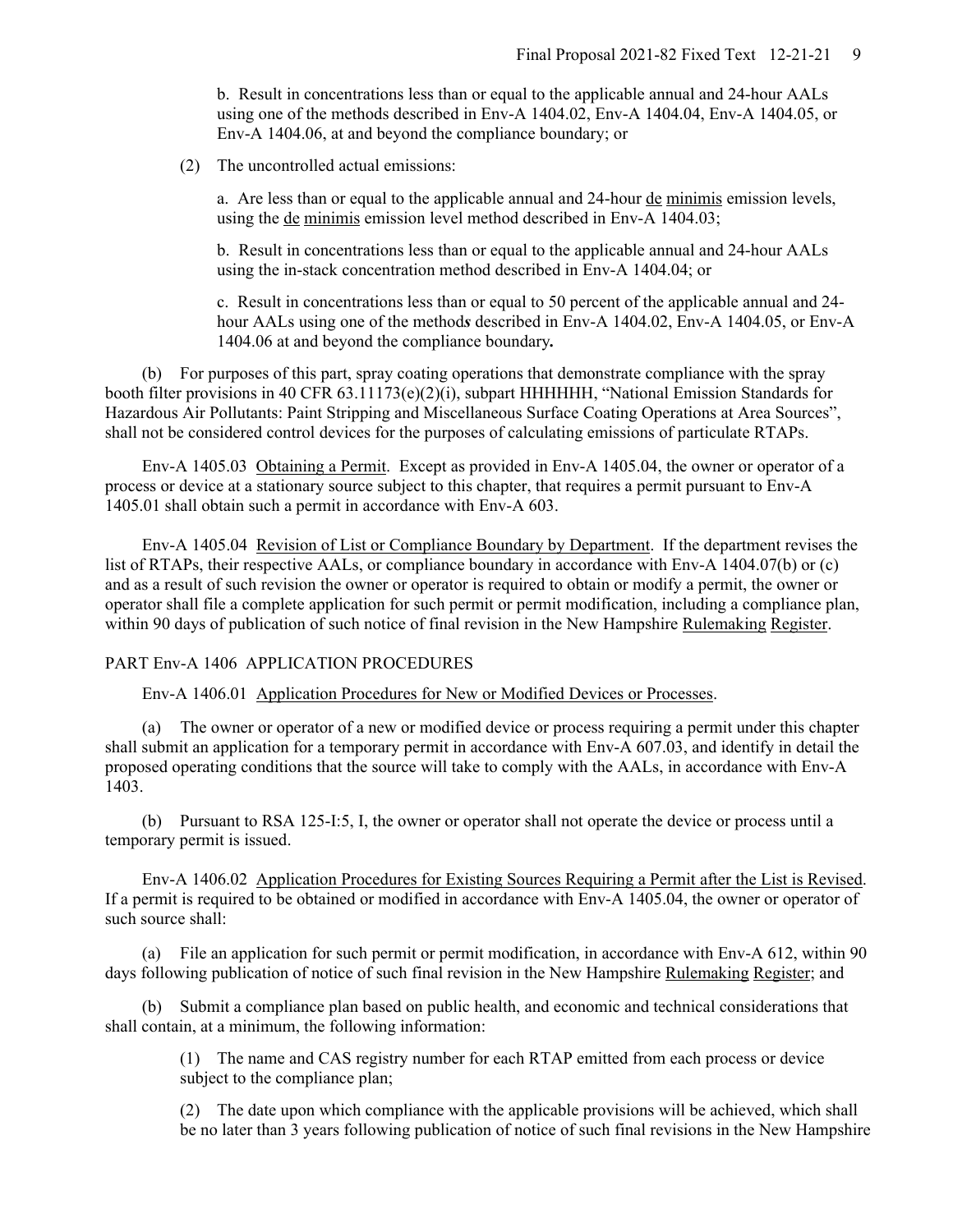Rulemaking Register;

(3) A list of remedial measures, including the sequence of actions or operations with milestones for each action; and

(4) A schedule for the submission of progress reports to the department.

## PART Env-A 1407 CLASSIFICATION OF REGULATED TOXIC AIR POLLUTANTS

Env-A 1407.01 Classification of Regulated Toxic Air Pollutants.

 (a) As required by RSA 125-I:4, II, the department shall classify each RTAP as a class I RTAP, class II RTAP, or class III RTAP.

(b) Such classifications shall be made in accordance with this part.

 Env-A 1407.02 Criteria for Classification of Class I Regulated Toxic Air Pollutants. The department shall classify an RTAP as a class I RTAP if it meets at least one of the following criteria:

 (a) Pursuant to RSA 125-I:2, XIV(a), it is a group A, group B1, or group B2 carcinogen, as described in "Guidelines for Carcinogen Risk Assessment," 51 Federal Register 33,992, at 34,000 (Sept. 24, 1986);

 (b) It is categorized as "Carcinogenic to Humans" or "Likely to be Carcinogenic to Humans" as described in EPA's updated "Guidelines for Carcinogenic Risk Assessment," 70 Federal Register 17765 to 17817 (April 7, 2005);

 (c) It is a category A1 or A2 carcinogen, as described in Threshold Limit Values for Chemical Substances and Physical Agents and Biological Exposure Indices, published by the American Conference of Governmental Industrial Hygienists (ACGIH);

 (d) It has been demonstrated through at least one study conducted in accordance with generally accepted scientific principles that it is capable of inducing reproductive or developmental effects in experimental laboratory animals at doses less than or equal to 500 mg/kg; or

(e) It has an acute toxicity where the:

- (1) Oral LD<sub>50</sub> is less than or equal to 50 milligrams per kilogram of body weight (mg/kg);
- (2) Inhalation  $LC_{50}$  is less than or equal to 200 parts per million (ppm); or
- (3) Dermal  $LD_{50}$  is less than or equal to 200 mg/kg.

 Env-A 1407.03 Criteria for Classification of Class II Regulated Toxic Air Pollutants. The department shall classify an RTAP as a class II RTAP if it does not qualify as a class I regulated toxic air pollutant and meets at least one of the following criteria:

 (a) Pursuant to RSA 125-I:2, XIV(b), it is a group C carcinogen, as described in "Guidelines for Carcinogen Risk Assessment," 51 Federal Register 33,992, at 34,000 (Sept. 24, 1986);

 (b) It is categorized as "Suggestive Evidence of Carcinogenic Potential" as described in EPA's updated "Guidelines for Carcinogenic Risk Assessment," 70 Federal Register 17765 to 17817, April 7, 2005;

 (c) It is a category A3 carcinogen, as described in Threshold Limit Values for Chemical Substances and Physical Agents and Biological Exposure Indices, published by the ACGIH;

 (d) It has been demonstrated through at least one study conducted in accordance with generally accepted scientific principles that it is capable of inducing reproductive or developmental effects in experimental laboratory animals at doses greater than 500 mg/kg;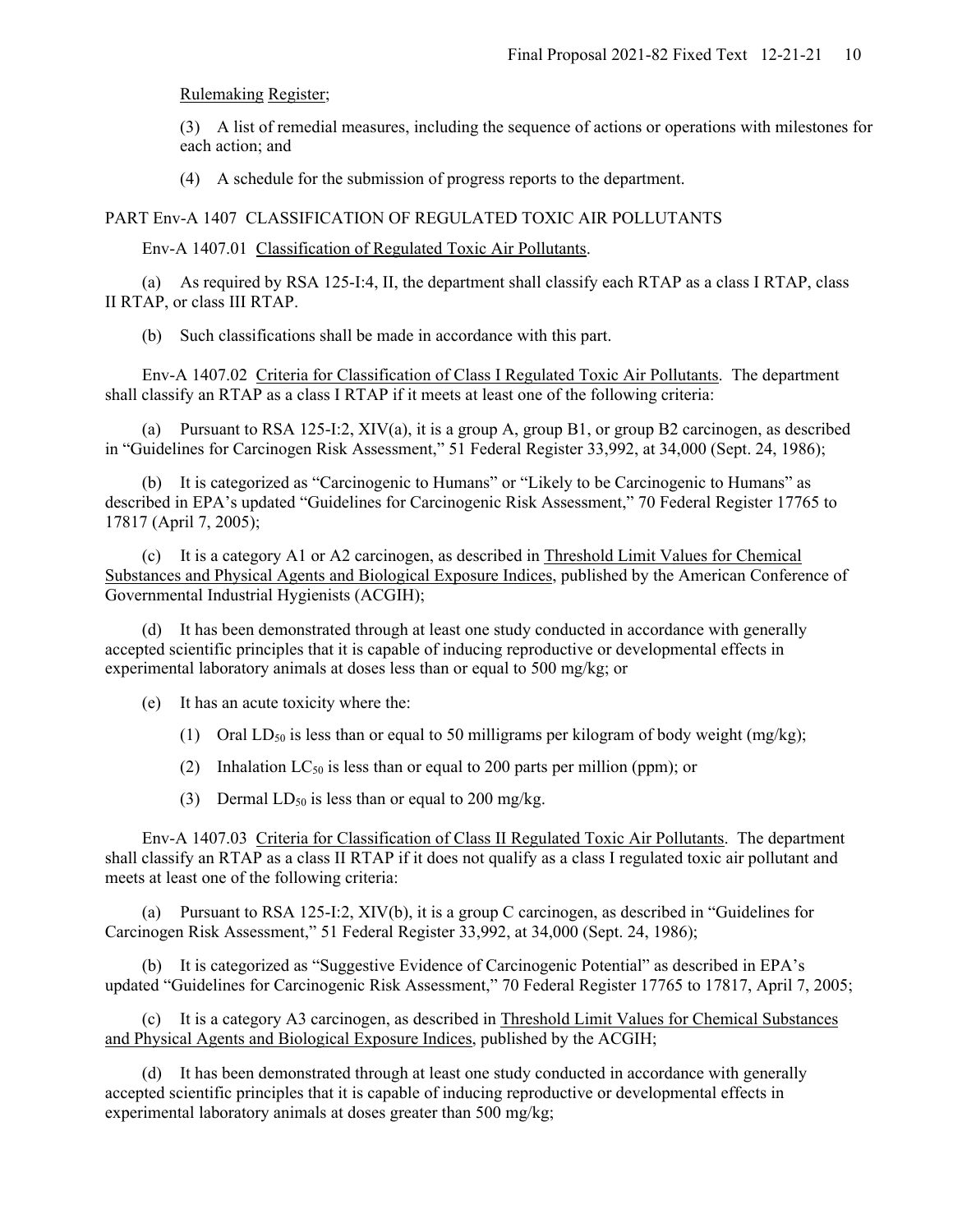(e) It has an acute toxicity where the:

- (1) Oral  $LD_{50}$  is greater than 50 mg/kg but less than 500 mg/kg;
- (2) Inhalation  $LC_{50}$  is greater than 200 ppm but less than 2,000 ppm; or
- (3) Dermal  $LD_{50}$  is greater than 200 mg/kg but less than 1,000 mg/kg;

 (f) It has been demonstrated through at least one study conducted in accordance with generally accepted scientific principles that it induces mutagenic effects; or

 (g) It has been demonstrated through at least one study conducted in accordance with generally accepted scientific principles that it produces adverse chronic non-carcinogenic systemic effects.

 Env-A 1407.04 Criteria for Classification of Class III Regulated Toxic Air Pollutants. As specified in RSA 125-I: 2,  $XIV(c)$ , the department shall classify a RTAP as a class III regulated toxic air pollutant if it is any RTAP other than a class I or class II RTAP.

PART Env-A 1408 SAFETY FACTORS; TIME ADJUSTMENT FACTORS

 Env-A 1408.01 Designation of Safety Factors. For the purpose of providing adequate protection to sensitive populations, the department shall designate a safety factor for each RTAP, as follows:

- (a) For a class I RTAP, the safety factor shall be 100;
- (b) For a class II RTAP, the safety factor shall be 71; and
- (c) For a class III RTAP, the safety factor shall be 24.

Env-A 1408.02 Designation of Time Adjustment Factors.

 (a) In order to account for differing effects of certain chemicals over time, the department shall designate a time adjustment factor according to the characteristics of the RTAP, as described in Env-A 1408.03.

(b) The time adjustment factor shall be used to determine the AAL as specified in Env-A 1409.02.

 Env-A 1408.03 Criteria for the Designation of Time Adjustment Factors. The department shall designate the time adjustment factors based on the following criteria:

(a) The time adjustment factor shall be 1.0 for RTAPs that:

(1) Have an occupational exposure limit that is intended to primarily prevent irritation or discomfort; or

(2) For which there are essentially no known cumulative effects resulting from extended exposures to such pollutants at concentration levels at or near the occupational exposure limit;

 (b) The time adjustment factor shall be 2.0 for RTAPs that have an occupational exposure limit that is intended to prevent acute exposure effects;

 (c) The time adjustment factor shall be 2.5 for RTAPs that have a ceiling limit value set as an occupational exposure limit that is not intended to be exceeded at any time; and

(d) The time adjustment factor shall be 2.8 for RTAPs that:

(1) Have an occupational exposure limit that is set by technological feasibility or commonly recognized good hygiene practice;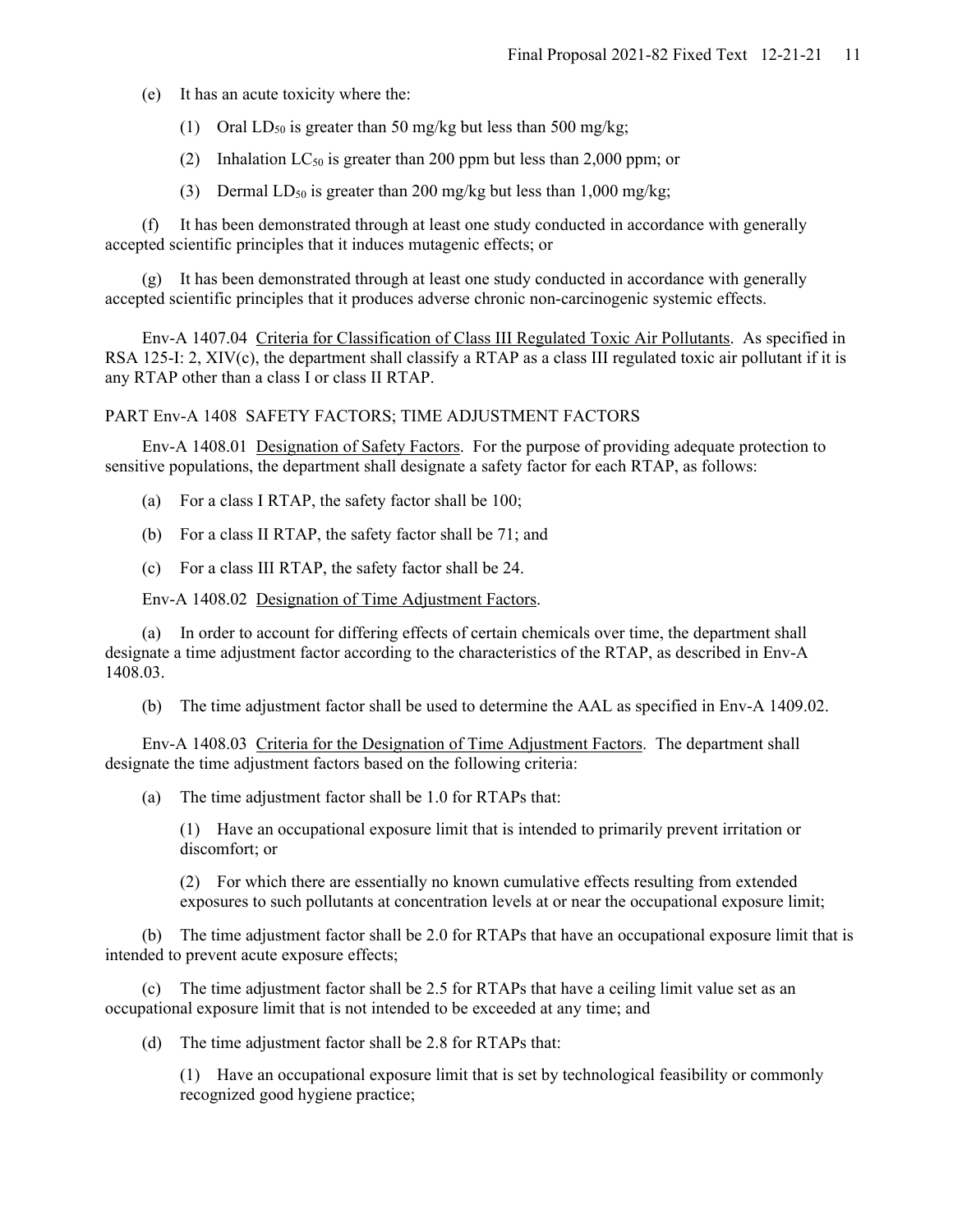(2) Present cumulative health hazards and have an occupational exposure limit intended to prevent excessive accumulation in the body from extended periods of exposure; or

(3) Present both acute and cumulative health hazards.

#### PART Env-A 1409 DETERMINATION OF 24-HOUR AMBIENT AIR LIMITS

Env-A 1409.01 Determination of 24-Hour Ambient Air Limits.

 (a) Where a reference concentration limit has been established by the EPA for an RTAP, the 24-hour AAL for that pollutant shall be the reference concentration limit if:

(1) The RTAP causes developmental or reproductive effects; or

(2) The annual AAL is based on the reference concentration limit, and the 24-hour AAL, as calculated in accordance with (b), below, is less than the reference concentration limit.

 (b) In all cases other than those specified in (a), above, the 24-hour AAL shall be a modified occupational health standard as determined by the calculation specified in Env-A 1409.02.

Env-A 1409.02 Calculation of 24-Hour Ambient Air Limits.

(a) "OEL" means the occupational exposure limit for the RTAP.

(b) "SF" means the safety factor as determined by Env-A 1408.01.

(c) "TAF" means the time adjustment factor as determined by Env-A 1408.02.

 (d) To calculate the 24-hour AAL for an RTAP, occupational exposure limit shall be divided by the product of the safety factor and the time adjustment factor, as in the formula below:

 $AAL_{(24\text{ Hour})}$  = OEL / (SF x TAF)

PART Env-A 1410 DETERMINATION OF ANNUAL AMBIENT AIR LIMITS

Env-A 1410.01 Determination of Annual Ambient Air Limits.

 (a) Where there is a reference concentration limit established by the EPA, the annual AAL shall be the reference concentration limit, except as provided in (b), below.

 (b) Where an RTAP has a reference concentration limit established by the EPA and is classified as Class I under Env-A 1407.02(a) or (b), and the occupational exposure limit is based on carcinogenic effects, the annual AAL shall be either a modified occupational health standard as determined by the calculation specified in Env-A 1410.02, or the reference concentration limit established by the EPA, whichever number is lower.

 (c) Where there is no reference concentration limit, the annual AAL shall be a modified occupational health standard as determined by the calculation specified in Env-A 1410.02.

Env-A 1410.02 Calculation of Annual Ambient Air Limits.

(a) "OEL" means the occupational exposure limit for the RTAP.

(b) "SF" means the safety factor as determined by Env-A 1408.01.

 (c) To calculate the annual AAL for an RTAP, the occupational exposure limit shall be divided by the product of 4.2 and the safety factor, as in the formula below:

 $AAL_{(Annual)} = OEL / (SF x 4.2)$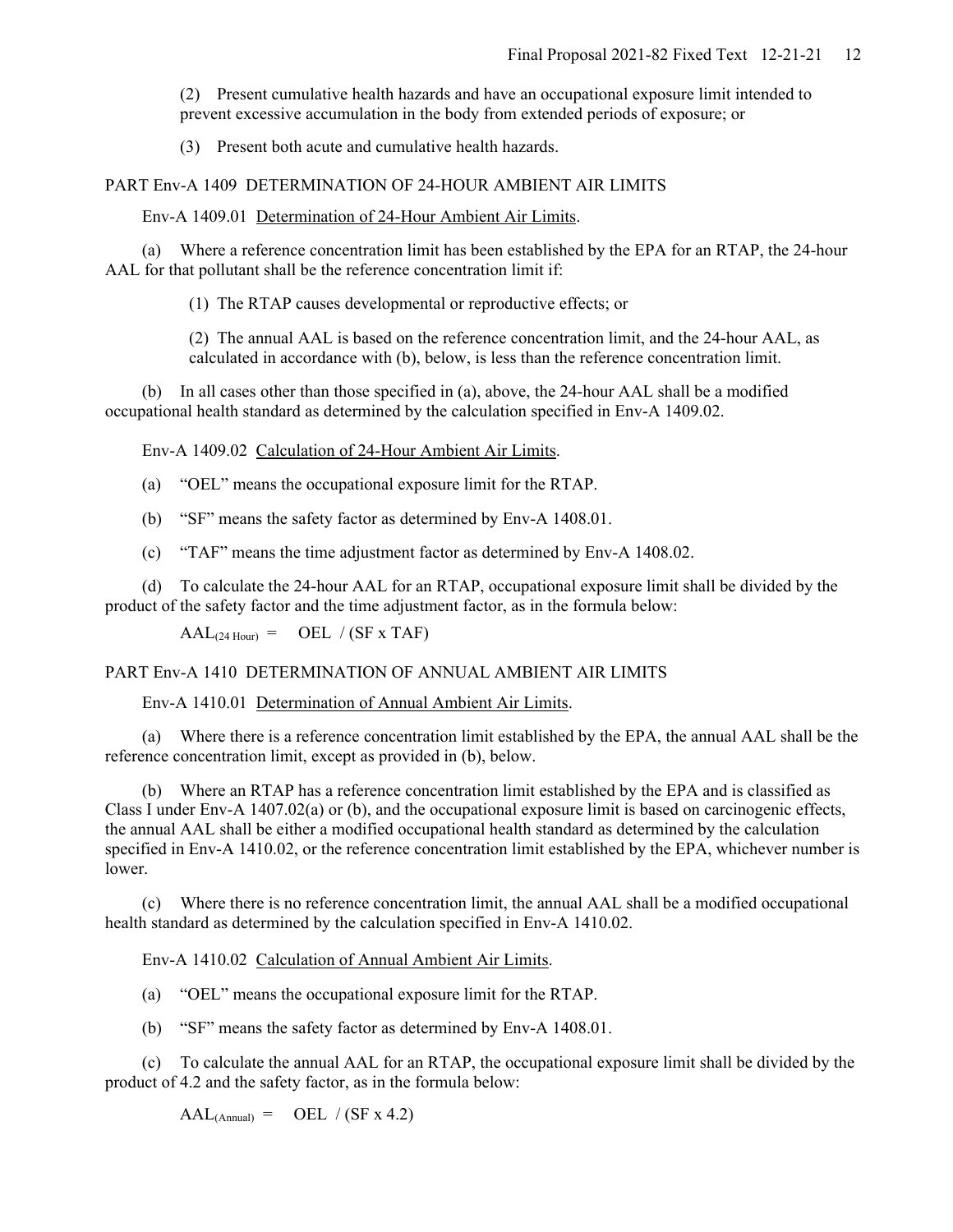Env-A 1410.03 Calculation of 24-Hour *De Minimis* Emission Level. To calculate the 24-hour de minimis emission level for an RTAP in pounds per day, the 24-hour AAL shall be divided by 84.17.

 Env-A 1410.04 Calculation of Annual *De Minimis* Emission Level. The annual de minimis emission level for an RTAP in pounds per year shall be the lower of the levels calculated pursuant to (a) or (b), below:

- (a) The annual AAL multiplied by 16.28; or
- (b) The 24-hour <u>de minimis</u> emission level multiplied by 365.

## PART Env-A 1411 LIST OF ALL REGULATED TOXIC AIR POLLUTANTS AND OTHER INFORMATION

#### Env-A 1411.01 Establishment of List of All Regulated Toxic Air Pollutants and Other Information.

 (a) The list established by the department pursuant to RSA 125-I:6, II, shall contain the following information for each RTAP:

- (1) The chemical name of the RTAP;
- (2) The chemical abstracts service number of the RTAP;
- (3) The classification as class I, class II, or class III for the RTAP;
- (4) The 24-hour AAL for the RTAP;
- (5) The annual AAL for the RTAP;
- (6) The 24-hour de minimis emission level for the RTAP; and
- (7) The annual de minimis emission level for the RTAP.

 (b) The RTAP list described in (a), above, shall be adopted and published in table format in Env-A 1450.

 Env-A 1411.02 Adoption of the RTAP List. The RTAP list described in Env-A 1411.01 shall be adopted according to the rulemaking process specified in RSA 541-A.

#### Env-A 1411.03 Publication of Notice of the RTAP List.

 (a) As required by RSA 125-I:4, IV, the department shall submit notice of the RTAP list for publication in the New Hampshire Rulemaking Register and any revisions to the list shall not take effect until such publication.

 (b) At that time, and annually thereafter, the department shall publish the list on the department*'s* website.

(c) The department shall make the list available to any person who requests it.

## PART Env-A 1412 MODIFICATION OF THE RTAP LIST

 Env-A 1412.01 Process for Modifications to the RTAP List. As specified in RSA 125-I:4, V, all additions, deletions and modifications to any part of the RTAP list shall be made through the rulemaking process described in RSA 541-A.

#### Env-A 1412.02 Petitions to Modify the RTAP List.

 (a) If a person wishes to add a substance or compound to, delete a substance or compound from, or modify a specific parameter on the RTAP list, the person shall petition the commissioner pursuant to RSA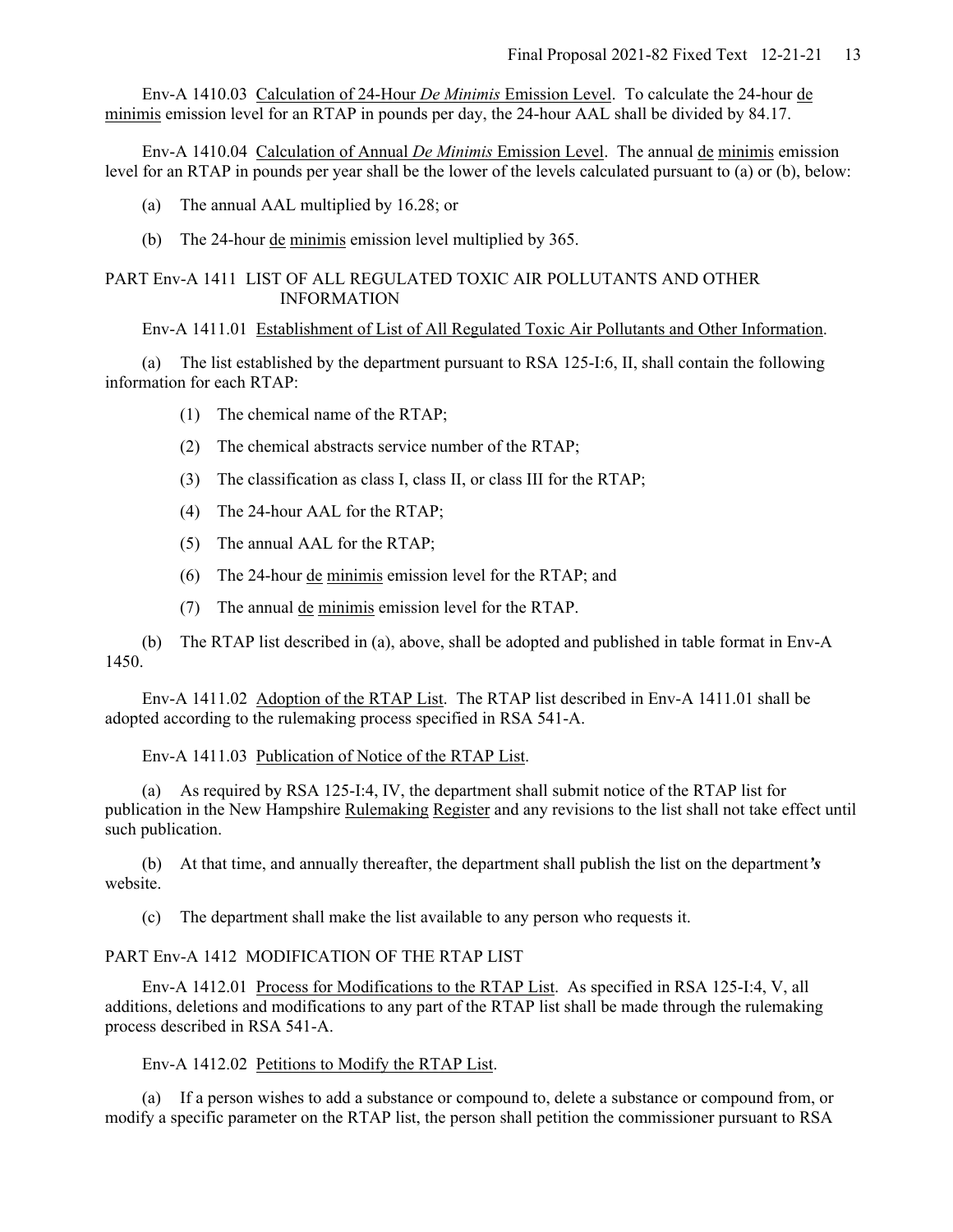541-A:4 and Env-C 207 by providing the information specified in Env-A 1412.03 in writing to the commissioner.

 (b) Where data limitations exist which prevent the derivation of an AAL, a person intending to use a substance or compound named on the list shall petition the commissioner by providing the information specified in Env-A 1412.03 in writing to the commissioner.

 Env-A 1412.03 Contents of Petitions. A petition submitted pursuant to Env-A 1412.02(a) or (b) shall include the following information:

- (a) Which one or more of the following actions is proposed:
	- (1) Add a substance or compound to the RTAP list;
	- (2) Delete a substance or compound from the RTAP list;
	- (3) Modify the classification of a RTAP named on the list;
	- (4) Modify or add an AAL of a RTAP named on the list;
	- (5) Modify a time adjustment factor of a RTAP named on the list;
	- (6) Modify an occupational exposure limit of a RTAP named on the list; or
	- (7) Modify a de minimis emission level of a RTAP named on the list;
- (b) A statement of the reason(s) for the proposed revision to the RTAP list;

 (c) If the proposal is to add a substance or compound to the RTAP list, data and documentation that support the proposed addition, including at least one study that has been conducted in accordance with generally accepted scientific principles which demonstrates that the substance or compound is known to cause, or can reasonably be anticipated to cause, acute, chronic, mutagenic, reproductive, or developmental health effects in humans as a result of exposure to such substance or compound;

 (d) If the proposal is to delete a substance or compound from the RTAP list, data and documentation that support the proposed deletion, including at least one study that has been conducted in accordance with generally accepted scientific principles which demonstrates that the substance or compound cannot reasonably be anticipated to cause acute, chronic, mutagenic, reproductive, or developmental health effects in humans as a result of exposure to such substance or compound; and

 (e) If the proposal is to modify a parameter for a substance or compound on the RTAP list, data and documentation that support the proposed modification, including at least one study that has been conducted in accordance with generally accepted scientific principles which demonstrates that:

(1) If the petition is for stricter regulatory control of a substance or compound, the parameter specified in the RTAP list is not adequate to protect against acute, chronic, mutagenic, reproductive, or developmental health effects in humans as a result of exposure to the substance or compound; or

(2) If the petition is for more lenient regulatory control of a substance or compound, the parameter specified in the RTAP list is more stringent than is necessary to protect against acute, chronic, mutagenic, reproductive, or developmental health effects in humans as a result of exposure to the substance or compound.

Env-A 1412.04 Decision to Grant or Deny the Petition.

(a) The commissioner shall act on the petition within the time limits specified in RSA 541-A:4.

 (b) As specified in RSA 125-I:4, V(a), the commissioner shall not add a substance or compound to the RTAP list unless there is at least one study that has been conducted in accordance with generally accepted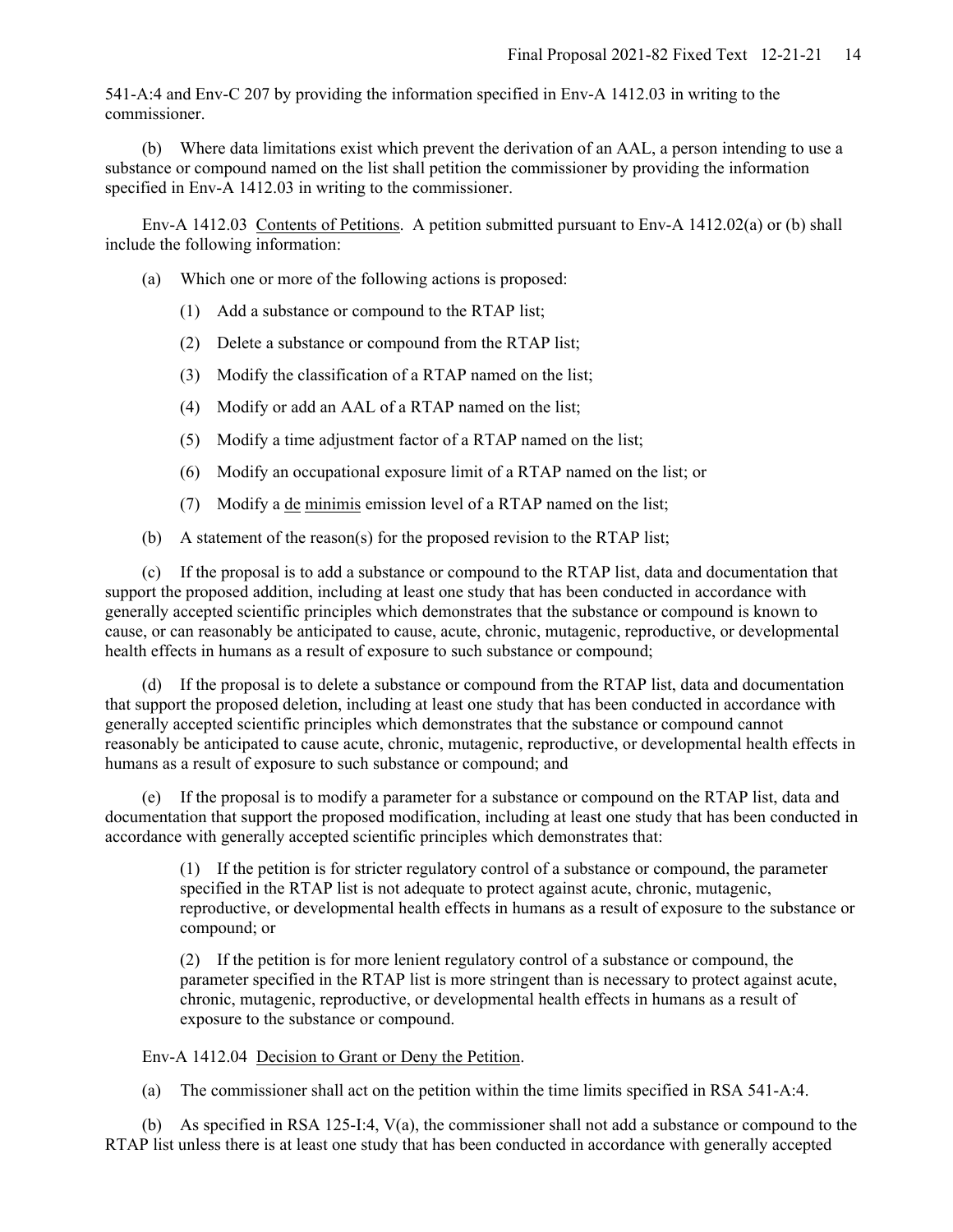scientific principles that demonstrates that the substance or compound is known to cause or may reasonably be anticipated to cause acute, chronic, mutagenic, reproductive, or developmental health effects in humans as a result of exposure to such substances or compounds.

 (c) As specified in RSA 125-I:4, V(b), the commissioner shall not delete a substance or compound from the RTAP list unless there is at least one study that has been conducted in accordance with generally accepted scientific principles that demonstrates that the substance or compound cannot reasonably be anticipated to cause acute, chronic, mutagenic, reproductive, or developmental health effects in humans as a result of exposure to such substances or compounds.

 (d) In addition to the criteria specified in (b) or (c), above, as applicable, the commissioner shall not grant a petition unless doing so will result in standards that promote human health.

## PART Env-A 1413 REQUIREMENTS FOR SOURCES OF HAZARDOUS AIR POLLUTANTS SUBJECT TO SECTION 112 OF THE CLEAN AIR ACT

 Env-A 1413.01 Sources of Hazardous Air Pollutants Subject to §112 of the Act. Nothing in this chapter shall be construed as modifying or eliminating the obligation of any source of hazardous air pollutants that is subject to §112 of the Clean Air Act to comply with those requirements.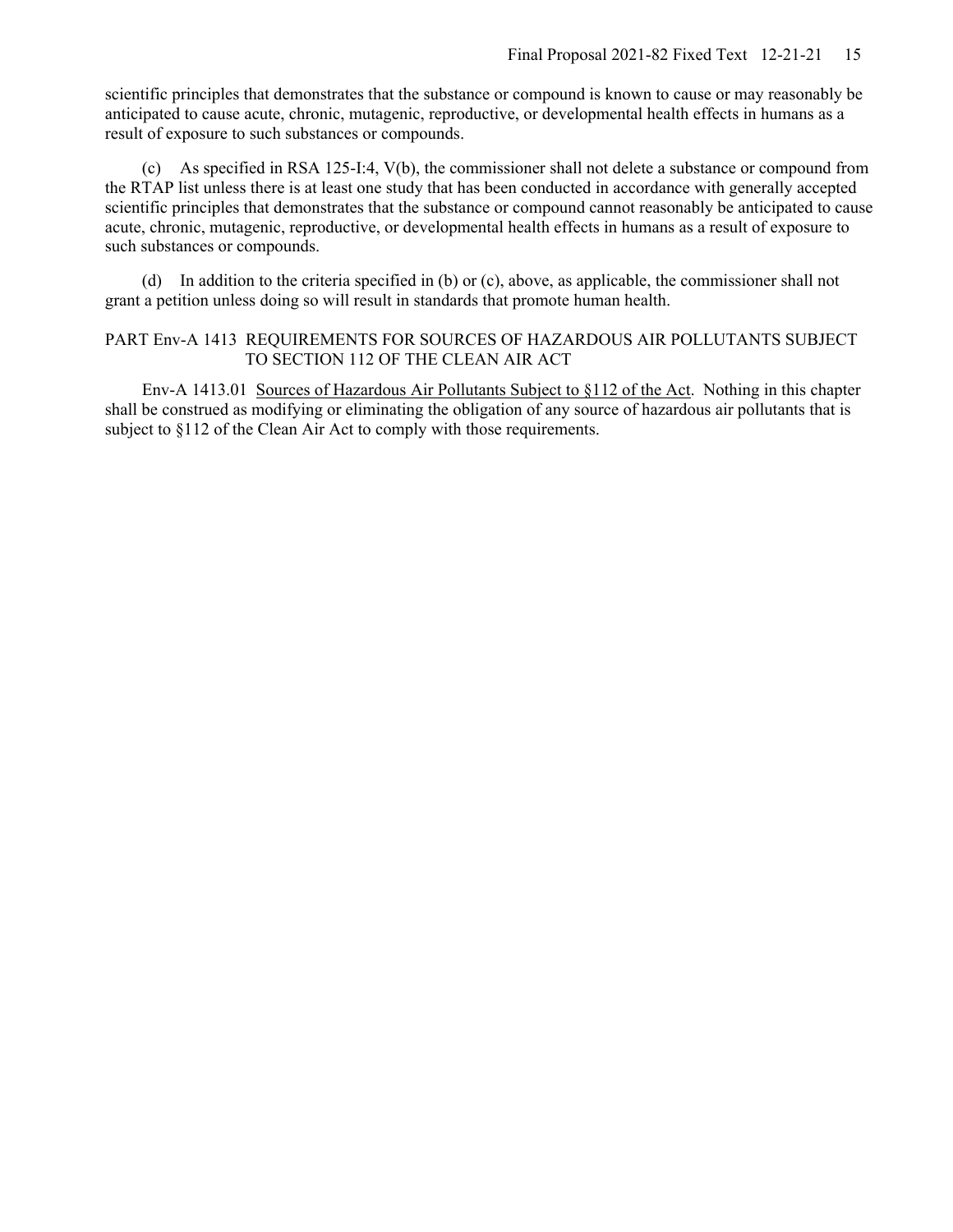## PART Env-A 1450 TABLE OF ALL REGULATED TOXIC AIR POLLUTANTS

## Env-A 1450.01 Table of All Regulated Toxic Air Pollutants.

(a) The AALs and  $de minimis$  values for "wood dust (western red cedar)," "wood dust (oak  $&$ </u> beech)," "wood dust (birch, mahogany, teak, walnut)" and "wood dust (all other species)" in Table 1450-1, below, shall apply only to emissions from sanding operations at sources belonging to Major Group 24 or 25 as described in the Standard Industrial Classification Manual, 1987, and assigned by EPA the following Source Classification Code (SCC) numbers: 30700702, 30700806, 30700807, 30702003, 30703096, 30703097, 30703098, and 30703099.

 (b) Pursuant to Env-A 1411.01, the list naming all regulated toxic air pollutants and other information shall be as set forth in Table 1450-1, below:

#### Table 1450-1: RTAP List

| <b>CAS Number</b> | <b>Description</b>                                                                               | Toxicity 24-Hr<br>Class <sup>A</sup> | <b>AAL</b><br>$(\mu g/m^3)$ | Annual<br>$AAL^B$<br>$(\mu g/m^3)$ | $24-Hr$<br>De Minimis <sup>C</sup> De Minimis<br>(lbs/day) | Annual<br>(lbs/yr) |
|-------------------|--------------------------------------------------------------------------------------------------|--------------------------------------|-----------------------------|------------------------------------|------------------------------------------------------------|--------------------|
| $0 - 00 - 0$      | Borate compounds, inorganic,<br>inhalable fraction                                               | I                                    | 7.1                         | 4.8                                | 0.084                                                      | 31                 |
| $0 - 00 - 0$      | Coal Dust (anthracite),<br>respirable fraction                                                   | $\mathbf{I}$                         | 2.0                         | 1.3                                | 0.024                                                      | 8.7                |
| $0 - 00 - 0$      | Coal Dust (bituminous),<br>respirable fraction                                                   | $\mathbf{I}$                         | 4.5                         | 3.0                                | 0.053                                                      | 20                 |
| $0 - 00 - 0$      | Fluorides, as F                                                                                  | I                                    | 8.9                         | 6.0                                | 0.11                                                       | 39                 |
| $0 - 00 - 0$      | Grain Dust (Oat, Wheat,<br>Barley)                                                               | $\mathbf{I}$                         | 20                          | 13                                 | 0.24                                                       | 87                 |
| $0 - 00 - 0$      | Methyltetrahydrophthalic<br>anhydride isomers                                                    | $\mathbf{I}$                         | 0.0025                      | 0.0017                             | 0.000030                                                   | 0.011              |
| $0 - 00 - 0$      | Stearates, respirable fraction                                                                   | III                                  | 62                          | 30                                 | 0.74                                                       | 271                |
| $0 - 00 - 0$      | Stearates, inhalable fraction                                                                    | III                                  | 208                         | 99                                 | 2.5                                                        | 903                |
| $0 - 00 - 0$      | Synthetic vitreous fibers,<br><b>Continuous Filament Glass</b><br>Fiber (inhalable)              | $\mathbf{I}$                         | 70                          | 17                                 | 0.83                                                       | 277                |
| $0 - 00 - 0$      | Wood Dust (western red<br>cedar), inhalable fraction (See<br>Env-A $1450.01(a)$ )                | $\rm II$                             | 2.5                         | 1.7                                | 0.030                                                      | 11                 |
| $0 - 00 - 0$      | Wood Dust (oak and beech),<br>inhalable fraction (See Env-A<br>1450.01(a)                        | $\mathbf{I}$                         | 3.6                         | 2.4                                | 0.043                                                      | 16                 |
| $0 - 00 - 0$      | Wood Dust (birch,<br>mahogany, teak, and walnut),<br>inhalable fraction (See Env-A<br>1450.01(a) | I                                    | 3.6                         | 2.4                                | 0.043                                                      | 16                 |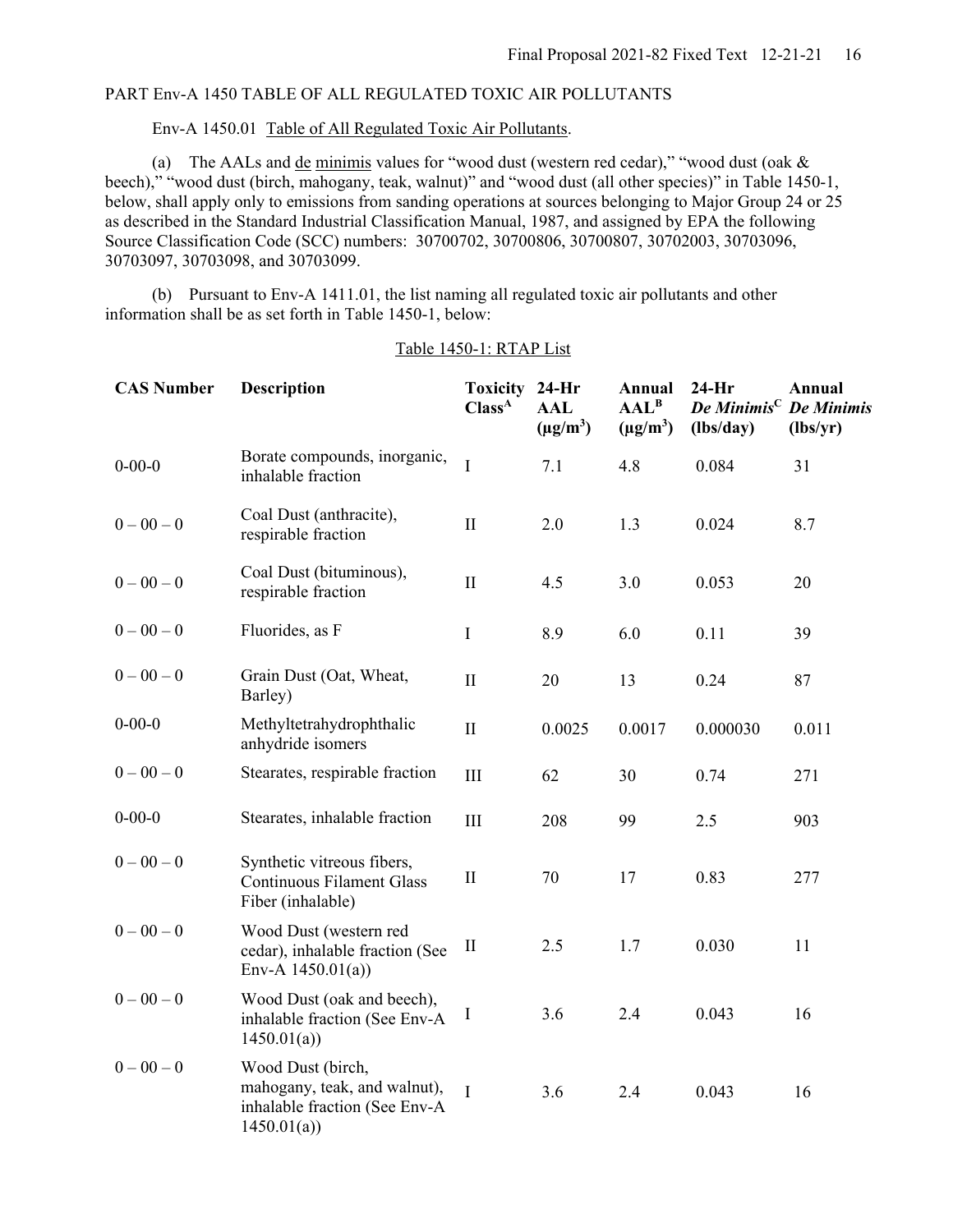| <b>CAS Number</b> | <b>Description</b>                                                                              | Toxicity 24-Hr<br>Class <sup>A</sup> | <b>AAL</b><br>$(\mu g/m^3)$ | Annual<br>$AAL^B$<br>$(\mu g/m^3)$ | $24-Hr$<br>De Minimis <sup>C</sup><br>(lbs/day) | Annual<br><b>De Minimis</b><br>(lbs/yr) |
|-------------------|-------------------------------------------------------------------------------------------------|--------------------------------------|-----------------------------|------------------------------------|-------------------------------------------------|-----------------------------------------|
| $0 - 00 - 0$      | Wood Dust (all other<br>species), inhalable fraction<br>(See Env-A $1450.01(a)$ )               | $\rm III$                            | 15                          | 9.9                                | 0.18                                            | 65                                      |
| $50 - 00 - 0$     | Formaldehyde                                                                                    | I                                    | 9.8                         | 1.8                                | 0.12                                            | 29                                      |
| $50 - 29 - 3$     | <b>DDT</b>                                                                                      | I                                    | 3.6                         | 2.4                                | 0.043                                           | 16                                      |
| $50 - 32 - 8$     | Benzo[a]pyrene                                                                                  | $\mathbf I$                          | 0.0020                      | 0.0020                             | 0.000024                                        | 0.0087                                  |
| $50 - 78 - 2$     | Acetylsalicylic acid                                                                            | $\bf{I}$                             | 25                          | 12                                 | 0.30                                            | 108                                     |
| $52 - 68 - 6$     | Trichlorophon, inhalable<br>fraction                                                            | $\mathbf I$                          | 3.6                         | 2.4                                | 0.043                                           | 16                                      |
| $55 - 38 - 9$     | Fenthion - inhalable fraction<br>and vapor                                                      | $\rm I$                              | 0.18                        | 0.12                               | 0.0021                                          | 0.78                                    |
| $55 - 63 - 0$     | Nitroglycerin (NG)                                                                              | $\mathbf I$                          | 1.6                         | 1.1                                | 0.019                                           | 6.9                                     |
| $56 - 23 - 5$     | Carbon tetrachloride                                                                            | $\mathbf I$                          | 111                         | 100                                | 1.3                                             | 481                                     |
| $56 - 38 - 2$     | Parathion, inhalable fraction<br>and vapor                                                      | $\rm I$                              | 0.18                        | 0.12                               | 0.0021                                          | 0.78                                    |
| $56 - 55 - 3$     | Benz[a]anthracene                                                                               | $\mathbf I$                          | 0.36                        | 0.24                               | 0.0043                                          | 1.6                                     |
| $56 - 72 - 4$     | Coumaphos - inhalable<br>fraction and vapor                                                     | $\mathbf I$                          | 0.18                        | 0.12                               | 0.0021                                          | 0.78                                    |
| $57 - 11 - 4$     | Stearic acid inhalable fraction<br>(see Stearates, inhalable<br>fraction, $CAS# 0-00-0$         |                                      |                             |                                    |                                                 |                                         |
| $57 - 11 - 4$     | Stearic acid, respirable<br>fraction (see Stearates,<br>respirable fraction, CAS#0-<br>$(00-0)$ |                                      |                             |                                    |                                                 |                                         |
| $57 - 14 - 7$     | 1,1-Dimethylhydrazine                                                                           | $\mathbf I$                          | 0.089                       | 0.060                              | 0.0011                                          | 0.39                                    |
| $57 - 24 - 9$     | Strychnine                                                                                      | $\mathbf I$                          | 0.54                        | 0.36                               | 0.0064                                          | 2.3                                     |
| $57 - 57 - 8$     | <b>B</b> -Propiolactone                                                                         | I                                    | 7.5                         | 3.6                                | 0.089                                           | 33                                      |
| $57 - 74 - 9$     | Chlordane, inhalable fraction<br>and vapor                                                      | $\mathbf I$                          | 1.8                         | 0.70                               | 0.021                                           | 7.8                                     |
| $58 - 89 - 9$     | Lindane                                                                                         | $\mathbf I$                          | 1.8                         | 1.2                                | 0.021                                           | 7.8                                     |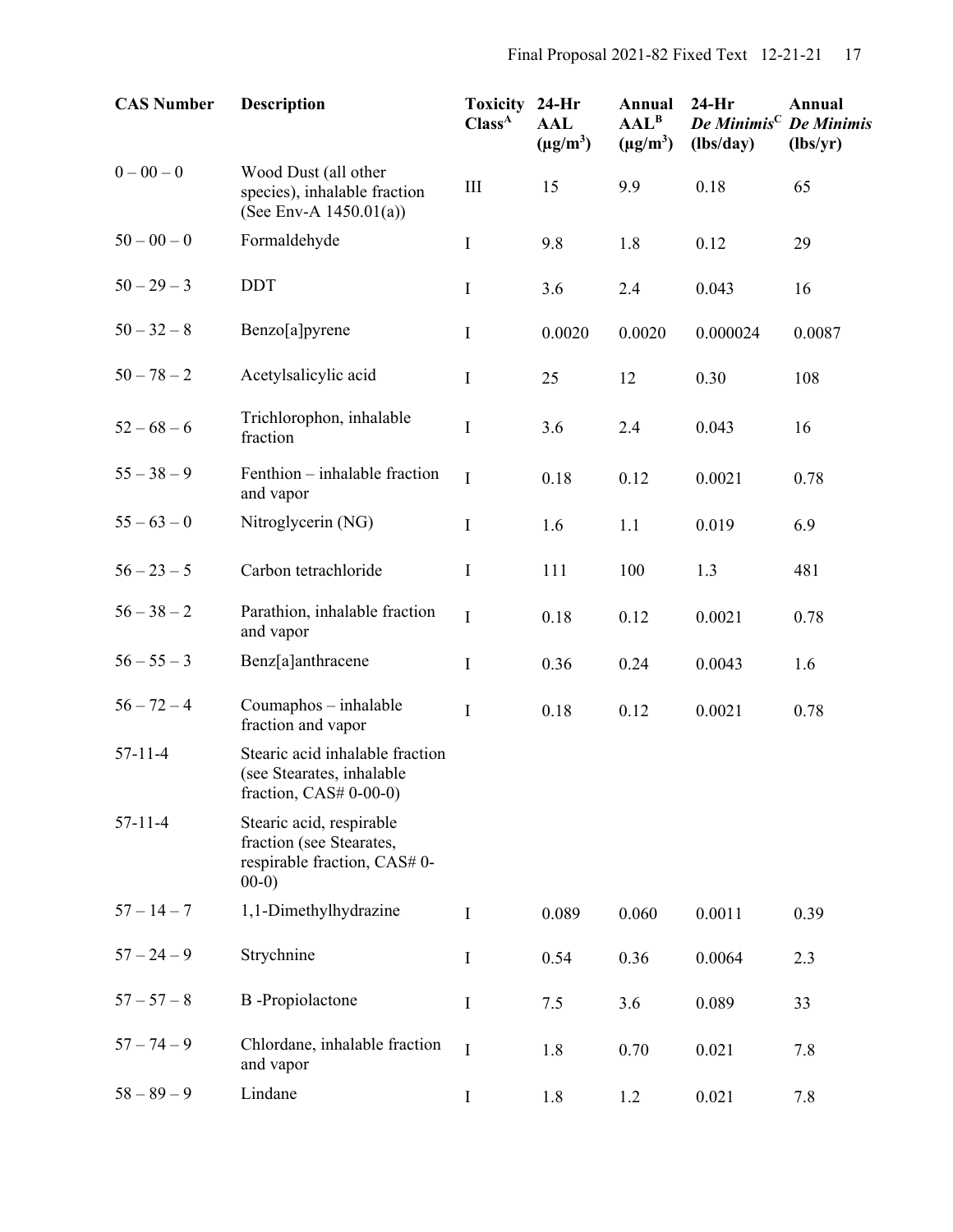| <b>CAS Number</b> | <b>Description</b>                                 | <b>Toxicity</b><br>Class <sup>A</sup> | 24-Hr<br>AAL<br>$(\mu g/m^3)$ | Annual<br>$AAL^B$<br>$(\mu g/m^3)$ | $24-Hr$<br>$De$ Minimis $C$<br>(lbs/day) | Annual<br><b>De Minimis</b><br>(lbs/yr) |
|-------------------|----------------------------------------------------|---------------------------------------|-------------------------------|------------------------------------|------------------------------------------|-----------------------------------------|
| $60 - 29 - 7$     | Ethyl ether                                        | $\mathbf I$                           | 4321                          | 2881                               | 51                                       | 18738                                   |
| $60 - 34 - 4$     | Methyl hydrazine                                   | $\mathbf I$                           | 0.068                         | 0.045                              | 0.00081                                  | 0.29                                    |
| $60 - 35 - 5$     | Acetamide, inhalable fraction<br>and vapor         | $\rm II$                              | 17                            | 8.1                                | 0.20                                     | 74                                      |
| $60 - 57 - 1$     | Dieldrin, inhalable fraction<br>and vapor          | $\rm I$                               | 0.36                          | 0.24                               | 0.0042                                   | 1.5                                     |
| $61 - 82 - 5$     | Amitrole                                           | $\rm I$                               | 0.71                          | 0.48                               | 0.0084                                   | 3.1                                     |
| $62 - 53 - 3$     | Aniline                                            | $\rm I$                               | 27                            | 1.0                                | 0.32                                     | 16                                      |
| $62 - 73 - 7$     | Dichlorvos (DDVP),<br>inhalable fraction and vapor | $\rm I$                               | 0.50                          | 0.50                               | 0.0059                                   | 2.2                                     |
| $62 - 74 - 8$     | Sodium fluoroacetate                               | $\mathbf I$                           | 0.18                          | 0.12                               | 0.0021                                   | 0.78                                    |
| $62 - 75 - 9$     | N-Nitrosodimethylamine                             | $\mathbf I$                           | 0.00070                       | 0.00070                            | 0.0000083                                | 0.0030                                  |
| $63 - 25 - 2$     | Carbaryl, inhalable fraction<br>and vapor          | $\mathbf I$                           | 1.8                           | 1.2                                | 0.021                                    | 7.8                                     |
| $64 - 17 - 5$     | Ethanol                                            | I                                     | 6714                          | 4476                               | 80                                       | 29115                                   |
| $64 - 18 - 6$     | Formic acid                                        | $\mathbf{I}$                          | 66                            | 32                                 | 0.78                                     | 286                                     |
| $64 - 19 - 7$     | Acetic Acid                                        | $\mathbf{I}$                          | 126                           | 84                                 | 1.5                                      | 546                                     |
| $64 - 67 - 5$     | Diethyl Sulfate                                    | $\rm II$                              | 1.0                           | 0.67                               | 0.012                                    | 4.4                                     |
| $67 - 56 - 1$     | Methanol                                           | $\rm I$                               | 20000                         | 20000                              | 238                                      | 86729                                   |
| $67 - 63 - 0$     | 2-Propanol                                         | $\rm I$                               | 1757                          | 1171                               | 21                                       | 7619                                    |
| $67 - 64 - 1$     | Acetone                                            | $\rm I$                               | 2120                          | 1413                               | 25                                       | 9193                                    |
| $67 - 66 - 3$     | Chloroform                                         | $\mathbf I$                           | 175                           | 117                                | 2.1                                      | 759                                     |
| $67 - 72 - 1$     | Hexachloroethane                                   | $\bf I$                               | 35                            | 30                                 | 0.42                                     | 152                                     |
| $68 - 11 - 1$     | Thioglycolic acid                                  | $\rm I$                               | 14                            | 9.0                                | 0.16                                     | 58                                      |
| $68 - 12 - 2$     | Dimethylformamide                                  | $\mathbf I$                           | 53                            | 30                                 | 0.63                                     | 232                                     |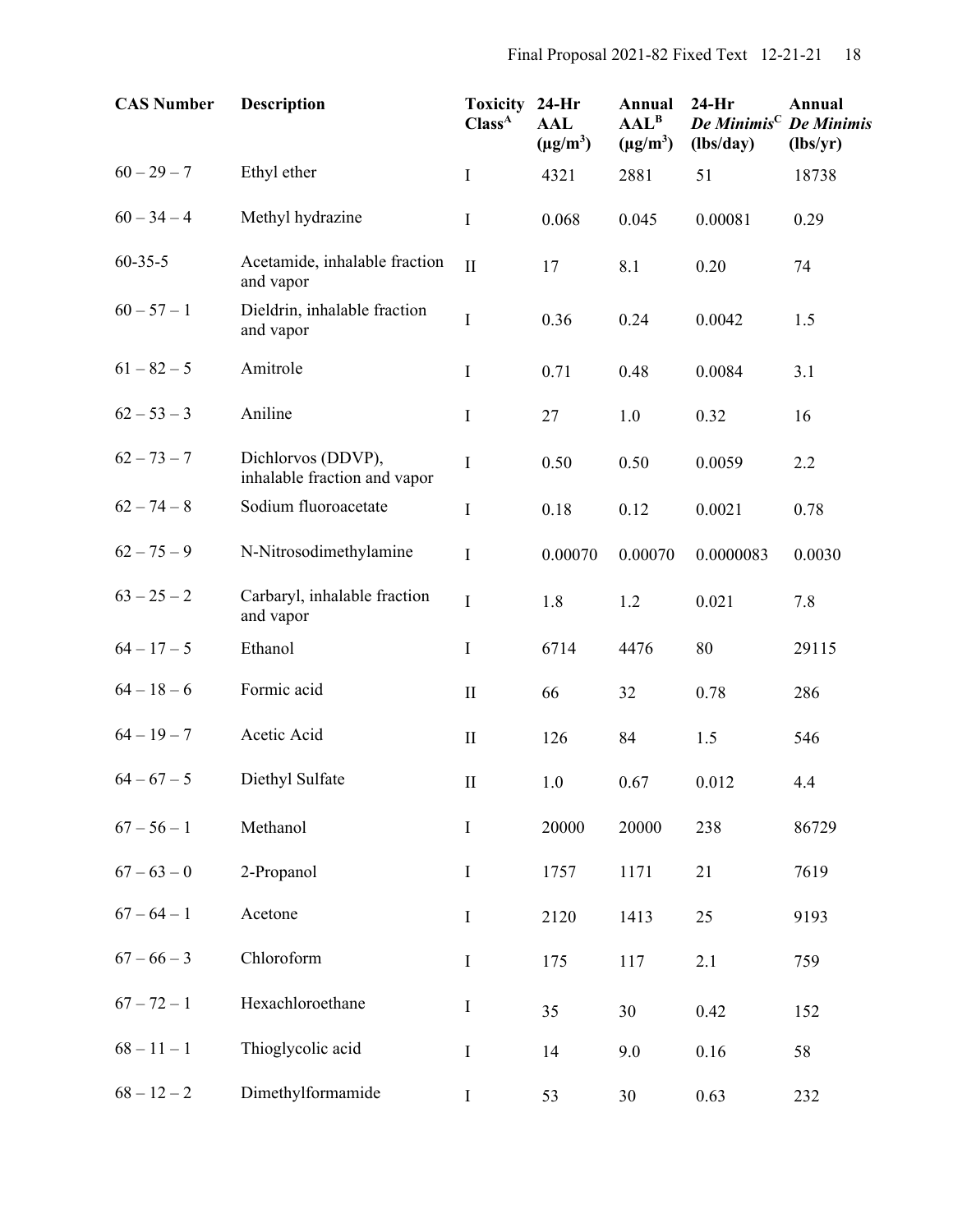| <b>CAS Number</b> | <b>Description</b>                                                                                                                     | Toxicity 24-Hr<br>Class <sup>A</sup> | <b>AAL</b><br>$(\mu g/m^3)$ | <b>Annual</b><br>$AAL^B$<br>$(\mu g/m^3)$ | $24-Hr$<br>De Minimis <sup>C</sup><br>(lbs/day) | Annual<br><b>De Minimis</b><br>(lbs/yr) |
|-------------------|----------------------------------------------------------------------------------------------------------------------------------------|--------------------------------------|-----------------------------|-------------------------------------------|-------------------------------------------------|-----------------------------------------|
| $71 - 23 - 8$     | n-Propyl alcohol                                                                                                                       | $\mathbf{I}$                         | 1731                        | 824                                       | 21                                              | 7506                                    |
| $71 - 36 - 3$     | n-Butanol                                                                                                                              | $\mathbf{I}$                         | 305                         | 203                                       | 3.6                                             | 1323                                    |
| $71 - 43 - 2$     | Benzene                                                                                                                                | $\bf I$                              | 5.7                         | 3.8                                       | 0.068                                           | 25                                      |
| 71-48-7           | Cobalt acetate, as Co,<br>inhalable fraction (see Cobalt<br>and inorganic compounds, as<br>Co, inhalable fraction, CAS #<br>7440-48-4) |                                      |                             |                                           |                                                 |                                         |
| $71 - 55 - 6$     | Methyl chloroform                                                                                                                      | $\bf{I}$                             | 6821                        | 5000                                      | 81                                              | 29579                                   |
| $72 - 20 - 8$     | Endrin                                                                                                                                 | $\mathbf I$                          | 0.36                        | 0.24                                      | 0.0043                                          | 1.6                                     |
| $72 - 43 - 5$     | Methoxychlor                                                                                                                           | $\mathbf I$                          | 36                          | 24                                        | 0.43                                            | 156                                     |
| $74 - 83 - 9$     | Methyl bromide                                                                                                                         | $\mathbf{I}$                         | 20                          | 5.0                                       | 0.24                                            | 81                                      |
| $74 - 87 - 3$     | Methyl chloride                                                                                                                        | $\mathbf I$                          | 368                         | 90                                        | 4.4                                             | 1465                                    |
| $74 - 88 - 4$     | Methyl iodide                                                                                                                          | $\mathbf{I}$                         | 60                          | 40                                        | 0.71                                            | 260                                     |
| $74 - 89 - 5$     | Methylamine                                                                                                                            | $\mathbf{I}$                         | 45                          | 21                                        | 0.53                                            | 195                                     |
| $74 - 90 - 8$     | Hydrogen cyanide, and<br>cyanide salts, as CN                                                                                          | $\bf I$                              | 19                          | 0.80                                      | 0.23                                            | 13                                      |
| $74 - 93 - 1$     | Methyl mercaptan                                                                                                                       | $\rm II$                             | 4.9                         | 3.3                                       | 0.058                                           | 21                                      |
| $74 - 96 - 4$     | Ethyl bromide                                                                                                                          | $\rm II$                             | 111                         | 74                                        | 1.3                                             | 481                                     |
| $74 - 97 - 5$     | Chlorobromomethane                                                                                                                     | $\rm II$                             | 5332                        | 3555                                      | 63                                              | 23122                                   |
| $75 - 00 - 3$     | Ethyl chloride                                                                                                                         | $\mathbf I$                          | 10000                       | 10000                                     | 119                                             | 43365                                   |
| $75 - 01 - 4$     | Vinyl chloride                                                                                                                         | $\mathbf I$                          | 9.3                         | 6.2                                       | 0.11                                            | 40                                      |
| $75 - 02 - 5$     | Vinyl fluoride                                                                                                                         | $\bf I$                              | 6.8                         | 4.5                                       | 0.081                                           | 29                                      |
| $75 - 04 - 7$     | Ethylamine                                                                                                                             | $\rm II$                             | 46                          | 31                                        | 0.55                                            | 201                                     |
| $75 - 05 - 8$     | Acetonitrile                                                                                                                           | $\mathbf I$                          | 120                         | 60                                        | 1.4                                             | 520                                     |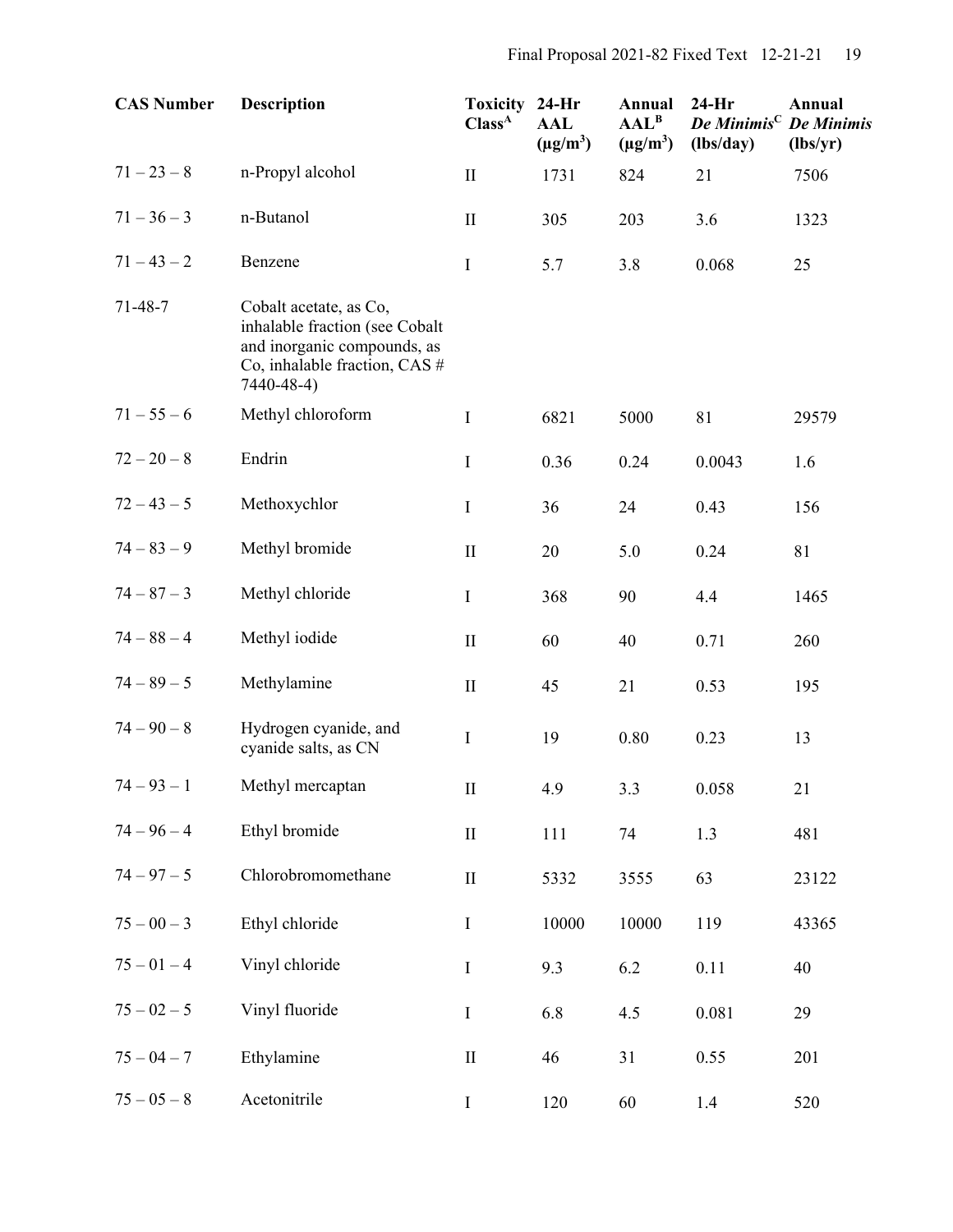| <b>CAS Number</b> | <b>Description</b>                      | Toxicity 24-Hr<br>Class <sup>A</sup> | <b>AAL</b><br>$(\mu g/m^3)$ | Annual<br>$AAL^B$<br>$(\mu g/m^3)$ | $24-Hr$<br>$De$ Minimis <sup>C</sup> De Minimis<br>(lbs/day) | <b>Annual</b><br>(lbs/yr) |
|-------------------|-----------------------------------------|--------------------------------------|-----------------------------|------------------------------------|--------------------------------------------------------------|---------------------------|
| $75 - 07 - 0$     | Acetaldehyde                            | $\mathbf I$                          | 161                         | 9.0                                | 1.9                                                          | 147                       |
| $75 - 08 - 1$     | Ethyl mercaptan                         | $\mathbf{I}$                         | 9.2                         | 4.4                                | 0.11                                                         | 40                        |
| $75 - 09 - 2$     | Methylene chloride<br>(Dichloromethane) | $\bf I$                              | 621                         | 600                                | 7.4                                                          | 2693                      |
| $75 - 12 - 7$     | Formamide                               | $\mathbf{I}$                         | 91                          | 60                                 | 1.1                                                          | 395                       |
| $75 - 15 - 0$     | Carbon disulfide                        | $\rm I$                              | 700                         | 700                                | 8.3                                                          | 3036                      |
| $75 - 21 - 8$     | Ethylene oxide                          | $\mathbf I$                          | 6.4                         | 4.3                                | 0.076                                                        | 28                        |
| $75 - 25 - 2$     | Bromoform                               | $\bf I$                              | 19                          | 12                                 | 0.23                                                         | 82                        |
| $75 - 31 - 0$     | Isopropylamine                          | $\mathbf{I}$                         | 85                          | 40                                 | 1.0                                                          | 369                       |
| $75 - 34 - 3$     | 1,1-Dichloroethane                      | $\mathbf{I}$                         | 2037                        | 1358                               | 24                                                           | 8833                      |
| $75 - 35 - 4$     | Vinylidene chloride                     | $\mathbf{I}$                         | 200                         | 200                                | 2.4                                                          | 867                       |
| $75 - 43 - 4$     | Dichlorofluoromethane                   | $\rm II$                             | 211                         | 141                                | 2.5                                                          | 915                       |
| $75 - 44 - 5$     | Phosgene                                | $\rm I$                              | 1.4                         | 0.30                               | 0.017                                                        | 4.9                       |
| $75 - 45 - 6$     | Chlorodifluoromethane                   | $\mathbf{I}$                         | 50000                       | 50000                              | 594                                                          | 216823                    |
| $75 - 47 - 8$     | Iodoform                                | $\mathbf{I}$                         | 70                          | 34                                 | 0.83                                                         | 304                       |
| $75 - 50 - 3$     | Trimethylamine                          | $\rm II$                             | 60                          | 40                                 | 0.71                                                         | 260                       |
| $75 - 52 - 5$     | Nitromethane                            | $\mathop{\rm III}$                   | 744                         | 496                                | 8.8                                                          | 3226                      |
| $75 - 55 - 8$     | Propyleneimine                          | $\bf I$                              | 1.7                         | 1.1                                | 0.020                                                        | 7.2                       |
| $75 - 56 - 9$     | Propylene oxide                         | $\rm I$                              | 17                          | 11                                 | 0.20                                                         | 74                        |
| $75 - 65 - 0$     | tert-Butanol                            | $\mathbf{I}$                         | 2134                        | 1016                               | 25                                                           | 9254                      |
| $75 - 74 - 1$     | Tetramethyl lead, as Pb                 | $\bf I$                              | 0.54                        | 0.36                               | 0.0064                                                       | 2.3                       |
| $75 - 86 - 5$     | Acetone cyanohydrin, as CN              | $\mathbf I$                          | 18                          | 12                                 | 0.21                                                         | 78                        |
| $75-91-2$         | Tert-Butyl hydroperoxide                | $\rm II$                             | 2.6                         | 1.2                                | 0.031                                                        | 11                        |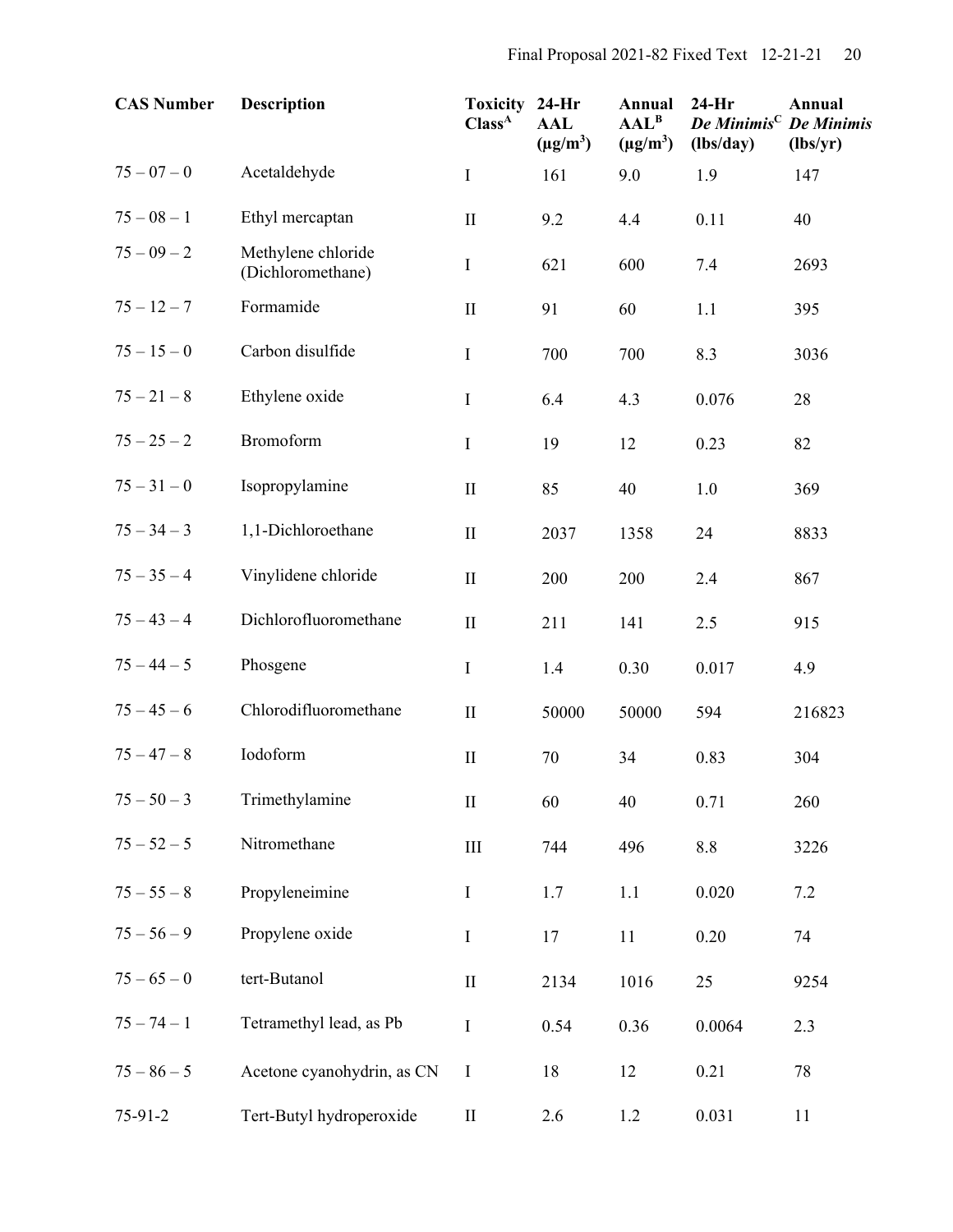| <b>CAS Number</b> | <b>Description</b>                                                                      | Toxicity 24-Hr<br>Class <sup>A</sup> | <b>AAL</b><br>$(\mu g/m^3)$ | Annual<br>$AAL^B$<br>$(\mu g/m^3)$ | $24-Hr$<br>De Minimis <sup>C</sup><br>(lbs/day) | Annual<br>De Minimis<br>(lbs/yr) |
|-------------------|-----------------------------------------------------------------------------------------|--------------------------------------|-----------------------------|------------------------------------|-------------------------------------------------|----------------------------------|
| $76 - 03 - 9$     | Trichloroacetic acid                                                                    | I                                    | 12                          | 7.9                                | 0.14                                            | 52                               |
| $76 - 06 - 2$     | Chloropicrin                                                                            | $\mathbf I$                          | 3.4                         | 1.6                                | 0.040                                           | 15                               |
| $76 - 13 - 1$     | 1,1,2-Trichloro-1,2,2-<br>trifluoroethane                                               | $\mathbf{I}$                         | 38581                       | 25721                              | 458                                             | 167305                           |
| $76 - 22 - 2$     | Camphor, synthetic                                                                      | $\mathbf{I}$                         | 85                          | 40                                 | 1.0                                             | 369                              |
| $76 - 44 - 8$     | Heptachlor                                                                              | $\bf{I}$                             | 0.18                        | 0.12                               | 0.0021                                          | 0.78                             |
| $77 - 47 - 4$     | Hexachlorocyclopentadiene<br>(HCCPD)                                                    | $\mathbf{I}$                         | 0.55                        | 0.20                               | 0.0065                                          | 2.4                              |
| $77 - 58 - 7$     | Dibutyltin dilaurate as Sn (see<br>Tin, organic compounds, as<br>Sn, CAS# $7440-31-5$ ) |                                      |                             |                                    |                                                 |                                  |
| $77 - 73 - 6$     | Dicyclopentadiene                                                                       | I                                    | 9.7                         | 6.4                                | 0.12                                            | 42                               |
| $77 - 78 - 1$     | Dimethyl sulfate                                                                        | I                                    | 1.9                         | 1.2                                | 0.023                                           | 8.2                              |
| $78 - 00 - 2$     | Tetraethyl lead, as Pb                                                                  | $\bf{I}$                             | 0.36                        | 0.24                               | 0.0043                                          | 1.6                              |
| $78 - 30 - 8$     | Triorthocresyl phosphate,<br>inhalable fraction and vapor                               | I                                    | 0.071                       | 0.048                              | 0.00085                                         | 0.31                             |
| $78 - 34 - 2$     | Dioxathion, inhalable fraction<br>and vapor                                             | $\mathbf I$                          | 0.36                        | 0.24                               | 0.0043                                          | 1.6                              |
| $78 - 59 - 1$     | Isophorone                                                                              | $\mathbf{I}$                         | 141                         | 94                                 | 1.7                                             | 611                              |
| $78 - 83 - 1$     | Isobutyl alcohol                                                                        | $\mathbf{I}$                         | 765                         | 510                                | 9.1                                             | 3317                             |
| $78 - 87 - 5$     | Propylene dichloride (1,2-<br>dichloropropane)                                          | $\rm II$                             | 232                         | 4.0                                | 2.8                                             | 65                               |
| $78 - 89 - 7$     | 2-Chloro-1-propanol                                                                     | $\mathbf{I}$                         | 27                          | 13                                 | 0.32                                            | 117                              |
| $78 - 92 - 2$     | sec-Butanol                                                                             | $\mathbf{I}$                         | 2134                        | 1016                               | 25                                              | 9254                             |
| $78 - 93 - 3$     | Methyl ethyl ketone (MEK)                                                               | $\mathbf I$                          | 5000                        | 5000                               | 59                                              | 21682                            |
| $78 - 94 - 4$     | Methyl vinyl ketone                                                                     | $\mathbf I$                          | 0.11                        | 0.068                              | 0.0014                                          | 0.050                            |
| $78 - 95 - 5$     | Chloroacetone                                                                           | $\rm I$                              | 15                          | 9.0                                | 0.18                                            | 65                               |
| $79 - 00 - 5$     | 1,1,2-Trichloroethane                                                                   | $\mathbf{I}$                         | 277                         | 184                                | 3.3                                             | 1201                             |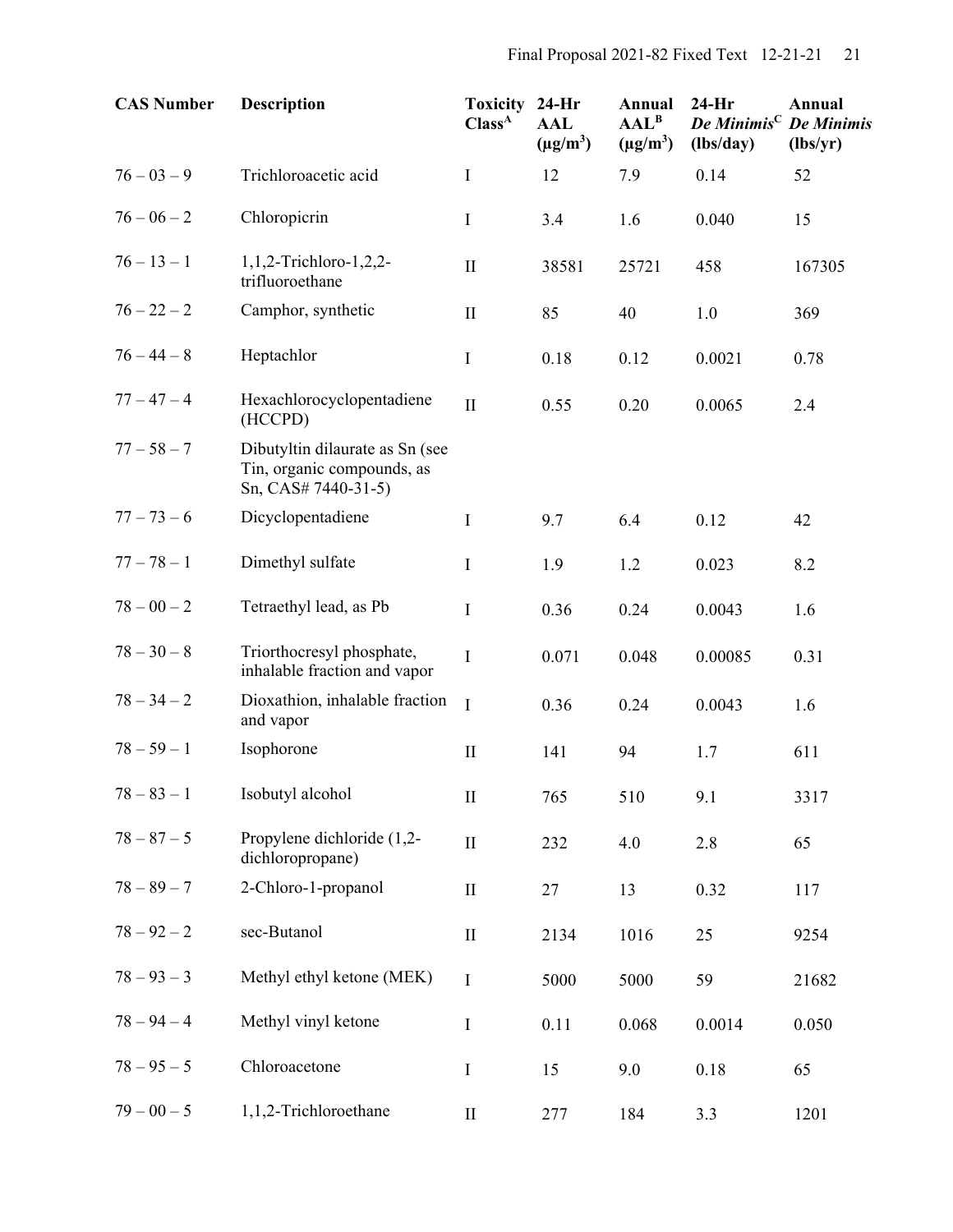| <b>CAS Number</b> | <b>Description</b>                                                               | Toxicity 24-Hr<br>Class <sup>A</sup> | <b>AAL</b><br>$(\mu g/m^3)$ | Annual<br>$AAL^B$<br>$(\mu g/m^3)$ | $24-Hr$<br>$De$ Minimis $C$<br>(lbs/day) | Annual<br><b>De Minimis</b><br>(lbs/yr) |
|-------------------|----------------------------------------------------------------------------------|--------------------------------------|-----------------------------|------------------------------------|------------------------------------------|-----------------------------------------|
| $79 - 01 - 6$     | Trichloroethylene                                                                | $\mathbf I$                          | 2.0                         | 2.0                                | 0.024                                    | 8.7                                     |
| $79 - 04 - 9$     | Chloroacetyl chloride                                                            | $\mathbf{I}$                         | 1.6                         | 0.77                               | 0.019                                    | 6.9                                     |
| $79 - 06 - 1$     | Acrylamide, inhalable<br>fraction and vapor                                      | I                                    | 6.0                         | 6.0                                | 0.071                                    | 26                                      |
| $79 - 09 - 4$     | Propionic acid                                                                   | $\mathbf{I}$                         | 211                         | 101                                | 2.5                                      | 915                                     |
| $79 - 10 - 7$     | Acrylic acid                                                                     | $\mathbf I$                          | 21                          | 1.0                                | 0.25                                     | 16                                      |
| $79 - 11 - 8$     | Monochloroacetic acid<br>(Chloroacetic acid) -inhalable<br>fraction and vapor    | III                                  | 29                          | 19                                 | 0.34                                     | 126                                     |
| $79 - 21 - 0$     | Peracetic acid, inhalable<br>fraction and vapor                                  | I                                    | 6.2                         | 2.9                                | 0.074                                    | 27                                      |
| $79 - 27 - 6$     | 1,1,2,2-Tetrabromoethane                                                         | $\mathbf I$                          | 5.0                         | 3.4                                | 0.059                                    | 22                                      |
| $79 - 34 - 5$     | 1,1,2,2-Tetrachloroethane                                                        | $\rm I$                              | 25                          | 16                                 | 0.30                                     | 108                                     |
| $79 - 41 - 4$     | Methacrylic acid                                                                 | $\mathbf{I}$                         | 352                         | 235                                | 4.2                                      | 1526                                    |
| $79 - 43 - 6$     | Dichloroacetic acid                                                              | $\mathbf I$                          | 9.4                         | 6.3                                | 0.11                                     | 41                                      |
| $79 - 44 - 7$     | Dimethyl carbamoyl chloride                                                      | I                                    | 0.075                       | 0.050                              | 0.00089                                  | 0.33                                    |
| $79 - 46 - 9$     | 2-Nitropropane                                                                   | $\mathbf I$                          | 129                         | 20                                 | 1.5                                      | 326                                     |
| $80 - 51 - 3$     | p,p'-oxybis(benzenesulfonyl<br>hydrazide), inhalable fraction                    | III                                  | 4.2                         | 0.99                               | 0.050                                    | 16                                      |
| $80 - 56 - 8$     | $\alpha$ - Pinene (see Turpentine<br>and select monoterpenes,<br>CAS# 8006-64-2) |                                      |                             |                                    |                                          |                                         |
| $80 - 62 - 6$     | Methyl methacrylate                                                              | I                                    | 732                         | 700                                | 8.7                                      | 3174                                    |
| $81 - 81 - 2$     | Warfarin, inhalable fraction                                                     | $\mathbf I$                          | 0.036                       | 0.024                              | 0.00042                                  | 0.15                                    |
| $82 - 68 - 8$     | Pentachloronitrobenzene                                                          | $\mathbf I$                          | 1.8                         | 1.2                                | 0.021                                    | 7.8                                     |
| $83 - 26 - 1$     | Pindone                                                                          | I                                    | 0.36                        | 0.24                               | 0.0043                                   | 1.6                                     |
| $83 - 79 - 4$     | Rotenone, commercial                                                             | $\bf{I}$                             | 18                          | 12                                 | 0.21                                     | 78                                      |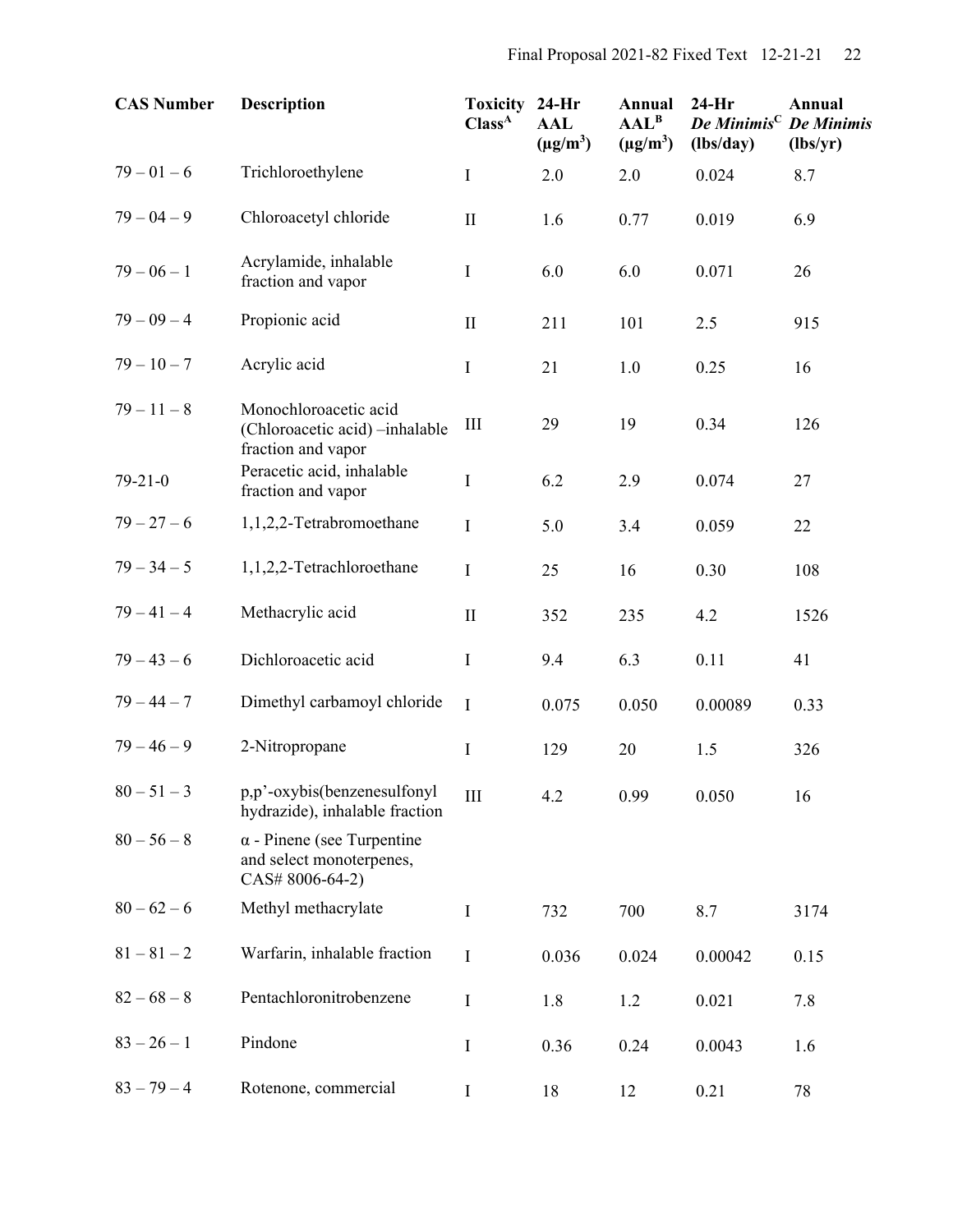| <b>CAS Number</b> | <b>Description</b>                                                                                                                     | <b>Toxicity</b><br>Class <sup>A</sup> | $24-Hr$<br><b>AAL</b><br>$(\mu g/m^3)$ | Annual<br>$AAL^B$<br>$(\mu g/m^3)$ | $24-Hr$<br>$De$ Minimis $C$<br>(lbs/day) | Annual<br>De Minimis<br>(lbs/yr) |
|-------------------|----------------------------------------------------------------------------------------------------------------------------------------|---------------------------------------|----------------------------------------|------------------------------------|------------------------------------------|----------------------------------|
| $84 - 66 - 2$     | Diethyl phthalate                                                                                                                      | $\mathbf{I}$                          | 25                                     | 17                                 | 0.30                                     | 108                              |
| $84 - 74 - 2$     | Dibutyl phthalate                                                                                                                      | $\mathbf{I}$                          | 25                                     | 17                                 | 0.30                                     | 108                              |
| $85 - 00 - 7$     | Diquat dibromide, as the<br>cation, inhalable fraction (see<br>Diquat, as the cation,<br>inhalable fraction, CAS#<br>2764-72-9)        |                                       |                                        |                                    |                                          |                                  |
| $85-00-7$         | Diquat dibromide, as the<br>cation, respirable fraction (see<br>Diquat, as the cation,<br>respirable fraction, CAS#<br>$2764 - 72 - 9$ |                                       |                                        |                                    |                                          |                                  |
| $85 - 01 - 8$     | Phenanthrene as coal tar pitch<br>volatile (see Coal tar pitch<br>volatiles, as benzene soluble<br>aerosol, CAS# 65996-93-2)           |                                       |                                        |                                    |                                          |                                  |
| $85 - 42 - 7$     | Hexahydrophthalic<br>anhydride, all isomers,<br>inhalable fraction and vapor                                                           | $\mathbf{I}$                          | 0.0025                                 | 0.0017                             | 0.000030                                 | 0.011                            |
| $85 - 44 - 9$     | Phthalic anhydride, inhalable<br>fraction and vapor                                                                                    | $\mathbf I$                           | 0.0071                                 | 0.0048                             | 0.000085                                 | 0.031                            |
| $86 - 50 - 0$     | Azinphos-methyl, inhalable<br>fraction and vapor                                                                                       | $\mathbf I$                           | 0.71                                   | 0.48                               | 0.0084                                   | 3.1                              |
| $86 - 74 - 8$     | Carbazole as coal tar pitch<br>volatile (see Coal tar pitch<br>volatiles, as benzene soluble<br>aerosol, CAS# 65996-93-2)              |                                       |                                        |                                    |                                          |                                  |
| $86 - 88 - 4$     | <b>ANTU</b>                                                                                                                            | $\mathbf I$                           | 1.1                                    | 0.71                               | 0.013                                    | 4.8                              |
| $87 - 68 - 3$     | Hexachlorobutadiene                                                                                                                    | I                                     | 1.1                                    | 0.50                               | 0.013                                    | 4.8                              |
| $87 - 86 - 5$     | Pentachlorophenol, inhalable<br>fraction and vapor                                                                                     | $\rm I$                               | 1.8                                    | 1.2                                | 0.021                                    | 7.8                              |
| $88 - 06 - 2$     | 2,4,6-Trichlorophenol                                                                                                                  | $\mathbf I$                           | 3.0                                    | 3.0                                | 0.036                                    | 13                               |
| $88 - 12 - 0$     | N-Vinyl-2-pyrrolidone                                                                                                                  | $\mathbf{I}$                          | 1.6                                    | 0.76                               | 0.019                                    | 6.9                              |
| $88 - 72 - 2$     | 2-Nitrotoluene (see<br>Nitrotuluene isomers, CAS#<br>$1321 - 12 - 6$                                                                   |                                       |                                        |                                    |                                          |                                  |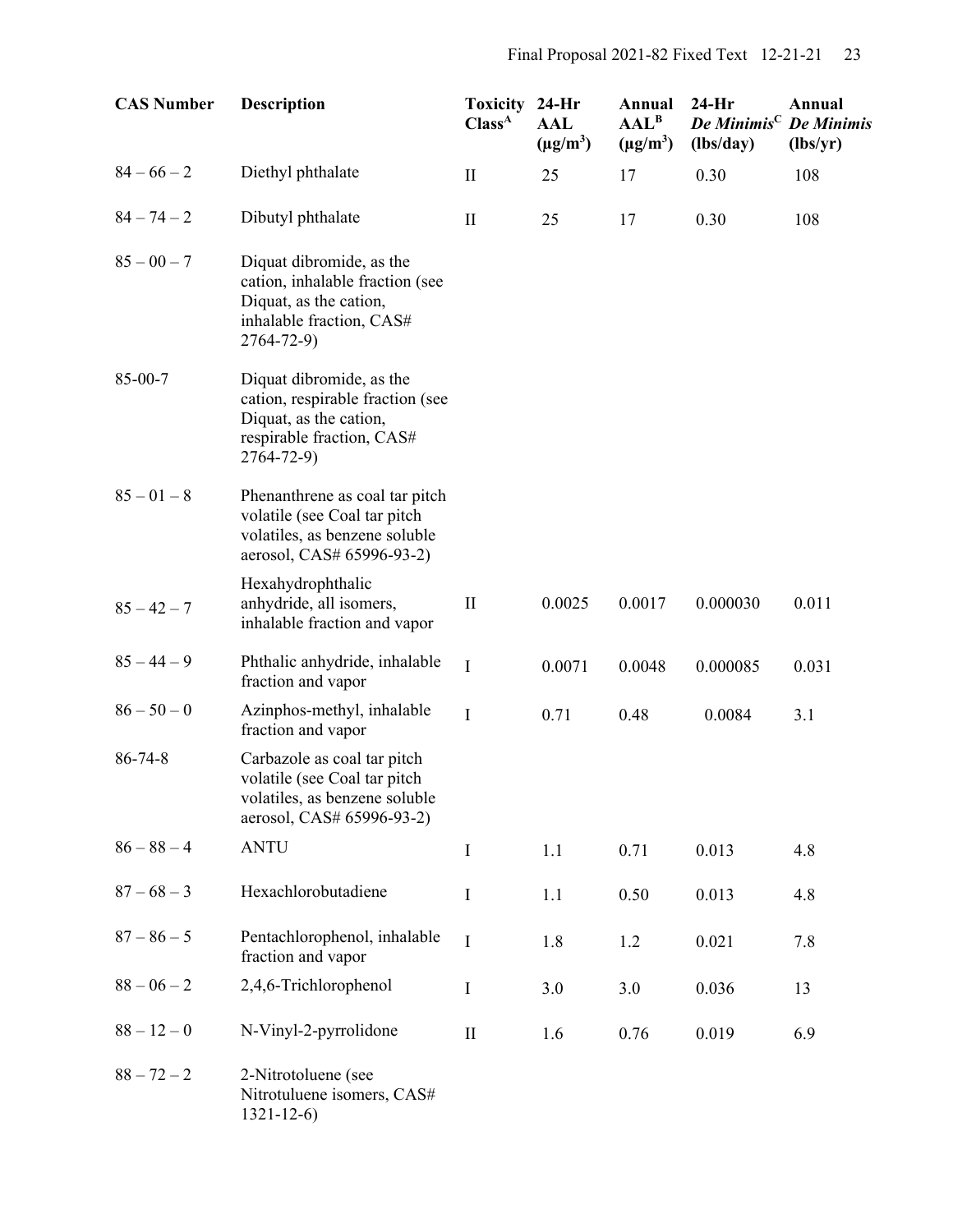| <b>CAS Number</b> | <b>Description</b>                                                               | <b>Toxicity</b><br>Class <sup>A</sup> | $24-Hr$<br><b>AAL</b><br>$(\mu g/m^3)$ | <b>Annual</b><br>$AAL^B$<br>$(\mu g/m^3)$ | $24-Hr$<br>$De$ Minimis $C$<br>(lbs/day) | <b>Annual</b><br><b>De Minimis</b><br>(lbs/yr) |
|-------------------|----------------------------------------------------------------------------------|---------------------------------------|----------------------------------------|-------------------------------------------|------------------------------------------|------------------------------------------------|
| $88 - 89 - 1$     | Picric acid                                                                      | $\mathbf{I}$                          | 0.50                                   | 0.34                                      | 0.0059                                   | 2.2                                            |
| $89 - 72 - 5$     | o-sec-Butylphenol                                                                | $\mathbf{I}$                          | 218                                    | 104                                       | 2.6                                      | 945                                            |
| $90 - 04 - 0$     | o-Anisidine                                                                      | $\mathbf{I}$                          | 2.5                                    | 1.7                                       | 0.030                                    | 11                                             |
| $90 - 12 - 0$     | 1-Methyl naphthalene                                                             | $\mathbf{I}$                          | 15                                     | 9.7                                       | 0.18                                     | 65                                             |
| $91 - 08 - 7$     | 2,6-Toluene diisocyanate,<br>inhalable fraction and vapor<br>(or as TDI mixture) | $\rm I$                               | 0.025                                  | 0.017                                     | 0.00030                                  | 0.11                                           |
| $91 - 15 - 6$     | o-Phthalodinitrile, inhalable<br>fraction and vapor                              | $\mathbf{I}$                          | 7.0                                    | 3.4                                       | 0.084                                    | 31                                             |
| $91 - 20 - 3$     | Naphthalene                                                                      | $\bf{I}$                              | 186                                    | 3.0                                       | 2.2                                      | 49                                             |
| $91 - 22 - 5$     | Quinoline                                                                        | $\mathbf I$                           | 0.0029                                 | 0.0029                                    | 0.000034                                 | 0.013                                          |
| $91 - 57 - 6$     | 2-Methyl naphthalene                                                             | $\mathbf{I}$                          | 15                                     | 9.7                                       | 0.18                                     | 65                                             |
| $91 - 59 - 8$     | ß-Naphthlamamine                                                                 | $\mathbf I$                           |                                        |                                           |                                          | ${\bf E}$                                      |
| $91 - 94 - 1$     | 3,3-Dichlorobenzidine                                                            | I                                     | 0.078                                  | 0.078                                     | 0.00093                                  | 0.34                                           |
| $92 - 52 - 4$     | Biphenyl                                                                         | $\bf{I}$                              | 4.6                                    | 3.1                                       | 0.055                                    | 20                                             |
| $92 - 67 - 1$     | 4-Aminodiphenyl                                                                  | $\mathbf I$                           | 0.025                                  | 0.016                                     | 0.00030                                  | $\boldsymbol{E}$                               |
| $92 - 84 - 2$     | Phenothiazine                                                                    | $\mathbf{I}$                          | 35                                     | 17                                        | 0.42                                     | 152                                            |
| $92 - 87 - 5$     | Benzidine                                                                        | $\bf I$                               | 0.029                                  | 0.019                                     | 0.00034                                  | 0.12                                           |
| $92 - 93 - 3$     | 4-Nitrodiphenyl                                                                  | $\bf I$                               |                                        |                                           |                                          | ${\bf E}$                                      |
| $93 - 76 - 5$     | $2,4,5-T$                                                                        | $\mathbf I$                           | 36                                     | 24                                        | 0.43                                     | 156                                            |
| $94 - 36 - 0$     | Benzoyl peroxide                                                                 | $\rm II$                              | 25                                     | 17                                        | 0.30                                     | 108                                            |
| $94 - 75 - 7$     | 2,4-D, inhalable fraction                                                        | $\bf I$                               | 36                                     | 24                                        | 0.43                                     | 156                                            |
| $95 - 13 - 6$     | Indene                                                                           | $\rm III$                             | 353                                    | 236                                       | 4.2                                      | 1531                                           |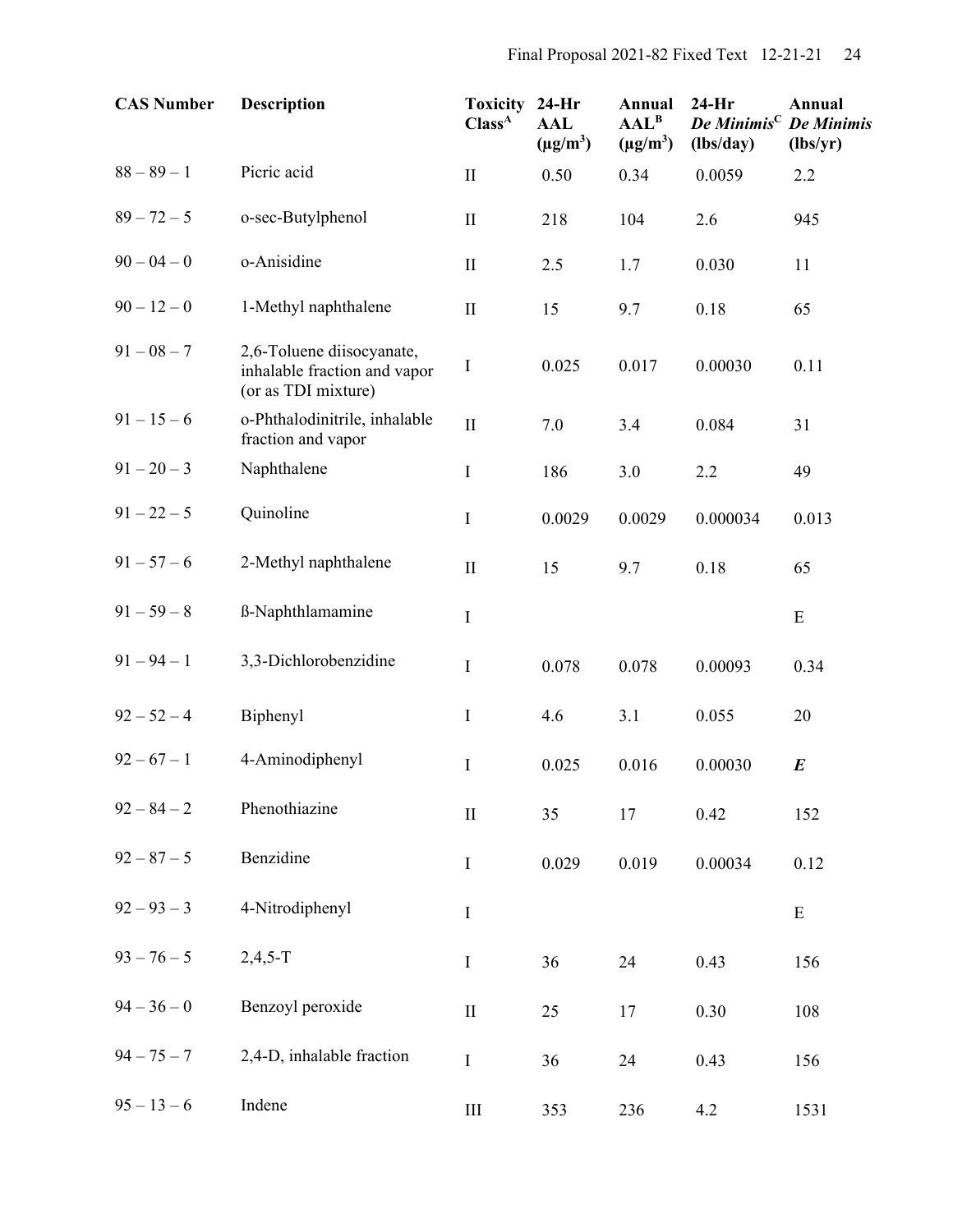| <b>CAS Number</b> | <b>Description</b>                                                                                                                                  | Toxicity 24-Hr<br>Class <sup>A</sup> | <b>AAL</b><br>$(\mu g/m^3)$ | Annual<br>$AAL^B$<br>$(\mu g/m^3)$ | $24-Hr$<br>De Minimis <sup>C</sup> De Minimis<br>(lbs/day) | Annual<br>(lbs/yr) |
|-------------------|-----------------------------------------------------------------------------------------------------------------------------------------------------|--------------------------------------|-----------------------------|------------------------------------|------------------------------------------------------------|--------------------|
| $95 - 47 - 6$     | o-Xylene                                                                                                                                            | I                                    | 1550                        | 100                                | 18                                                         | 1628               |
| $95 - 48 - 7$     | o-Cresol, inhalable fraction<br>and vapor (see Cresol, all<br>isomers, inhalable fraction<br>and vapor, CAS# 1319-77-3)                             |                                      |                             |                                    |                                                            |                    |
| $95 - 49 - 8$     | o-Chlorotoluene                                                                                                                                     | $\bf{I}$                             | 925                         | 617                                | 11                                                         | 4011               |
| $95 - 50 - 1$     | o-Dichlorobenzene                                                                                                                                   | I                                    | 536                         | 357                                | 6.4                                                        | 2324               |
| $95 - 53 - 4$     | o-Toluidine                                                                                                                                         | $\bf{I}$                             | 31                          | 21                                 | 0.37                                                       | 134                |
| $95 - 54 - 5$     | o-Phenylenediamine                                                                                                                                  | $\bf{I}$                             | 0.36                        | 0.24                               | 0.0043                                                     | 1.6                |
| $95 - 63 - 6$     | 1,2,4-Trimethylbenzene (as<br>Trimethylbenzene)                                                                                                     | $\rm II$                             | 618                         | 60                                 | 7.3                                                        | 977                |
| $95 - 65 - 8$     | 3,4-Dimethylphenol,<br>inhalable fraction and vapor<br>(see Dimethylphenol, mixed<br>isomers, inhalable fraction<br>and vapor, $CAS \# 1300-71-6$ ) |                                      |                             |                                    |                                                            |                    |
| $95 - 80 - 7$     | Toluene-2,4-diamine                                                                                                                                 | Ι                                    | 7.1                         | 4.8                                | 0.084                                                      | 31                 |
| 95-87-4           | 2,5-Dimethylphenol,<br>inhalable fraction and vapor<br>(see Dimethylphenol, mixed<br>isomers, inhalable fraction<br>and vapor, CAS # 1300-71-6)     |                                      |                             |                                    |                                                            |                    |
| 96-05-9           | Allyl methacrylate                                                                                                                                  | $\rm I$                              | 26                          | 12                                 | 0.31                                                       | 112                |
| $96 - 12 - 8$     | 1,2-Dibromo-3-<br>chloropropane                                                                                                                     | $\bf I$                              | 0.20                        | 0.20                               | 0.0024                                                     | 0.87               |
| $96 - 18 - 4$     | 1,2,3-Trichloropropane                                                                                                                              | $\bf{I}$                             | 0.30                        | 0.30                               | 0.0036                                                     | 1.3                |
| $96 - 22 - 0$     | Diethyl ketone                                                                                                                                      | $\rm II$                             | 4965                        | 2364                               | 59                                                         | 21531              |
| $96 - 33 - 3$     | Methyl acrylate                                                                                                                                     | $\mathbf{I}$                         | 35                          | 23                                 | 0.42                                                       | 152                |
| $96 - 45 - 7$     | Ethylene thiourea                                                                                                                                   | $\rm I$                              | 0.97                        | 0.97                               | 0.012                                                      | 4.2                |
| $97 - 77 - 8$     | Disulfiram                                                                                                                                          | $\mathbf I$                          | 7.1                         | 4.8                                | 0.084                                                      | 31                 |
| $98 - 00 - 0$     | Furfuryl alcohol                                                                                                                                    | $\mathbf{I}$                         | 5.7                         | 2.7                                | 0.067                                                      | 25                 |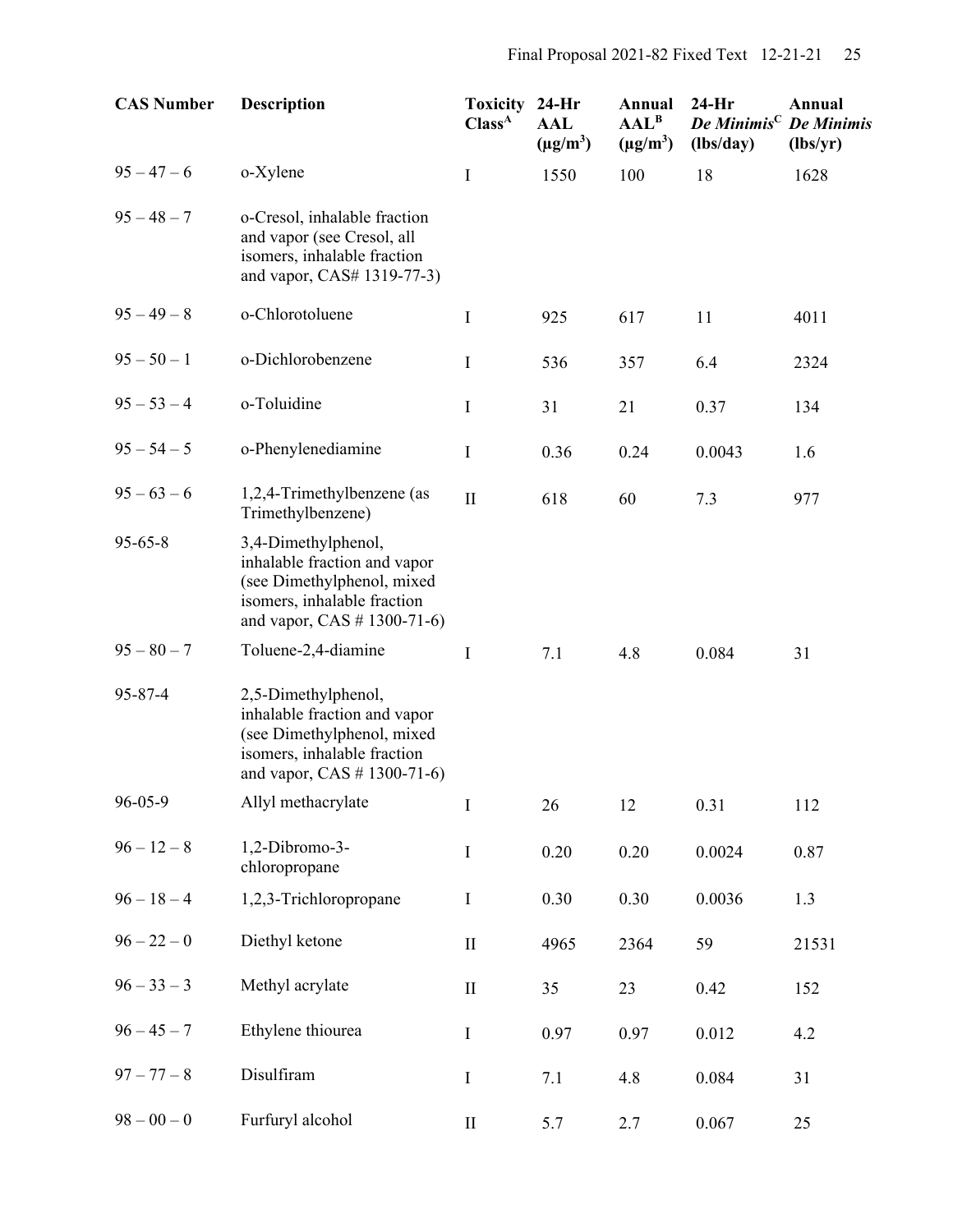| <b>CAS Number</b> | <b>Description</b>                                                                                                                                  | <b>Toxicity 24-Hr</b><br>Class <sup>A</sup> | <b>AAL</b><br>$(\mu g/m^3)$ | Annual<br>$AAL^B$<br>$(\mu g/m^3)$ | $24-Hr$<br>$De$ Minimis $C$<br>(lbs/day) | Annual<br><b>De Minimis</b><br>(lbs/yr) |
|-------------------|-----------------------------------------------------------------------------------------------------------------------------------------------------|---------------------------------------------|-----------------------------|------------------------------------|------------------------------------------|-----------------------------------------|
| $98 - 01 - 1$     | Furfural                                                                                                                                            | $\mathbf I$                                 | 2.8                         | 1.9                                | 0.033                                    | 12                                      |
| $98 - 07 - 7$     | Benzotrichloride                                                                                                                                    | $\mathbf I$                                 | 0.0030                      | 0.0030                             | 0.000036                                 | 0.013                                   |
| $98 - 51 - 1$     | p-tert-Butyl toluene                                                                                                                                | $\mathbf{I}$                                | 31                          | 20                                 | 0.37                                     | 134                                     |
| $98 - 82 - 8$     | Cumene                                                                                                                                              | $\mathbf{I}$                                | 1237                        | 400                                | 15                                       | 5364                                    |
| $98 - 83 - 9$     | alpha - Methyl styrene                                                                                                                              | $\mathbf I$                                 | 173                         | 115                                | 2.1                                      | 750                                     |
| $98 - 86 - 2$     | Acetophenone (including<br>benzene from gasoline)                                                                                                   | $\mathbf{I}$                                | 246                         | 164                                | 2.9                                      | 1067                                    |
| $98 - 88 - 4$     | Benzoyl chloride                                                                                                                                    | $\mathbf{I}$                                | 14                          | 9.4                                | 0.17                                     | 61                                      |
| $98 - 95 - 3$     | Nitrobenzene                                                                                                                                        | $\mathbf I$                                 | 18                          | 9.0                                | 0.21                                     | 78                                      |
| $99 - 08 - 1$     | m-Nitrotoluene (see<br>Nitrotuluene isomers, CAS#<br>$1321 - 12 - 6$                                                                                |                                             |                             |                                    |                                          |                                         |
| $99 - 55 - 8$     | 5-Nitro-o-toluidine, inhalable<br>fraction and vapor                                                                                                | $\mathbf{I}$                                | 5.0                         | 3.4                                | 0.060                                    | 22                                      |
| $99 - 65 - 0$     | 1,3-Dinitrobenzene, inhalable<br>fraction and vapor                                                                                                 | I                                           | 3.6                         | 2.4                                | 0.043                                    | 16                                      |
| $99 - 99 - 0$     | p-Nitrotoluene (see<br>Nitroluene isomers, CAS#<br>$1321 - 12 - 6$                                                                                  |                                             |                             |                                    |                                          |                                         |
| $100 - 00 - 5$    | p-Nitrochlorobenzene                                                                                                                                | $\mathbf{I}$                                | 2.3                         | 1.5                                | 0.027                                    | 10                                      |
| $100 - 01 - 6$    | p-Nitroaniline                                                                                                                                      | $\mathbf I$                                 | 11                          | 7.1                                | 0.13                                     | 48                                      |
| $100 - 21 - 0$    | Terephthalic acid                                                                                                                                   | $\mathbf{I}$                                | 50                          | 34                                 | 0.59                                     | 217                                     |
| $100 - 25 - 4$    | 1,4-Dinitrobenzene, inhalable<br>fraction and vapor (see<br>Dinitrobenzene, mixed<br>isomers, inhalable fraction<br>and vapor, CAS# 25154-54-<br>5) |                                             |                             |                                    |                                          |                                         |
| $100 - 37 - 8$    | 2-Diethylaminoethanol                                                                                                                               | $\mathbf{I}$                                | 48                          | 32                                 | 0.57                                     | 208                                     |
| $100 - 40 - 3$    | 4-Vinyl cyclohexene                                                                                                                                 | $\mathbf{I}$                                | 2.2                         | 1.5                                | 0.026                                    | 9.5                                     |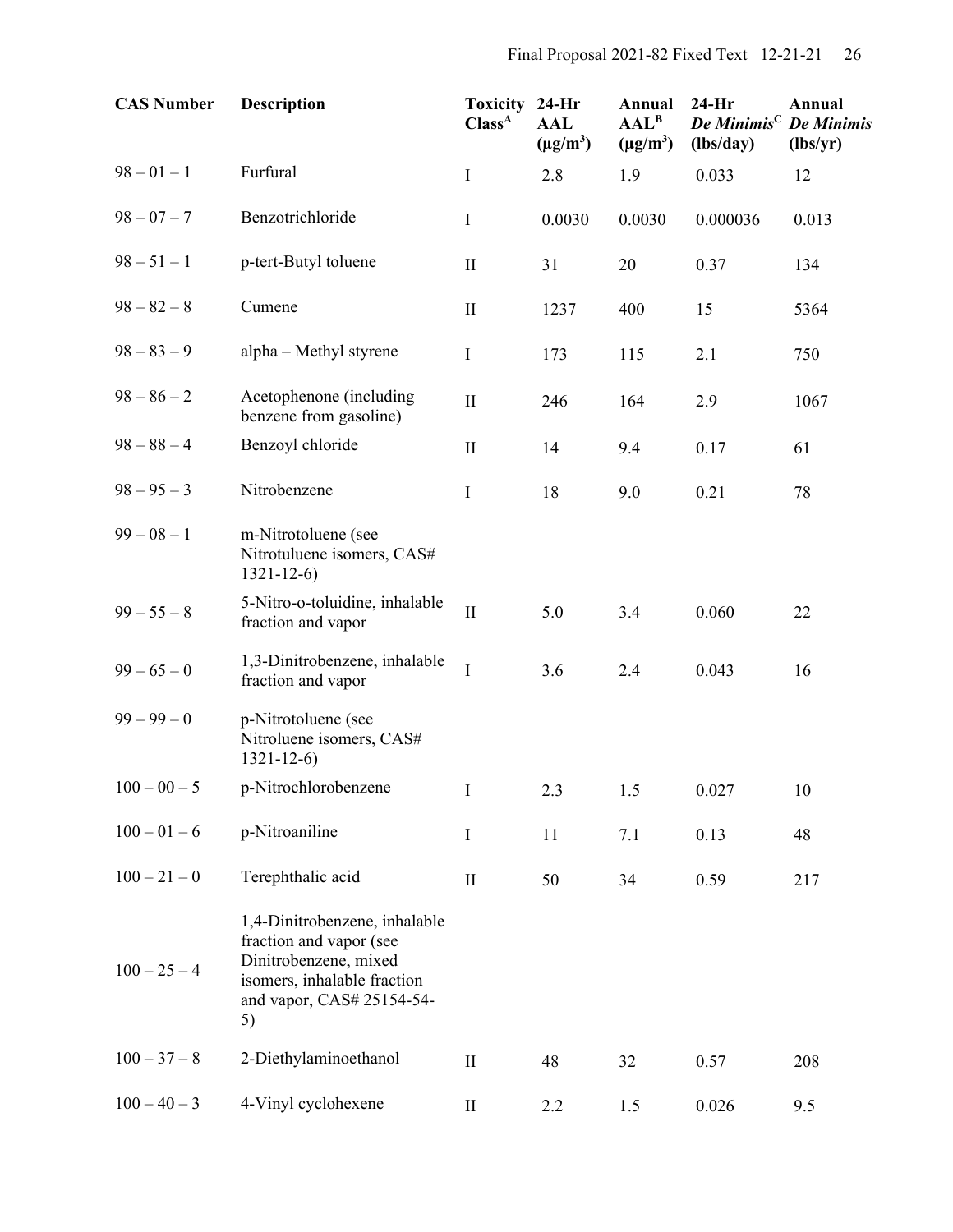| <b>CAS Number</b> | <b>Description</b>                                                                                                                             | Toxicity 24-Hr<br>Class <sup>A</sup> | <b>AAL</b><br>$(\mu g/m^3)$ | Annual<br>$AAL^B$<br>$(\mu g/m^3)$ | $24-Hr$<br>De Minimis <sup>C</sup><br>(lbs/day) | Annual<br>De Minimis<br>(lbs/yr) |
|-------------------|------------------------------------------------------------------------------------------------------------------------------------------------|--------------------------------------|-----------------------------|------------------------------------|-------------------------------------------------|----------------------------------|
| $100 - 41 - 4$    | Ethyl benzene                                                                                                                                  | $\mathbf I$                          | 1000                        | 1000                               | 12                                              | 4336                             |
| $100 - 42 - 5$    | Styrene, monomer                                                                                                                               | $\mathbf I$                          | 1000                        | 1000                               | 12                                              | 4336                             |
| $100 - 44 - 7$    | Benzyl chloride                                                                                                                                | $\bf I$                              | 19                          | 12                                 | 0.23                                            | 82                               |
| $100 - 61 - 8$    | N-methyl aniline                                                                                                                               | $\rm III$                            | 92                          | 22                                 | 1.1                                             | 358                              |
| $100 - 63 - 0$    | Phenylhydrazine                                                                                                                                | $\mathbf{I}$                         | 2.2                         | 1.5                                | 0.026                                           | 9.5                              |
| $100 - 74 - 3$    | N-Ethylmorpholine                                                                                                                              | $\mathbf{I}$                         | 169                         | 80                                 | 2.0                                             | 733                              |
| $101 - 14 - 4$    | 4,4-Methylene bis (2-<br>chloroaniline), inhalable<br>fraction and vapor                                                                       | $\mathbf I$                          | 0.39                        | 0.26                               | 0.0046                                          | 1.7                              |
| $101 - 68 - 8$    | Methylene bisphenyl<br>isocyanate                                                                                                              | I                                    | 0.18                        | 0.020                              | 0.0021                                          | 0.33                             |
| $101 - 77 - 9$    | 4,4-Methylene dianiline                                                                                                                        | $\mathbf{I}$                         | 4.1                         | 2.7                                | 0.049                                           | 18                               |
| $102 - 54 - 5$    | Dicyclopentadienyl iron, as<br>Fe                                                                                                              | $\mathbf{I}$                         | 50                          | 34                                 | 0.59                                            | 217                              |
| $102 - 71 - 6$    | Triethanolamine                                                                                                                                | $\mathbf{I}$                         | 25                          | 17                                 | 0.30                                            | 108                              |
| $102 - 81 - 8$    | 2-N-Dibutylaminoethanol                                                                                                                        | $\mathbf{I}$                         | 18                          | 12                                 | 0.21                                            | 78                               |
| $103 - 71 - 9$    | Phenyl isocyanate                                                                                                                              | I                                    | 0.087                       | 0.058                              | 0.0010                                          | 0.38                             |
| $104 - 94 - 9$    | p-Anisidine                                                                                                                                    | $\rm{II}$                            | 2.5                         | 1.7                                | 0.030                                           | 11                               |
| $105 - 60 - 2$    | Caprolactam, inhalable<br>fraction and vapor                                                                                                   | I                                    | 18                          | 12                                 | 0.21                                            | 78                               |
| 105-67-9          | 2,4-Dimethylphenol,<br>inhalable fraction and vapor<br>(see Dimethylphenol, mixed<br>isomers, inhalable fraction<br>and vapor, CAS# 1300-71-6) |                                      |                             |                                    |                                                 |                                  |
| $106 - 42 - 3$    | p-Xylene                                                                                                                                       | I                                    | 1550                        | 100                                | 18                                              | 1628                             |
| $106 - 44 - 5$    | p-Cresol, inhalable fraction<br>and vapor (see Cresol, all<br>isomers, inhalable fraction<br>and vapor, CAS# 1319-77-3)                        |                                      |                             |                                    |                                                 |                                  |
| $106 - 46 - 7$    | p-Dichlorobenzene                                                                                                                              | I                                    | 800                         | 800                                | 9.5                                             | 3469                             |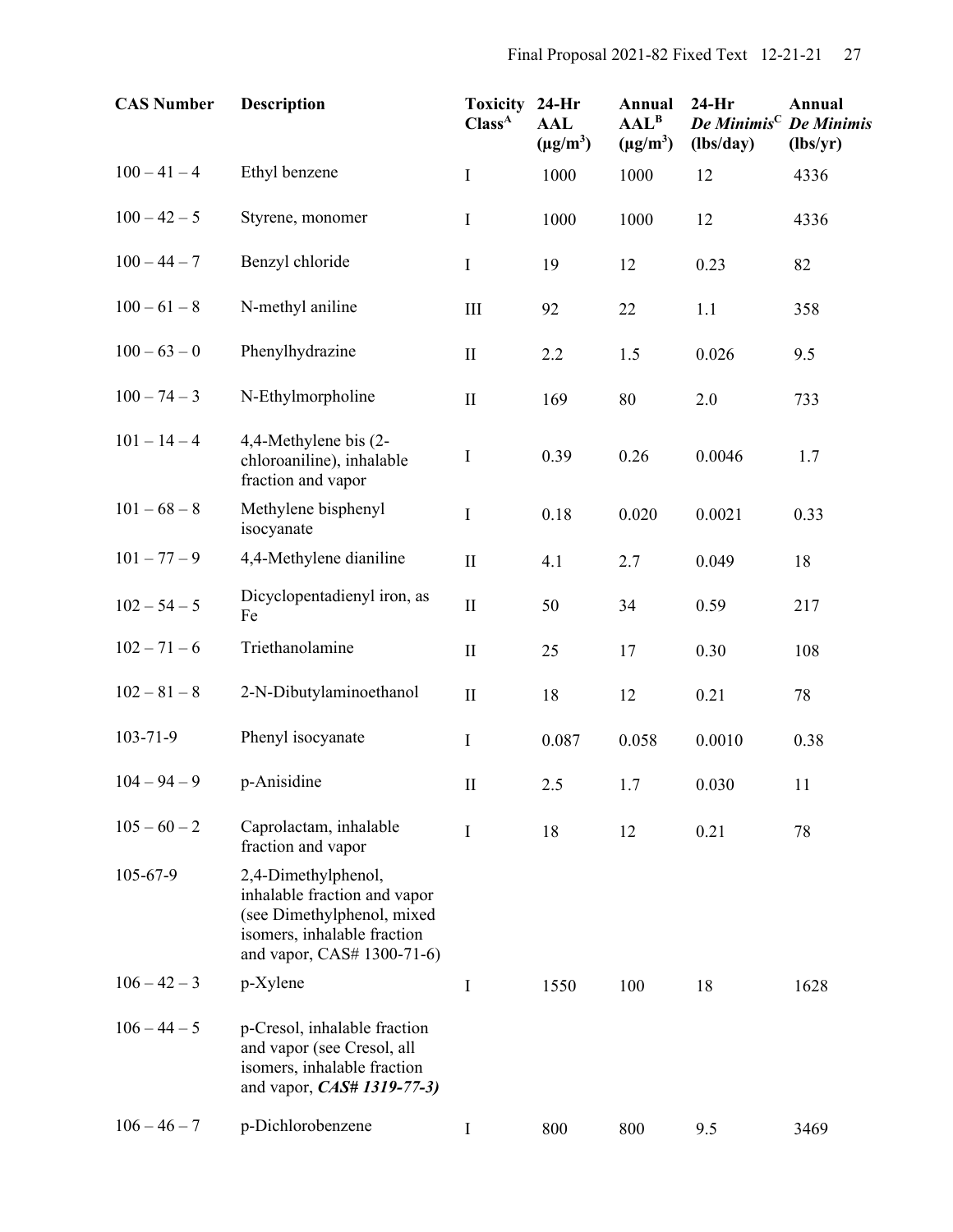| <b>CAS Number</b> | <b>Description</b>                                      | Toxicity 24-Hr<br>Class <sup>A</sup> | <b>AAL</b><br>$(\mu g/m^3)$ | Annual<br>$AAL^B$<br>$(\mu g/m^3)$ | $24-Hr$<br>$De$ Minimis $C$<br>(lbs/day) | Annual<br><b>De Minimis</b><br>(lbs/yr) |
|-------------------|---------------------------------------------------------|--------------------------------------|-----------------------------|------------------------------------|------------------------------------------|-----------------------------------------|
| $106 - 49 - 0$    | p-Toluidine                                             | $\mathbf{I}$                         | 44                          | 30                                 | 0.52                                     | 191                                     |
| $106 - 50 - 3$    | p-Phenylenediamine                                      | $\mathbf{I}$                         | 0.50                        | 0.34                               | 0.0059                                   | 2.2                                     |
| $106 - 51 - 4$    | Quinone                                                 | $\mathbf I$                          | 1.6                         | 1.0                                | 0.019                                    | 6.9                                     |
| $106 - 87 - 6$    | Vinyl cyclohexene dioxide                               | $\mathbf I$                          | 2.0                         | 1.4                                | 0.024                                    | 8.7                                     |
| $106 - 88 - 7$    | 1,2-Epoxybutane                                         | $\rm II$                             | 20                          | 20                                 | 0.24                                     | 87                                      |
| $106 - 89 - 8$    | Epichlorohydrin                                         | $\mathbf I$                          | 6.8                         | 1.0                                | 0.081                                    | 16                                      |
| $106 - 92 - 3$    | Allyl glycidyl ether                                    | $\rm II$                             | 23                          | 16                                 | 0.27                                     | 100                                     |
| $106 - 93 - 4$    | Ethylene dibromide                                      | $\rm I$                              | 0.050                       | 0.050                              | 0.00059                                  | 0.22                                    |
| $106 - 94 - 5$    | 1-Bromopropane                                          | $\bf{I}$                             | 1.8                         | 1.2                                | 0.021                                    | 7.8                                     |
| $106 - 95 - 6$    | Allyl bromide                                           | $\mathbf I$                          | 2.5                         | 1.2                                | 0.029                                    | 11                                      |
| 106-98-9          | 1-Butene (see Butenes, all<br>isomers, CAS# 25167-67-3) |                                      |                             |                                    |                                          |                                         |
| $106 - 99 - 0$    | 1,3-Butadiene                                           | $\mathbf I$                          | 2.0                         | 2.0                                | 0.024                                    | 8.7                                     |
| $107 - 01 - 7$    | 2-Butene (see Butenes, all<br>isomers, CAS# 25167-67-3) |                                      |                             |                                    |                                          |                                         |
| $107 - 02 - 8$    | Acrolein                                                | $\bf I$                              | 0.82                        | 0.020                              | 0.0097                                   | 0.33                                    |
| $107 - 05 - 1$    | Allyl chloride                                          | $\bf I$                              | 11                          | $1.0\,$                            | 0.13                                     | 16                                      |
| $107 - 06 - 2$    | Ethylene dichloride                                     | $\bf I$                              | 143                         | 95                                 | 1.7                                      | 620                                     |
| $107 - 07 - 3$    | Ethylene chlorohydrin                                   | $\rm I$                              | 12                          | 7.9                                | 0.14                                     | 52                                      |
| $107 - 13 - 1$    | Acrylonitrile                                           | $\mathbf I$                          | 15                          | 2.0                                | 0.18                                     | 33                                      |
| $107 - 15 - 3$    | Ethylenediamine                                         | $\rm II$                             | 176                         | 84                                 | 2.1                                      | 763                                     |
| $107 - 18 - 6$    | Allyl alcohol                                           | $\rm I$                              | 4.3                         | 2.9                                | 0.051                                    | 19                                      |
| $107 - 19 - 7$    | Propargyl alcohol                                       | $\rm I$                              | 8.2                         | 5.5                                | 0.097                                    | 36                                      |
| $107 - 20 - 0$    | Chloroacetaldehyde                                      | $\rm II$                             | 16                          | 11                                 | 0.19                                     | 69                                      |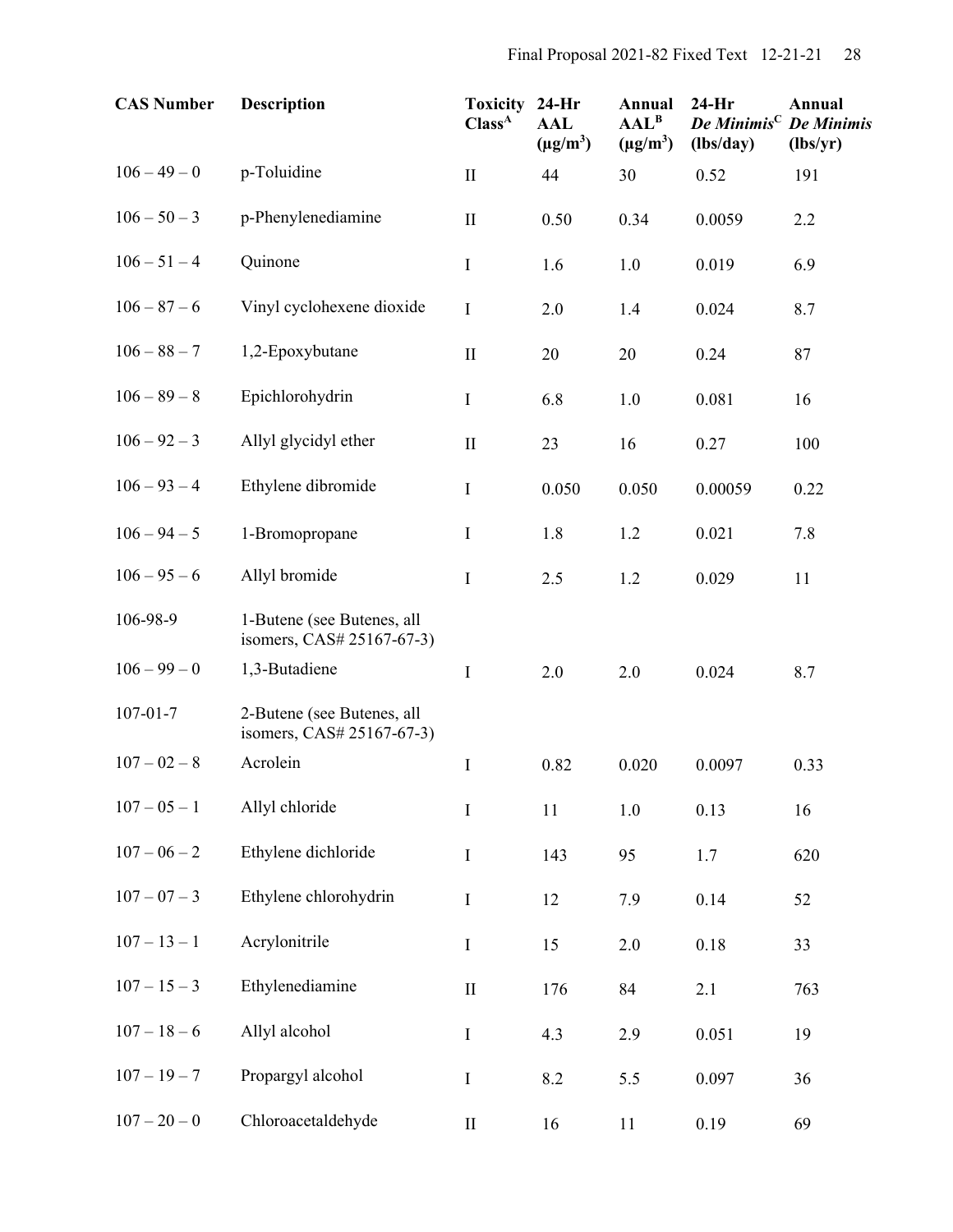| <b>CAS Number</b> | <b>Description</b>                                                                                                  | Toxicity 24-Hr<br>Class <sup>A</sup> | AAL<br>$(\mu g/m^3)$ | Annual<br>$AAL^B$<br>$(\mu g/m^3)$ | $24-Hr$<br>$De$ Minimis <sup>C</sup> De Minimis<br>(lbs/day) | <b>Annual</b><br>(lbs/yr) |
|-------------------|---------------------------------------------------------------------------------------------------------------------|--------------------------------------|----------------------|------------------------------------|--------------------------------------------------------------|---------------------------|
| $107 - 21 - 1$    | Ethylene glycol, vapor<br>fraction                                                                                  | $\mathbf{I}$                         | 319                  | 213                                | 3.8                                                          | 1384                      |
| $107 - 22 - 2$    | Glyoxal, inhalable fraction<br>and vapor                                                                            | $\mathbf{I}$                         | 0.70                 | 0.34                               | 0.0083                                                       | 3.0                       |
| $107 - 30 - 2$    | Chloromethyl methyl ether                                                                                           | I                                    |                      |                                    |                                                              | E                         |
| $107 - 31 - 3$    | Methyl formate                                                                                                      | III                                  | 2558                 | 1218                               | 30                                                           | 11094                     |
| $107 - 41 - 5$    | Hexylene glycol, vapor<br>fraction                                                                                  | $\mathbf{I}$                         | 851                  | 405                                | 10                                                           | 3690                      |
| $107 - 49 - 3$    | Tetraethyl pyrophosphate<br>(TEPP), inhalable fraction<br>and vapor                                                 | I                                    | 0.036                | 0.024                              | 0.00043                                                      | 0.16                      |
| $107 - 98 - 2$    | 1-Methoxy-2-propanol                                                                                                | $\mathbf{I}$                         | 2000                 | 2000                               | 24                                                           | 8673                      |
| $108 - 03 - 2$    | 1-Nitropropane                                                                                                      | $\mathbf{I}$                         | 458                  | 305                                | 5.4                                                          | 1986                      |
| $108 - 05 - 4$    | Vinyl acetate                                                                                                       | $\rm I$                              | 200                  | 200                                | 2.4                                                          | 867                       |
| $108 - 08 - 7$    | 2,4-Dimethylpentane<br>(see Heptane, all isomers,<br>CAS# 142-82-5)                                                 |                                      |                      |                                    |                                                              |                           |
| $108 - 10 - 1$    | Methyl isobutyl ketone<br>(MIBK)                                                                                    | $\rm I$                              | 3000                 | 3000                               | 36                                                           | 13009                     |
| $108 - 18 - 9$    | Diisopropylamine                                                                                                    | $\mathbf{I}$                         | 148                  | 70                                 | 1.8                                                          | 642                       |
| $108 - 21 - 4$    | Isopropyl acetate (see n-<br>Propyl acetate, CAS# 109-60-<br>4)                                                     |                                      |                      |                                    |                                                              |                           |
| $108 - 24 - 7$    | Acetic anhydride                                                                                                    | $\bf{I}$                             | 21                   | 10                                 | 0.25                                                         | 91                        |
| $108 - 31 - 6$    | Maleic anhydride, inhalable<br>fraction and vapor                                                                   | $\mathbf{I}$                         | 0.050                | 0.034                              | 0.00059                                                      | 0.22                      |
| $108 - 38 - 3$    | m-Xylene                                                                                                            | I                                    | 1550                 | 100                                | 18                                                           | 1628                      |
| $108 - 39 - 4$    | m-Cresol, inhalable fraction<br>and vapor (Cresol, all<br>isomers, inhalable fraction<br>and vapor, CAS# 1319-77-3) |                                      |                      |                                    |                                                              |                           |
| $108 - 44 - 1$    | m-Toluidine                                                                                                         | $\rm II$                             | 44                   | 30                                 | 0.52                                                         | 191                       |
| $108 - 45 - 2$    | m-Phenylenediamine                                                                                                  | I                                    | 0.36                 | 0.24                               | 0.0043                                                       | 1.6                       |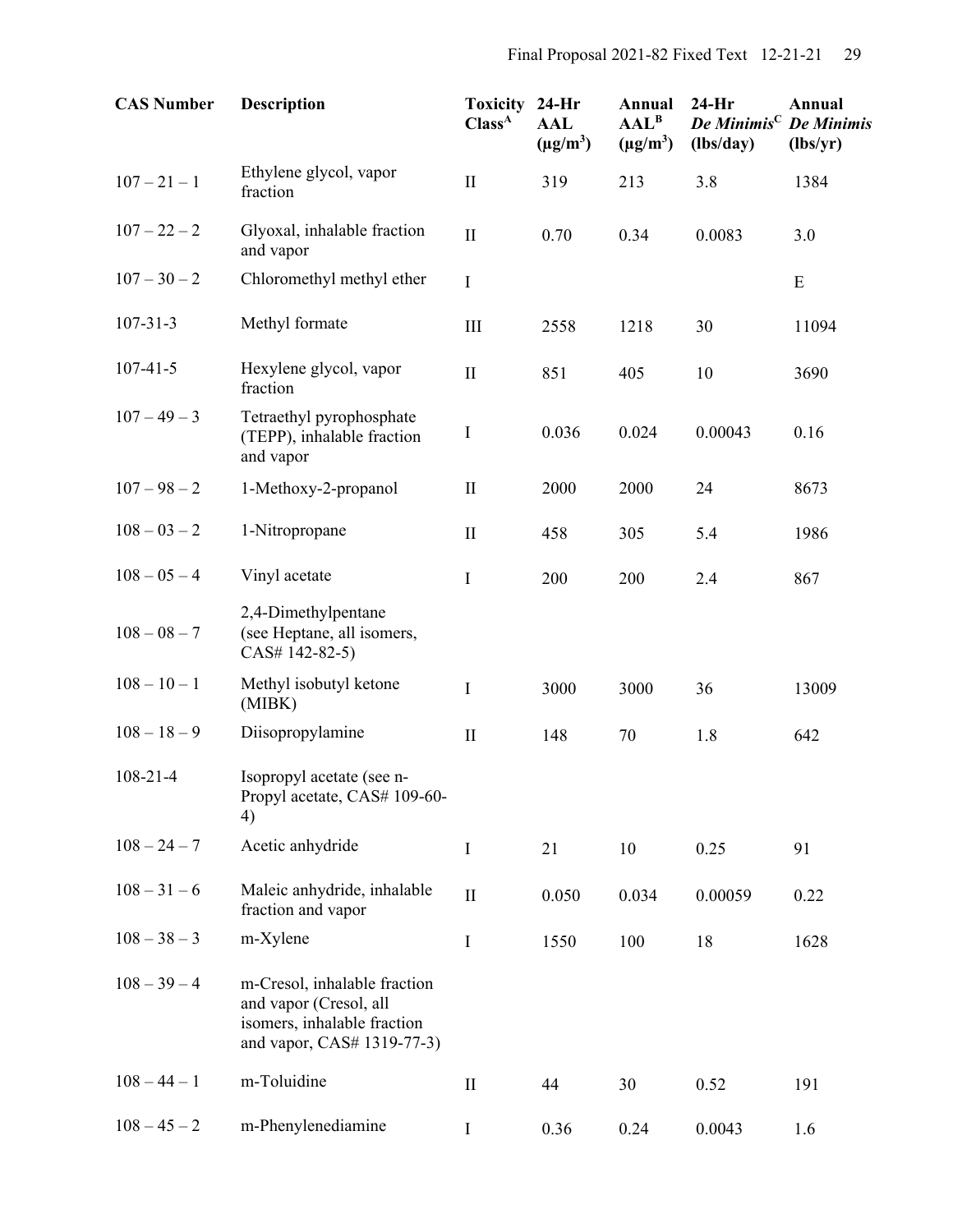| <b>CAS Number</b> | <b>Description</b>                                                                                                                             | Toxicity 24-Hr<br>Class <sup>A</sup> | <b>AAL</b><br>$(\mu g/m^3)$ | Annual<br>$AAL^B$<br>$(\mu g/m^3)$ | $24-Hr$<br>$De$ Minimis <sup>C</sup> De Minimis<br>(lbs/day) | <b>Annual</b><br>(lbs/yr) |
|-------------------|------------------------------------------------------------------------------------------------------------------------------------------------|--------------------------------------|-----------------------------|------------------------------------|--------------------------------------------------------------|---------------------------|
| $108 - 46 - 3$    | Resorcinol                                                                                                                                     | $\mathbf{I}$                         | 226                         | 151                                | 2.7                                                          | 980                       |
| $108 - 67 - 8$    | 1,3,5-Trimethylbenzene (as<br>Trimethylbenzene)                                                                                                | $\mathbf{I}$                         | 618                         | 60                                 | 7.3                                                          | 977                       |
| 108-68-9          | 3,5-Dimethylphenol,<br>inhalable fraction and vapor<br>(see Dimethylphenol, mixed<br>isomers, inhalable fraction<br>and vapor, CAS# 1300-71-6) |                                      |                             |                                    |                                                              |                           |
| $108 - 88 - 3$    | Toluene                                                                                                                                        | I                                    | 5000                        | 5000                               | 59                                                           | 21682                     |
| $108 - 90 - 7$    | Chlorobenzene                                                                                                                                  | $\rm II$                             | 231                         | 154                                | 2.7                                                          | 1002                      |
| $108 - 91 - 8$    | Cyclohexylamine                                                                                                                                | $\bf I$                              | 146                         | 98                                 | 1.7                                                          | 633                       |
| $108 - 93 - 0$    | Cyclohexanol                                                                                                                                   | $\bf I$                              | 736                         | 490                                | 8.7                                                          | 3192                      |
| $108 - 94 - 1$    | Cyclohexanone                                                                                                                                  | $\mathbf{I}$                         | 404                         | 269                                | 4.8                                                          | 1752                      |
| $108 - 95 - 2$    | Phenol                                                                                                                                         | I                                    | 68                          | 45                                 | 0.81                                                         | 295                       |
| $108 - 98 - 5$    | Phenyl mercaptan                                                                                                                               | $\bf I$                              | 1.6                         | 1.1                                | 0.019                                                        | 6.9                       |
| $109 - 59 - 1$    | 2-Isopropoxyethanol                                                                                                                            | $\mathbf{I}$                         | 746                         | 355                                | 8.9                                                          | 3235                      |
| 109-60-4          | n-Propyl acetate                                                                                                                               | $\mathop{\rm III}$                   | 8702                        | 4144                               | 103                                                          | 37737                     |
| $109 - 63 - 7$    | Boron triflouride diethyl<br>ether, as BF <sub>3</sub>                                                                                         | III                                  | 12                          | 5.8                                | 0.14                                                         | 52                        |
| $109 - 73 - 9$    | n-Butylamine                                                                                                                                   | $\rm II$                             | 75                          | 50                                 | 0.89                                                         | 325                       |
| $109 - 79 - 5$    | n-Butyl mercaptan                                                                                                                              | $\rm I$                              | 9.0                         | 4.3                                | 0.11                                                         | 39                        |
| $109 - 86 - 4$    | 2-Methoxyethanol (EGME)                                                                                                                        | $\bf I$                              | 20                          | $20\,$                             | 0.24                                                         | 87                        |
| $109 - 87 - 5$    | Methylal                                                                                                                                       | $\mathop{\mathrm{II}}\nolimits$      | 15644                       | 10429                              | 186                                                          | 67840                     |
| $109 - 89 - 7$    | Diethylamine                                                                                                                                   | $\rm II$                             | 75                          | 50                                 | 0.89                                                         | 325                       |
| $109 - 90 - 0$    | Ethyl isocyanate                                                                                                                               | $\rm I$                              | 0.29                        | 0.14                               | 0.0030                                                       | 1.3                       |
| $109 - 99 - 9$    | Tetrahydrofuran                                                                                                                                | $\mathbf{I}$                         | 2000                        | 2000                               | 24                                                           | 8673                      |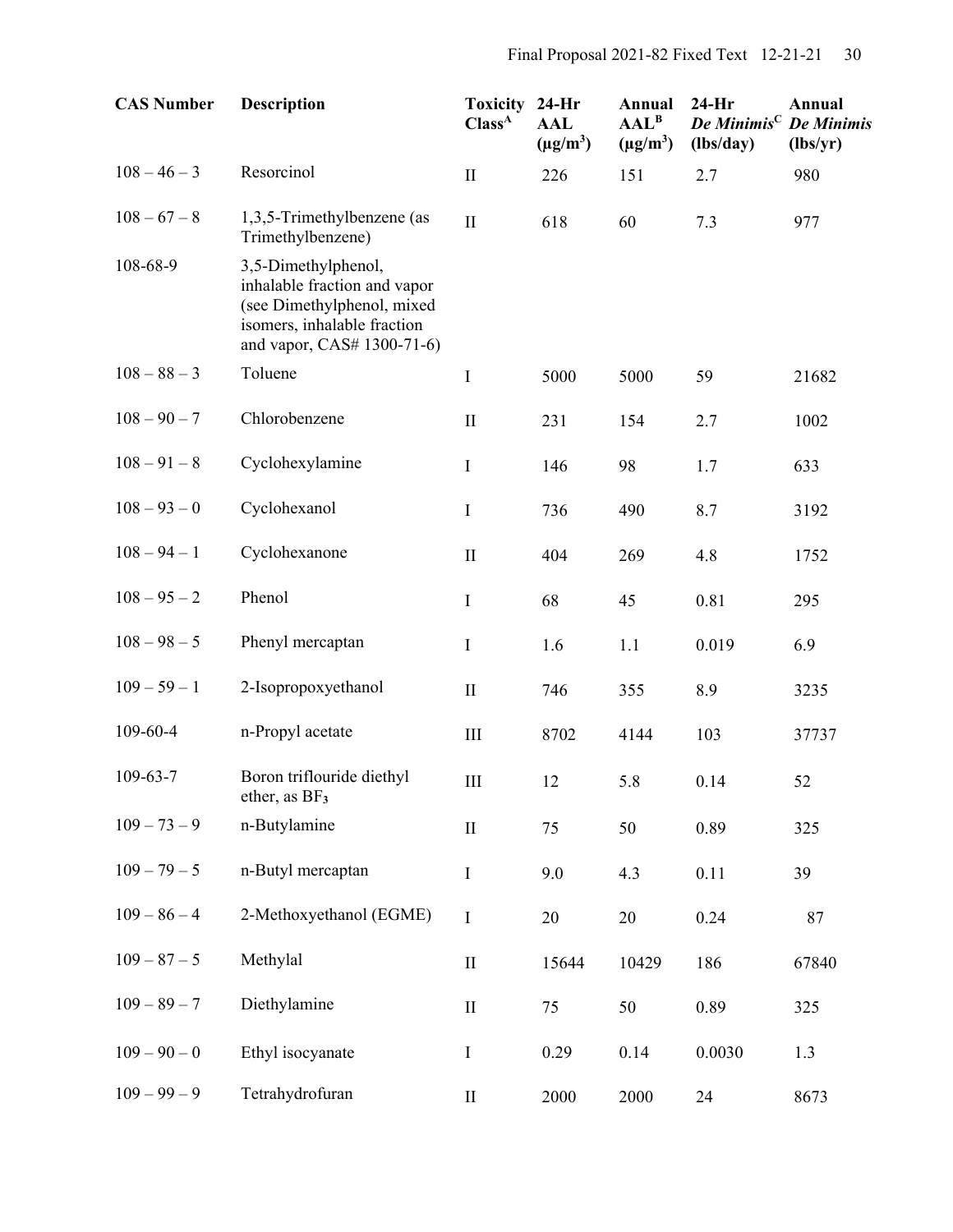| <b>CAS Number</b> | <b>Description</b>                                                           | Toxicity 24-Hr<br>Class <sup>A</sup> | <b>AAL</b><br>$(\mu g/m^3)$ | Annual<br>$AAL^B$<br>$(\mu g/m^3)$ | $24-Hr$<br>$De$ Minimis <sup>C</sup> De Minimis<br>(lbs/day) | Annual<br>(lbs/yr) |
|-------------------|------------------------------------------------------------------------------|--------------------------------------|-----------------------------|------------------------------------|--------------------------------------------------------------|--------------------|
| $110 - 49 - 6$    | 2-Methoxyethyl acetate<br>(EGMEA)                                            | $\mathbf I$                          | 1.7                         | 1.2                                | 0.020                                                        | 7.4                |
| $110 - 54 - 3$    | n-Hexane                                                                     | $\mathbf{I}$                         | 885                         | 700                                | 11                                                           | 3838               |
| $110 - 62 - 3$    | n-Valeraldehyde                                                              | $\mathbf{I}$                         | 1239                        | 590                                | 15                                                           | 5373               |
| $110 - 80 - 5$    | 2-Ethoxyethanol (EGEE)                                                       | $\bf I$                              | 200                         | 200                                | 2.4                                                          | 867                |
| $110 - 82 - 7$    | Cyclohexane                                                                  | $\mathbf{I}$                         | 6000                        | 6000                               | 71                                                           | 26019              |
| $110 - 83 - 8$    | Cyclohexene                                                                  | $\mathbf{I}$                         | 5080                        | 3387                               | 60                                                           | 22029              |
| $110 - 85 - 0$    | Piperazine and salts (as<br>piperazine), inhalable fraction I<br>and vapor   |                                      | 0.50                        | 0.24                               | 0.0059                                                       | 2.2                |
| $110 - 86 - 1$    | Pyridine                                                                     | $\mathbf{I}$                         | 16                          | 11                                 | 0.19                                                         | 69                 |
| $110 - 91 - 8$    | Morpholine                                                                   | $\mathbf{I}$                         | 357                         | 238                                | 4.2                                                          | 1548               |
| $111 - 15 - 9$    | 2-Ethoxyethyl acetate<br>(EGEEA)                                             | $\bf I$                              | 96                          | 64                                 | 1.1                                                          | 416                |
| $111 - 30 - 8$    | Glutaraldehyde, activated or<br>unactivated                                  | $\mathbf I$                          | 0.71                        | 0.48                               | 0.0084                                                       | 3.1                |
| $111 - 40 - 0$    | Diethylene triamine                                                          | $\mathbf I$                          | 21                          | 10                                 | 0.25                                                         | 91                 |
| $111 - 42 - 2$    | Diethanolamine, inhalable<br>fraction and vapor                              | $\rm I$                              | 3.6                         | 2.4                                | 0.042                                                        | 15                 |
| $111 - 44 - 4$    | Dichloroethyl ether                                                          | $\rm I$                              | 104                         | 69                                 | 1.2                                                          | 451                |
| $111 - 65 - 9$    | Octane, all isomers                                                          | $\rm I$                              | 7000                        | 3333                               | 83                                                           | 30355              |
| $111 - 69 - 3$    | Adiponitrile                                                                 | $\rm I$                              | 44                          | 21                                 | 0.52                                                         | 191                |
| $111 - 76 - 2$    | 2-Butoxyethanol                                                              | $\bf{I}$                             | 1600                        | 1600                               | 19                                                           | 6938               |
| $112 - 07 - 2$    | 2-Butoxyethyl acetate                                                        | $\rm II$                             | 659                         | 439                                | 7.8                                                          | 2858               |
| 112-34-5          | Diethylene glycol monobutyl<br>ether (DGME), inhalable<br>fraction and vapor | $\rm III$                            | 1382                        | 658                                | 16                                                           | 5994               |
| $112 - 55 - 0$    | Dodecyl mercaptan                                                            | I                                    | 3.0                         | 2.0                                | 0.036                                                        | 13                 |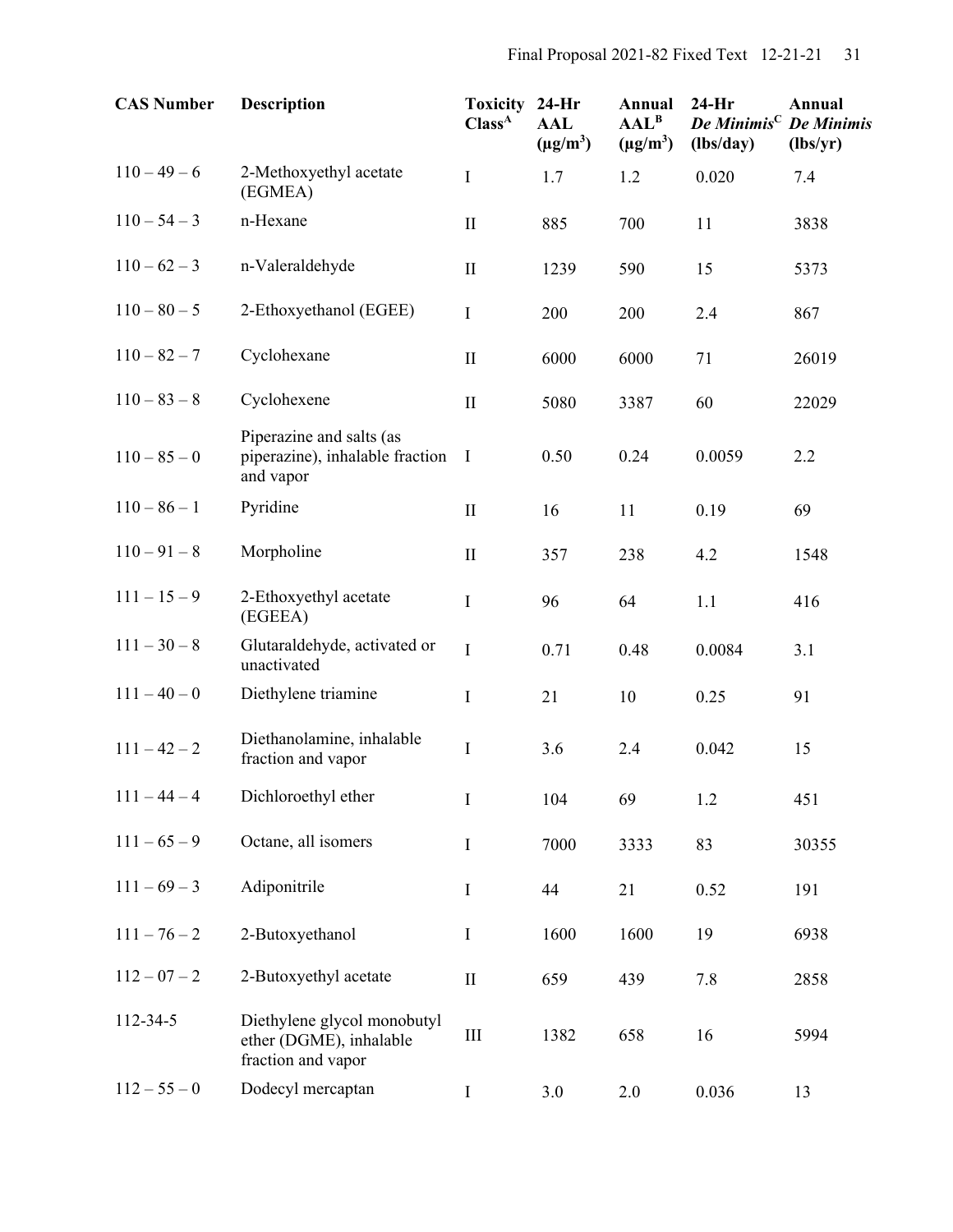| <b>CAS Number</b> | <b>Description</b>                                                                                                         | <b>Toxicity</b><br>Class <sup>A</sup> | $24-Hr$<br><b>AAL</b><br>$(\mu g/m^3)$ | Annual<br>$AAL^B$<br>$(\mu g/m^3)$ | $24-Hr$<br>De Minimis <sup>C</sup><br>(lbs/day) | Annual<br>De Minimis<br>(lbs/yr) |
|-------------------|----------------------------------------------------------------------------------------------------------------------------|---------------------------------------|----------------------------------------|------------------------------------|-------------------------------------------------|----------------------------------|
| $114 - 26 - 1$    | Propoxur, inhalable fraction<br>and vapor                                                                                  | I                                     | 1.8                                    | 1.2                                | 0.021                                           | 7.7                              |
| $115 - 11 - 7$    | Isobutene                                                                                                                  | $\rm II$                              | 2886                                   | 1924                               | 34                                              | 12515                            |
| $115 - 29 - 7$    | Endosulfan, inhalable fraction<br>and vapor                                                                                | I                                     | 0.36                                   | 0.24                               | 0.0043                                          | 1.6                              |
| $115 - 77 - 5$    | Pentaerythritol                                                                                                            | $\mathbf{I}$                          | 50                                     | 34                                 | 0.59                                            | 217                              |
| $115 - 90 - 2$    | Fensulfothion, inhalable<br>fraction and vapor                                                                             | $\mathbf I$                           | 0.036                                  | 0.024                              | 0.00043                                         | 0.16                             |
| 116-06-3          | Aldicarb, inhalable fraction<br>and vapor                                                                                  | $\rm I$                               | 0.018                                  | 0.012                              | 0.00021                                         | 0.077                            |
| $116 - 14 - 3$    | Tetrafluoroethylene                                                                                                        | $\rm III$                             | 171                                    | 81                                 | 2.0                                             | 742                              |
| $116 - 15 - 4$    | Hexafluoropropylene                                                                                                        | $\mathbf{I}$                          | 4.3                                    | 2.1                                | 0.051                                           | 19                               |
| $117 - 81 - 7$    | Di(2-ethyl hexyl)phthalate                                                                                                 | I                                     | 18                                     | 12                                 | 0.21                                            | 78                               |
| $118 - 52 - 5$    | 1,3-Dichloro-5,5-dimethyl<br>hydantoin                                                                                     | $\mathbf{I}$                          | 1.4                                    | 0.67                               | 0.017                                           | 6.1                              |
| $118 - 74 - 1$    | Hexachlorobenzene                                                                                                          | I                                     | 0.0070                                 | 0.0050                             | 0.000083                                        | 0.030                            |
| $118 - 96 - 7$    | 2,4,6-Trinitrotoluene,<br>inhalable fraction and vapor                                                                     | $\mathbf{I}$                          | 0.50                                   | 0.34                               | 0.0059                                          | 2.2                              |
| $119 - 93 - 7$    | o-Tolidine                                                                                                                 | $\rm I$                               | 0.071                                  | 0.048                              | 0.00084                                         | 0.31                             |
| $120 - 12 - 7$    | Anthracene as coal tar pitch<br>volatiles (see coal tar pitch<br>volatiles as benzene soluble<br>aerosol, CAS# 65996-93-2) |                                       |                                        |                                    |                                                 |                                  |
| $120 - 80 - 9$    | Catechol                                                                                                                   | $\rm II$                              | 116                                    | 77                                 | 1.4                                             | 503                              |
| $120 - 82 - 1$    | 1,2,4-Trichlorobenzene                                                                                                     | $\mathbf{I}$                          | 186                                    | 124                                | 2.2                                             | 807                              |
| $121 - 14 - 2$    | 2,4-Dinitrotoluene (see<br>Dinitrotuluene, mixed<br>isomers, CAS# 25321-14-6)                                              |                                       |                                        |                                    |                                                 |                                  |
| $121 - 44 - 8$    | Triethylamine                                                                                                              | $\mathbf{I}$                          | 10                                     | 7.0                                | 0.12                                            | 45                               |
| $121 - 45 - 9$    | Trimethyl phosphite                                                                                                        | I                                     | 50                                     | 24                                 | 0.59                                            | 217                              |
| $121 - 69 - 7$    | Dimethylaniline                                                                                                            | $\mathbf{I}$                          | 126                                    | 84                                 | 1.5                                             | 546                              |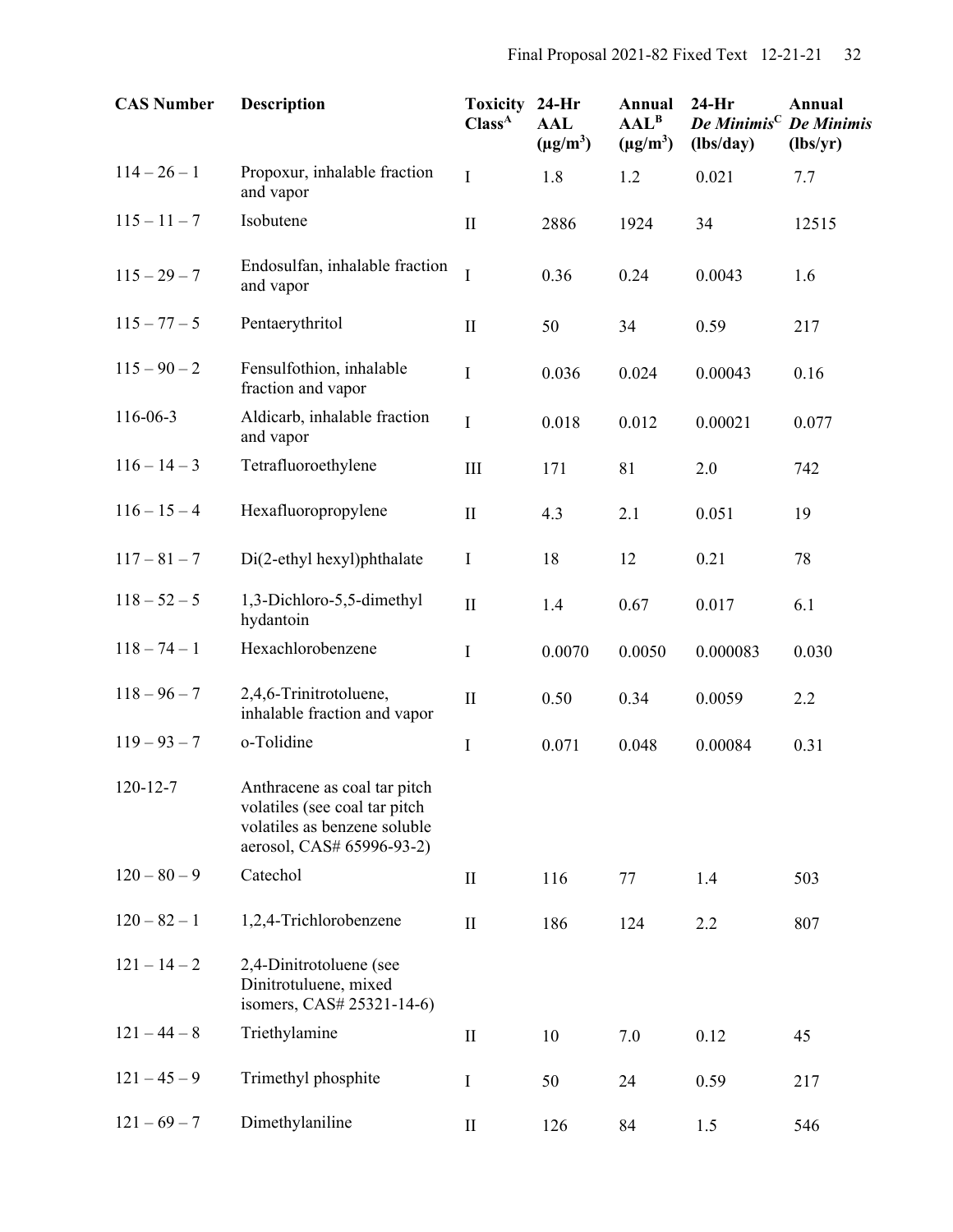| <b>CAS Number</b> | <b>Description</b>                                  | Toxicity 24-Hr<br>Class <sup>A</sup> | <b>AAL</b><br>$(\mu g/m^3)$ | Annual<br>$AAL^B$<br>$(\mu g/m^3)$ | $24-Hr$<br>$De$ Minimis <sup>C</sup> De Minimis<br>(lbs/day) | <b>Annual</b><br>(lbs/yr) |
|-------------------|-----------------------------------------------------|--------------------------------------|-----------------------------|------------------------------------|--------------------------------------------------------------|---------------------------|
| $121 - 75 - 5$    | Malathion, inhalable fraction<br>and vapor          | $\mathbf I$                          | 3.6                         | 2.4                                | 0.043                                                        | 16                        |
| $121 - 82 - 4$    | Cyclonite                                           | $\rm I$                              | 1.8                         | 1.2                                | 0.021                                                        | 7.8                       |
| 122-34-9          | Simazine, inhalable fraction                        | $\bf I$                              | 1.8                         | 1.2                                | 0.021                                                        | 7.7                       |
| $122 - 39 - 4$    | Diphenylamine                                       | $\mathbf{I}$                         | 50                          | 34                                 | 0.59                                                         | 217                       |
| $122 - 60 - 1$    | Phenyl glycidyl ether (PGE)                         | $\mathbf I$                          | 2.1                         | 1.4                                | 0.025                                                        | 9.1                       |
| $122 - 66 - 7$    | 1,2-Diphenylhydrazine                               | I                                    | 0.050                       | 0.050                              | 0.00059                                                      | 0.22                      |
| $123 - 31 - 9$    | Hydroquinone                                        | $\bf I$                              | 3.6                         | 2.4                                | 0.043                                                        | 16                        |
| $123 - 38 - 6$    | Propionaldehyde                                     | $\mathbf{I}$                         | 239                         | 8.0                                | 2.8                                                          | 130                       |
| 123-39-7          | Monomethylformamide                                 | $\rm I$                              | 8.6                         | 5.8                                | 0.10                                                         | 37                        |
| $123 - 42 - 2$    | Diacetone alcohol                                   | $\mathbf{I}$                         | 1197                        | 798                                | 14                                                           | 5191                      |
| $123 - 51 - 3$    | Isoamyl alcohol                                     | $\rm II$                             | 1816                        | 1211                               | 22                                                           | 7875                      |
| $123 - 54 - 6$    | 2,4-Pentanedione                                    | $\bf I$                              | 366                         | 244                                | 4.3                                                          | 1587                      |
| $123 - 86 - 4$    | n-Butyl acetate                                     | $\mathbf{I}$                         | 1673                        | 797                                | 20                                                           | 7254                      |
| $123 - 91 - 1$    | 1,4-Dioxane                                         | $\rm I$                              | 258                         | 30                                 | 3.1                                                          | 488                       |
| $124 - 09 - 4$    | 1,6-Hexanediamine                                   | $\mathbf{I}$                         | 12                          | 7.7                                | 0.14                                                         | 52                        |
| $124 - 40 - 3$    | Dimethylamine                                       | $\rm II$                             | 65                          | 31                                 | 0.77                                                         | 282                       |
| $124 - 64 - 1$    | Tetrakis (hydroxymethyl)<br>phosphonium chloride    | $\mathbf{I}$                         | 10                          | 6.7                                | 0.12                                                         | 43                        |
| $126 - 73 - 8$    | Tributyl phosphate, inhalable<br>fraction and vapor | $\mathbf{I}$                         | 25                          | 17                                 | 0.30                                                         | 108                       |
| $126 - 98 - 7$    | Methylacrylonitrile                                 | I                                    | 9.6                         | 6.4                                | 0.11                                                         | 42                        |
| $126 - 99 - 8$    | $\beta$ -Chloroprene                                | $\bf I$                              | 13                          | 8.6                                | 0.15                                                         | 56                        |
| $127 - 00 - 4$    | 1-Chloro-2-propanol                                 | $\mathbf{I}$                         | 28                          | 13                                 | 0.33                                                         | 121                       |
| $127 - 18 - 4$    | Perchloroethylene                                   | I                                    | 607                         | 40                                 | 7.2                                                          | 651                       |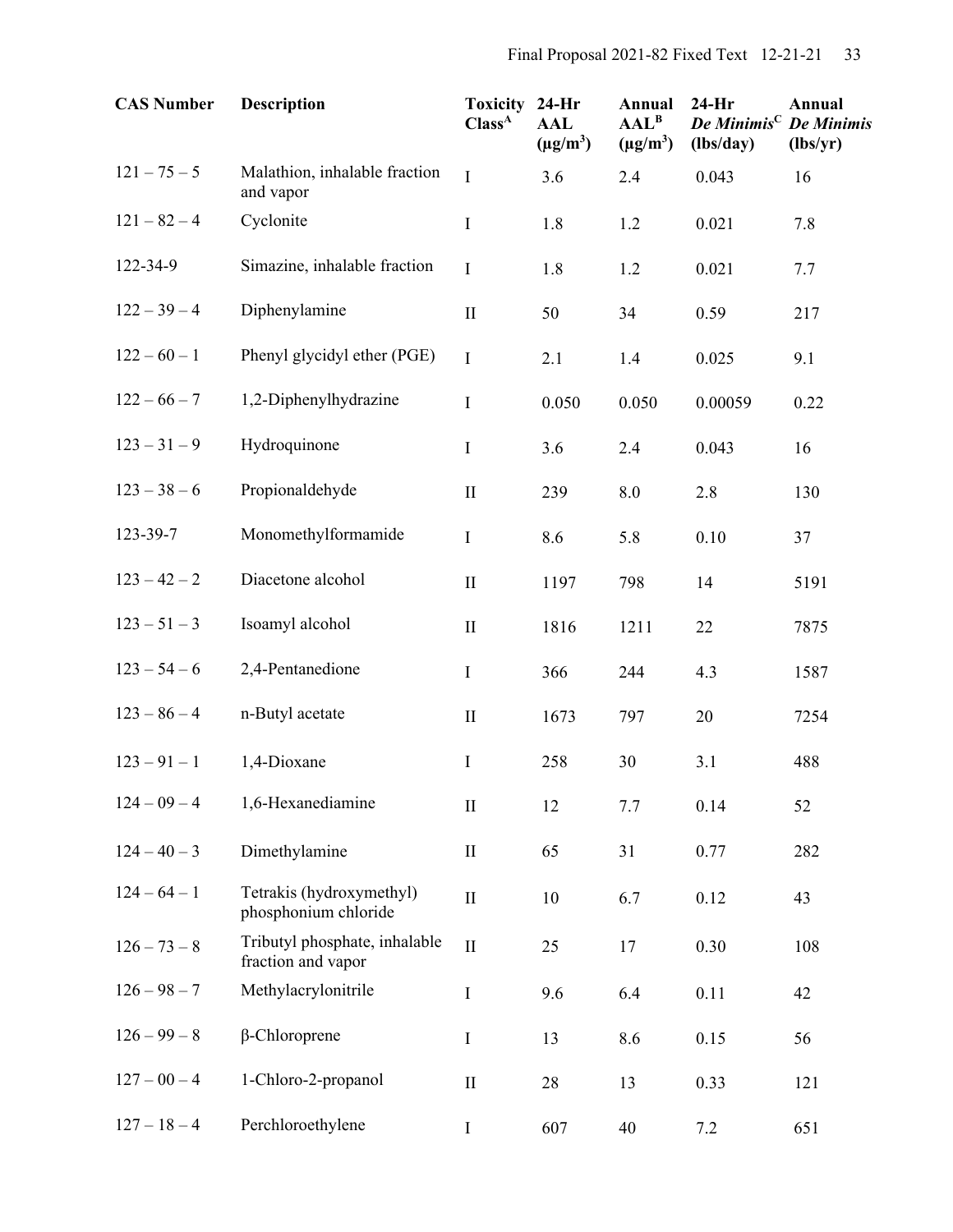| <b>CAS Number</b> | <b>Description</b>                                                                                                      | <b>Toxicity 24-Hr</b><br>Class <sup>A</sup> | <b>AAL</b><br>$(\mu g/m^3)$ | Annual<br>$AAL^B$<br>$(\mu g/m^3)$ | $24-Hr$<br>De Minimis <sup>C</sup><br>(lbs/day) | Annual<br>De Minimis<br>(lbs/yr) |
|-------------------|-------------------------------------------------------------------------------------------------------------------------|---------------------------------------------|-----------------------------|------------------------------------|-------------------------------------------------|----------------------------------|
| $127 - 19 - 5$    | N,N-Dimethylacetamide                                                                                                   | I                                           | 127                         | 85                                 | 1.5                                             | 552                              |
| $127 - 91 - 3$    | ß-Pinene (see Turpentine and<br>select monoterpenes, CAS#<br>$8006 - 64 - 2)$                                           |                                             |                             |                                    |                                                 |                                  |
| $128 - 37 - 0$    | Butylated hydroxytoluene<br>(BHT), inhalable fraction and<br>vapor                                                      | $\rm II$                                    | 10                          | 6.7                                | 0.12                                            | 43                               |
| $129 - 00 - 0$    | Pyrene as coal tar pitch<br>volatiles (see Coal tar pitch<br>volatiles, as benzene soluble<br>aerosol, CAS# 65996-93-2) |                                             |                             |                                    |                                                 |                                  |
| $131 - 11 - 3$    | Dimethylphthalate                                                                                                       | $\mathbf{I}$                                | 25                          | 17                                 | 0.30                                            | 108                              |
| $133 - 06 - 2$    | Captan, inhalable fraction                                                                                              | $\bf{I}$                                    | 18                          | 12                                 | 0.21                                            | 78                               |
| 133-07-3          | Folpet, inhalable fraction                                                                                              | I                                           | 5.0                         | 2.4                                | 0.059                                           | 22                               |
| $135 - 88 - 6$    | N-Phenyl-ß-naphthylamine                                                                                                | $\mathbf I$                                 |                             |                                    |                                                 | E                                |
| $136 - 78 - 7$    | Sesone                                                                                                                  | $\mathbf{I}$                                | 50                          | 34                                 | 0.59                                            | 217                              |
| $137 - 05 - 3$    | Methyl 2-cyanoacrylate                                                                                                  | $\mathbf I$                                 | 3.3                         | 2.2                                | 0.039                                           | 14                               |
| $137 - 26 - 8$    | Thiram, inhalable fraction<br>and vapor                                                                                 | $\mathbf I$                                 | 0.18                        | 0.12                               | 0.0021                                          | 0.78                             |
| $140 - 11 - 4$    | Benzyl acetate                                                                                                          | $\mathbf{I}$                                | 307                         | 205                                | 3.6                                             | 1331                             |
| $140 - 88 - 5$    | Ethyl acrylate                                                                                                          | $\rm I$                                     | 71                          | 48                                 | 0.84                                            | 308                              |
| $141 - 32 - 2$    | n-Butyl acrylate                                                                                                        | $\mathbf I$                                 | 52                          | 25                                 | 0.62                                            | 225                              |
| $141 - 43 - 5$    | Ethanolamine                                                                                                            | $\mathbf I$                                 | 27                          | 18                                 | 0.32                                            | 117                              |
| $141 - 66 - 2$    | Dicrotophos, inhalable<br>fraction and vapor                                                                            | $\rm I$                                     | 0.18                        | 0.12                               | 0.0021                                          | 0.78                             |
| $141 - 78 - 6$    | Ethyl acetate                                                                                                           | $\mathbf{I}$                                | 10141                       | 4829                               | 120                                             | 43976                            |
| $141 - 79 - 7$    | Mesityl oxide                                                                                                           | $\rm II$                                    | 302                         | 201                                | 3.6                                             | 1310                             |
| $142 - 82 - 5$    | Heptane, all isomers                                                                                                    | $\mathbf{I}$                                | 8249                        | 5500                               | 98                                              | 35771                            |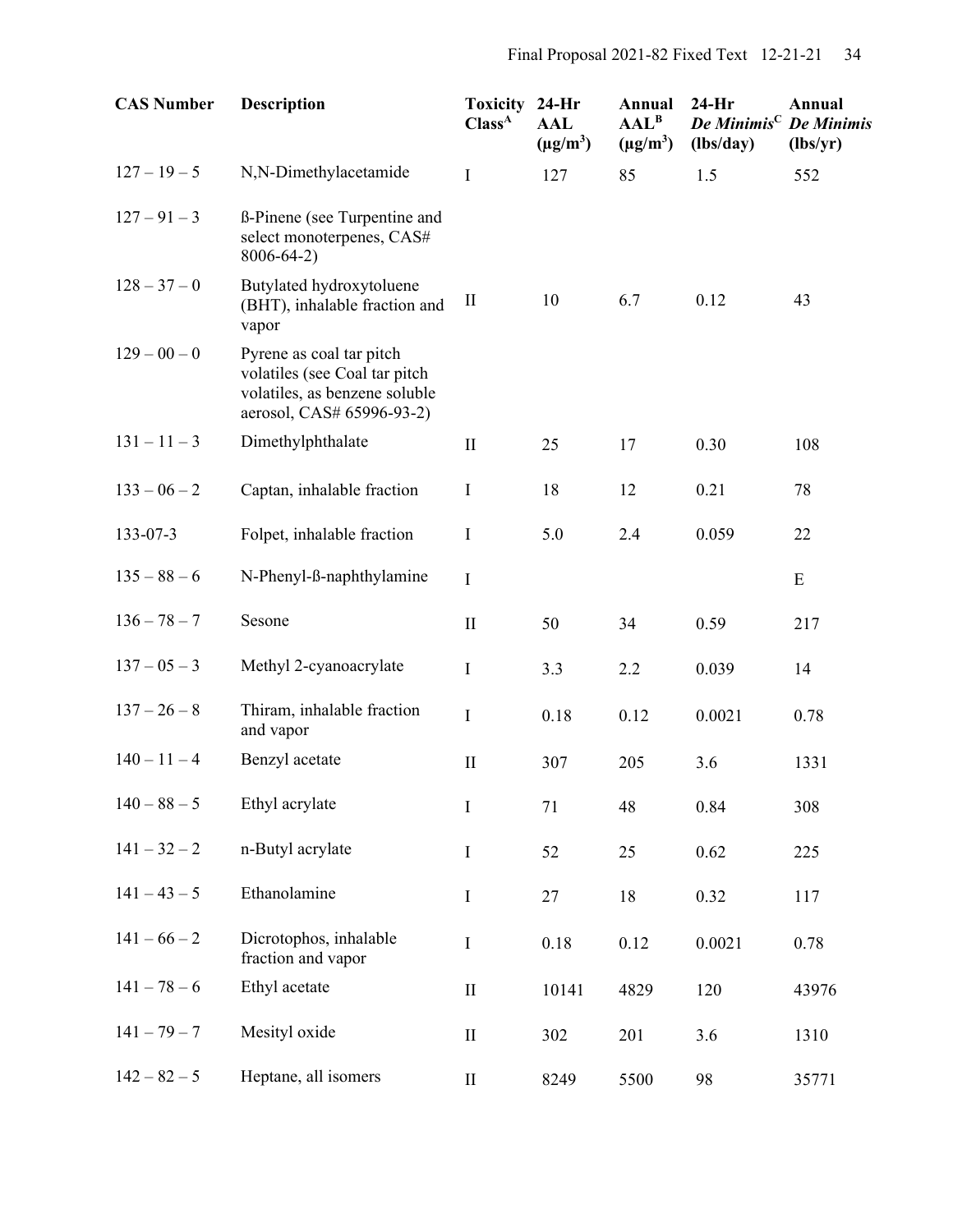| <b>CAS Number</b> | <b>Description</b>                                                                                                         | Toxicity 24-Hr<br>Class <sup>A</sup> | <b>AAL</b><br>$(\mu g/m^3)$ | Annual<br>$AAL^B$<br>$(\mu g/m^3)$ | $24-Hr$<br>$De$ Minimis <sup>C</sup> De Minimis<br>(lbs/day) | Annual<br>(lbs/yr) |
|-------------------|----------------------------------------------------------------------------------------------------------------------------|--------------------------------------|-----------------------------|------------------------------------|--------------------------------------------------------------|--------------------|
| $143 - 33 - 9$    | Sodium cyanide, as CN (see<br>Hydrogen cyanide and<br>cyanide salts, as CN, CAS#<br>$74-90-8$                              |                                      |                             |                                    |                                                              |                    |
| $144 - 62 - 7$    | Oxalic acid, anhydrous                                                                                                     | I                                    | 3.6                         | 2.4                                | 0.042                                                        | 15                 |
| $148 - 01 - 6$    | 3,5-Dinitro-o-tolumide                                                                                                     | $\mathbf{I}$                         | 7.0                         | 3.4                                | 0.084                                                        | 31                 |
| $149 - 57 - 5$    | 2-Ethylhexanoic acid,<br>inhalable fraction and vapor                                                                      | I                                    | 18                          | 12                                 | 0.21                                                         | 78                 |
| $151 - 50 - 8$    | Potassium cyanide, as CN<br>(see Hydrogen cyanide and<br>cyanide salts, as CN, CAS#<br>$74-90-8$                           |                                      |                             |                                    |                                                              |                    |
| $151 - 56 - 4$    | Ethylenimine                                                                                                               | $\bf{I}$                             | 0.31                        | 0.21                               | 0.0037                                                       | 1.4                |
| $151 - 67 - 7$    | Halothane                                                                                                                  | $\bf{I}$                             | 2020                        | 962                                | 24                                                           | 8760               |
| $156 - 59 - 2$    | cis 1,2-Dichloroethylene                                                                                                   | $\mathbf{I}$                         | 3989                        | 2659                               | 47                                                           | 17298              |
| $156 - 60 - 5$    | trans-1,2-Dichloroethylene                                                                                                 | $\mathbf{I}$                         | 3989                        | 2659                               | 47                                                           | 17298              |
| $156 - 62 - 7$    | Calcium cyanamide                                                                                                          | $\mathbf{I}$                         | 2.5                         | 1.7                                | 0.030                                                        | 11                 |
| $205 - 99 - 2$    | Benzo[b]fluoranthene                                                                                                       | $\mathbf I$                          | 0.36                        | 0.24                               | 0.0043                                                       | 1.6                |
| $218 - 01 - 9$    | Chrysene                                                                                                                   | I                                    | 0.36                        | 0.24                               | 0.0043                                                       | 1.6                |
| 260-94-6          | Acridine, as coal tar pitch<br>volatiles (see Coal tar pitch<br>volatiles, as benzene soluble<br>aerosol, CAS# 65996-93-2) |                                      |                             |                                    |                                                              |                    |
| $298 - 00 - 0$    | Methyl parathion, inhalable<br>fraction and vapor                                                                          | $\overline{I}$                       | 0.071                       | 0.048                              | 0.00084                                                      | 0.31               |
| $298 - 02 - 2$    | Phorate, inhalable fraction<br>and vapor                                                                                   | $\mathbf I$                          | 0.18                        | 0.12                               | 0.0021                                                       | 0.78               |
| $298 - 04 - 4$    | Disulfoton, inhalable fraction<br>and vapor                                                                                | $\mathbf I$                          | 0.18                        | 0.12                               | 0.0021                                                       | 0.78               |
| $299 - 84 - 3$    | Ronnel - inhalable fraction<br>and vapor                                                                                   | $\mathbf I$                          | 18                          | 12                                 | 0.21                                                         | 78                 |
| $299 - 86 - 5$    | Crufomate                                                                                                                  | I                                    | 18                          | 12                                 | 0.21                                                         | 78                 |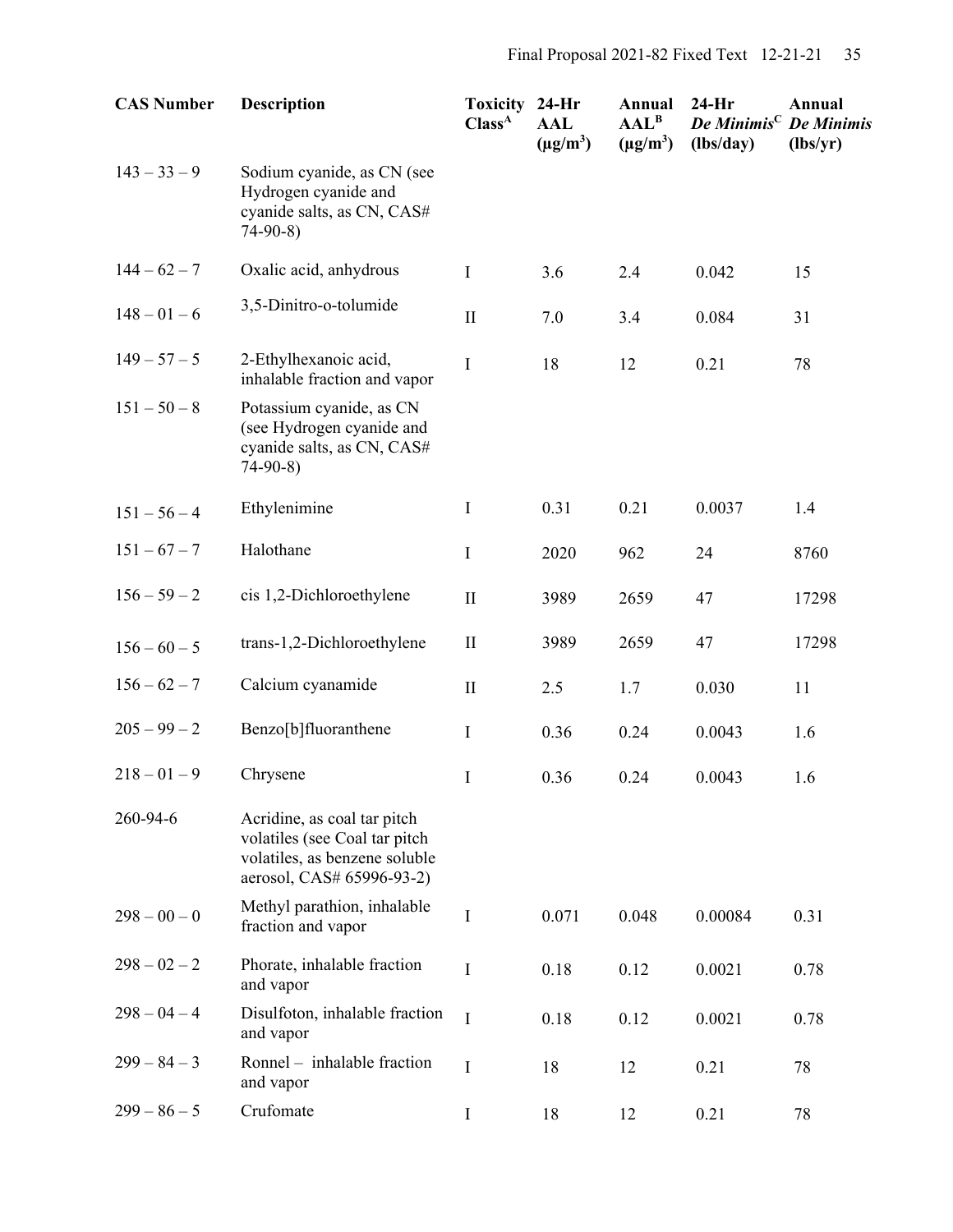| <b>CAS Number</b> | <b>Description</b>                                    | Toxicity 24-Hr<br>Class <sup>A</sup> | <b>AAL</b><br>$(\mu g/m^3)$ | <b>Annual</b><br>$AAL^B$<br>$(\mu g/m^3)$ | $24-Hr$<br>$De$ Minimis <sup>C</sup> De Minimis<br>(lbs/day) | Annual<br>(lbs/yr) |
|-------------------|-------------------------------------------------------|--------------------------------------|-----------------------------|-------------------------------------------|--------------------------------------------------------------|--------------------|
| $300 - 76 - 5$    | Naled, inhalable fraction and<br>vapor                | $\mathbf{I}$                         | 0.50                        | 0.34                                      | 0.0059                                                       | 2.2                |
| $302 - 01 - 2$    | Hydrazine                                             | $\bf I$                              | 0.046                       | 0.031                                     | 0.00055                                                      | 0.20               |
| $309 - 00 - 2$    | Aldrin, inhalable fraction and<br>vapor               | $\mathbf I$                          | 0.18                        | 0.12                                      | 0.0021                                                       | 0.78               |
| $314 - 40 - 9$    | Bromacil                                              | $\mathbf I$                          | 36                          | 24                                        | 0.43                                                         | 156                |
| $330 - 54 - 1$    | Diuron                                                | $\rm I$                              | 36                          | 24                                        | 0.43                                                         | 156                |
| $333 - 41 - 5$    | Diazinon, inhalable fraction<br>and vapor             | I                                    | 0.036                       | 0.024                                     | 0.00043                                                      | 0.16               |
| $334 - 88 - 3$    | Diazomethane                                          | $\mathbf I$                          | 1.2                         | 0.81                                      | 0.014                                                        | 5.2                |
| 353-42-4          | Boron triflouride dimethyl<br>ether, as $BF_3$        | III                                  | 9.7                         | 4.6                                       | 0.12                                                         | 42                 |
| $353 - 50 - 4$    | Carbonyl fluoride                                     | I                                    | 27                          | 13                                        | 0.32                                                         | 117                |
| $382 - 21 - 8$    | Perfluoroisobutylene                                  | I                                    | 0.29                        | 0.20                                      | 0.0034                                                       | 1.3                |
| $409 - 21 - 2$    | Silicon carbide: non-fibrous<br>(inhalable fraction)  | $\mathbf{I}$                         | 50                          | 34                                        | 0.59                                                         | 217                |
| $409 - 21 - 2$    | Silicon carbide: non-fibrous<br>(respirable fraction) | $\mathbf{I}$                         | 15                          | 10                                        | 0.18                                                         | 65                 |
| $420 - 04 - 2$    | Cyanamide                                             | $\mathbf{I}$                         | 14                          | 6.7                                       | 0.17                                                         | 61                 |
| $431 - 03 - 8$    | Diacetyl                                              | $\rm II$                             | 0.25                        | 0.12                                      | 0.0029                                                       | 1.1                |
| $460 - 19 - 5$    | Cyanogen                                              | $\mathbf{I}$                         | 54                          | 0.80                                      | 0.64                                                         | 13                 |
| $463 - 51 - 4$    | Ketene                                                | $\bf{I}$                             | 3.1                         | 2.0                                       | 0.037                                                        | 13                 |
| $463 - 58 - 1$    | Carbonyl sulfide                                      | $\mathbf{I}$                         | 87                          | 41                                        | $1.0\,$                                                      | 377                |
| $479 - 45 - 8$    | Tetryl                                                | $\rm II$                             | 7.5                         | 5.0                                       | 0.089                                                        | 33                 |
| $504 - 29 - 0$    | 2-Aminopyridine                                       | $\mathbf I$                          | 6.8                         | 4.5                                       | 0.081                                                        | 29                 |
| $506 - 64 - 9$    | Silver cyanide (as hydrogen<br>cyanide)               | $\bf I$                              | 18                          | 12                                        | 0.21                                                         | 78                 |
| 506-68-3          | Cyanogen bromide                                      | $\mathbf I$                          | 4.6                         | 3.1                                       | 0.055                                                        | 20                 |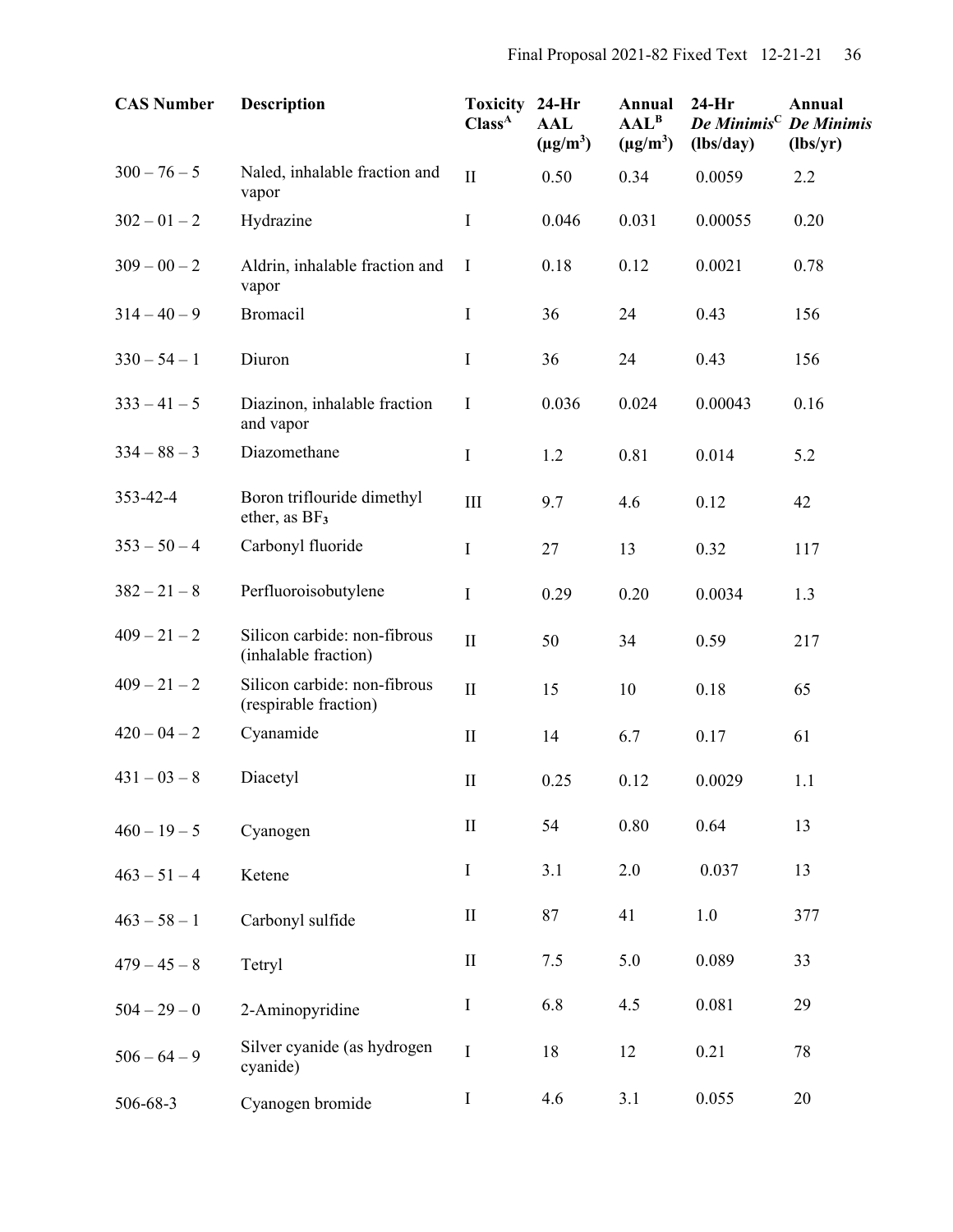| <b>CAS Number</b> | <b>Description</b>                                                                                                                                  | Toxicity 24-Hr<br>Class <sup>A</sup> | <b>AAL</b><br>$(\mu g/m^3)$ | Annual<br>$AAL^B$<br>$(\mu g/m^3)$ | $24-Hr$<br>$De$ Minimis <sup>C</sup> De Minimis<br>(lbs/day) | Annual<br>(lbs/yr) |
|-------------------|-----------------------------------------------------------------------------------------------------------------------------------------------------|--------------------------------------|-----------------------------|------------------------------------|--------------------------------------------------------------|--------------------|
| $506 - 77 - 4$    | Cyanogen chloride                                                                                                                                   | Ι                                    | 2.7                         | 1.8                                | 0.032                                                        | 12                 |
| $509 - 14 - 8$    | Tetranitromethane                                                                                                                                   | Ι                                    | 0.14                        | 0.095                              | 0.0017                                                       | 0.61               |
| 513-79-1          | Cobaltous carbonate, as Co,<br>inhalable fraction (see Cobalt<br>and inorganic compounds, as<br>Co, inhalable fraction, CAS#<br>7440-48-4)          |                                      |                             |                                    |                                                              |                    |
| 526-73-8          | 1,2,3-Trimethylbenzene, -(as<br>trimethylbenzene)                                                                                                   | $\mathbf{I}$                         | 618                         | 60                                 | 7.3                                                          | 977                |
| $526 - 75 - 0$    | 2,3-Dimethylphenol,<br>inhalable fraction and vapor<br>(see Dimethylphenol, mixed<br>isomers, inhalable fraction<br>and vapor, CAS# 1300-71-6)      |                                      |                             |                                    |                                                              |                    |
| $528 - 29 - 0$    | 1,2-Dinitrobenzene, inhalable<br>fraction and vapor (see<br>Dinitrobenzene, mixed<br>isomers, inhalable fraction<br>and vapor, CAS# 25154-54-<br>5) |                                      |                             |                                    |                                                              |                    |
| $532 - 27 - 4$    | 2-Chloroacetophenone                                                                                                                                | I                                    | 1.1                         | 0.030                              | 0.013                                                        | 0.49               |
| $534 - 52 - 1$    | 4,6-Dinitro-o-cresol,<br>inhalable fraction and vapor                                                                                               | I                                    | 0.71                        | 0.48                               | 0.0084                                                       | 3.1                |
| $540 - 59 - 0$    | 1,2-Dichloroethylene, all<br>isomers                                                                                                                | III                                  | 16521                       | 7867                               | 196                                                          | 71643              |
| $542 - 56 - 3$    | Isobutyl nitrite                                                                                                                                    | $\rm _{II}$                          | 24                          | 14                                 | 0.29                                                         | 104                |
| $542 - 75 - 6$    | 1,3-Dichloropropene                                                                                                                                 | I                                    | 20                          | 20                                 | 0.24                                                         | 87                 |
| $542 - 88 - 1$    | bis(Chloromethyl) ether                                                                                                                             | $\mathbf I$                          | 0.017                       | 0.011                              | 0.00020                                                      | 0.074              |
| $542 - 92 - 7$    | Cyclopentadiene (see<br>Dicyclopentadiene, CAS# 77-<br>$73-6)$                                                                                      |                                      |                             |                                    |                                                              |                    |
| 543-80-6          | Barium acetate, as Ba (see<br>Barium and soluble<br>compounds, as Ba, CAS#<br>7440-39-3)                                                            |                                      |                             |                                    |                                                              |                    |
| $552 - 30 - 7$    | Trimetallic anhydride,<br>inhalable fraction and vapor                                                                                              | $\mathbf{I}$                         | 0.0025                      | 0.0017                             | 0.000030                                                     | 0.011              |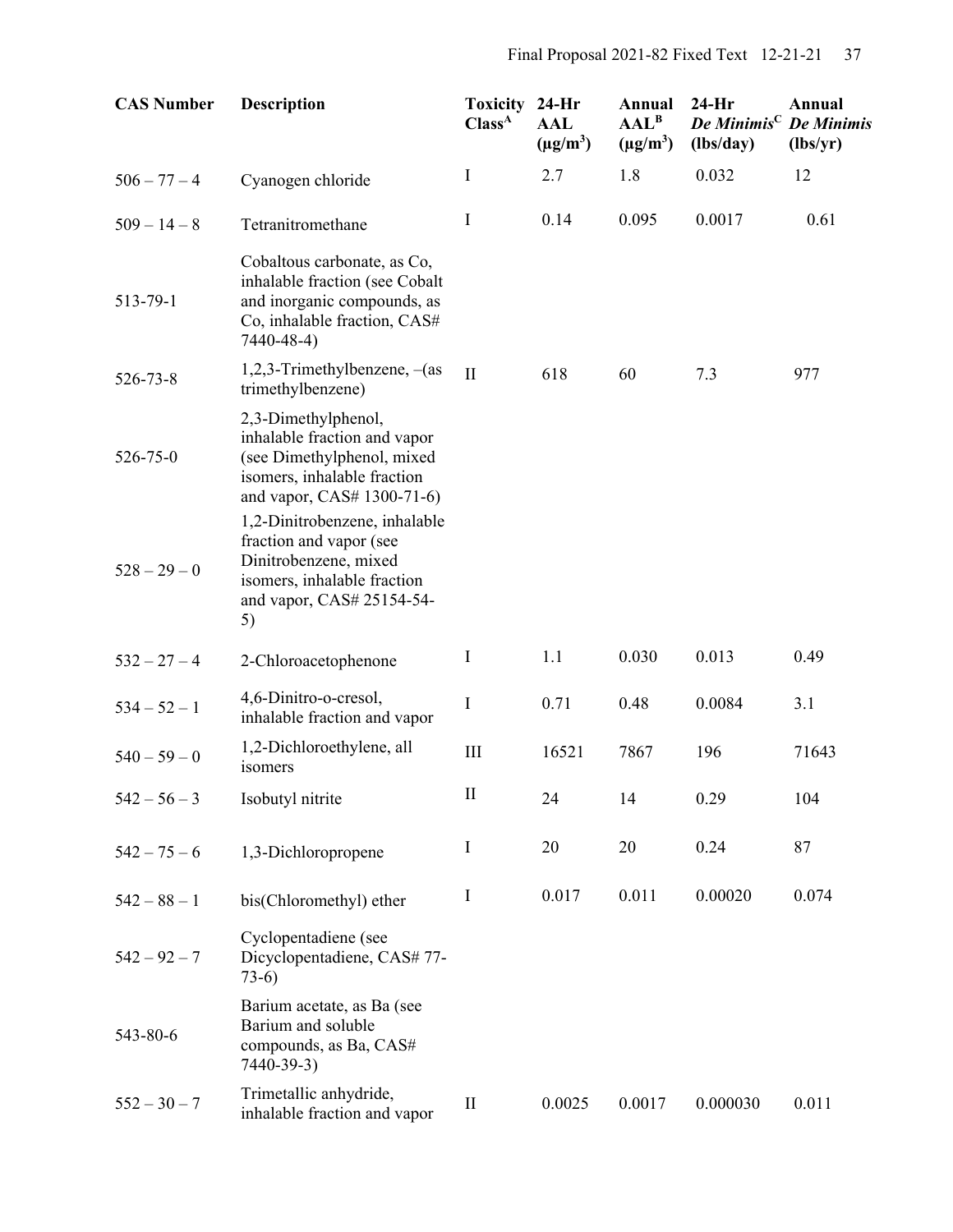| <b>CAS Number</b> | <b>Description</b>                                                                                                                             | Toxicity 24-Hr<br>Class <sup>A</sup> | <b>AAL</b><br>$(\mu g/m^3)$ | Annual<br>$AAL^B$<br>$(\mu g/m^3)$ | $24-Hr$<br>$De$ Minimis <sup>C</sup> De Minimis<br>(lbs/day) | Annual<br>(lbs/yr) |
|-------------------|------------------------------------------------------------------------------------------------------------------------------------------------|--------------------------------------|-----------------------------|------------------------------------|--------------------------------------------------------------|--------------------|
| $556 - 52 - 5$    | Glycidol                                                                                                                                       | I                                    | 30                          | 15                                 | 0.36                                                         | 130                |
| $557 - 05 - 1$    | Zinc stearate, inhalable<br>fraction (see Stearates,<br>inhalable fraction, CAS# 0-<br>$(00-0)$                                                |                                      |                             |                                    |                                                              |                    |
| 557-05-1          | Zinc stearate, respirable<br>fraction (see Stearates,<br>respirable fraction, CAS# 0-<br>$(00-0)$                                              |                                      |                             |                                    |                                                              |                    |
| $558 - 13 - 4$    | Carbon tetrabromide                                                                                                                            | III                                  | 21                          | 14                                 | 0.25                                                         | 91                 |
| $563 - 12 - 2$    | Ethion, inhalable fraction and<br>vapor                                                                                                        | I                                    | 0.18                        | 0.12                               | 0.0021                                                       | 0.78               |
| $563 - 80 - 4$    | Methyl isopropyl ketone                                                                                                                        | $\mathbf I$                          | 352                         | 168                                | 4.2                                                          | 1526               |
| $565 - 59 - 3$    | 2,3-Dimethylpentane<br>(see Heptane, all isomers,<br>$CAS# 142-82-5$                                                                           |                                      |                             |                                    |                                                              |                    |
| 576-26-1          | 2,6-Dimethylphenol,<br>inhalable fraction and vapor<br>(see Dimethylphenol, mixed<br>isomers, inhalable fraction<br>and vapor, CAS# 1300-71-6) |                                      |                             |                                    |                                                              |                    |
| $584 - 84 - 9$    | Toluene-2,4-diisocyanate,<br>inhalable fraction and vapor<br>(or as TDI mixture)                                                               | $\bf{I}$                             | 0.025                       | 0.017                              | 0.00030                                                      | 0.11               |
| $589 - 34 - 4$    | 3-Methylhexane (see<br>Heptane, all isomers, CAS#<br>$142 - 82 - 5$                                                                            |                                      |                             |                                    |                                                              |                    |
| $590 - 18 - 1$    | Cis-2-Butene (see Butenes,<br>all isomers, CAS# 25167-67-<br>3)                                                                                |                                      |                             |                                    |                                                              |                    |
| $590 - 35 - 2$    | 2,2-Dimethylpentane<br>(see Heptane, all isomers,<br>$CAS# 142-82-5)$                                                                          |                                      |                             |                                    |                                                              |                    |
| $591 - 76 - 4$    | 2-Methylhexane<br>(see Heptane, all isomers,<br>CAS# 142-82-5)                                                                                 |                                      |                             |                                    |                                                              |                    |
| $591 - 78 - 6$    | Methyl-n-butyl ketone                                                                                                                          | $\rm _{II}$                          | 101                         | 30                                 | 1.2                                                          | 438                |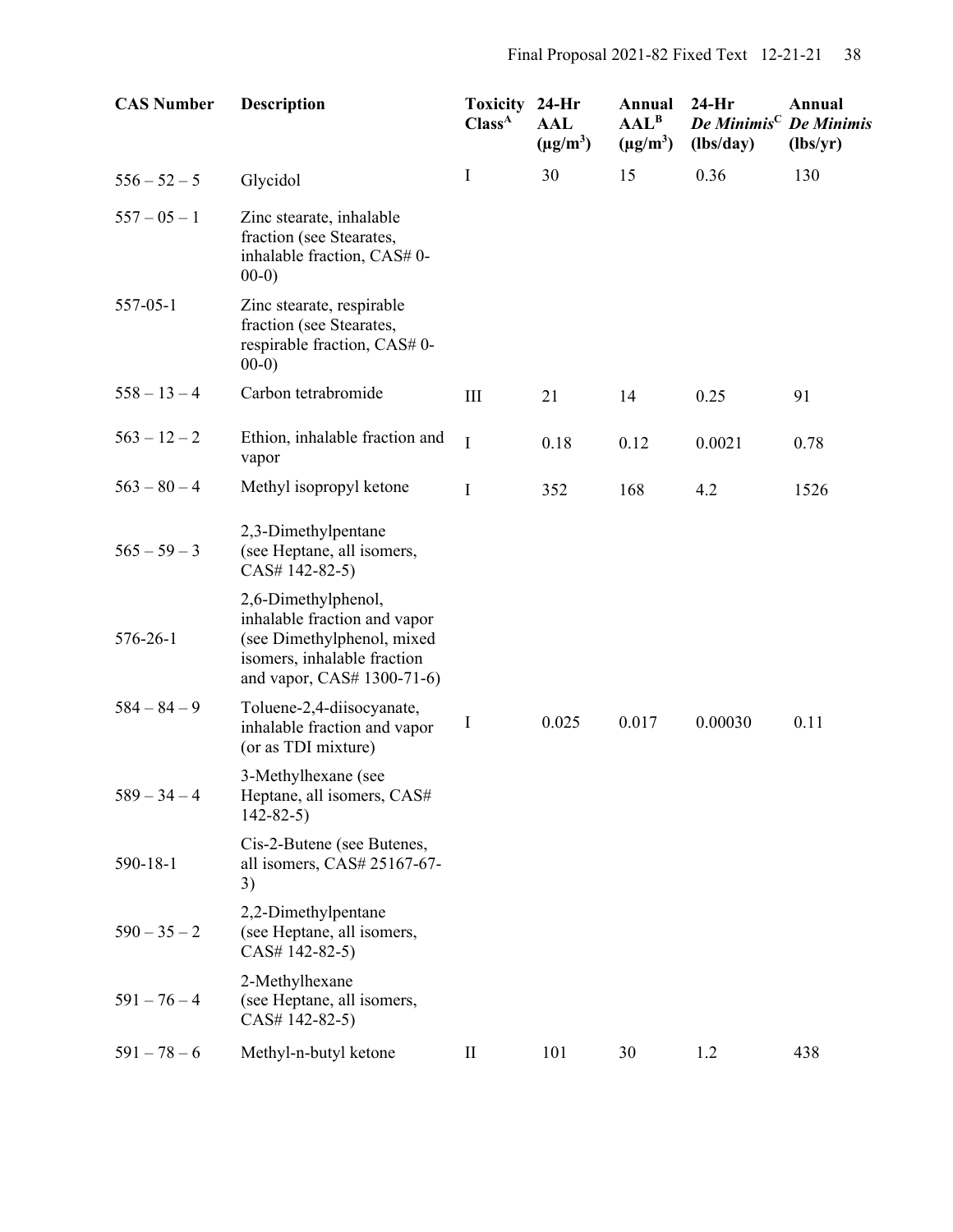| <b>CAS Number</b> | <b>Description</b>                                                                            | Toxicity 24-Hr<br>Class <sup>A</sup> | <b>AAL</b><br>$(\mu g/m^3)$ | Annual<br>$AAL^B$<br>$(\mu g/m^3)$ | $24-Hr$<br>De Minimis $C$ De Minimis<br>(lbs/day) | Annual<br>(lbs/yr) |
|-------------------|-----------------------------------------------------------------------------------------------|--------------------------------------|-----------------------------|------------------------------------|---------------------------------------------------|--------------------|
| $592 - 01 - 8$    | Calcium cyanide as CN (see<br>Hydrogen cyanide and<br>cyanide salts, as CN, CAS#<br>$74-90-8$ |                                      |                             |                                    |                                                   |                    |
| $593 - 60 - 2$    | Vinyl bromide                                                                                 | $\bf{I}$                             | 7.9                         | 5.2                                | 0.093                                             | 34                 |
| $594 - 42 - 3$    | Perchloromethyl mercaptan                                                                     | I                                    | 2.7                         | 1.8                                | 0.032                                             | 12                 |
| $594 - 72 - 9$    | 1,1-Dichloro-1-nitroethane                                                                    | $\mathbf{I}$                         | 85                          | 40                                 | 1.0                                               | 369                |
| $598 - 78 - 7$    | 2-Chloropropionic acid                                                                        | $\mathbf I$                          | 2.2                         | 1.0                                | 0.026                                             | 9.5                |
| $600 - 25 - 9$    | 1-Chloro-1-nitropropane                                                                       | $\mathbf{I}$                         | 70                          | 34                                 | 0.83                                              | 304                |
| $602 - 01 - 7$    | 2,3-Dinitrotoluene                                                                            | $\mathbf{I}$                         | 1.4                         | 0.67                               | 0.017                                             | 6.1                |
| $606 - 20 - 2$    | 2,6-Dinitrotoluene (see 2,3-<br>Dinitrotoluene, CAS# 602-<br>$01-7)$                          |                                      |                             |                                    |                                                   |                    |
| 610-39-9          | 3,4-Dinitrotoluene (see 2.3-<br>Dinitrotoluene, CAS# 602-<br>$01-7)$                          |                                      |                             |                                    |                                                   |                    |
| 618-85-9          | 3,5-Dinitrotoluene (see 2.3-<br>Dinitrotoluene, CAS# 602-<br>$01-7)$                          |                                      |                             |                                    |                                                   |                    |
| 619-15-8          | 2,5-Dinitrotoluene (see 2.3-<br>Dinitrotoluene, CAS# 602-<br>$01-7)$                          |                                      |                             |                                    |                                                   |                    |
| 624-64-6          | Trans-2-Butene (see Butenes,<br>all isomers, CAS# 25167-67-<br>3)                             |                                      |                             |                                    |                                                   |                    |
| $624 - 83 - 9$    | Methyl isocyanate                                                                             | $\mathbf I$                          | 0.17                        | 0.11                               | 0.0020                                            | 0.73               |
| $624 - 92 - 0$    | Dimethyl disulfide                                                                            | $\mathbf{I}$                         | 9.7                         | 6.5                                | 0.12                                              | 42                 |
| $626 - 17 - 5$    | m-Phthalodinitrile, inhalable<br>fraction and vapor                                           | $\rm II$                             | 25                          | 17                                 | 0.30                                              | 108                |
| $628 - 96 - 6$    | Ethylene glycol dinitrate                                                                     | $\mathbf{I}$                         | 4.4                         | 1.0                                | 0.052                                             | 16                 |
| $637 - 92 - 3$    | Ethyl tert-butyl ether (ETBE)                                                                 | $\mathbf{I}$                         | 736                         | 350                                | 8.7                                               | 3192               |
| $638 - 21 - 1$    | Phenylphosphine                                                                               | $\mathbf I$                          | 0.82                        | 0.55                               | 0.0097                                            | 3.6                |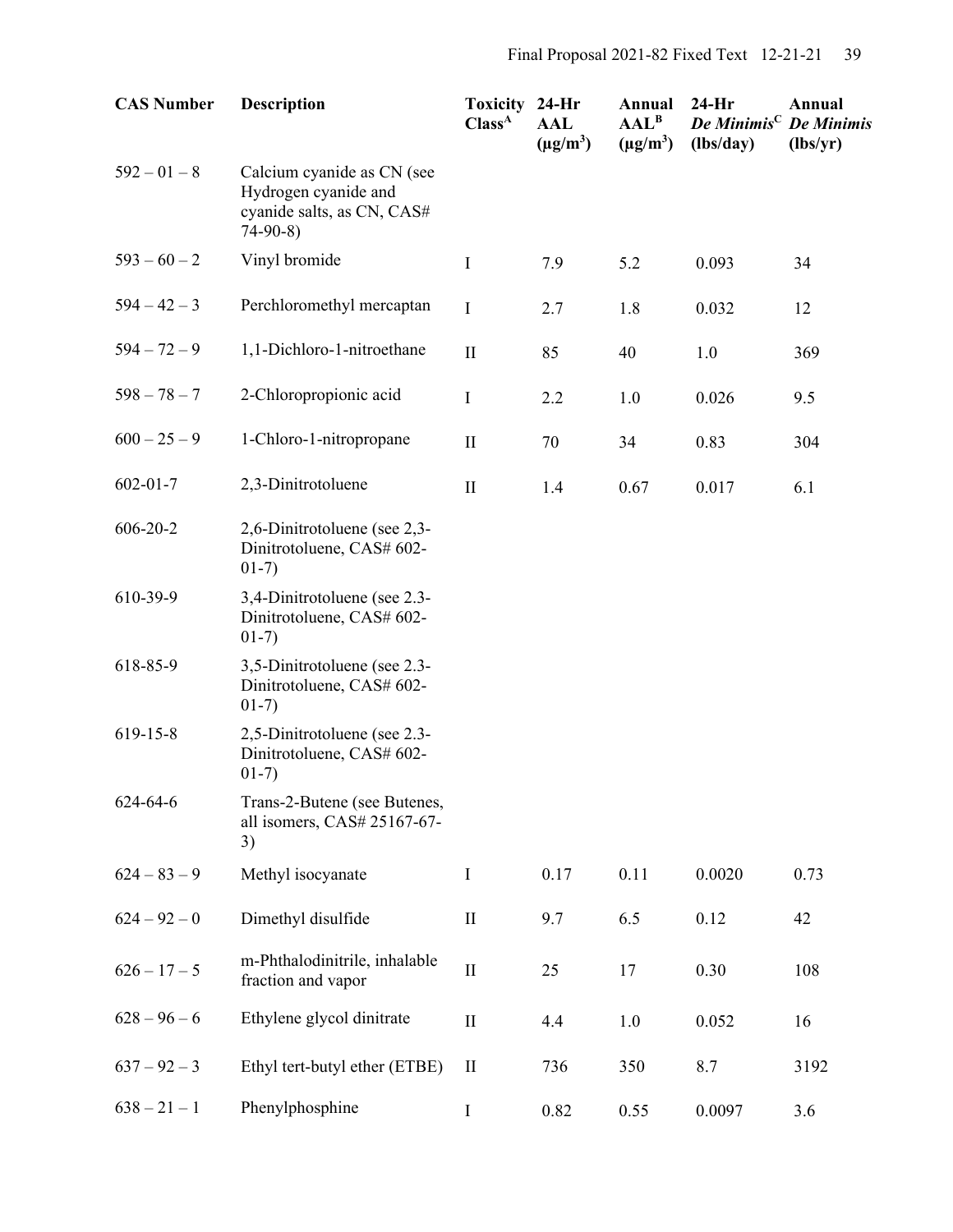| <b>CAS Number</b> | <b>Description</b>                                                                                                                              | <b>Toxicity</b><br>Class <sup>A</sup> | $24-Hr$<br><b>AAL</b><br>$(\mu g/m^3)$ | Annual<br>$AAL^B$<br>$(\mu g/m^3)$ | $24-Hr$<br>De Minimis <sup>C</sup><br>(lbs/day) | Annual<br>De Minimis<br>(lbs/yr) |
|-------------------|-------------------------------------------------------------------------------------------------------------------------------------------------|---------------------------------------|----------------------------------------|------------------------------------|-------------------------------------------------|----------------------------------|
| 643-79-8          | o-Phthalaldehyde, vapor<br>fraction                                                                                                             | $\mathbf{I}$                          | 0.0028                                 | 0.0018                             | 0.000033                                        | 0.012                            |
| $646 - 06 - 0$    | 1,3-Dioxolane                                                                                                                                   | $\mathbf{I}$                          | 427                                    | 203                                | 5.1                                             | 1852                             |
| $681 - 84 - 5$    | Methyl silicate                                                                                                                                 | $\mathbf I$                           | 21                                     | 14                                 | 0.25                                            | 91                               |
| $684 - 16 - 2$    | Hexafluoroacetone                                                                                                                               | $\mathbf I$                           | 2.4                                    | 1.6                                | 0.029                                           | 10                               |
| $688 - 73 - 3$    | tri-N-Butylstannane hydride<br>as Sn (see Tin, organic<br>compounds, as SN, CAS#<br>$7440 - 31 - 5$                                             |                                       |                                        |                                    |                                                 |                                  |
| $764 - 41 - 0$    | 1,4-Dichloro-2-butene                                                                                                                           | $\mathbf I$                           | 0.089                                  | 0.060                              | 0.0011                                          | 0.39                             |
| $768 - 52 - 5$    | N-Isopropylaniline                                                                                                                              | $\mathbf{I}$                          | 77                                     | 37                                 | 0.91                                            | 334                              |
| $822 - 06 - 0$    | Hexamethylene diisocyanate                                                                                                                      | $\bf I$                               | 0.12                                   | 0.010                              | 0.0014                                          | 0.16                             |
| $872 - 50 - 4$    | n-Methyl-2-pyrrolidone                                                                                                                          | I                                     | 1429                                   | 952                                | 17                                              | 6197                             |
| $919 - 86 - 8$    | Demeton-S-methyl, inhalable<br>fraction and vapor                                                                                               | $\rm I$                               | 0.18                                   | 0.12                               | 0.0021                                          | 0.78                             |
| $944 - 22 - 9$    | Fonofos - inhalable fraction<br>and vapor                                                                                                       | $\mathbf I$                           | 0.036                                  | 0.024                              | 0.00043                                         | 0.16                             |
| $994 - 05 - 8$    | tert-Amyl methyl ether<br>(TAME)                                                                                                                | $\mathbf{I}$                          | 421                                    | 280                                | 5.0                                             | 1826                             |
| $999 - 61 - 1$    | 2-Hydroxypropyl acrylate                                                                                                                        | $\mathbf I$                           | 14                                     | 6.7                                | 0.17                                            | 61                               |
| $1024 - 57 - 3$   | Heptachlor epoxide                                                                                                                              | $\mathbf I$                           | 0.18                                   | 0.12                               | 0.0021                                          | 0.78                             |
| $1120 - 71 - 4$   | Propane sultone                                                                                                                                 | $\mathbf I$                           |                                        |                                    |                                                 | E                                |
| 1189-85-1         | Tert-Butyl chromate, as CrO <sub>3</sub>                                                                                                        | $\mathbf{I}$                          | 0.50                                   | 0.34                               | 0.0060                                          | 2.2                              |
| 1213-99-1         | Nickel (II) oxide, as Ni,<br>inhalable fraction, (see<br>Nickel, insoluble inorganic<br>compounds as Ni, inhalable<br>fraction, CAS# 7440-02-0) |                                       |                                        |                                    |                                                 |                                  |
| 1300-71-6         | Dimethylphenol, mixed<br>isomers, inhalable fraction<br>and vapor                                                                               | $\rm II$                              | 25                                     | 17                                 | 0.30                                            | 109                              |
| $1300 - 73 - 8$   | Xylidine (mixed isomers),<br>inhalable fraction and vapor                                                                                       | $\mathbf{I}$                          | 13                                     | 8.4                                | 0.15                                            | 56                               |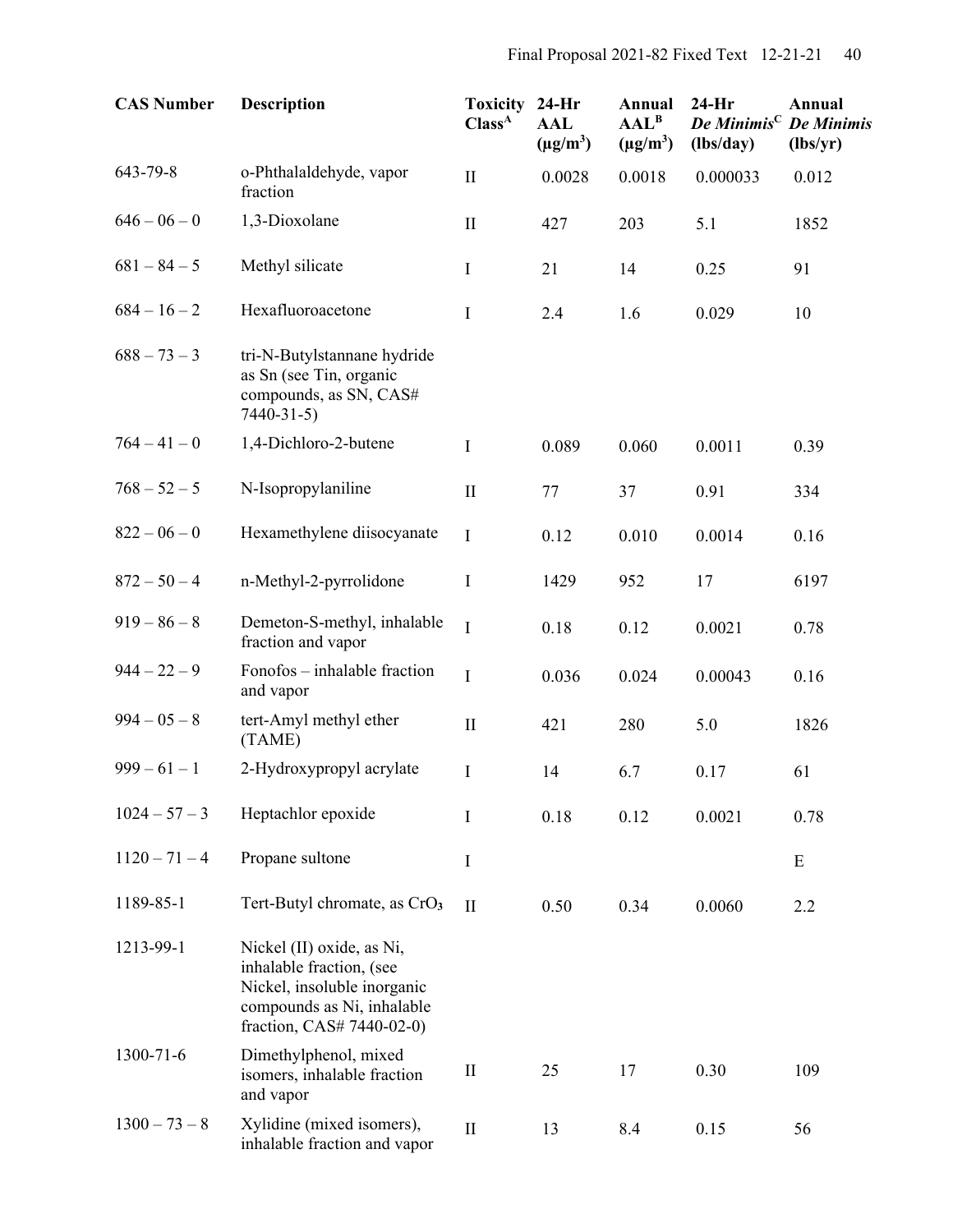| <b>CAS Number</b> | <b>Description</b>                                                                                                                       | Toxicity 24-Hr<br>Class <sup>A</sup> | <b>AAL</b><br>$(\mu g/m^3)$ | Annual<br>$AAL^B$<br>$(\mu g/m^3)$ | $24-Hr$<br>De Minimis <sup>C</sup> De Minimis<br>(lbs/day) | Annual<br>(lbs/yr) |
|-------------------|------------------------------------------------------------------------------------------------------------------------------------------|--------------------------------------|-----------------------------|------------------------------------|------------------------------------------------------------|--------------------|
| $1303 - 00 - 0$   | Gallium arsenide, respirable<br>fraction                                                                                                 | $\rm I$                              | 0.0011                      | 0.00071                            | 0.000013                                                   | 0.0046             |
| $1303 - 96 - 4$   | Borax, inhalable fraction (see<br>Borate compounds, inorganic,<br>inhalable fraction, CAS# 0-<br>$(00-0)$                                |                                      |                             |                                    |                                                            |                    |
| $1304 - 28 - 5$   | Barium oxide as Ba, (see<br><b>b</b> Barium and soluble<br>compounds, as Ba, CAS#<br>7440-39-3)                                          |                                      |                             |                                    |                                                            |                    |
| $1304 - 56 - 9$   | Beryllium oxide as Be,<br>inhalable fraction (see<br>Beryllium and compounds, as<br>Be, inhalable fraction, CAS#<br>$7440 - 41 - 7$ )    |                                      |                             |                                    |                                                            |                    |
| $1304 - 82 - 1$   | Bismuth telluride Se-doped,<br>as $Bi2Te3$                                                                                               | $\mathbf{I}$                         | 25                          | 17                                 | 0.30                                                       | 108                |
| $1305 - 62 - 0$   | Calcium hydroxide                                                                                                                        | III                                  | 104                         | 50                                 | 1.2                                                        | 451                |
| $1306 - 19 - 0$   | Cadmium oxide as Cd,<br>respirable fraction (see<br>Cadmium and compounds, as<br>Cd, respirable fraction, CAS#<br>7440-43-9)             |                                      |                             |                                    |                                                            |                    |
| 1306-23-6         | Cadmium sulfide, as Cd,<br>respirable fraction (see<br>Cadmium and compounds, as<br>Cd, respirable fraction, CAS#<br>7440-43-9)          |                                      |                             |                                    |                                                            |                    |
| 1306-23-6         | Cadmium sulfide, as Cd, total<br>particulate (see Cadmium and<br>compounds, as Cd, total<br>particulate, CAS# 7440-43-9)                 |                                      |                             |                                    |                                                            |                    |
| 1307-96-6         | Cobaltous oxide, as Co,<br>inhalable fraction (see Cobalt<br>and inorganic compounds, as<br>Co, inhalable fraction, CAS#<br>7440-48-4)   |                                      |                             |                                    |                                                            |                    |
| 1308-06-1         | Cobalt oxide, as Co, inhalable<br>fraction (see Cobalt and<br>inorganic compounds, as Co,<br>inhalable fraction, CAS#<br>$7440 - 48 - 4$ |                                      |                             |                                    |                                                            |                    |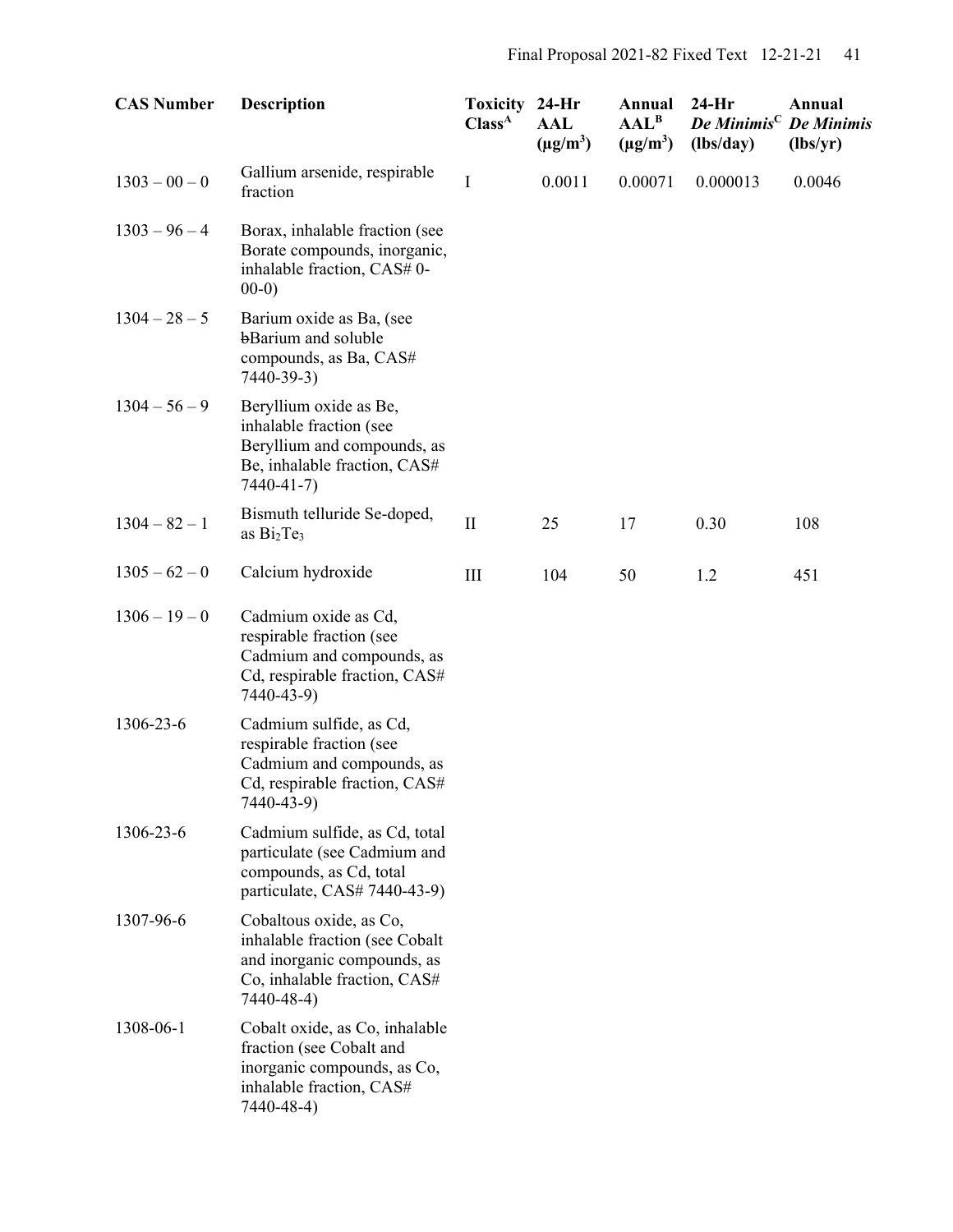| <b>CAS Number</b> | <b>Description</b>                                                                                                                                          | Toxicity 24-Hr<br>Class <sup>A</sup> | AAL<br>$(\mu g/m^3)$ | Annual<br>$AAL^B$<br>$(\mu g/m^3)$ | $24-Hr$<br>$De$ Minimis <sup>C</sup> De Minimis<br>(lbs/day) | Annual<br>(lbs/yr) |
|-------------------|-------------------------------------------------------------------------------------------------------------------------------------------------------------|--------------------------------------|----------------------|------------------------------------|--------------------------------------------------------------|--------------------|
| 1308-31-2         | Chromite, as Cr(III),<br>inhalable fraction (see<br>Trivalent chromium<br>compounds, as Cr (III),<br>inhalable fraction, CAS#<br>$16065 - 83 - 1)$          |                                      |                      |                                    |                                                              |                    |
| 1308-38-9         | Chromium oxide, as Cr (III),<br>inhalable fraction (see<br>Trivalent chromium<br>compounds, as Cr (III),<br>inhalable fraction, CAS#<br>$16065 - 83 - 1)$   |                                      |                      |                                    |                                                              |                    |
| $1309 - 37 - 1$   | Iron oxide $(Fe2O3)$ –<br>respirable fraction                                                                                                               | $\mathbf{I}$                         | 25                   | 17                                 | 0.30                                                         | 108                |
| $1309 - 64 - 4$   | Antimony trioxide                                                                                                                                           | $\bf{I}$                             | 1.8                  | 0.20                               | 0.021                                                        | 3.3                |
| $1310 - 58 - 3$   | Potassium hydroxide                                                                                                                                         | $\mathbf{I}$                         | 11                   | 6.7                                | 0.13                                                         | 48                 |
| $1313 - 13 - 9$   | Manganese dioxide as Mn,<br>respirable fraction                                                                                                             | $\mathbf{I}$                         | 1.0                  | 0.67                               | 0.012                                                        | 4.3                |
| 1313-13-9         | Manganese (IV) dioxide as<br>Mn, inhalable fraction (see<br>Manganese, elemental an<br>inorganic compounds as Mn,<br>inhalable fraction, CAS#<br>7439-96-5) |                                      |                      |                                    |                                                              |                    |
| 1313-99-1         | Nickel (II) oxide, as Ni,<br>inhalable fraction (see Nickel,<br>soluble inorganic compounds,<br>as Ni, inhalable fraction,<br>CAS#7440-02-0)                |                                      |                      |                                    |                                                              |                    |
| 1314-04-1         | Nickel sulfide, as Ni,<br>inhalable fraction (see Nickel,<br>insoluble inorganic<br>compounds, as Ni, inhalable<br>fraction, CAS# 7440-02-0)                |                                      |                      |                                    |                                                              |                    |
| $1314 - 06 - 3$   | Nickel peroxide, as Ni,<br>inhalable fraction (see Nickel<br>soluble inorganic compounds,<br>as Ni, inhalable fraction,<br>$CAS# 7440-02-0$                 |                                      |                      |                                    |                                                              |                    |
| $1314 - 13 - 2$   | Zinc oxide, respirable fraction                                                                                                                             | $\mathbf{I}$                         | 10                   | 6.7                                | 0.12                                                         | 44                 |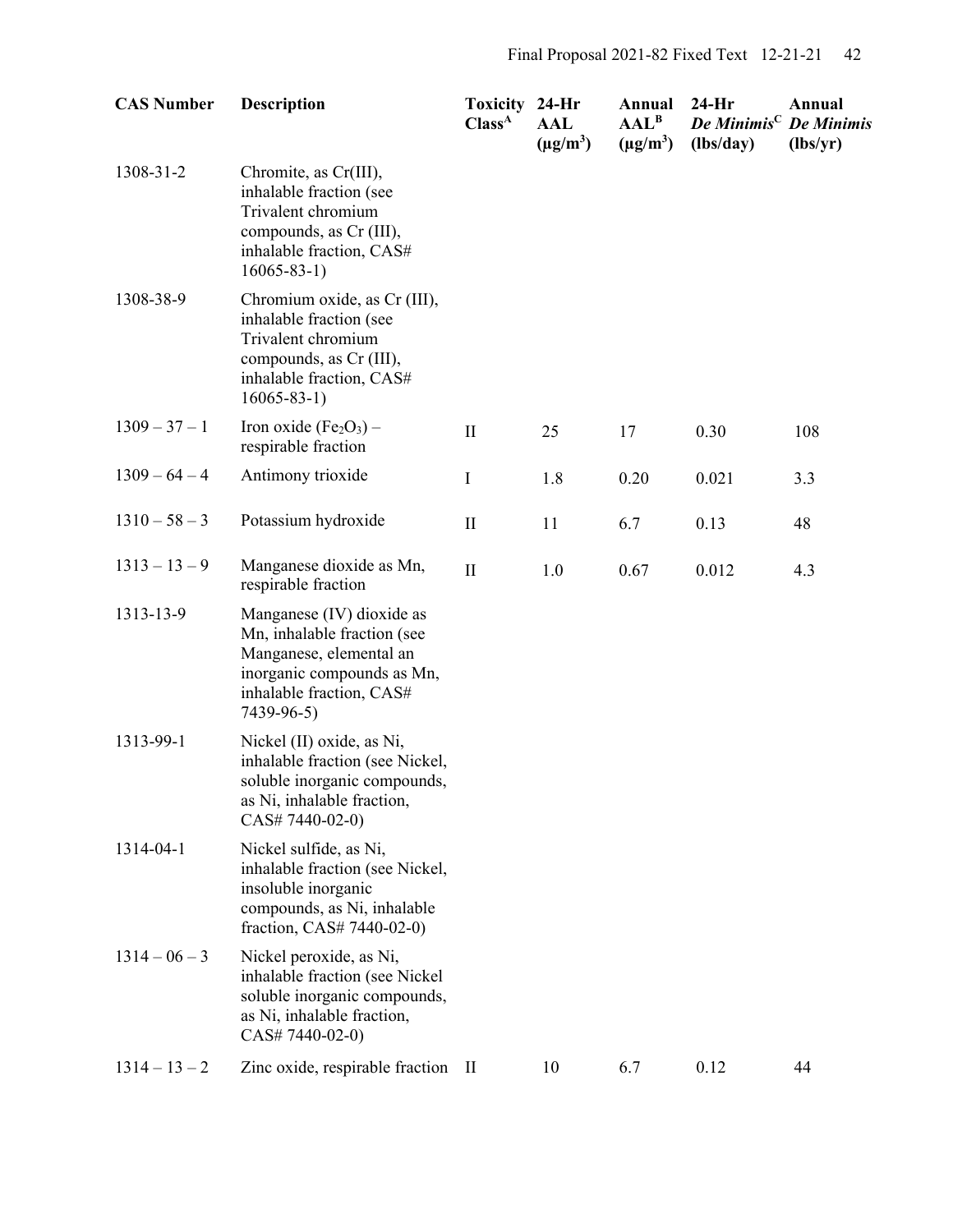| <b>CAS Number</b> | <b>Description</b>                                                                                                                                             | Toxicity 24-Hr<br>Class <sup>A</sup> | <b>AAL</b><br>$(\mu g/m^3)$ | Annual<br>$AAL^B$<br>$(\mu g/m^3)$ | $24-Hr$<br>$De$ Minimis <sup>C</sup> De Minimis<br>(lbs/day) | Annual<br>(lbs/yr) |
|-------------------|----------------------------------------------------------------------------------------------------------------------------------------------------------------|--------------------------------------|-----------------------------|------------------------------------|--------------------------------------------------------------|--------------------|
| 1314-35-8         | Tungsten trioxide, as W,<br>respirable fraction (see<br>Tungsten and compounds, in<br>absence of cobalt, as W,<br>respirable fraction, CAS#<br>7440-33-7)      |                                      |                             |                                    |                                                              |                    |
| $1314 - 62 - 1$   | Vanadium pentoxide as Va,<br>inhalable fraction                                                                                                                | I                                    | 0.18                        | 0.12                               | 0.0021                                                       | 0.78               |
| $1314 - 80 - 3$   | Phosphorus pentasulfide                                                                                                                                        | $\mathbf{I}$                         | 5.0                         | 3.4                                | 0.059                                                        | 22                 |
| 1317-34-6         | Manganese (III) oxide, as<br>Mn, respirable fraction (see<br>Manganese elemental and<br>inorganic compounds, as Mn,<br>respirable fraction, CAS#<br>7439-96-5) |                                      |                             |                                    |                                                              |                    |
| 1317-34-6         | Manganese (III) oxide, as<br>Mn, inhalable fraction (see<br>Manganese elemental and<br>inorganic compounds, as Mn,<br>inhalable fraction, CAS#<br>7439-96-5)   |                                      |                             |                                    |                                                              |                    |
| $1317 - 36 - 8$   | Lead monoxide, as Pb (see<br>Lead, and inorganic<br>compounds, as Pb, CAS#<br>7439-92-1)                                                                       |                                      |                             |                                    |                                                              |                    |
| $1317 - 39 - 1$   | Copper (I) oxide, as Cu (see<br>Copper, dusts and mists, as<br>Cu, CAS# 7440-50-8)                                                                             |                                      |                             |                                    |                                                              |                    |
| $1317 - 95 - 9$   | Silica, Crystalline - Tripoli,<br>respirable fraction                                                                                                          | $\mathbf I$                          | 0.089                       | 0.060                              | 0.0011                                                       | 0.39               |
| $1319 - 77 - 3$   | Cresol, all isomers, inhalable<br>fraction and vapor                                                                                                           | $\bar{\rm I}$                        | 71                          | 48                                 | 0.84                                                         | 308                |
| 1321-12-6         | Nitrotoluene isomers                                                                                                                                           | $\mathbf I$                          | 39                          | 26                                 | 0.46                                                         | 169                |
| $1321 - 64 - 8$   | Pentachloronaphthalene,<br>inhalable fraction and vapor                                                                                                        | $\rm II$                             | 2.5                         | 1.7                                | 0.030                                                        | 11                 |
| $1321 - 65 - 9$   | Trichloronaphthalene                                                                                                                                           | $\mathbf{I}$                         | 25                          | 17                                 | 0.30                                                         | 108                |
| $1330 - 20 - 7$   | Xylene                                                                                                                                                         | $\bf{I}$                             | 1550                        | 100                                | 18                                                           | 1628               |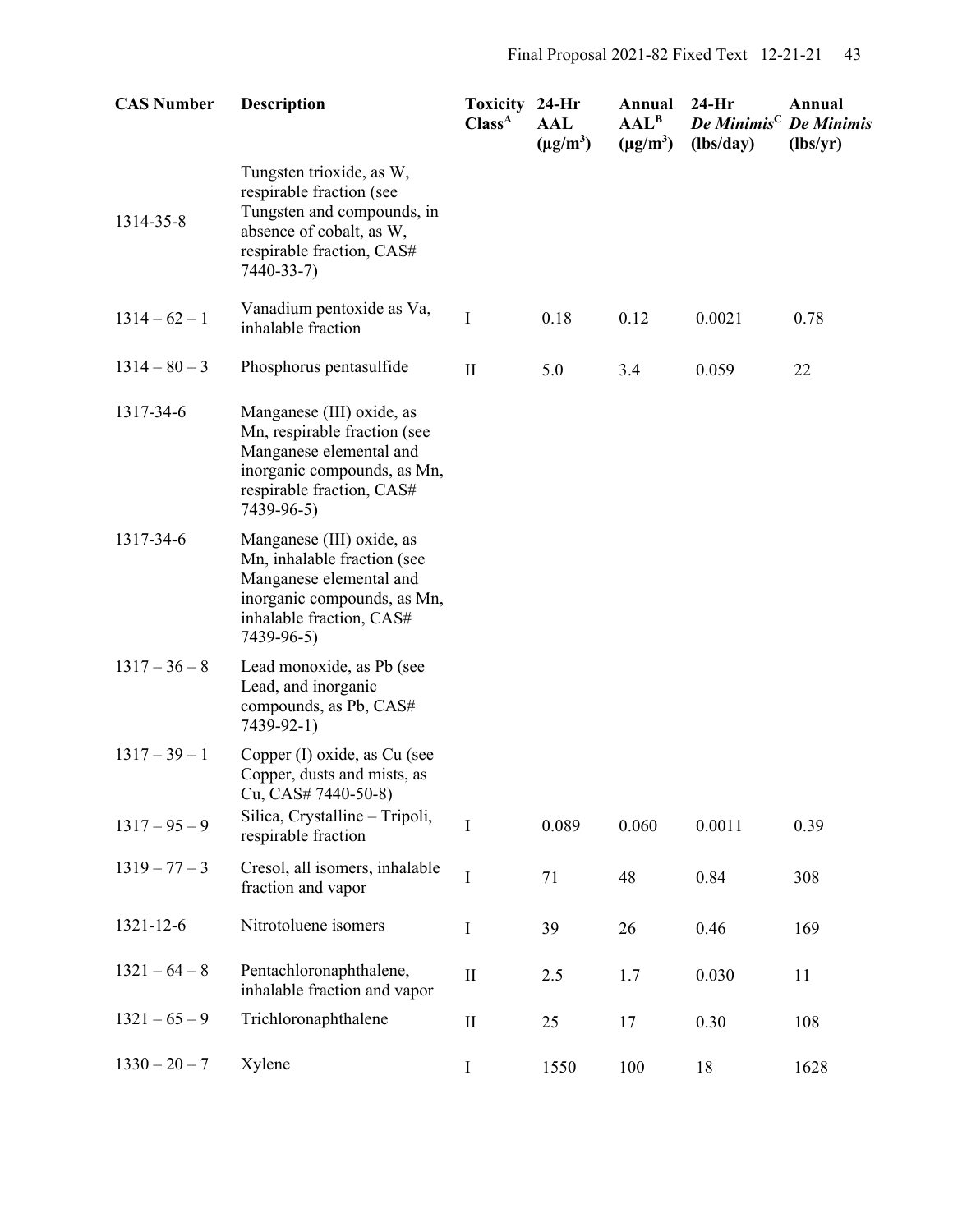| <b>CAS Number</b> | <b>Description</b>                                                                                                                                     | Toxicity 24-Hr<br>Class <sup>A</sup> | <b>AAL</b><br>$(\mu g/m^3)$ | Annual<br>$AAL^B$<br>$(\mu g/m^3)$ | $24-Hr$<br>De Minimis <sup>C</sup> De Minimis<br>(lbs/day) | Annual<br>(lbs/yr) |
|-------------------|--------------------------------------------------------------------------------------------------------------------------------------------------------|--------------------------------------|-----------------------------|------------------------------------|------------------------------------------------------------|--------------------|
| $1330 - 43 - 4$   | Sodium tetraborate, inhalable<br>fraction (see Borate<br>compounds, inorganic,<br>inhalable fraction, CAS# 0-<br>$(00-0)$                              |                                      |                             |                                    |                                                            |                    |
| $1332 - 58 - 7$   | Kaolin, containing no<br>asbestos, respirable fraction                                                                                                 | $\mathbf{I}$                         | 10                          | 6.7                                | 0.12                                                       | 43                 |
| $1333 - 82 - 0$   | Chromium, trioxide, as Cr<br>(VI), inhalable fraction (see<br>Hexavalent chromium<br>compounds, as Cr (VI),<br>inhalable fraction, CAS#<br>18540-29-9) |                                      |                             |                                    |                                                            |                    |
| 1333-86-4         | Carbon black, inhalable<br>fraction                                                                                                                    | $\mathbf{I}$                         | 15                          | 10                                 | 0.18                                                       | 65                 |
| $1335 - 87 - 1$   | Hexachloronaphthalene                                                                                                                                  | $\rm III$                            | 3.0                         | 2.0                                | 0.036                                                      | 13                 |
| $1335 - 88 - 2$   | Tetrachloronaphthalene                                                                                                                                 | $\mathbf{I}$                         | 10                          | 6.7                                | 0.12                                                       | 43                 |
| $1336 - 36 - 3$   | Polychlorinated biphenyls<br>(Aroclors)                                                                                                                | $\mathbf I$                          | 0.10                        | 0.10                               | 0.0012                                                     | 0.43               |
| $1338 - 23 - 4$   | Methyl ethyl ketone peroxide                                                                                                                           | $\mathbf I$                          | 5.4                         | 3.6                                | 0.064                                                      | 23                 |
| $1395 - 21 - 7$   | Subtilisins as crystalline<br>active enzyme                                                                                                            | $\mathbf{I}$                         | 0.00030                     | 0.00020                            | 0.0000036                                                  | 0.0013             |
| $1563 - 66 - 2$   | Carbofuran, inhalable fraction<br>and vapor                                                                                                            | $\mathbf{I}$                         | 0.36                        | 0.24                               | 0.0043                                                     | 1.6                |
| $1582 - 09 - 8$   | Trifluraline                                                                                                                                           | $\bf{I}$                             | 4.6                         | 4.6                                | 0.055                                                      | 20                 |
| $1634 - 04 - 4$   | Methyl-tert butyl ether                                                                                                                                | $\mathbf{I}$                         | 3000                        | 3000                               | 36                                                         | 13009              |
| $1746 - 01 - 6$   | $2,3,7,8-$<br>Tetrachlorodibenzeno-p-<br>Dioxin                                                                                                        | I                                    | $2.3E-7$                    | $2.3E-7$                           | 2.7E-9                                                     | $1.0E-6$           |
| 1910-42-5         | Paraquat dichloride, as the<br>cation, inhalable fraction (see<br>Paraquat as the cation,<br>inhalable fraction, CAS#<br>$4685 - 14 - 7$ )             |                                      |                             |                                    |                                                            |                    |
| $1912 - 24 - 9$   | Atrazine (and related<br>symmetrical triazines),<br>inhalable fraction                                                                                 | I                                    | 7.1                         | 4.8                                | 0.085                                                      | 31                 |
| $1918 - 02 - 1$   | Picloram                                                                                                                                               | $\mathbf{I}$                         | 50                          | 34                                 | 0.59                                                       | 217                |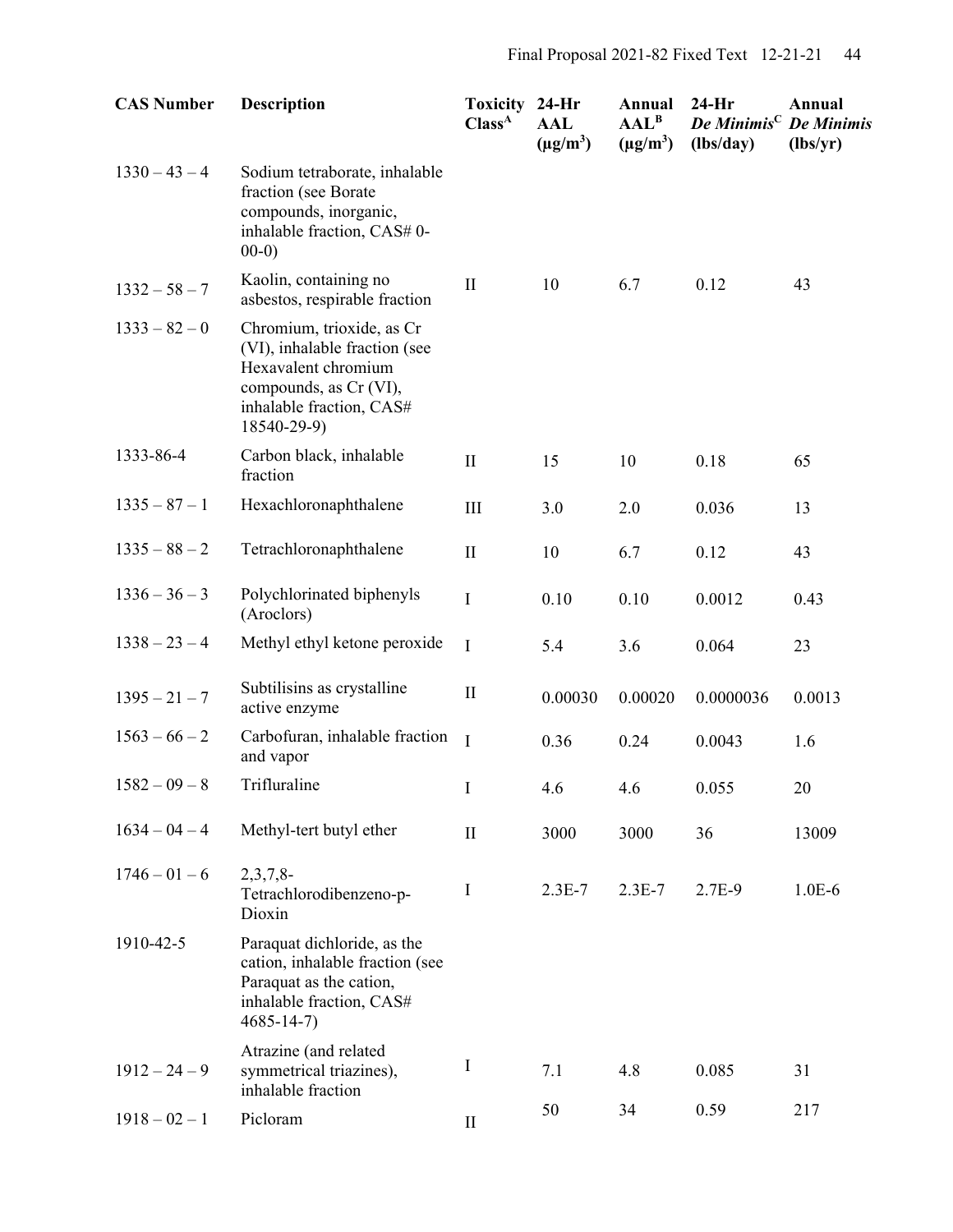| <b>CAS Number</b> | <b>Description</b>                                                                                                                                | <b>Toxicity</b><br>Class <sup>A</sup> | $24-Hr$<br><b>AAL</b><br>$(\mu g/m^3)$ | Annual<br>$AAL^B$<br>$(\mu g/m^3)$ | $24-Hr$<br>$De$ Minimis $C$<br>(lbs/day) | Annual<br><b>De Minimis</b><br>(lbs/yr) |
|-------------------|---------------------------------------------------------------------------------------------------------------------------------------------------|---------------------------------------|----------------------------------------|------------------------------------|------------------------------------------|-----------------------------------------|
| $1929 - 82 - 4$   | Nitrapyrin, inhalable fraction<br>and vapor                                                                                                       | $\mathbf I$                           | 50                                     | 24                                 | 0.59                                     | 217                                     |
| 2039-87-4         | o-Chlorostyrene                                                                                                                                   | III                                   | 4218                                   | 2812                               | 50                                       | 18290                                   |
| 2074-50-2         | Paraquat dimethyl sulfate, as<br>the cation, inhalable fraction<br>(see Paraquat, as the cation,<br>inhalable fraction, CAS#<br>$4685 - 14 - 7$ ) |                                       |                                        |                                    |                                          |                                         |
| $2104 - 64 - 5$   | EPN, inhalable fraction and<br>vapor                                                                                                              | $\mathbf I$                           | 0.36                                   | 0.24                               | 0.0043                                   | 1.6                                     |
| $2179 - 59 - 1$   | Allyl propyl disulfide                                                                                                                            | $\mathbf{I}$                          | 15                                     | 10                                 | 0.18                                     | 66                                      |
| $2234 - 13 - 1$   | Octachloronaphthalene                                                                                                                             | $\rm III$                             | 1.5                                    | 0.99                               | 0.018                                    | 6.5                                     |
| $2238 - 07 - 5$   | Diglycidyl ether (DGE)                                                                                                                            | $\mathbf I$                           | 0.19                                   | 0.13                               | 0.0023                                   | 0.82                                    |
| $2425 - 06 - 1$   | Captafol, inhalable fraction<br>and vapor                                                                                                         | $\mathbf I$                           | 0.36                                   | 0.24                               | 0.0043                                   | 1.6                                     |
| $2426 - 08 - 6$   | n-Butyl glycidyl ether (BGE)                                                                                                                      | $\mathbf I$                           | 57                                     | 38                                 | 0.68                                     | 247                                     |
| $2451 - 62 - 9$   | 1,3,5-Triglycidyl-s-<br>triazinetrione                                                                                                            | $\bf{I}$                              | 0.18                                   | 0.12                               | 0.0021                                   | 0.78                                    |
| $2528 - 36 - 1$   | Dibutyl phenyl phosphate                                                                                                                          | $\mathbf{I}$                          | 18                                     | 12                                 | 0.21                                     | 78                                      |
| $2698 - 41 - 1$   | o-Chlorobenzylidene<br>malononitrile, inhalable<br>fraction and vapor                                                                             | I                                     | 1.6                                    | 0.93                               | 0.019                                    | 6.9                                     |
| $2699 - 79 - 8$   | Sulfuryl fluoride                                                                                                                                 | $\mathbf I$                           | 75                                     | 50                                 | 0.89                                     | 325                                     |
| $2764 - 72 - 9$   | Diquat, as the cation,<br>inhalable fraction                                                                                                      | $\mathbf I$                           | 1.8                                    | 1.2                                | 0.021                                    | 7.8                                     |
| $2764 - 72 - 9$   | Diquat, as the cation,<br>respirable fraction                                                                                                     | $\mathbf I$                           | 0.36                                   | 0.24                               | 0.0042                                   | 1.5                                     |
| $2921 - 88 - 2$   | Chlorpyrifos, inhalable<br>fraction and vapor                                                                                                     | $\mathbf I$                           | 0.36                                   | 0.24                               | 0.0043                                   | 1.6                                     |
| 2871-90-6         | Clopidol, inhalable fraction<br>and vapor                                                                                                         | $\mathbf{I}$                          | 21                                     | 10                                 | 0.25                                     | 92                                      |
| $3033 - 62 - 3$   | bis(2-dimethylaminoethyl)<br>ether (DMAEE)                                                                                                        | $\mathbf I$                           | 1.6                                    | 0.78                               | 0.019                                    | 6.9                                     |
| $3333 - 52 - 6$   | Tetramethyl succinonitrile,<br>inhalable fraction and vapor                                                                                       | $\mathbf I$                           | 10                                     | 6.7                                | 0.12                                     | 43                                      |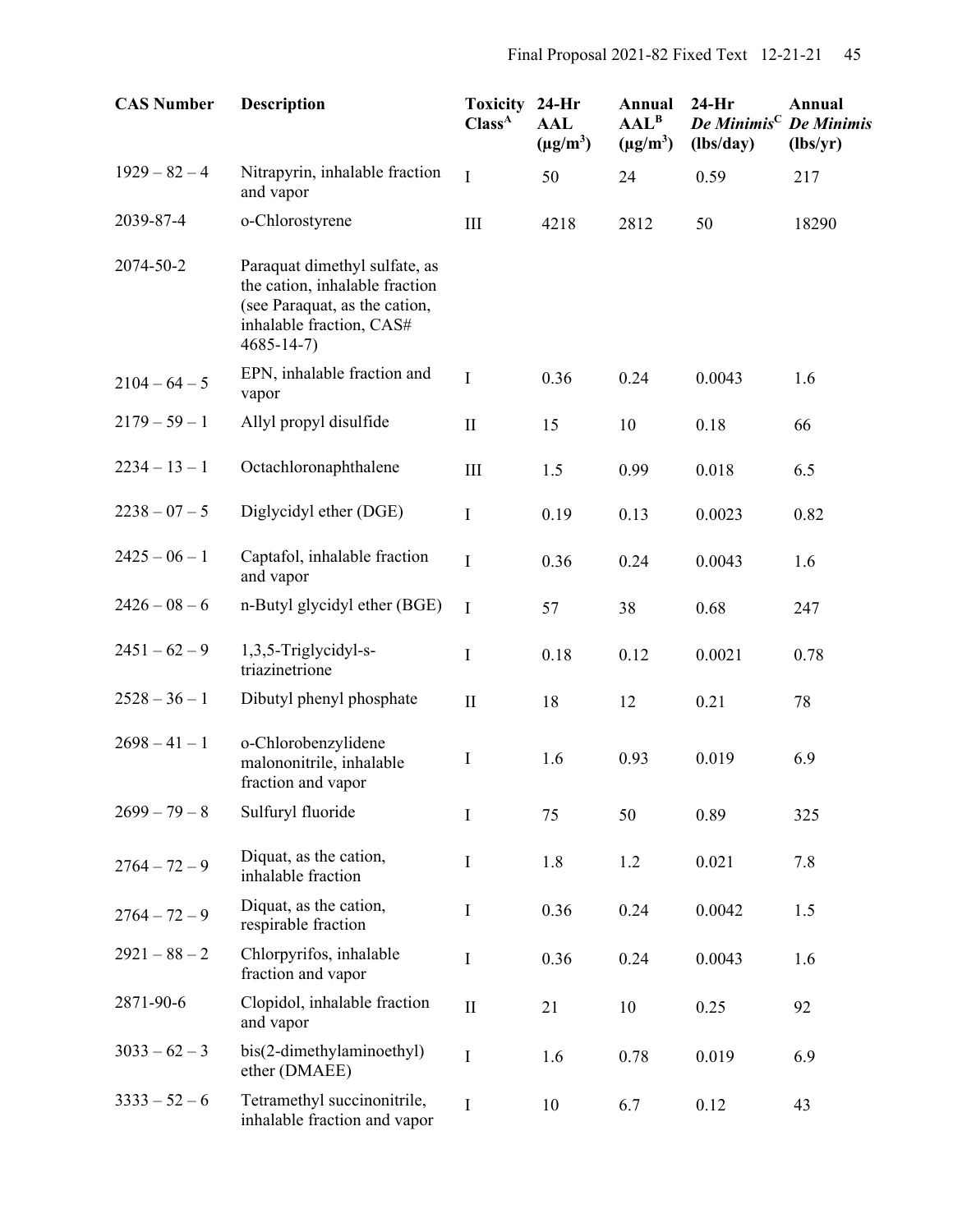| <b>CAS Number</b> | <b>Description</b>                                                                                                                        | Toxicity 24-Hr<br>Class <sup>A</sup> | <b>AAL</b><br>$(\mu g/m^3)$ | Annual<br>$AAL^B$<br>$(\mu g/m^3)$ | $24-Hr$<br>$De$ Minimis <sup>C</sup> De Minimis<br>(lbs/day) | Annual<br>(lbs/yr) |
|-------------------|-------------------------------------------------------------------------------------------------------------------------------------------|--------------------------------------|-----------------------------|------------------------------------|--------------------------------------------------------------|--------------------|
| $3383 - 96 - 8$   | Temephos, inhalable fraction                                                                                                              | $\mathbf{I}$                         | 5.0                         | 3.4                                | 0.059                                                        | 22                 |
| 3425-89-6         | 4-Methyl-1,2,3,6-<br>tetrahydrophthalic anhydride<br>(see Methyltetrahydrophthalic<br>anhydride isomers, CAS# 0-<br>$(00-0)$              |                                      |                             |                                    |                                                              |                    |
| 3547-04-4         | DDE (1,1-Dichloro-2,2-bis(P-<br>Chlorophenyl))                                                                                            | $\mathbf I$                          | 0.10                        | 0.10                               | 0.0012                                                       | 0.43               |
| $3689 - 24 - 5$   | Sulfotep (TEDP), inhalable<br>fraction and vapor                                                                                          | $\mathbf I$                          | 0.36                        | 0.24                               | 0.0043                                                       | 1.6                |
| 3710-84-7         | N,N- Diethylhydroxylamine                                                                                                                 | I                                    | 36                          | 17                                 | 0.43                                                         | 156                |
| $3825 - 26 - 1$   | Ammonium<br>perfluorooctanoate                                                                                                            | $\mathbf I$                          | 0.050                       | 0.024                              | 0.00059                                                      | 0.22               |
| $4016 - 14 - 2$   | Isopropyl glycidyl ether<br>(IGE)                                                                                                         | $\mathbf{I}$                         | 1197                        | 798                                | 14                                                           | 5191               |
| $4098 - 71 - 9$   | Isophorone diisocyanate                                                                                                                   | I                                    | 0.16                        | 0.11                               | 0.0019                                                       | 0.69               |
| $4170 - 30 - 3$   | Crotonaldehyde                                                                                                                            | $\bf{I}$                             | 3.1                         | 2.0                                | 0.037                                                        | 13                 |
| 4685-14-7         | Paraquat as the cation,<br>inhalable fraction                                                                                             | $\mathbf I$                          | 0.18                        | 0.12                               | 0.0021                                                       | 0.77               |
| $5124 - 30 - 1$   | Methylene bis(4-<br>cyclohexylisocyanate)                                                                                                 | III                                  | 0.80                        | 0.54                               | 0.0095                                                       | 3.5                |
| 5333-84-6         | 1,2,3,6-Tetrahydro-3-<br>methylphthalic anhydride (see<br>Methyltetrahydrophthalic<br>anhydride isomers, CAS# 0-<br>$00-0)$               |                                      |                             |                                    |                                                              |                    |
| $5392 - 40 - 5$   | Citral, inhalable fraction and<br>vapor                                                                                                   | $\rm I$                              | 89                          | 60                                 | 1.1                                                          | 386                |
| $5714 - 22 - 7$   | Sulfur pentafluoride                                                                                                                      | Ι                                    | 0.40                        | 0.24                               | 0.0048                                                       | 1.7                |
| 6018-89-9         | Nickel acetate, as Ni,<br>inhalable fraction (see Nickel,<br>soluble inorganic compounds,<br>as Ni, inhalable fraction,<br>CAS#7440-02-0) |                                      |                             |                                    |                                                              |                    |
| 6153-56-6         | Oxalic acid, dihydrate                                                                                                                    | $\bf{I}$                             | 3.6                         | 2.4                                | 0.042                                                        | 15                 |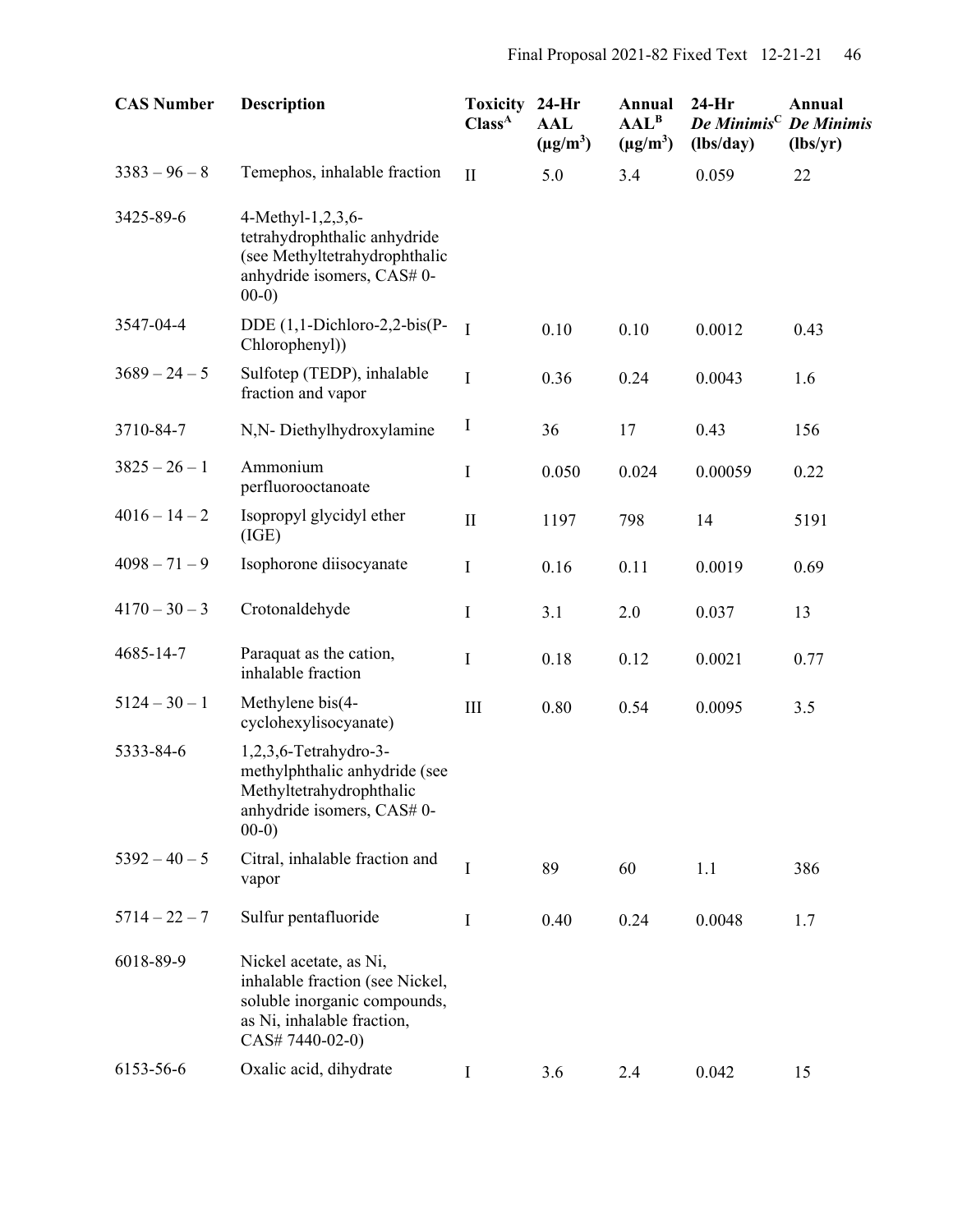| <b>CAS Number</b> | <b>Description</b>                                                                                                                                    | Toxicity 24-Hr<br>Class <sup>A</sup> | <b>AAL</b><br>$(\mu g/m^3)$ | Annual<br>$AAL^B$<br>$(\mu g/m^3)$ | $24-Hr$<br>$De$ Minimis <sup>C</sup> De Minimis<br>(lbs/day) | Annual<br>(lbs/yr) |
|-------------------|-------------------------------------------------------------------------------------------------------------------------------------------------------|--------------------------------------|-----------------------------|------------------------------------|--------------------------------------------------------------|--------------------|
| $6385 - 62 - 2$   | Diquat dibromide<br>monohydrate, as the cation,<br>inhalable fraction (see Diquat,<br>as the cation, inhalable<br>fraction, CAS# 2764-72-9)           |                                      |                             |                                    |                                                              |                    |
| 6385-62-2         | Diquat dibromide<br>monohydrate, as the cation,<br>respirable fraction (see<br>Diquat, as the cation,<br>respirable fraction, CAS#<br>$2764 - 72 - 9$ |                                      |                             |                                    |                                                              |                    |
| $6423 - 43 - 4$   | Propylene glycol dinitrate                                                                                                                            | $\mathbf{I}$                         | 1.7                         | 1.1                                | 0.020                                                        | 7.4                |
| $6923 - 22 - 4$   | Monocrotophos, inhalable<br>fraction and vapor                                                                                                        | I                                    | 0.18                        | 0.12                               | 0.0021                                                       | 0.78               |
| 7085-85-0         | Ethyl 2-cyanoacrylate                                                                                                                                 | $\mathbf{I}$                         | 5.2                         | 3.4                                | 0.061                                                        | 22                 |
| $7429 - 90 - 5$   | Aluminum metal and<br>insoluble compounds -<br>respirable fraction                                                                                    | $\mathbf{I}$                         | 5.0                         | 3.4                                | 0.059                                                        | 22                 |
| $7439 - 92 - 1$   | Lead, and inorganic<br>compounds as Pb                                                                                                                | $\mathbf I$                          | 0.15                        | 0.12                               | 0.0018                                                       | 0.65               |
| $7439 - 96 - 5$   | Manganese, elemental and<br>inorganic compounds, as Mn,<br>respirable fraction                                                                        | $\rm II$                             | 0.10                        | 0.050                              | 0.0012                                                       | 0.44               |
| $7439 - 96 - 5$   | Manganese, elemental and<br>inorganic compounds, as Mn,<br>inhalable fraction                                                                         | $\mathbf{I}$                         | 0.50                        | 0.050                              | 0.0060                                                       | 0.81               |
| $7439 - 97 - 6$   | Mercury, aryl compounds                                                                                                                               | $\mathbf I$                          | 0.36                        | 0.30                               | 0.0043                                                       | 1.6                |
| $7439 - 97 - 6$   | Mercury, alkyl compounds                                                                                                                              | $\mathbf I$                          | 0.30                        | 0.30                               | 0.0036                                                       | 1.3                |
| $7439 - 97 - 6$   | Mercury, elemental and<br>inorganic forms                                                                                                             | $\mathbf I$                          | 0.30                        | 0.30                               | 0.0036                                                       | 1.3                |
| $7439 - 98 - 7$   | Molybdenum metal and<br>insoluble compounds, as Mo;<br>inhalable fraction                                                                             | $\bf{I}$                             | 36                          | 24                                 | 0.43                                                         | 156                |
| $7439 - 98 - 7$   | Molybdenum soluble<br>compounds, as Mo, respirable<br>fraction                                                                                        | $\mathbf{I}$                         | 11                          | 7.1                                | 0.13                                                         | 48                 |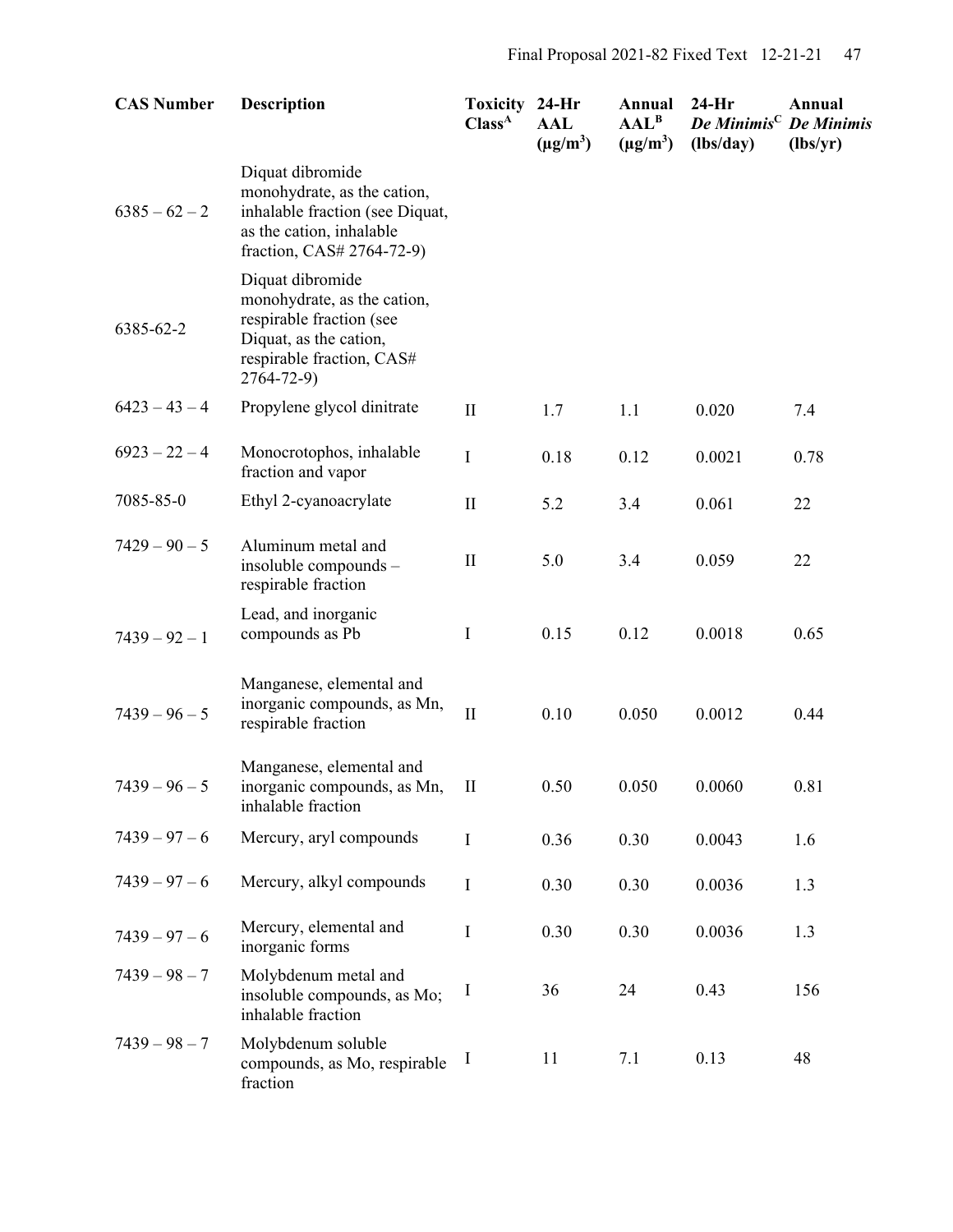| <b>CAS Number</b> | <b>Description</b>                                                                              | Toxicity 24-Hr<br>Class <sup>A</sup> | AAL<br>$(\mu g/m^3)$ | Annual<br>$AAL^B$<br>$(\mu g/m^3)$ | $24-Hr$<br>$De$ Minimis <sup>C</sup> De Minimis<br>(lbs/day) | <b>Annual</b><br>(lbs/yr) |
|-------------------|-------------------------------------------------------------------------------------------------|--------------------------------------|----------------------|------------------------------------|--------------------------------------------------------------|---------------------------|
| $7439 - 98 - 7$   | Molybdenum soluble<br>compounds, as Mo, respirable<br>fraction                                  | I                                    | 1.8                  | 1.2                                | 0.021                                                        | 7.8                       |
| $7440 - 02 - 0$   | Nickel, insoluble, inorganic<br>compounds, as Ni, inhalable<br>fraction                         | I                                    | 0.71                 | 0.48                               | 0.0085                                                       | 3.1                       |
| $7440 - 02 - 0$   | Nickel, elemental, as Ni,<br>inhalable fraction                                                 | $\mathbf I$                          | 5.4                  | 3.6                                | 0.064                                                        | 23                        |
| $7440 - 02 - 0$   | Nickel, soluble inorganic<br>compounds, as Ni, inhalable<br>fraction                            | I                                    | 0.36                 | 0.24                               | 0.0043                                                       | 1.6                       |
| 7440-06-4         | Platinum metal                                                                                  | $\mathbf{I}$                         | 5.0                  | 3.4                                | 0.060                                                        | 22                        |
| $7440 - 06 - 4$   | Platinum, soluble salts, as Pt                                                                  | $\mathbf{I}$                         | 0.010                | 0.0070                             | 0.00012                                                      | 0.043                     |
| $7440 - 16 - 6$   | Rhodium, soluble compounds                                                                      | $\mathbf{I}$                         | 0.050                | 0.034                              | 0.00059                                                      | 0.22                      |
| $7440 - 22 - 4$   | Silver metal, dust and fume                                                                     | $\mathbf{I}$                         | 0.50                 | 0.34                               | 0.0059                                                       | 2.2                       |
| $7440 - 22 - 4$   | Silver and compounds as Ag,<br>soluble compounds                                                | $\mathbf{I}$                         | 0.050                | 0.034                              | 0.00059                                                      | 0.22                      |
| $7440 - 28 - 0$   | Thallium and compounds, as<br>Tl, inhalable fraction                                            | $\rm I$                              | 0.071                | 0.048                              | 0.00084                                                      | 0.31                      |
| $7440 - 31 - 5$   | Tin, metal, inhalable fraction                                                                  | $\mathbf{I}$                         | 10                   | 6.7                                | 0.12                                                         | 43                        |
| $7440 - 31 - 5$   | Tin, organic compounds, as<br>Sn                                                                | I                                    | 0.36                 | 0.24                               | 0.0043                                                       | 1.6                       |
| $7440 - 31 - 5$   | Tin and inorganic compounds<br>(not-SnH4 and indium tin<br>oxide), as Sn, inhalable<br>fraction | $\mathbf{I}$                         | 10                   | 6.7                                | 0.12                                                         | 43                        |
| $7440 - 33 - 7$   | Tungsten and compounds in<br>the absence of cobalt, as W,<br>respirable fraction                | I                                    | 11                   | 7.1                                | 0.13                                                         | 46                        |
| $7440 - 36 - 0$   | Antimony and compounds, as<br>Sb                                                                | $\mathbf I$                          | 1.8                  | 1.2                                | 0.21                                                         | 7.8                       |
| $7440 - 38 - 2$   | Arsenic and inorganic<br>compounds, as As                                                       | I                                    | 0.036                | 0.024                              | 0.00043                                                      | 0.16                      |
| $7440 - 39 - 3$   | Barium and soluble<br>compounds, as Ba                                                          | $\mathbf{I}$                         | 2.5                  | 1.7                                | 0.030                                                        | 11                        |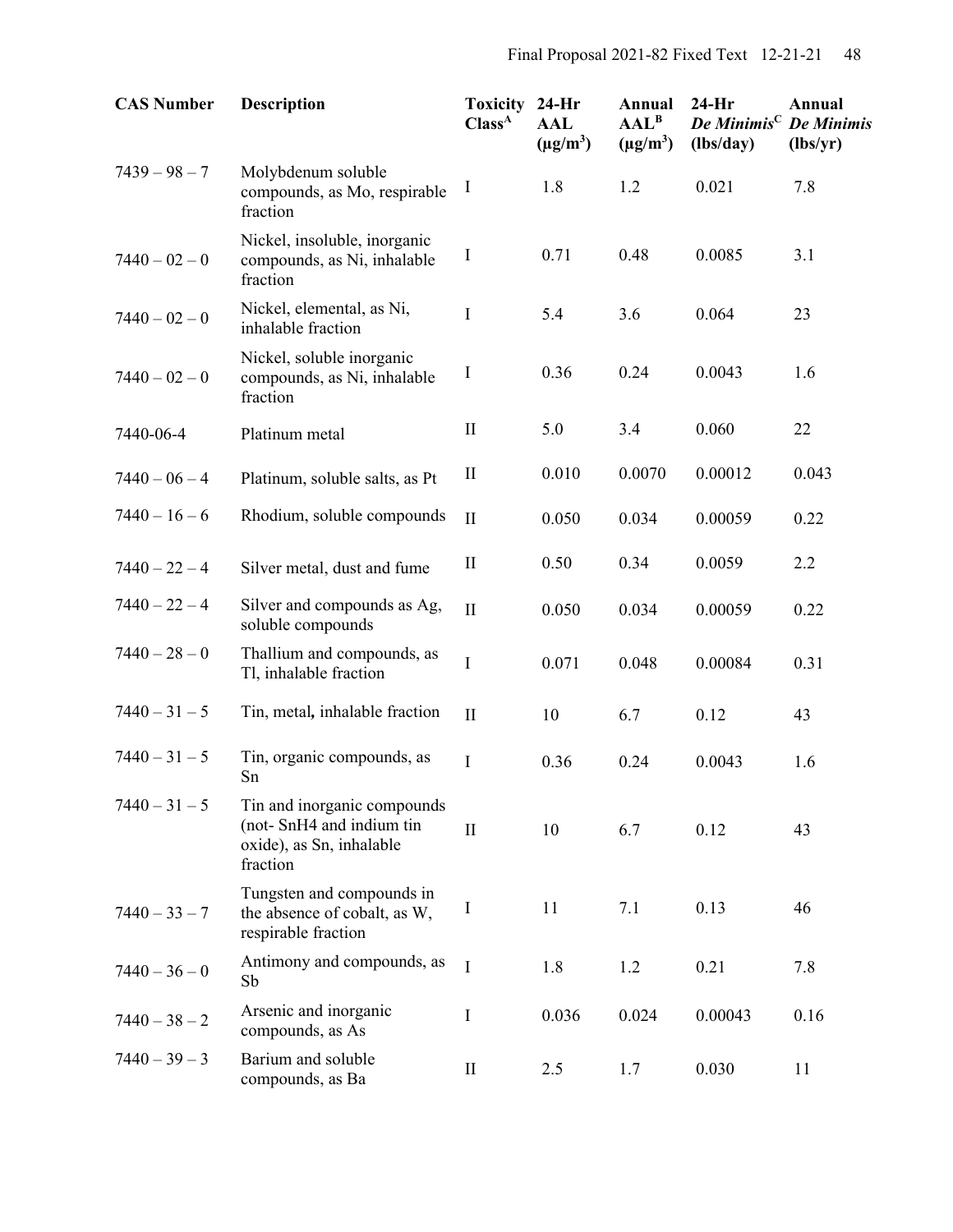| <b>CAS Number</b> | <b>Description</b>                                                                          | <b>Toxicity</b><br>Class <sup>A</sup> | $24-Hr$<br>AAL<br>$(\mu g/m^3)$ | Annual<br>$AAL^B$<br>$(\mu g/m^3)$ | $24-Hr$<br>De Minimis <sup>C</sup><br>(lbs/day) | Annual<br><b>De Minimis</b><br>(lbs/yr) |
|-------------------|---------------------------------------------------------------------------------------------|---------------------------------------|---------------------------------|------------------------------------|-------------------------------------------------|-----------------------------------------|
| $7440 - 41 - 7$   | Beryllium and compounds, as<br>Be, inhalable fraction                                       | $\rm I$                               | 0.00018                         | 0.00012                            | 0.0000021                                       | 0.00077                                 |
| $7440 - 43 - 9$   | Cadmium and compounds, as<br>Cd, respirable fraction                                        | $\overline{I}$                        | 0.0071                          | 0.0048                             | 0.000085                                        | 0.031                                   |
| 7440-43-9         | Cadmium and compounds, as<br>Cd, total particulate                                          | $\overline{I}$                        | 0.036                           | 0.024                              | 0.00042                                         | 0.16                                    |
| 7440-48-4         | Cobalt and inorganic<br>compounds, as Co, inhalable<br>fraction                             | $\mathbf{I}$                          | 0.14                            | 0.067                              | 0.017                                           | 0.61                                    |
| $7440 - 48 - 4$   | Hard metal containing Cobalt<br>and Tungsten carbide, as Co,<br>thoracic particulate matter | $\bf{I}$                              | 0.018                           | 0.012                              | 0.00021                                         | 0.077                                   |
| $7440 - 50 - 8$   | Copper, dusts and mists, as<br>Cu                                                           | I                                     | 3.6                             | 2.4                                | 0.043                                           | 16                                      |
| $7440 - 50 - 8$   | Copper, fume                                                                                | I                                     | 0.71                            | 0.48                               | 0.0084                                          | 3.1                                     |
| $7440 - 58 - 6$   | Hafnium and compounds, as<br>Hf                                                             | $\rm III$                             | 7.4                             | 5.0                                | 0.088                                           | 32                                      |
| $7440 - 61 - 1$   | Uranium (natural) soluble and<br>insoluble, as U                                            | $\mathbf I$                           | 0.71                            | 0.48                               | 0.0084                                          | 3.1                                     |
| $7440 - 65 - 5$   | Yttrium and compounds, as Y                                                                 | III                                   | 15                              | 9.9                                | 0.18                                            | 65                                      |
| $7440 - 74 - 6$   | Indium and compounds, as In                                                                 | $\bf{I}$                              | 0.36                            | 0.24                               | 0.0043                                          | 1.6                                     |
| $7553 - 56 - 2$   | Iodine, inhalable fraction and<br>vapor                                                     | $\mathbf{I}$                          | 0.52                            | 0.35                               | 0.0062                                          | 2.3                                     |
| $7572 - 29 - 4$   | Dichloroacetylene                                                                           | $\mathbf I$                           | 1.4                             | 0.93                               | 0.017                                           | 6.1                                     |
| $7580 - 67 - 8$   | Lithium hydride, inhalable<br>fraction                                                      | $\rm III$                             | 0.83                            | 0.50                               | 0.0099                                          | 3.6                                     |
| $7616 - 94 - 6$   | Perchloryl fluoride                                                                         | $\rm II$                              | 65                              | 44                                 | 0.77                                            | 282                                     |
| $7631 - 90 - 5$   | Sodium bisulfite                                                                            | $\mathbf{I}$                          | 25                              | 17                                 | 0.30                                            | 108                                     |
| $7637 - 07 - 2$   | Boron trifluoride                                                                           | $\bf{I}$                              | 1.0                             | 0.68                               | 0.012                                           | 4.4                                     |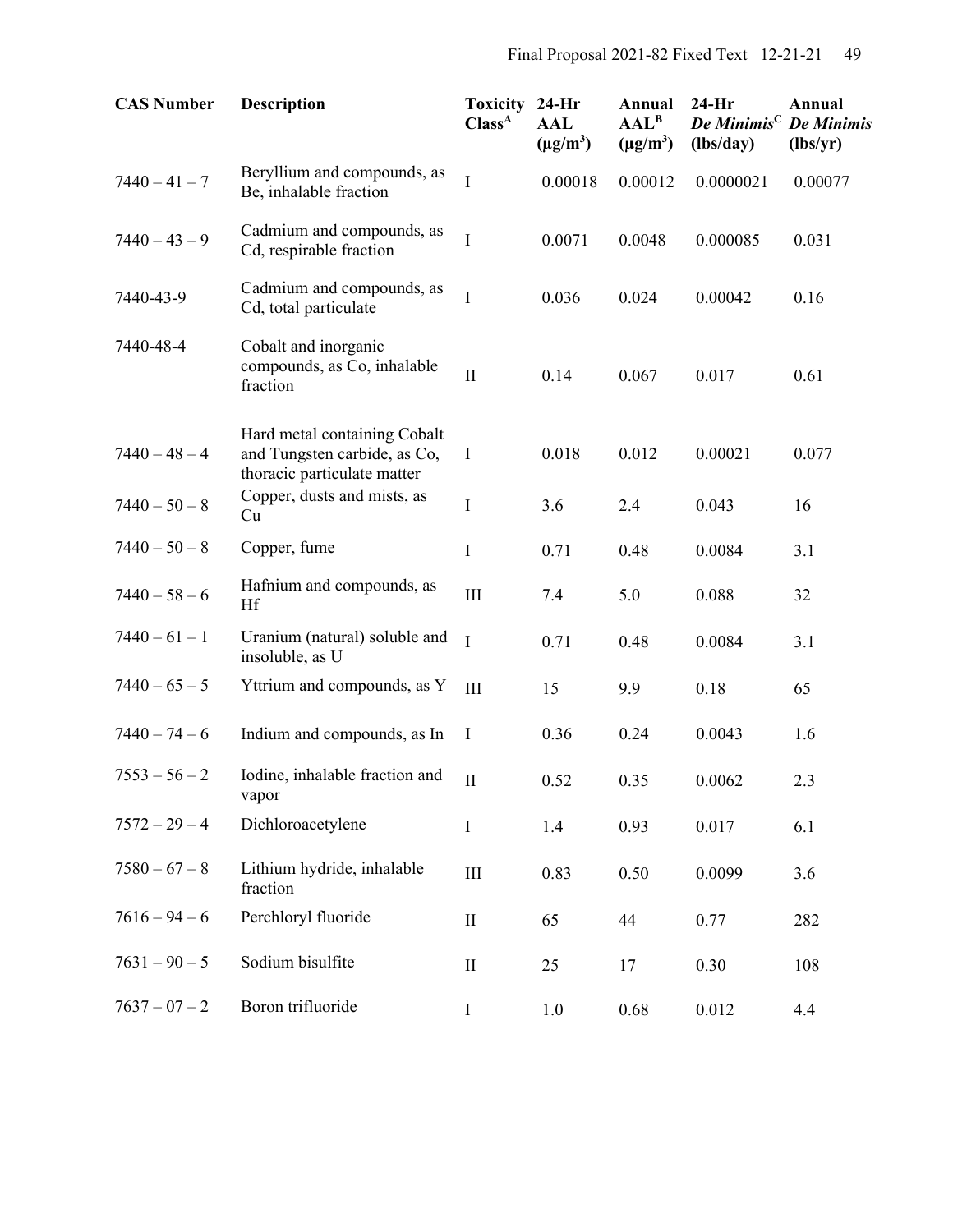| <b>CAS Number</b> | <b>Description</b>                                                                                                                         | Toxicity 24-Hr<br>Class <sup>A</sup> | <b>AAL</b><br>$(\mu g/m^3)$ | Annual<br>$AAL^B$<br>$(\mu g/m^3)$ | $24-Hr$<br>$De$ Minimis <sup>C</sup> De Minimis<br>(lbs/day) | Annual<br>(lbs/yr) |
|-------------------|--------------------------------------------------------------------------------------------------------------------------------------------|--------------------------------------|-----------------------------|------------------------------------|--------------------------------------------------------------|--------------------|
| 7646-79-9         | Cobalt chloride, as Co,<br>inhalable fraction (see Cobalt<br>and inorganic compounds, as<br>Co, inhalable fraction, CAS#<br>7440-48-4)     |                                      |                             |                                    |                                                              |                    |
| $7646 - 85 - 7$   | Zinc chloride fume                                                                                                                         | $\mathbf I$                          | 3.6                         | 2.4                                | 0.043                                                        | 16                 |
| $7647 - 01 - 0$   | Hydrogen chloride                                                                                                                          | $\mathbf I$                          | 20                          | 20                                 | 0.24                                                         | 87                 |
| $7664 - 39 - 3$   | Hydrogen fluoride, as F                                                                                                                    | $\mathbf I$                          | 1.5                         | 0.98                               | 0.018                                                        | 6.5                |
| $7664 - 41 - 7$   | Ammonia                                                                                                                                    | $\mathbf{I}$                         | 500                         | 500                                | 5.9                                                          | 2168               |
| $7664 - 93 - 9$   | Sulfuric acid, thoracic<br>particulate matter                                                                                              | $\mathbf I$                          | 0.71                        | 0.48                               | 0.0084                                                       | 3.1                |
| $7681 - 11 - 0$   | Potassium iodide, inhalable<br>fraction and vapor                                                                                          | $\rm II$                             | 0.34                        | 0.23                               | 0.0041                                                       | 1.5                |
| $7681 - 49 - 4$   | Sodium fluoride, as F, (see<br>Flourides, as F, CAS# 0-00-<br>$\left( 0\right)$                                                            |                                      |                             |                                    |                                                              |                    |
| $7681 - 57 - 4$   | Sodium metabisulfite                                                                                                                       | $\mathbf{I}$                         | 35                          | 17                                 | 0.42                                                         | 152                |
| 7681-82-5         | Sodium iodide, inhalable<br>fraction and vapor                                                                                             | $\mathbf{I}$                         | 0.31                        | 0.21                               | 0.0037                                                       | 1.3                |
| $7697 - 37 - 2$   | Nitric acid                                                                                                                                | $\mathbf I$                          | 19                          | 12                                 | 0.23                                                         | 82                 |
| $7705-08-0$       | Ferric chloride (as iron,<br>soluble salt)                                                                                                 | $\rm II$                             | 5.0                         | 3.4                                | 0.059                                                        | 22                 |
| 7718-54-9         | Nickel chloride, as Ni,<br>inhalable fraction (see Nickel,<br>soluble inorganic compounds,<br>as Ni, inhalable fraction,<br>CAS#7440-02-0) |                                      |                             |                                    |                                                              |                    |
| $7719 - 09 - 7$   | Thionyl chloride                                                                                                                           | $\mathbf I$                          | 3.5                         | 2.3                                | 0.041                                                        | 15                 |
| $7719 - 12 - 2$   | Phosphorus trichloride                                                                                                                     | I                                    | 3.9                         | 2.6                                | 0.046                                                        | 17                 |
| 7720-78-7         | Ferrous sulfate (Iron salts,<br>soluble, as Fe)                                                                                            | I                                    | 5.0                         | 2.4                                | 0.059                                                        | 22                 |
| $7722 - 84 - 1$   | Hydrogen peroxide                                                                                                                          | $\rm II$                             | 9.9                         | 4.7                                | 0.12                                                         | 43                 |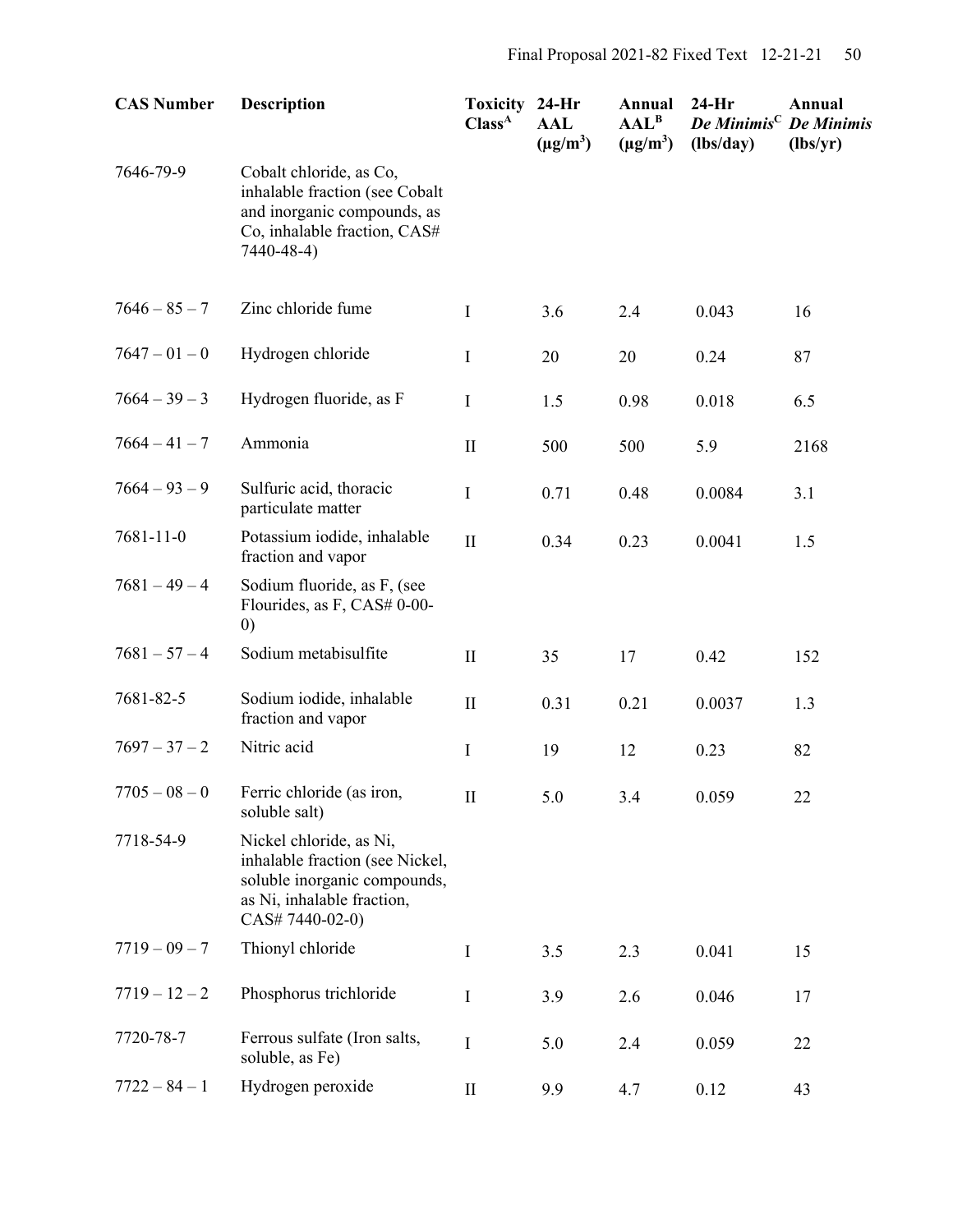| <b>CAS Number</b>            | <b>Description</b>                                                                                                                                                                                                                                             | Toxicity 24-Hr<br>Class <sup>A</sup> | <b>AAL</b><br>$(\mu g/m^3)$ | Annual<br>$AAL^B$<br>$(\mu g/m^3)$ | $24-Hr$<br>De Minimis $C$ De Minimis<br>(lbs/day) | Annual<br>(lbs/yr) |
|------------------------------|----------------------------------------------------------------------------------------------------------------------------------------------------------------------------------------------------------------------------------------------------------------|--------------------------------------|-----------------------------|------------------------------------|---------------------------------------------------|--------------------|
| $7726 - 95 - 6$              | <b>Bromine</b>                                                                                                                                                                                                                                                 | $\mathbf{I}$                         | 3.3                         | 2.2                                | 0.039                                             | 14                 |
| 7727-43-7                    | Barium sulfate, inhalable<br>fraction                                                                                                                                                                                                                          | $\mathbf{I}$                         | 104                         | 50                                 | 1.2                                               | 452                |
| 7738-94-5                    | Chromic acid, as Cr(VI)<br>inhalable fraction (see<br>Hexavalent chromium<br>compounds, as Cr(VI),<br>inhalable fraction, CAS#<br>18540-29-9)                                                                                                                  |                                      |                             |                                    |                                                   |                    |
| $7758 - 94 - 3$              | Ferrous chloride (as iron,<br>soluble salt)                                                                                                                                                                                                                    | $\mathbf{I}$                         | 5.0                         | 3.4                                | 0.059                                             | 22                 |
| $7758 - 97 - 6$<br>7773-01-5 | Lead chromate, as Cr(VI),<br>inhalable fraction (see<br>Hexavalent chromium, as<br>$Cr(VI)$ , inhalable fraction,<br>CAS# 18540-29-9)<br>Manganese (II) chloride, as<br>Mn, respirable fraction (see<br>Manganese elemental and<br>inorganic compounds, as Mn, |                                      |                             |                                    |                                                   |                    |
|                              | respirable fraction, CAS#<br>7439-96-5)                                                                                                                                                                                                                        |                                      |                             |                                    |                                                   |                    |
| 7773-01-5                    | Manganese (II) chloride, as<br>Mn, inhalable fraction (see<br>Manganese elemental and<br>inorganic compounds, as Mn,<br>inhalable fraction, CAS#<br>7439-96-5)                                                                                                 |                                      |                             |                                    |                                                   |                    |
| $7775 - 11 - 3$              | Sodium chromate, as Cr(VI),<br>inhalable fraction (see<br>Hexavalent chromium<br>compounds, as Cr(VI),<br>inhalable fraction, CAS#<br>18540-29-9)                                                                                                              |                                      |                             |                                    |                                                   |                    |
| 7778-50-9                    | Potassium dichromate, as<br>Cr(VI) inhalable fraction (see<br>Hexavalent chromium<br>compounds, as Cr(VI),<br>inhalable fraction, CAS#<br>18540-29-9)                                                                                                          |                                      |                             |                                    |                                                   |                    |
| $7782 - 41 - 4$              | Fluorine, as F                                                                                                                                                                                                                                                 | I                                    | 0.56                        | 0.37                               | 0.0066                                            | 2.4                |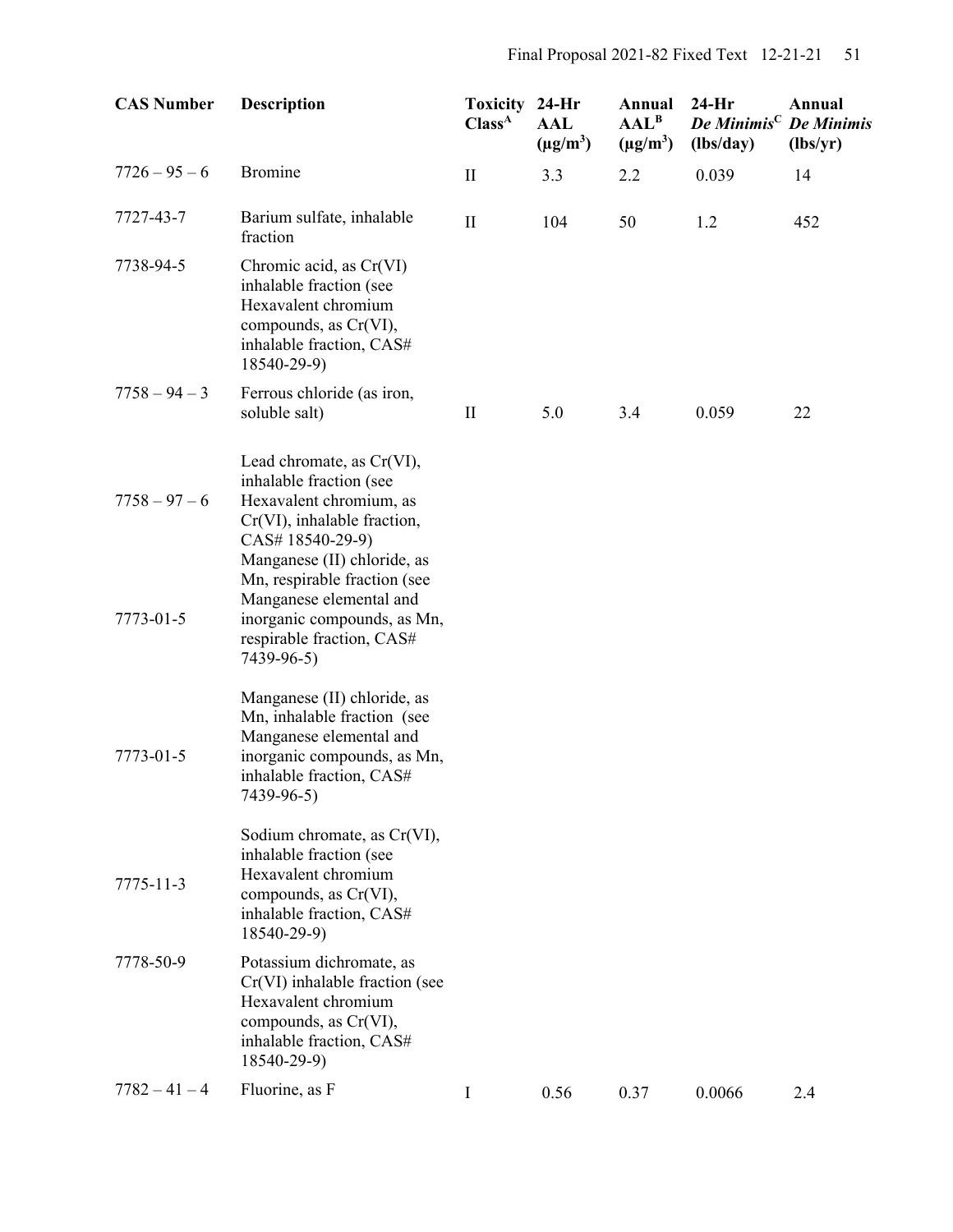| <b>CAS Number</b> | <b>Description</b>                                                                                                                                      | <b>Toxicity</b><br>Class <sup>A</sup> | $24-Hr$<br>AAL<br>$(\mu g/m^3)$ | Annual<br>$AAL^B$<br>$(\mu g/m^3)$ | $24-Hr$<br>De Minimis <sup>C</sup> De Minimis<br>(lbs/day) | <b>Annual</b><br>(lbs/yr) |
|-------------------|---------------------------------------------------------------------------------------------------------------------------------------------------------|---------------------------------------|---------------------------------|------------------------------------|------------------------------------------------------------|---------------------------|
| $7782 - 42 - 5$   | Graphite (all forms except<br>graphite fibers), respirable<br>fraction                                                                                  | $\mathbf{I}$                          | 28                              | 6.7                                | 0.33                                                       | 109                       |
| $7782 - 49 - 2$   | Selenium and compounds, as<br>Se                                                                                                                        | $\rm I$                               | 0.71                            | 0.48                               | 0.0084                                                     | 3.1                       |
| $7782 - 50 - 5$   | Chlorine                                                                                                                                                | $\mathbf I$                           | 1.0                             | 0.69                               | 0.012                                                      | 4.5                       |
| $7782 - 65 - 2$   | Germanium tetrahydride                                                                                                                                  | $\mathbf{I}$                          | 4.4                             | 2.1                                | 0.052                                                      | 19                        |
| $7783 - 06 - 4$   | Hydrogen sulfide                                                                                                                                        | Ι                                     | 50                              | 2.0                                | 0.59                                                       | 33                        |
| $7783 - 07 - 5$   | Hydrogen selenide, as Se                                                                                                                                | $\mathbf I$                           | 0.57                            | 0.38                               | 0.0068                                                     | 2.5                       |
| $7783 - 41 - 7$   | Oxygen difluoride                                                                                                                                       | $\mathbf I$                           | 0.39                            | 0.26                               | 0.0046                                                     | 1.7                       |
| $7783 - 54 - 2$   | Nitrogen trifluoride                                                                                                                                    | $\mathbf{I}$                          | 146                             | 97                                 | 1.7                                                        | 633                       |
| $7783 - 60 - 0$   | Sulfur tetrafluoride                                                                                                                                    | I                                     | 1.8                             | 1.0                                | 0.021                                                      | 7.8                       |
| $7783 - 79 - 1$   | Selenium hexafluoride, as Se                                                                                                                            | I                                     | 0.57                            | 0.38                               | 0.0068                                                     | 2.5                       |
| $7783 - 80 - 4$   | Tellurium hexafluoride, as Te                                                                                                                           | $\mathbf{I}$                          | 0.36                            | 0.24                               | 0.0043                                                     | 1.6                       |
| $7784 - 42 - 1$   | Arsine                                                                                                                                                  | $\bf{I}$                              | 0.057                           | 0.050                              | 0.00068                                                    | 0.25                      |
| $7786 - 34 - 7$   | Mevinphos, inhalable fraction<br>and vapor                                                                                                              | I                                     | 0.33                            | 0.22                               | 0.0039                                                     | 1.4                       |
| $7786 - 81 - 4$   | Nickel sulfate, as NI,<br>inhalable fraction (see Nickel<br>soluble and inorganic<br>compounds, as Ni, inhalable<br>fraction, CAS# 7440-02-0)           |                                       |                                 |                                    |                                                            |                           |
| 7787-49-7         | Beryllium fluoride, as Be,<br>inhalable fraction (see<br>Beryllium and compounds, as<br>Be, inhalable fraction, CAS#<br>$7440 - 41 - 7$ )               |                                       |                                 |                                    |                                                            |                           |
| 7789-00-6         | Potassium chromate, as<br>$Cr(VI)$ , inhalable fraction (see<br>Hexavalent chromium<br>compounds, as Cr(VI),<br>inhalable fraction, CAS#<br>18540-29-9) |                                       |                                 |                                    |                                                            |                           |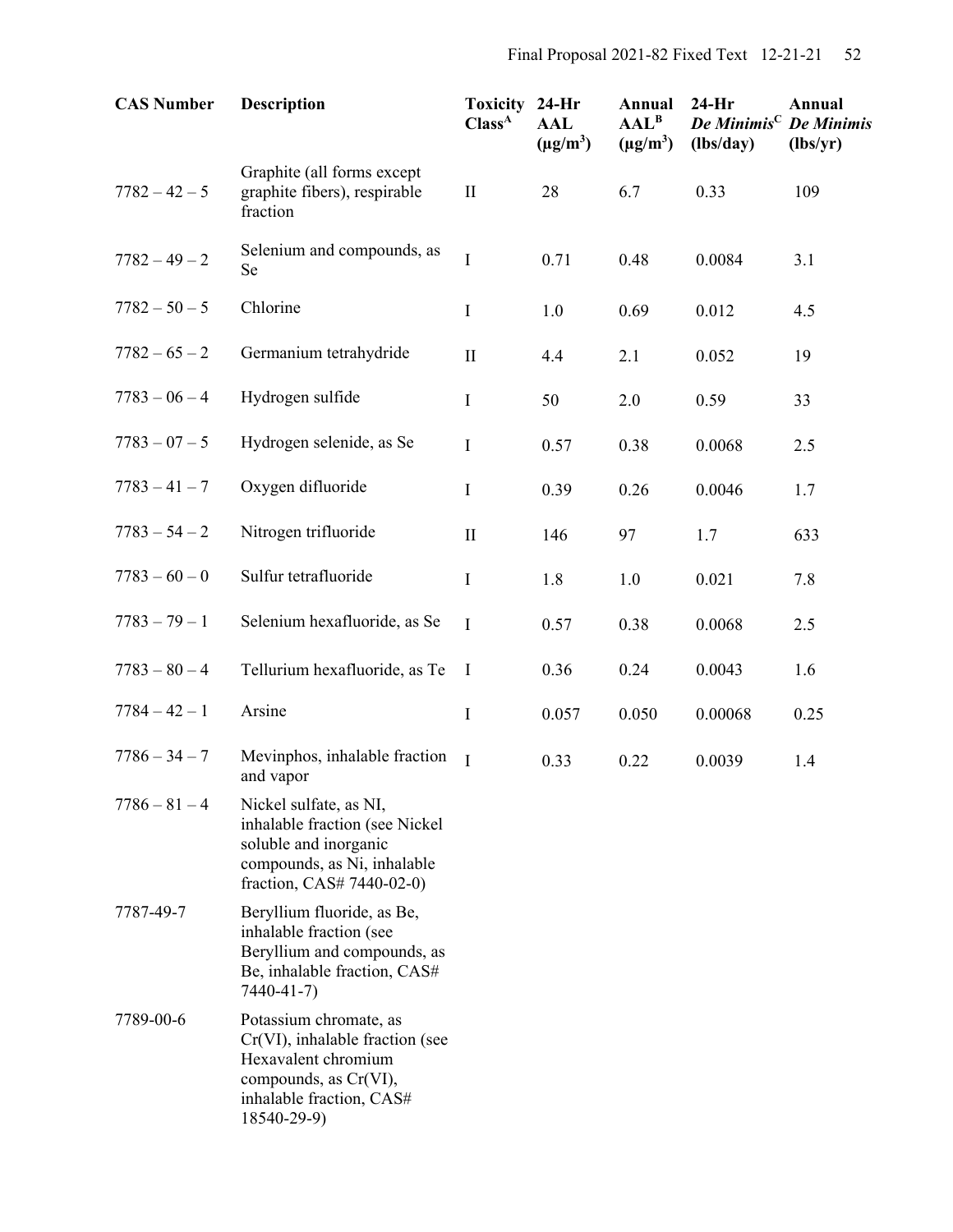| <b>CAS Number</b> | <b>Description</b>                                                                                                                                                        | Toxicity 24-Hr<br>Class <sup>A</sup> | AAL<br>$(\mu g/m^3)$ | Annual<br>$AAL^B$<br>$(\mu g/m^3)$ | $24-Hr$<br>$De$ Minimis <sup>C</sup> De Minimis<br>(lbs/day) | Annual<br>(lbs/yr) |
|-------------------|---------------------------------------------------------------------------------------------------------------------------------------------------------------------------|--------------------------------------|----------------------|------------------------------------|--------------------------------------------------------------|--------------------|
| 7789-02-8         | Chromium nitrate,<br>nonahydrate, as Cr(III),<br>inhalable fraction (see<br>Trivalent chromium<br>compounds, as Cr(III),<br>inhalable fraction, CAS#<br>$16065 - 83 - 1)$ |                                      |                      |                                    |                                                              |                    |
| 7789-04-0         | Chromium phosphate, as Cr<br>(III), inhalable fraction (see<br>Trivalent chromium<br>compounds, as Cr (III),<br>inhalable fraction, CAS#<br>$16065 - 83 - 1)$             |                                      |                      |                                    |                                                              |                    |
| $7789 - 06 - 2$   | Strontium chromate, as Cr<br>(VI), inhalable fraction (see<br>Hexavalent chromium<br>compounds, as Cr (VI),<br>inhalable fraction, CAS#<br>18540-29-9)                    |                                      |                      |                                    |                                                              |                    |
| 7789-09-5         | Ammonium dichromate, as<br>Cr (VI) inhalable fraction (see<br>Hexavalent chromium<br>compounds, as Cr (VI),<br>inhalable fraction, CAS#<br>18540-29-9)                    |                                      |                      |                                    |                                                              |                    |
| 7789-12-0         | Sodium dichromate,<br>dehydrate, as Cr (VI),<br>inhalable fraction (see<br>Hexavalent chromium<br>compounds, as Cr(VI),<br>inhalable fraction CAS#<br>18540-29-9)         |                                      |                      |                                    |                                                              |                    |
| $7789 - 30 - 2$   | Bromine pentafluoride                                                                                                                                                     | $\rm III$                            | 11                   | 7.1                                | 0.13                                                         | 48                 |
| $7790 - 91 - 2$   | Chlorine trifluoride                                                                                                                                                      | $\mathbf I$                          | 1.5                  | 0.91                               | 0.018                                                        | 6.5                |
| $7803 - 51 - 2$   | Phosphine                                                                                                                                                                 | $\mathbf I$                          | 0.30                 | 0.30                               | 0.0036                                                       | 1.3                |
| $7803 - 52 - 3$   | Antimony hydride                                                                                                                                                          | I                                    | 1.8                  | 1.2                                | 0.021                                                        | 7.8                |
| $8001 - 35 - 2$   | Chlorinated camphene                                                                                                                                                      | $\rm I$                              | 1.8                  | 1.2                                | 0.021                                                        | 7.8                |
| $8002 - 05 - 9$   | Petroleum Distillate                                                                                                                                                      | $\mathbf I$                          | 10000                | 4762                               | 119                                                          | 43365              |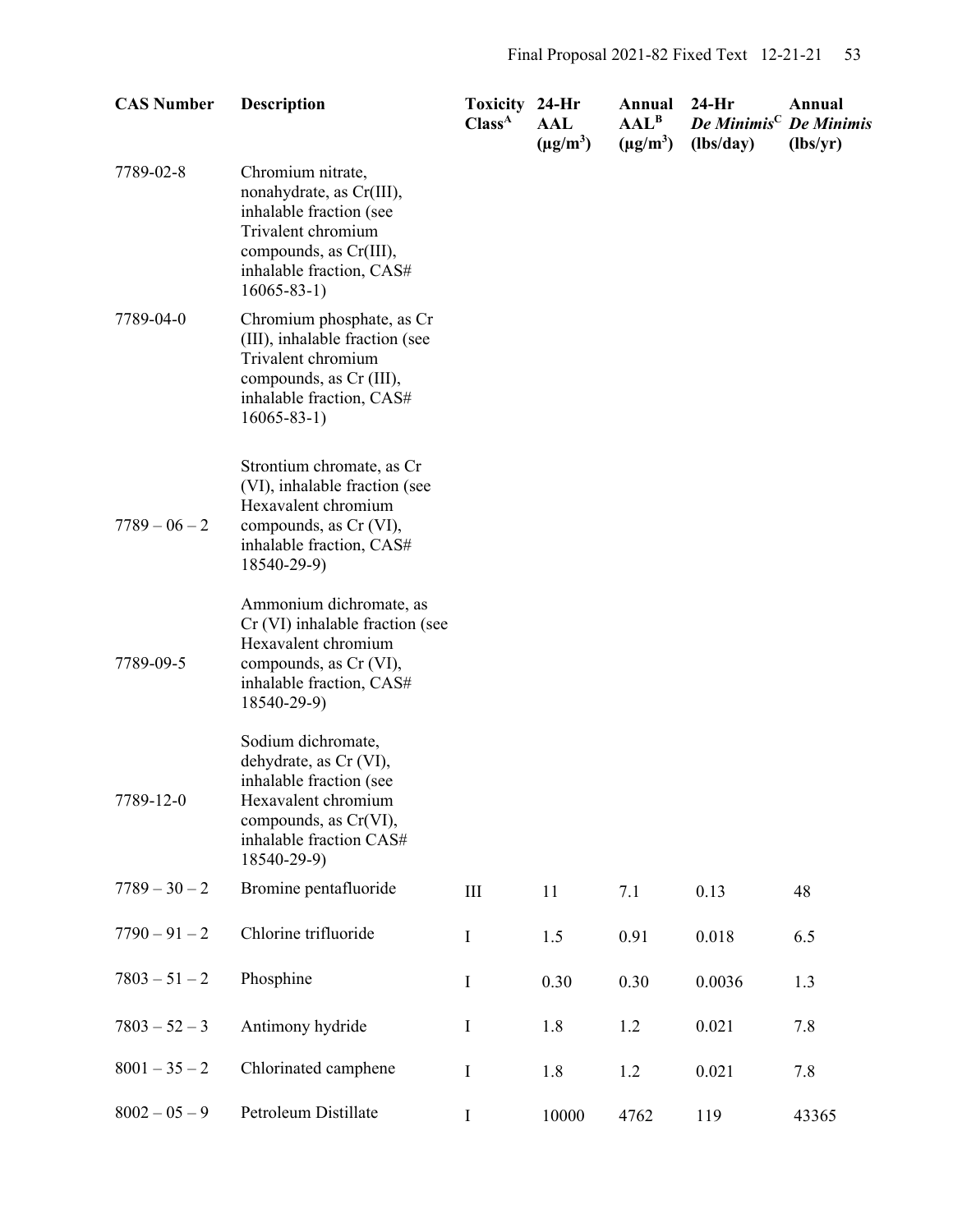| <b>CAS Number</b> | <b>Description</b>                                                                                                                                        | Toxicity 24-Hr<br>Class <sup>A</sup> | AAL<br>$(\mu g/m^3)$ | Annual<br>$AAL^B$<br>$(\mu g/m^3)$ | $24-Hr$<br>De Minimis $^{\rm C}$<br>(lbs/day) | <b>Annual</b><br>De Minimis<br>(lbs/yr) |
|-------------------|-----------------------------------------------------------------------------------------------------------------------------------------------------------|--------------------------------------|----------------------|------------------------------------|-----------------------------------------------|-----------------------------------------|
| $8003 - 34 - 7$   | Pyrethrum                                                                                                                                                 | $\bf{I}$                             | 18                   | 12                                 | 0.21                                          | 78                                      |
| $8006 - 64 - 2$   | Turpentine and select<br>monoprenes                                                                                                                       | $\mathbf{I}$                         | 558                  | 372                                | 6.6                                           | 2420                                    |
| $8008 - 20 - 6$   | Kerosene, as total<br>hydrocarbon vapor                                                                                                                   | $\mathbf{I}$                         | 1006                 | 671                                | 12                                            | 4362                                    |
| $8012 - 95 - 1$   | Mineral oil, excluding metal<br>working fluids, pure, highly<br>and severely refined,<br>inhalable fraction                                               | $\mathbf{I}$                         | 25                   | 17                                 | 0.30                                          | 108                                     |
| $8022 - 00 - 2$   | Methyl demeton, inhalable<br>fraction and vapor                                                                                                           | $\mathbf I$                          | 0.18                 | 0.12                               | 0.0021                                        | 0.78                                    |
| $8052 - 41 - 3$   | Stoddard solvent                                                                                                                                          | $\mathbf{I}$                         | 2641                 | 1761                               | 31                                            | 11453                                   |
| $8052 - 42 - 4$   | Asphalt (Bitumen) fume, as<br>benzene soluble aerosol,<br>inhalable fraction                                                                              | $\mathbf{I}$                         | 25                   | 17                                 | 0.30                                          | 108                                     |
| $8065 - 48 - 3$   | Demeton, inhalable fraction<br>and vapor                                                                                                                  | I                                    | 0.18                 | 0.12                               | 0.0021                                        | 0.78                                    |
| $9002 - 86 - 2$   | Polyvinyl chloride (PVC)<br>respirable fraction                                                                                                           | $\mathbf{I}$                         | 5.0                  | 3.4                                | 0.059                                         | 22                                      |
| $9006 - 04 - 6$   | Natural rubber latex, as<br>inhalable allergenic proteins                                                                                                 | $\mathbf{I}$                         | 0.00050              | 0.00034                            | 0.0000060                                     | 0.0022                                  |
| $9014 - 01 - 1$   | Subtilisins as crystalline<br>active enzyme                                                                                                               | $\mathbf{I}$                         | 0.00030              | 0.00020                            | 0.0000036                                     | 0.0013                                  |
| $10024 - 97 - 2$  | Nitrous oxide                                                                                                                                             | $\bf{I}$                             | 321                  | 214                                | 3.8                                           | 1392                                    |
| $10025 - 67 - 9$  | Sulfur monochloride                                                                                                                                       | T                                    | 22                   | 13                                 | 0.26                                          | 95                                      |
| 10025-73-7        | Chromium chloride, as<br>Cr(III), inhalable fraction (see<br>Trivalent chromium<br>compounds, as Cr(III),<br>inhalable fraction, CAS#<br>$16065 - 83 - 1$ |                                      |                      |                                    |                                               |                                         |
| $10025 - 87 - 3$  | Phosphorus oxychloride                                                                                                                                    | I                                    | 2.3                  | 1.5                                | 0.027                                         | 10                                      |
| $10026 - 13 - 8$  | Phosphorus pentachloride                                                                                                                                  | $\bf{I}$                             | 3.0                  | 2.0                                | 0.036                                         | 13                                      |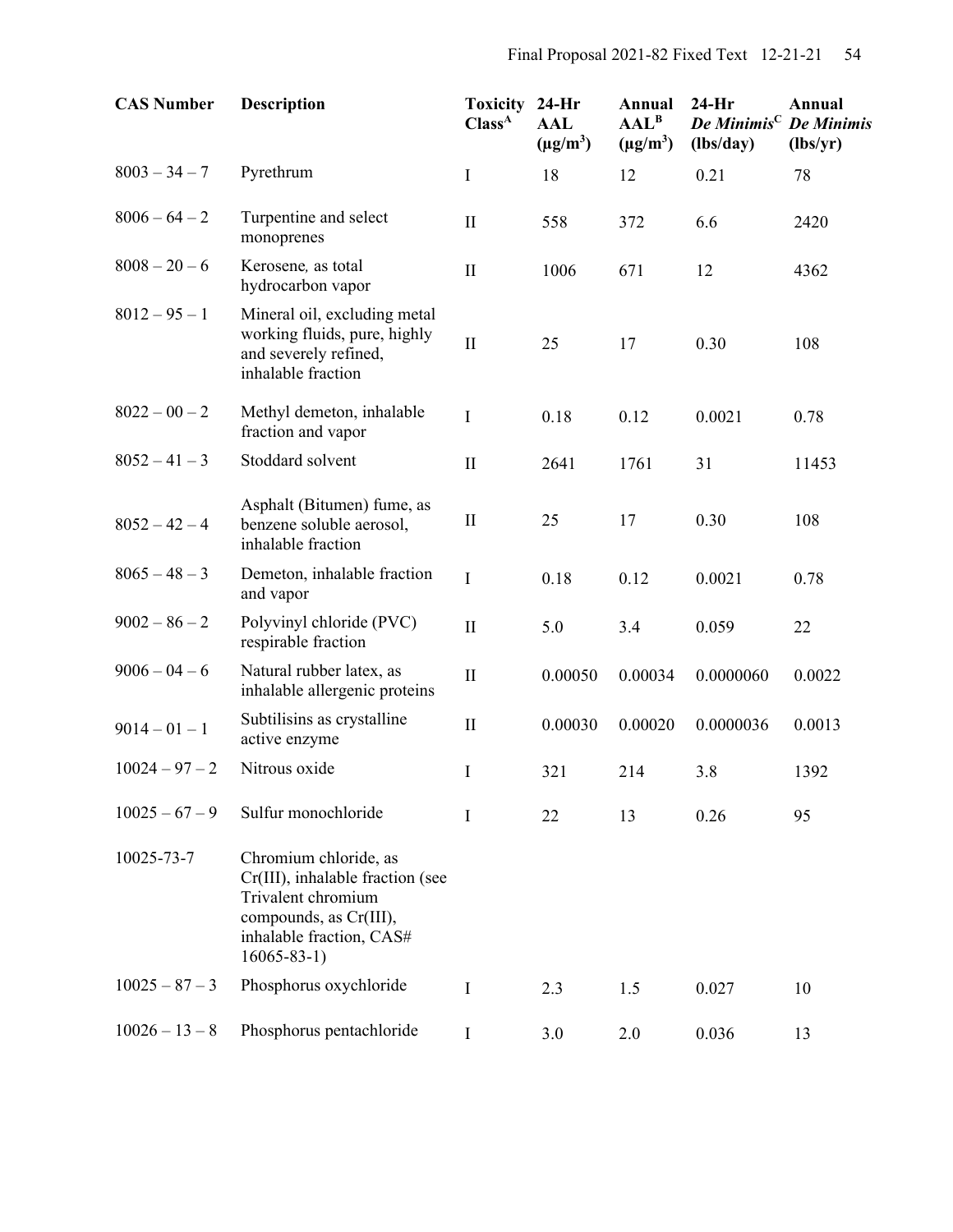| <b>CAS Number</b> | <b>Description</b>                                                                                                                                                         | Toxicity 24-Hr<br>Class <sup>A</sup> | <b>AAL</b><br>$(\mu g/m^3)$ | Annual<br>$AAL^B$<br>$(\mu g/m^3)$ | $24-Hr$<br>De Minimis $C$ De Minimis<br>(lbs/day) | Annual<br>(lbs/yr) |
|-------------------|----------------------------------------------------------------------------------------------------------------------------------------------------------------------------|--------------------------------------|-----------------------------|------------------------------------|---------------------------------------------------|--------------------|
| 10026-22-9        | Cobaltous nitrate, as Co,<br>inhalable fraction (see Cobalt<br>and inorganic compounds, as<br>Co, inhalable fraction, CAS#<br>7440-48-4)                                   |                                      |                             |                                    |                                                   |                    |
| $10035 - 10 - 6$  | Hydrogen bromide                                                                                                                                                           | $\mathbf{I}$                         | 37                          | 22                                 | 0.44                                              | 160                |
| $10043 - 35 - 3$  | Boric acid, inhalable fraction<br>(see Borate compounds,<br>inorganic, inhalable fraction,<br>$CAS# 0-00-0$                                                                |                                      |                             |                                    |                                                   |                    |
| $10049 - 04 - 4$  | Chlorine dioxide                                                                                                                                                           | $\mathbf I$                          | 0.98                        | 0.20                               | 0.012                                             | 4.3                |
| 10060-12-5        | Chromium chloride,<br>hexahydrate, as Cr(III),<br>inhalable fraction (see<br>Trivalent chromium<br>compounds, as Cr(III),<br>inhalable fraction, CAS#<br>$16065 - 83 - 1)$ |                                      |                             |                                    |                                                   |                    |
| 10101-53-8        | Chromium sulfate, as Cr(III),<br>inhalable fraction (see<br>Trivalent chromium<br>compounds, as Cr(III),<br>inhalable fraction, CAS#<br>$16065 - 83 - 1$                   |                                      |                             |                                    |                                                   |                    |
| 10101-97-0        | Nickel sulfate, as Ni,<br>inhalable fraction (see Nickel,<br>soluble inorganic compounds,<br>as Ni, inhalable fraction,<br>CAS#7440-02-0)                                  |                                      |                             |                                    |                                                   |                    |
| $10102 - 43 - 9$  | Nitric oxide                                                                                                                                                               | $\mathbf{I}$                         | 156                         | 104                                | 1.9                                               | 676                |
| 10108-64-2        | Cadmium chloride, as Cd,<br>respirable fraction (see<br>Cadmium and compounds, as<br>Cd, respirable fraction, CAS#<br>7440-43-9)                                           |                                      |                             |                                    |                                                   |                    |
| 10108-64-2        | Cadmium chloride, as Cd,<br>total particulate (see<br>Cadmium and compounds, as<br>Cd, total particulate, CAS#<br>7440-43-9)                                               |                                      |                             |                                    |                                                   |                    |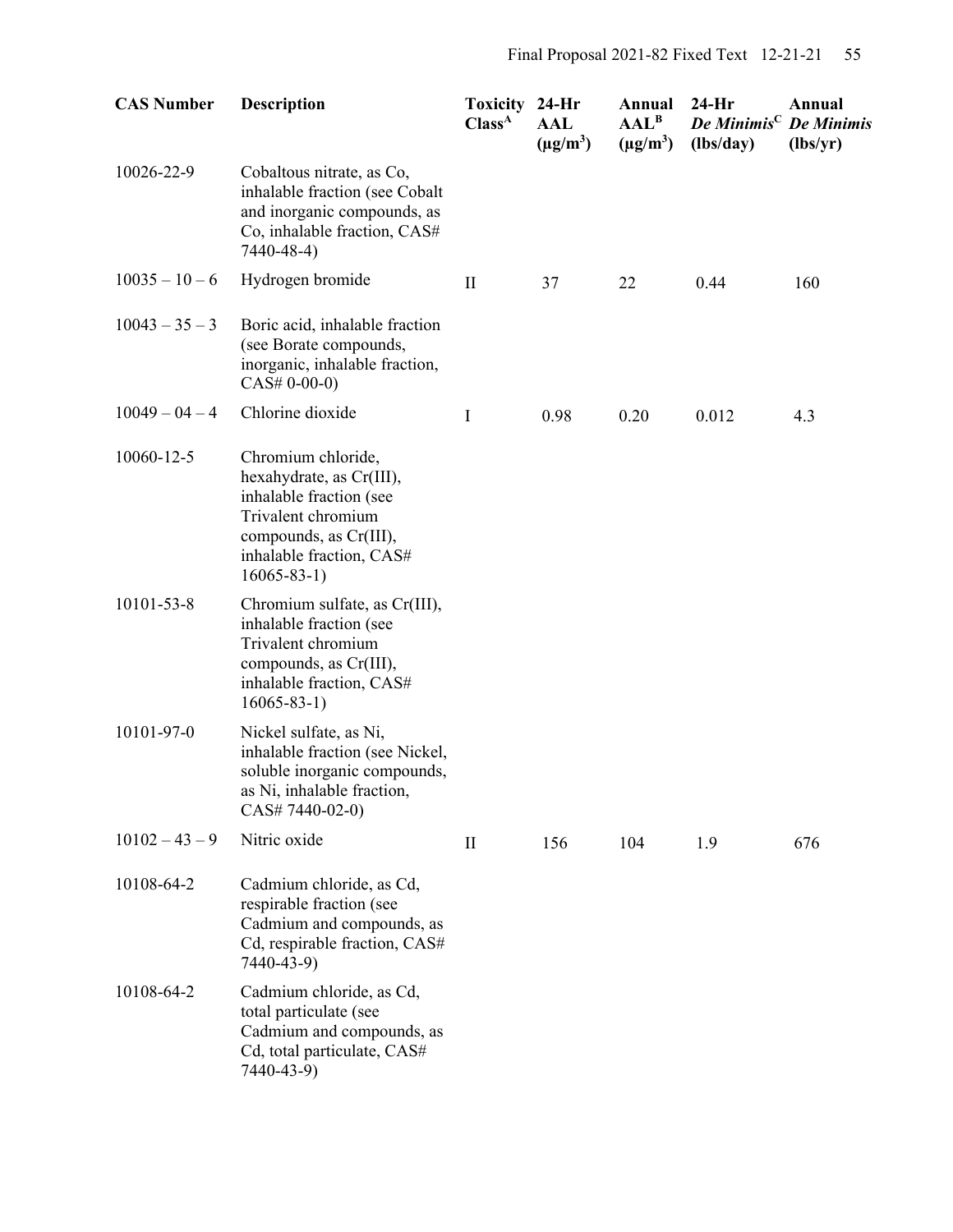| <b>CAS Number</b>                                                                                                                                                | <b>Description</b>                                                                                                                                     | Toxicity 24-Hr<br>Class <sup>A</sup> | <b>AAL</b><br>$(\mu g/m^3)$ | Annual<br>$AAL^B$<br>$(\mu g/m^3)$ | $24-Hr$<br>$De$ Minimis <sup>C</sup> De Minimis<br>(lbs/day) | Annual<br>(lbs/yr) |
|------------------------------------------------------------------------------------------------------------------------------------------------------------------|--------------------------------------------------------------------------------------------------------------------------------------------------------|--------------------------------------|-----------------------------|------------------------------------|--------------------------------------------------------------|--------------------|
| 10124-36-4                                                                                                                                                       | Cadmium sulfate, as Cd, total<br>particulate (see Cadmium and<br>compounds, as Cd, total<br>particulate, CAS# 7440-43-9)                               |                                      |                             |                                    |                                                              |                    |
| 10124-36-4                                                                                                                                                       | Cadmium sulfate, as Cd, total<br>particulate (see Cadmium and<br>compounds, as Cd, total<br>particulate, CAS# 7440-43-9)                               |                                      |                             |                                    |                                                              |                    |
| 10124-43-3                                                                                                                                                       | Cobaltous sulfate, as Co,<br>inhalable fraction (see Cobalt<br>and inorganic compounds, as<br>Co, inhalable fraction, CAS#<br>$7440 - 48 - 4$ )        |                                      |                             |                                    |                                                              |                    |
| 10141-05-6<br>Cobalt nitrate, as Co,<br>inhalable fraction (see Cobalt<br>and inorganic compounds, as<br>Co, inhalable fraction, CAS#<br>7440-48-4)              |                                                                                                                                                        |                                      |                             |                                    |                                                              |                    |
| $10210 - 68 - 1$                                                                                                                                                 | Cobalt carbonyl, as Co                                                                                                                                 | $\mathbf{I}$                         | 0.50                        | 0.34                               | 0.0059                                                       | 2.2                |
| $10294 - 33 - 4$                                                                                                                                                 | Boron tribromide                                                                                                                                       | III                                  | 120                         | 71                                 | 1.4                                                          | 518                |
| 10294-34-5                                                                                                                                                       | Boron trichloride                                                                                                                                      | III                                  | 56                          | 33                                 | 0.66                                                         | 243                |
| 10294-50-5<br>Cobaltous phosphate, as Co,<br>inhalable fractioni (see Cobalt<br>and inorganic compounds, as<br>Co, inhalable fraction, CAS#<br>$7440 - 48 - 4$ ) |                                                                                                                                                        |                                      |                             |                                    |                                                              |                    |
| 10361-37-2                                                                                                                                                       | Barium chloride, as Ba (see<br>Barium and soluble<br>compounds, as Ba, CAS#<br>7440-39-9)                                                              |                                      |                             |                                    |                                                              |                    |
| 10421-48-4                                                                                                                                                       | Ferric nitrate (Iron salts,<br>soluble, as Fe)                                                                                                         | III                                  | 21                          | 9.9                                | 0.25                                                         | 90                 |
| $10588 - 01 - 9$                                                                                                                                                 | Sodium dichromate, as<br>$Cr(VI)$ , inhalable fraction (see<br>Hexavalent chromium<br>compounds, as Cr(VI),<br>inhalable fraction, CAS#<br>18540-29-9) |                                      |                             |                                    |                                                              |                    |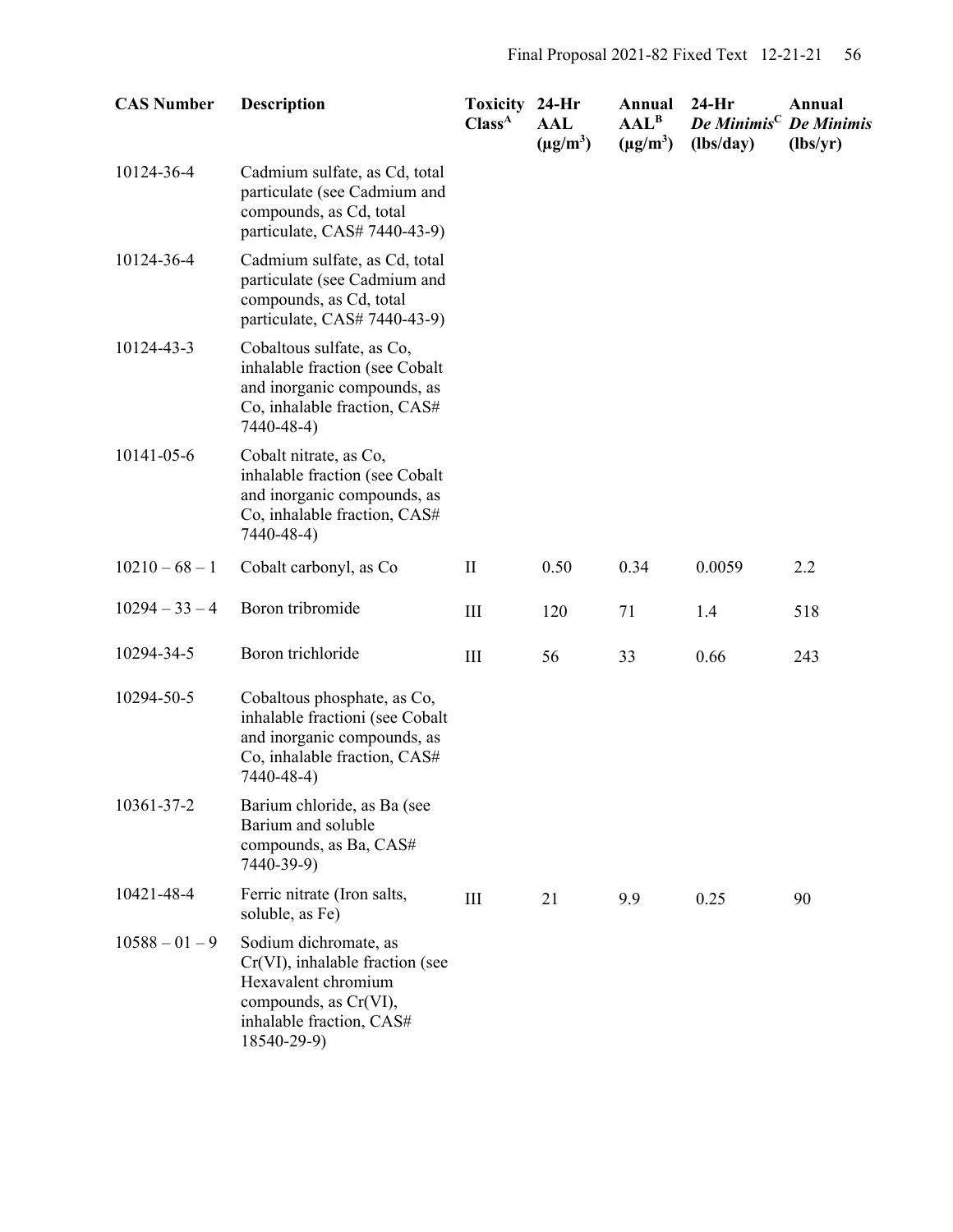| <b>CAS Number</b>                                                                                                                                                           | <b>Description</b>                                                                                                                                                | Toxicity<br>Class <sup>A</sup> | $24-Hr$<br><b>AAL</b><br>$(\mu g/m^3)$ | Annual<br>$AAL^B$<br>$(\mu g/m^3)$ | $24-Hr$<br>$De$ Minimis <sup>C</sup> De Minimis<br>(lbs/day) | Annual<br>(lbs/yr) |
|-----------------------------------------------------------------------------------------------------------------------------------------------------------------------------|-------------------------------------------------------------------------------------------------------------------------------------------------------------------|--------------------------------|----------------------------------------|------------------------------------|--------------------------------------------------------------|--------------------|
| 11070-44-3                                                                                                                                                                  | Methyltetrahydrophthalic<br>anhydride (see<br>Methyltetrahydrophthalic<br>anhydride isomers, CAS# 0-<br>$00-0)$                                                   |                                |                                        |                                    |                                                              |                    |
| $11097 - 69 - 1$                                                                                                                                                            | Chlorodiphenyl (54%<br>chlorine)                                                                                                                                  | I                              | 1.8                                    | 1.2                                | 0.021                                                        | 7.8                |
| $12001 - 26 - 2$                                                                                                                                                            | Mica, respirable fraction                                                                                                                                         | $\mathbf{I}$                   | 15                                     | 10                                 | 0.18                                                         | 65                 |
| $12035 - 72 - 2$                                                                                                                                                            | Nickel subsulfide (as Ni),<br>inhalable fraction                                                                                                                  | $\mathbf I$                    | 0.36                                   | 0.24                               | 0.0043                                                       | 1.6                |
| 12036-22-5<br>Tungsten oxide, as W,<br>respirable fraction (see<br>Tungsten and compounds, in<br>absence of cobalt, as W,<br>respirable fraction, CAS#<br>$7440 - 33 - 7$ ) |                                                                                                                                                                   |                                |                                        |                                    |                                                              |                    |
| 12054-48-7                                                                                                                                                                  | Nickel hydroxide, as Ni,<br>inhalable fraction (see Nickel,<br>insoluble inorganic<br>compounds, as Ni, inhalable<br>fraction, CAS# 7440-02-0)                    |                                |                                        |                                    |                                                              |                    |
| 12070-12-1                                                                                                                                                                  | Hard metal containing cobalt<br>and tungsten carbide, as Co<br>thoracic particulate matter                                                                        | I                              | 0.018                                  | 0.012                              | 0.00021                                                      | 0.077              |
| Manganese cyclopentadienyl<br>$12079 - 65 - 1$<br>tricarbonyl, as Mn                                                                                                        |                                                                                                                                                                   | $\mathbf I$                    | 0.36                                   | 0.24                               | 0.0043                                                       | 1.6                |
| $12108 - 13 - 3$                                                                                                                                                            | 2-Methylcyclopentadienyl<br>manganese tricarbonyl, as Mn                                                                                                          | $\mathbf I$                    | 0.71                                   | 0.48                               | 0.0084                                                       | 3.1                |
| 12138-09-9                                                                                                                                                                  | Tungsten disulfide, as W,<br>respirable fraction (see<br>Tungsten and compounds, in<br>absence of cobalt, as W,<br>respirable fraction, CAS#<br>$7440 - 33 - 7$ ) |                                |                                        |                                    |                                                              |                    |
| $12185 - 10 - 3$                                                                                                                                                            | Phosphorus (yellow)                                                                                                                                               | I                              | 0.36                                   | 0.24                               | 0.0043                                                       | 1.6                |
| 12314-42-0                                                                                                                                                                  | Sodium chromite, as Cr(III),<br>inhalable fraction (see<br>Trivalent chromium<br>compounds, as Cr(III),<br>inhalable fraction, CAS#<br>$16065 - 83 - 1)$          |                                |                                        |                                    |                                                              |                    |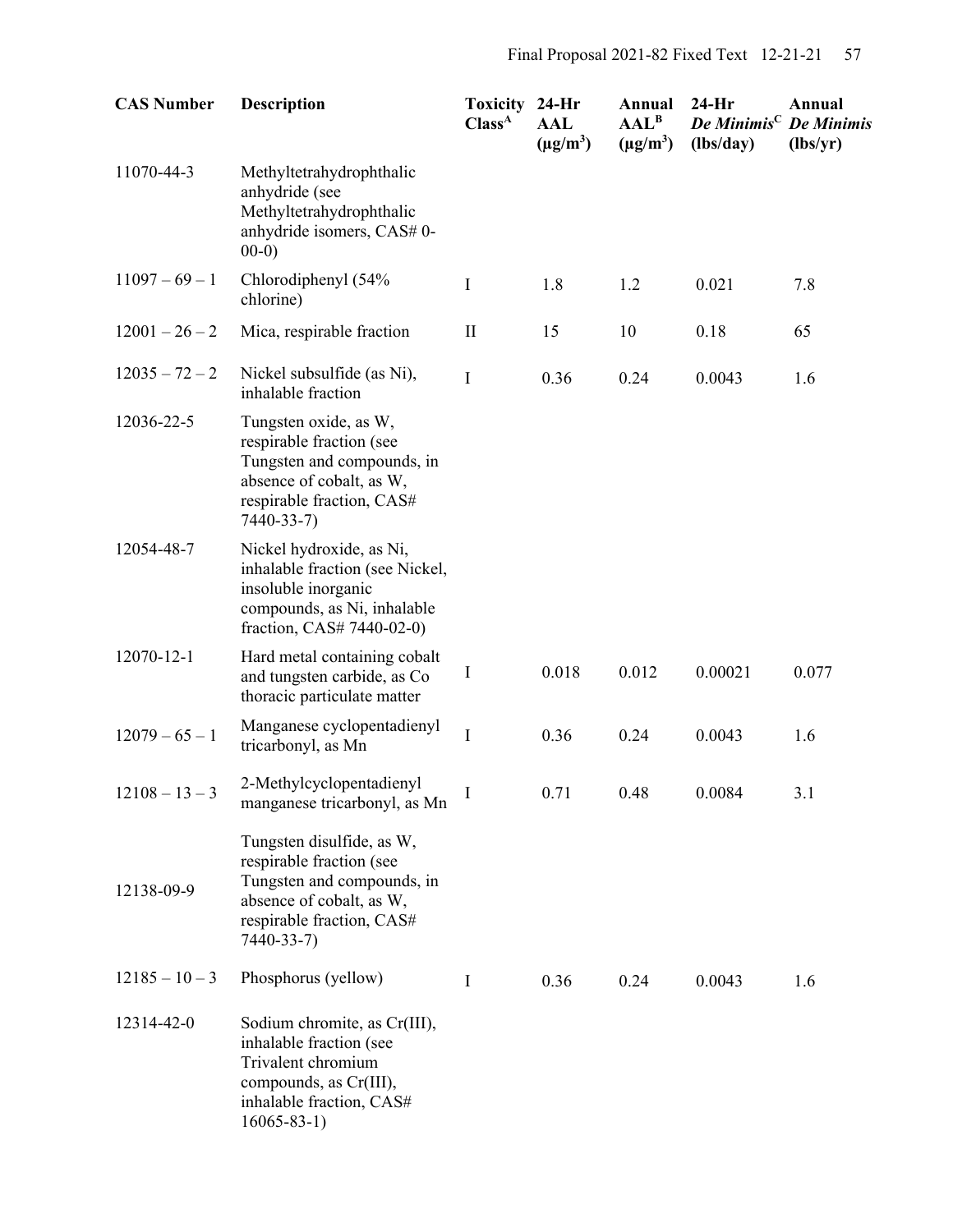| <b>CAS Number</b>                                                                                                                                                                                         | <b>Description</b>                                                                                                                                                  | Toxicity 24-Hr<br>Class <sup>A</sup> | <b>AAL</b><br>$(\mu g/m^3)$ | Annual<br>$AAL^B$<br>$(\mu g/m^3)$ | $24-Hr$<br>$De$ Minimis <sup>C</sup> De Minimis<br>(lbs/day) | Annual<br>(lbs/yr) |
|-----------------------------------------------------------------------------------------------------------------------------------------------------------------------------------------------------------|---------------------------------------------------------------------------------------------------------------------------------------------------------------------|--------------------------------------|-----------------------------|------------------------------------|--------------------------------------------------------------|--------------------|
| 12336-95-7                                                                                                                                                                                                | Chromium hydroxide sulfate,<br>as Cr(III), inhalable fraction<br>(see Trivalent chromium<br>compounds, as Cr(III),<br>inhalable fraction, CAS#<br>$16065 - 83 - 1)$ |                                      |                             |                                    |                                                              |                    |
| 12607-70-4<br>Nickel carbonate hydroxide,<br>as Ni, inhalable fraction (see<br>Nickel, insoluble inorganic<br>compounds, as Ni, inhalable<br>fraction, CAS# 7440-02-0)                                    |                                                                                                                                                                     |                                      |                             |                                    |                                                              |                    |
| $12656 - 85 - 8$                                                                                                                                                                                          | Molybdate Orange as Mo,<br>respirable fraction (see<br>Molybdenum, as Mo, soluble<br>compounds, respirable<br>fraction, CAS# 7439-98-7)                             |                                      |                             |                                    |                                                              |                    |
| $13071 - 79 - 9$                                                                                                                                                                                          | Terbufos, inhalable fraction<br>and vapor                                                                                                                           | $\mathbf I$                          | 0.036                       | 0.024                              | 0.00043                                                      | 0.16               |
| $13121 - 70 - 5$                                                                                                                                                                                          | Cyhexatin                                                                                                                                                           | I                                    | 18                          | 12                                 | 0.21                                                         | 78                 |
| Hexahydrophthalic<br>anhydride, cis- isomers,<br>inhalable fraction and vapor<br>$13149 - 00 - 3$<br>(see Hexahydrophthalic<br>anhydride, all isomers,<br>inhalable fraction and vapor,<br>$CAS# 85-42-7$ |                                                                                                                                                                     | $\mathbf{I}$                         | 0.0025                      | 0.0017                             | 0.000030                                                     | 0.011              |
| 13327-32-7                                                                                                                                                                                                | Beryllium hydroxide, as Be,<br>inhalable fraction (see<br>Beryllium and compounds, as<br>Be, inhalable fraction, CAS#<br>7440-41-7)                                 |                                      |                             |                                    |                                                              |                    |
| $13463 - 39 - 3$                                                                                                                                                                                          | Nickel carbonyl, as Ni                                                                                                                                              | I                                    | 1.2                         | 0.83                               | 0.015                                                        | 5.4                |
| $13463 - 40 - 6$                                                                                                                                                                                          | Iron pentacarbonyl, as Fe                                                                                                                                           | $\bf{I}$                             | 1.2                         | 0.55                               | 0.014                                                        | 5.2                |
| $13463 - 67 - 7$                                                                                                                                                                                          | Titanium dioxide                                                                                                                                                    | $\mathbf{I}$                         | 50                          | 34                                 | 0.59                                                         | 217                |
| $13466 - 78 - 9$                                                                                                                                                                                          | 3-Carene (see Turpentine and<br>select monoterpenes, CAS#<br>8006-64-2)                                                                                             |                                      |                             |                                    |                                                              |                    |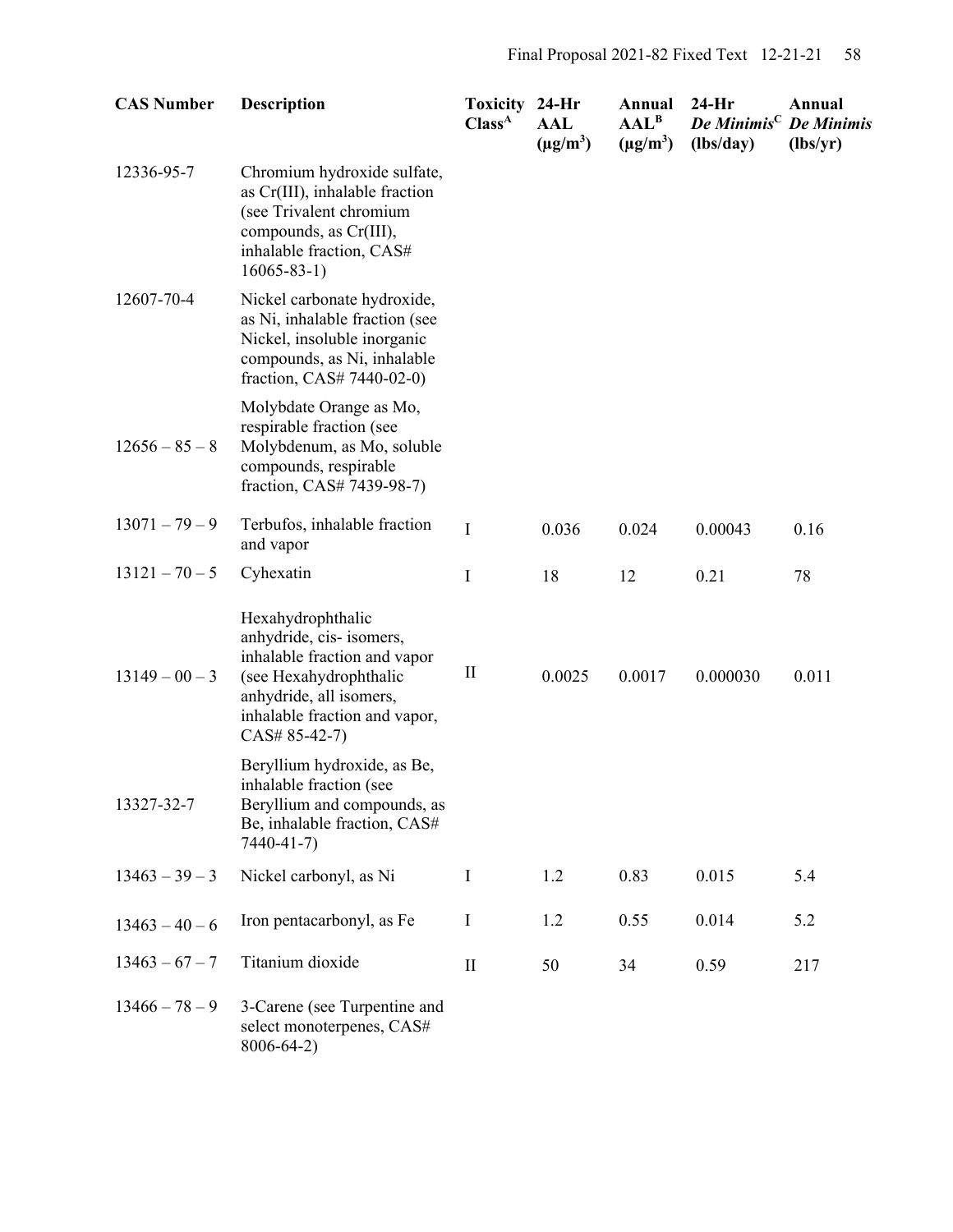| <b>CAS Number</b>                                                                                                                                                      | <b>Description</b>                                                                                                                                                                   | Toxicity 24-Hr<br>Class <sup>A</sup> | <b>AAL</b><br>$(\mu g/m^3)$ | Annual<br>$AAL^B$<br>$(\mu g/m^3)$ | $24-Hr$<br>$De$ Minimis <sup>C</sup> De Minimis<br>(lbs/day) | Annual<br>(lbs/yr) |
|------------------------------------------------------------------------------------------------------------------------------------------------------------------------|--------------------------------------------------------------------------------------------------------------------------------------------------------------------------------------|--------------------------------------|-----------------------------|------------------------------------|--------------------------------------------------------------|--------------------|
| 13478-60-7                                                                                                                                                             | Nickel nitrate, as Ni,<br>inhalable fraction (see Nickel,<br>soluble inorganic compounds,<br>as Ni, inhalable fraction,<br>CAS#7440-02-0)                                            |                                      |                             |                                    |                                                              |                    |
| Tellurium, and compounds,<br>$13494 - 80 - 9$<br>as Te, excluding hydrogen<br>telluride                                                                                |                                                                                                                                                                                      | $\bf{I}$                             | 0.36                        | 0.24                               | 0.0043                                                       | 1.6                |
| $13530 - 65 - 9$<br>Zinc chromate, as $Cr(VI)$ ,<br>inhalable fraction (see<br>Hexavalent chromium<br>compounds, as Cr(VI),<br>inhalable fraction, CAS#<br>18540-29-9) |                                                                                                                                                                                      |                                      |                             |                                    |                                                              |                    |
| $13765 - 19 - 0$                                                                                                                                                       | Calcium chromate, as Cr(VI),<br>inhalable fraction (see<br>Hexavalent chromium<br>compounds, as Cr(VI),<br>inhalable fraction, CAS#<br>18540-29-9)                                   |                                      |                             |                                    |                                                              |                    |
| $13770 - 89 - 3$                                                                                                                                                       | Nickel sulfamate as Ni,<br>inhalable fraction (see Nickel,<br>soluble and inorganic<br>compounds, as Ni, inhalable<br>fraction, CAS# 7440-02-0)                                      |                                      |                             |                                    |                                                              |                    |
| $13838 - 16 - 9$                                                                                                                                                       | Enflurane                                                                                                                                                                            | $\mathbf I$                          | 2021                        | 1348                               | 24                                                           | 8764               |
| 13983-17-0<br>Calcium silicate, naturally<br>occurring as Wollastonite<br>Inhalable fraction containing<br>no asbestos and <1%<br>crystalline silica                   |                                                                                                                                                                                      | $\rm II$                             | 5.0                         | 3.4                                | 0.060                                                        | 22                 |
| $14166 - 21 - 3$                                                                                                                                                       | Hexahydrophthalic<br>anhydride, trans-isomer,<br>inhalable fraction and vapor<br>(see Hexahydrophthalic<br>anhydride, all isomers,<br>inhalable fraction and vapor,<br>CAS# 85-42-7) |                                      |                             |                                    |                                                              |                    |
| $14464 - 46 - 1$                                                                                                                                                       | Silica, Crystalline-<br>Cristobalite – respirable<br>fraction                                                                                                                        | I                                    | 0.089                       | 0.060                              | 0.0011                                                       | 0.39               |
| $14484 - 64 - 1$                                                                                                                                                       | Ferbam, inhalable fraction                                                                                                                                                           | Ι                                    | 18                          | 12                                 | 0.21                                                         | 78                 |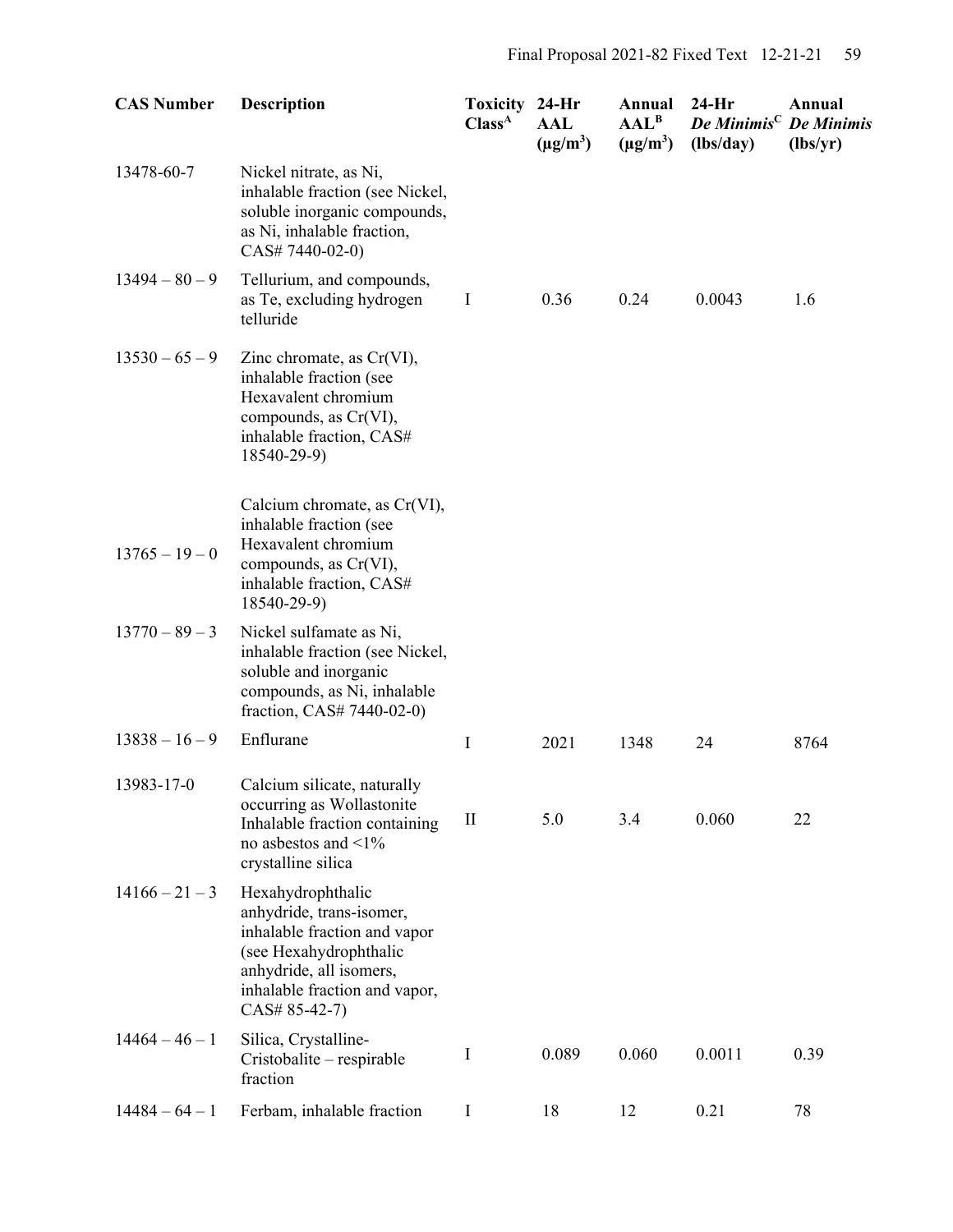| <b>CAS Number</b>                                                                                                                                                             | <b>Description</b>                                                                                                                                            | Toxicity 24-Hr<br>Class <sup>A</sup> | <b>AAL</b><br>$(\mu g/m^3)$ | Annual<br>$AAL^B$<br>$(\mu g/m^3)$ | $24-Hr$<br>$De$ Minimis <sup>C</sup> De Minimis<br>(lbs/day) | Annual<br>(lbs/yr) |
|-------------------------------------------------------------------------------------------------------------------------------------------------------------------------------|---------------------------------------------------------------------------------------------------------------------------------------------------------------|--------------------------------------|-----------------------------|------------------------------------|--------------------------------------------------------------|--------------------|
| 14639-25-9                                                                                                                                                                    | Chromium picolinate, as<br>Cr(III), inhalable fraction (see<br>Trivalent chromium<br>compounds, as Cr(III),<br>inhalable fraction, CAS#<br>$16065 - 83 - 1)$  |                                      |                             |                                    |                                                              |                    |
| $14807 - 96 - 6$                                                                                                                                                              | Talc containing asbestos<br>fibers, respirable fraction                                                                                                       | $\mathbf I$                          | 0.71                        | 0.48                               | 0.0084                                                       | 3.1                |
| $14807 - 96 - 6$                                                                                                                                                              | Talc containing no asbestos<br>fibers, respirable fraction                                                                                                    | $\mathbf{I}$                         | 10                          | 6.7                                | 0.12                                                         | 43                 |
| $14808 - 60 - 7$                                                                                                                                                              | Silica, Crystalline- $\alpha$ -quartz –<br>respirable fraction                                                                                                | $\bf I$                              | 0.089                       | 0.060                              | 0.0011                                                       | 0.39               |
| $14857 - 34 - 2$                                                                                                                                                              | Dimethylethoxysilane                                                                                                                                          | $\mathbf{I}$                         | 11                          | 7.0                                | 0.13                                                         | 48                 |
| $14977 - 61 - 8$                                                                                                                                                              | Chromyl chloride, as Cr(VI),<br>inhalable fraction and vapor                                                                                                  |                                      | 0.0023                      | 0.10                               | 0.000027                                                     | 0.0098             |
| 15244-36-7<br>Manganese (II) sulfate, as<br>Mn, respirable fraction (see<br>Manganese elemental and<br>inorganic compounds, as Mn,<br>respirable fraction, CAS#<br>7439-96-5) |                                                                                                                                                               |                                      |                             |                                    |                                                              |                    |
| 15244-36-7                                                                                                                                                                    | Manganese (II) sulfate, as<br>Mn, inhalable fraction (see<br>Manganese elemental and<br>inorganic compounds, as Mn,<br>inhalable fraction, CAS#<br>7439-96-5) |                                      |                             |                                    |                                                              |                    |
| $15972 - 60 - 8$                                                                                                                                                              | Alachlor, inhalable fraction<br>and vapor                                                                                                                     | $\bf{l}$                             | 3.6                         | 2.4                                | 0.042                                                        | 15                 |
| 16065-83-1                                                                                                                                                                    | Trivalent chromium<br>compounds, as Cr(III),<br>inhalable fraction                                                                                            | $\mathbf{I}$                         | 0.015                       | 0.010                              | 0.00018                                                      | 0.065              |
| 16122-03-5                                                                                                                                                                    | Nickel ammonium chloride,<br>as Ni, inhalable fraction (see<br>Nickel, soluble inorganic<br>compounds, as Ni, inhalable<br>fraction, CAS# 7440-02-0)          |                                      |                             |                                    |                                                              |                    |
| $16219 - 75 - 3$                                                                                                                                                              | Ethylidene norbornene                                                                                                                                         | $\bf{I}$                             | 35                          | 23                                 | 0.42                                                         | 152                |
| $16752 - 77 - 5$                                                                                                                                                              | Methomyl, inhalable fraction<br>and vapor                                                                                                                     | I                                    | 0.71                        | 0.48                               | 0.0085                                                       | 3.1                |
| $16842 - 03 - 8$                                                                                                                                                              | Cobalt hydrocarbonyl, as Co                                                                                                                                   | $\mathbf{I}$                         | 0.70                        | 0.34                               | 0.0084                                                       | 3.1                |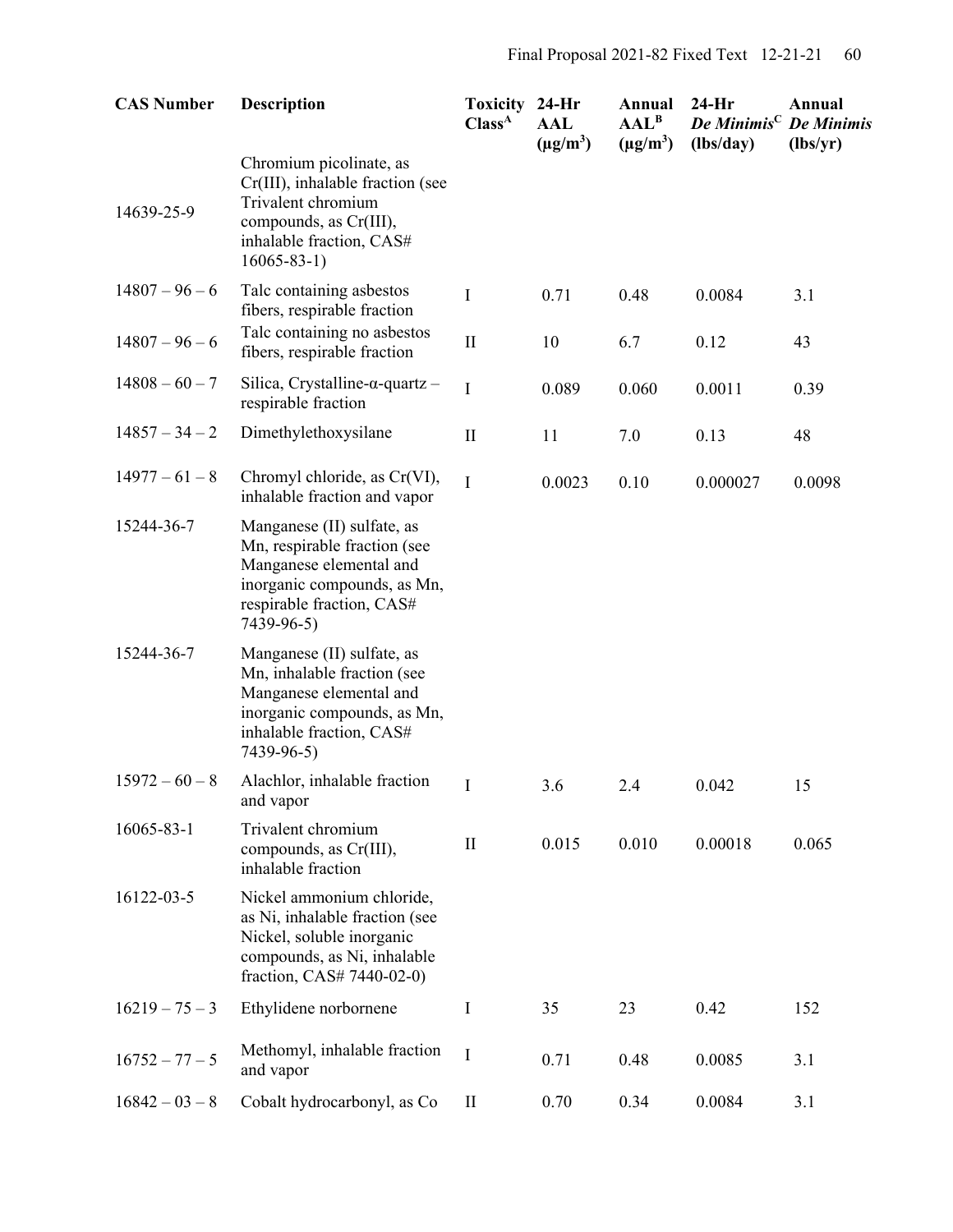| <b>CAS Number</b>                                                                                                                                                                                   | <b>Description</b>                                                                                                                                                                     | Toxicity 24-Hr<br>Class <sup>A</sup> | AAL<br>$(\mu g/m^3)$ | Annual<br>$AAL^B$<br>$(\mu g/m^3)$ | $24-Hr$<br>$De$ Minimis <sup>C</sup> De Minimis<br>(lbs/day) | Annual<br>(lbs/yr) |
|-----------------------------------------------------------------------------------------------------------------------------------------------------------------------------------------------------|----------------------------------------------------------------------------------------------------------------------------------------------------------------------------------------|--------------------------------------|----------------------|------------------------------------|--------------------------------------------------------------|--------------------|
| 17194-00-2                                                                                                                                                                                          | Barium hydroxide, as Ba (see<br>Barium and soluble<br>compounds, as Ba, CAS#<br>7440-39-9)                                                                                             |                                      |                      |                                    |                                                              |                    |
| $17702 - 41 - 9$                                                                                                                                                                                    | Decaborane                                                                                                                                                                             | Ι                                    | 0.89                 | 0.60                               | 0.011                                                        | 3.9                |
| $17804 - 35 - 2$                                                                                                                                                                                    | Benomyl, inhalable fraction                                                                                                                                                            | $\mathbf I$                          | 3.6                  | 2.4                                | 0.043                                                        | 16                 |
| 18282-10-5<br>Tin (VI) oxide, as Sn,<br>inhalable fraction (see Tin,<br>and inorganic compounds, not<br>SnH <sub>4</sub> or indium tin oxide, as<br>Sn, inhalable fraction, CAS#<br>$7440 - 31 - 5$ |                                                                                                                                                                                        |                                      |                      |                                    |                                                              |                    |
| 18540-29-9<br>Hexavalent chromium<br>compounds, as Cr(VI),<br>inhalable fraction                                                                                                                    |                                                                                                                                                                                        | I                                    | 0.00071              | 0.00048                            | 0.0000085                                                    | 0.0031             |
| $19287 - 45 - 7$<br>Diborane                                                                                                                                                                        |                                                                                                                                                                                        | $\mathbf I$                          | 0.39                 | 0.26                               | 0.0046                                                       | 1.7                |
| 19438-63-2<br>6-Methyl-3,4,5,6-tetrahydro-<br>2-benzofuran-1,3-dione (see<br>Methyltetrahydrophthalic<br>anhydride isomers, CAS# 0-<br>$(00-0)$                                                     |                                                                                                                                                                                        |                                      |                      |                                    |                                                              |                    |
| 19438-64-3                                                                                                                                                                                          | $5-Methyl-7,7-$<br>dihydroisobenzofuran-1,3-<br>(3ah, 6h)-dione (see<br>Methyltetrahydrophthalic<br>anhydride isomers, CAS# 0-<br>$00-0)$                                              |                                      |                      |                                    |                                                              |                    |
| $19624 - 22 - 7$                                                                                                                                                                                    | Pentaborane                                                                                                                                                                            | $\mathbf I$                          | 0.046                | 0.031                              | 0.00055                                                      | 0.20               |
| $20816 - 12 - 0$                                                                                                                                                                                    | Osmium tetroxide, as Os                                                                                                                                                                | $\mathbf{I}$                         | 0.011                | 0.0054                             | 0.00013                                                      | 0.048              |
| $21087 - 64 - 9$                                                                                                                                                                                    | Metribuzin                                                                                                                                                                             | $\mathbf I$                          | 18                   | 12                                 | 0.21                                                         | 78                 |
| 21651-19-4                                                                                                                                                                                          | Tin (III) oxide, as Sn,<br>inhalable fraction (see Tin,<br>and inorganic compounds, not<br>SnH <sub>4</sub> or indium tin oxide, as<br>Sn, inhalable fraction, CAS#<br>$7400 - 31 - 5$ |                                      |                      |                                    |                                                              |                    |
| 21725-46-2                                                                                                                                                                                          | Cyanazine, inhalable fraction                                                                                                                                                          | $\mathbf{I}$                         | 0.70                 | 0.34                               | 0.0084                                                       | 3.1                |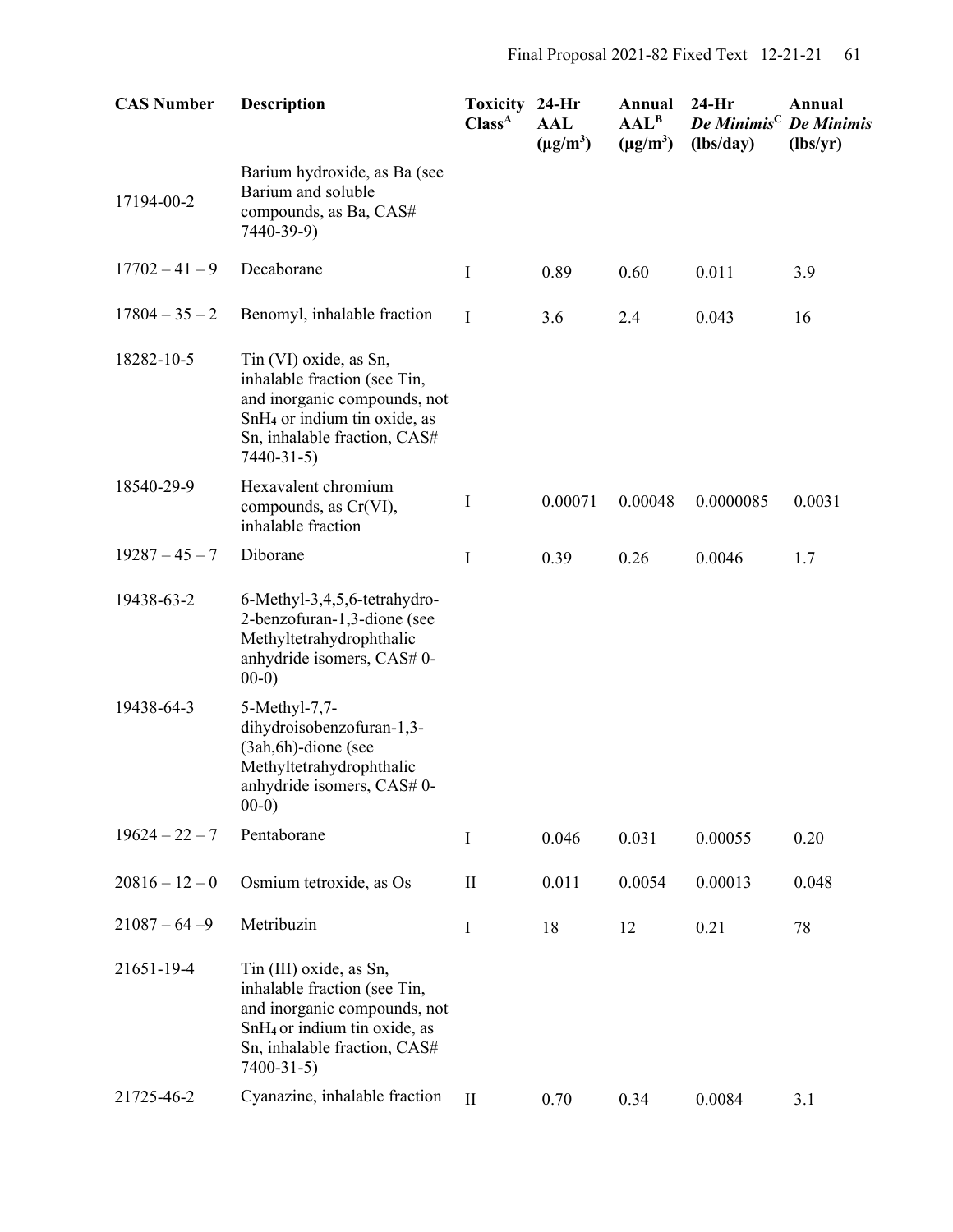| <b>CAS Number</b><br><b>Description</b>                                                                                                                                |                                                                                                                 | Toxicity 24-Hr<br>Class <sup>A</sup> | <b>AAL</b><br>$(\mu g/m^3)$ | Annual<br>$AAL^B$<br>$(\mu g/m^3)$ | $24-Hr$<br>De Minimis $C$<br>(lbs/day) | Annual<br><b>De Minimis</b><br>(lbs/yr) |
|------------------------------------------------------------------------------------------------------------------------------------------------------------------------|-----------------------------------------------------------------------------------------------------------------|--------------------------------------|-----------------------------|------------------------------------|----------------------------------------|-----------------------------------------|
| $22224 - 92 - 6$                                                                                                                                                       | Fenamiphos - inhalable<br>fraction and vapor                                                                    | $\mathbf I$                          | 0.18                        | 0.12                               | 0.0021                                 | 0.78                                    |
| 22781-23-3                                                                                                                                                             | Bendiocarb, inhalable<br>fraction and vapor                                                                     | $\mathbf I$                          | 0.36                        | 0.24                               | 0.0042                                 | 1.6                                     |
| $25013 - 15 - 4$                                                                                                                                                       | Vinyl toluene                                                                                                   | $\mathbf{I}$                         | 1217                        | 812                                | 14                                     | 5277                                    |
| 25013-82-5<br>Chromium acetate, as Cr(III),<br>inhalable fraction (see<br>Trivalent chromium<br>compounds, as Cr(III),<br>inhalable fraction, CAS#<br>$16065 - 83 - 1$ |                                                                                                                 |                                      |                             |                                    |                                        |                                         |
| $25154 - 54 - 5$                                                                                                                                                       | Dinitrobenzene, mixed<br>isomers, inhalable fraction<br>and vapor                                               | $\mathbf{I}$                         | 5.0                         | 3.4                                | 0.060                                  | 22                                      |
| 25167-67-3                                                                                                                                                             | Butene, all isomers                                                                                             | $\mathbf{I}$                         | 2886                        | 1924                               | 34                                     | 12515                                   |
| $25321 - 14 - 6$                                                                                                                                                       | Dinitrotoluene, mixed<br>isomers                                                                                | $\bf{I}$                             | 0.71                        | 0.48                               | 0.0084                                 | 3.1                                     |
| $25322 - 68 - 3$                                                                                                                                                       | Polyethylene glycol, (average<br>molecular weight 200-600)                                                      | $\mathbf I$                          | 50                          | 24                                 | 0.59                                   | 217                                     |
| $25551 - 13 - 7$                                                                                                                                                       | Trimethyl benzene (mixed)<br>isomers)                                                                           | $\mathbf{I}$                         | 619                         | 412                                | 7.4                                    | 2684                                    |
| $26140 - 60 - 3$                                                                                                                                                       | Terphenyls ( $o$ -, m- & p-<br>isomers)                                                                         | $\mathbf{I}$                         | 25                          | 17                                 | 0.30                                   | 108                                     |
| $26471 - 62 - 5$                                                                                                                                                       | 2,4- and 2,6-Toluene<br>diisocyanate (as a mixture),<br>inhalable fraction and vapor                            | $\perp$                              | 0.025                       | 0.070                              | 0.00030                                | 0.11                                    |
| 26590-20-5                                                                                                                                                             | Methyltetrahydrophthalic<br>anhydride (see<br>Methyltetrahydrophthalic<br>anhydride isomers, CAS#0-<br>$(00-0)$ |                                      |                             |                                    |                                        |                                         |
| $26628 - 22 - 8$                                                                                                                                                       | Sodium azide                                                                                                    | $\mathbf I$                          | 1.0                         | 0.69                               | 0.012                                  | 4.3                                     |
| $26628 - 22 - 8$                                                                                                                                                       | Sodium azide, as Hydrazoic<br>acid vapor                                                                        | $\mathbf I$                          | 0.39                        | 0.26                               | 0.0046                                 | 1.7                                     |
| $26952 - 21 - 6$                                                                                                                                                       | Isooctyl alcohol                                                                                                | III                                  | 5542                        | 2639                               | 66                                     | 24033                                   |
| $31242 - 93 - 0$                                                                                                                                                       | o-Chlorinated diphenyl oxide                                                                                    | III                                  | 7.4                         | 5.0                                | 0.088                                  | 32                                      |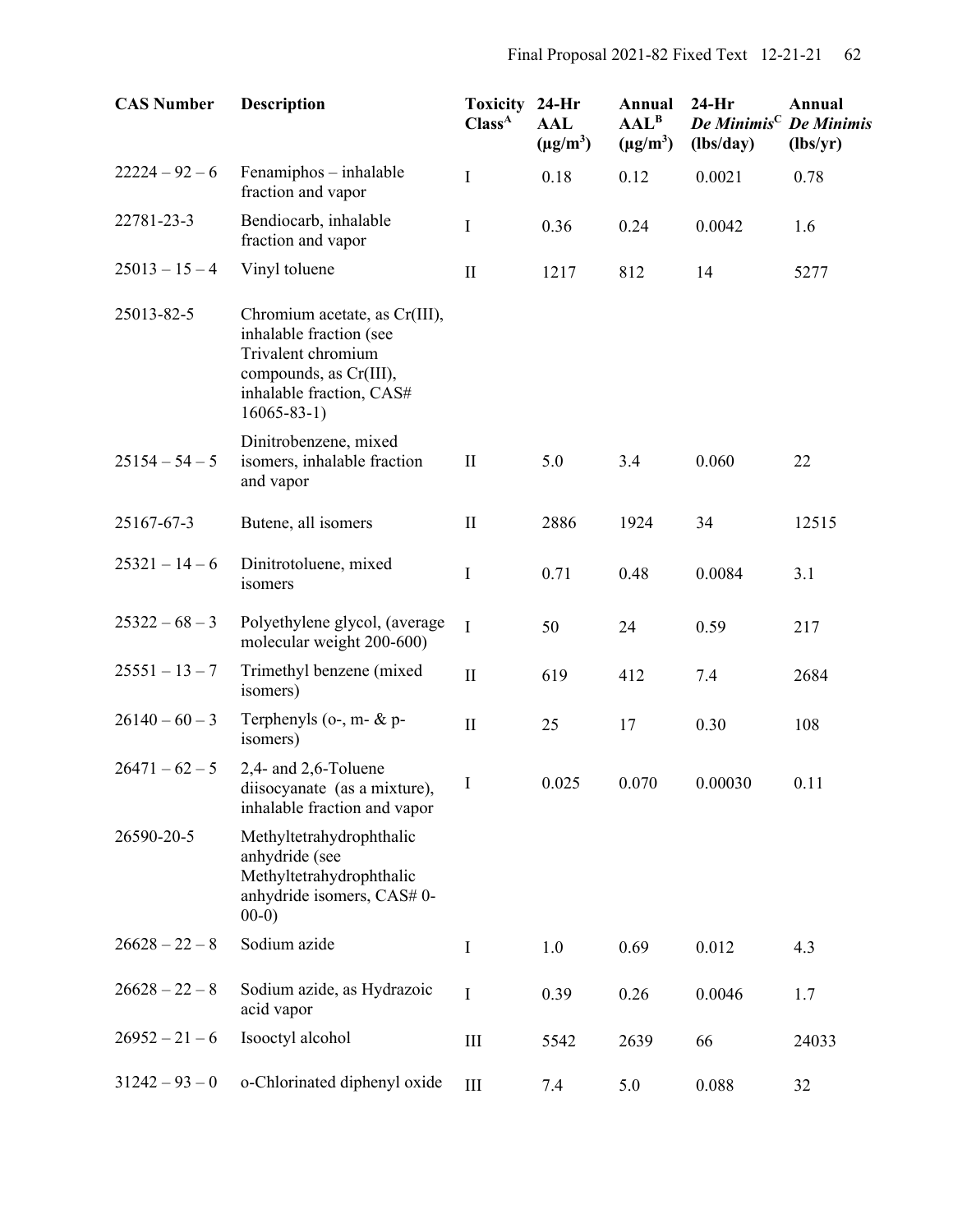| <b>CAS Number</b><br><b>Description</b>                                                                                                                                              |                                                                                                                                                                 | Toxicity 24-Hr<br>Class <sup>A</sup> | AAL<br>$(\mu g/m^3)$ | Annual<br>$AAL^B$<br>$(\mu g/m^3)$ | $24-Hr$<br>De Minimis <sup>C</sup> De Minimis<br>(lbs/day) | Annual<br>(lbs/yr) |
|--------------------------------------------------------------------------------------------------------------------------------------------------------------------------------------|-----------------------------------------------------------------------------------------------------------------------------------------------------------------|--------------------------------------|----------------------|------------------------------------|------------------------------------------------------------|--------------------|
| $34590 - 94 - 8$                                                                                                                                                                     | 2 (2-Methoxymethylethoxy)<br>propanol                                                                                                                           | $\mathbf{I}$                         | 3048                 | 2032                               | 36                                                         | 13218              |
| $35400 - 43 - 2$                                                                                                                                                                     | Sulprofos, inhalable fraction<br>and vapor                                                                                                                      | $\mathbf I$                          | 0.36                 | 0.24                               | 0.0042                                                     | 1.5                |
| 42498-58-8<br>2,3,5,6-Tetrahydro-2-<br>methylphthalic anhydride (see<br>Methylterthydrophthalic<br>anhydride isomers, CAS# 0-<br>$(00-0)$                                            |                                                                                                                                                                 |                                      |                      |                                    |                                                            |                    |
| 50926-11-9                                                                                                                                                                           | Indium tin oxide, respirable<br>fraction                                                                                                                        | $\mathbf{I}$                         | 0.00050              | 0.00034                            | 0.0000060                                                  | 0.0022             |
| 51349-94-1<br>Manganese (II) phosphate, an<br>Mn, respirable fraction (see<br>Manganese elemental and<br>inorganic compounds, as Mn,<br>respirable fraction, CAS#<br>$7439 - 96 - 5$ |                                                                                                                                                                 |                                      |                      |                                    |                                                            |                    |
| 51349-94-1                                                                                                                                                                           | Manganese (II) phosphate, as<br>Mn, inhalable fraction (see<br>Manganese elemental and<br>inorganic compounds, as Mn,<br>inhalable fraction, CAS#<br>7439-96-5) |                                      |                      |                                    |                                                            |                    |
| $53469 - 21 - 9$                                                                                                                                                                     | Chlorodiphenyl (42%<br>chlorine)                                                                                                                                | I                                    | 3.6                  | 2.4                                | 0.043                                                      | 16                 |
| $55566 - 30 - 8$                                                                                                                                                                     | Tetrakis (hydroxymethyl)<br>phosphonium sulfate                                                                                                                 | I                                    | 7.1                  | 4.8                                | 0.084                                                      | 31                 |
| 57454-67-8                                                                                                                                                                           | Cobalt carbonate, as Co,<br>inhalable fraction (see Cobalt<br>and inorganic compounds as<br>Co, inhalable fraction, CAS#<br>$7440 - 48 - 4$ )                   |                                      |                      |                                    |                                                            |                    |
| 60459-08-7                                                                                                                                                                           | Cobalt sulfate, as Co,<br>inhalable fraction (see Cobalt<br>and inorganic compounds, as<br>Co, inhalable fraction, CAS#<br>7440-48-4)                           |                                      |                      |                                    |                                                            |                    |
| $61788 - 32 - 7$                                                                                                                                                                     | Hydrogenated terphenyls<br>(nonirradiated)                                                                                                                      | III                                  | 73                   | 49                                 | 0.87                                                       | 317                |
| $64742 - 81 - 0$                                                                                                                                                                     | Kerosene, as total<br>hydrocarbon vapor                                                                                                                         | $\rm II$                             | 1006                 | 671                                | 12                                                         | 4362               |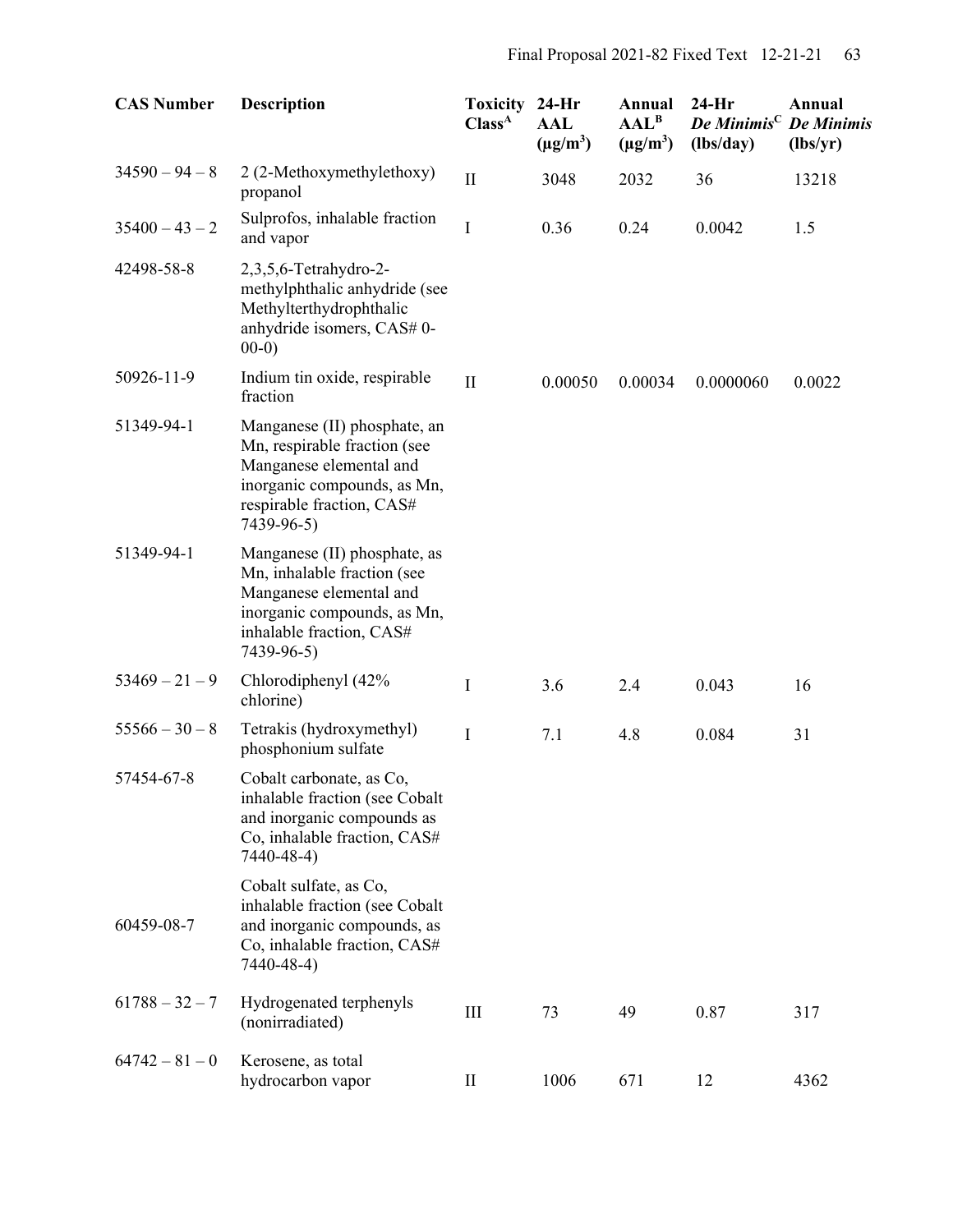| <b>CAS Number</b> | <b>Description</b>                                      | Toxicity 24-Hr<br>Class <sup>A</sup> | AAL<br>$(\mu g/m^3)$ | Annual<br>$AAL^B$<br>$(\mu g/m^3)$ | $24-Hr$<br>De Minimis <sup>C</sup> De Minimis<br>(lbs/day) | Annual<br>(lbs/yr) |
|-------------------|---------------------------------------------------------|--------------------------------------|----------------------|------------------------------------|------------------------------------------------------------|--------------------|
| $65996 - 93 - 2$  | Coal tar pitch volatiles, as<br>benzene soluble aerosol | I                                    | 0.71                 | 0.48                               | 0.0084                                                     | 3.1                |
| $74222 - 97 - 2$  | Sulfometuron methyl,<br>inhalable fraction and vapor    | $\mathbf{I}$                         | 25                   | 17                                 | 0.30                                                       | 108                |
| $86290 - 81 - 5$  | Gasoline                                                | $\mathbf{I}$                         | 4477                 | 2985                               | 53                                                         | 19414              |
| 95465-99-9        | Cadusafos, inhalable fraction<br>and vapor              | I                                    | 0.0036               | 0.0024                             | 0.000042                                                   | 0.016              |
| 111988-49-9       | Thiacloprid, inhalable<br>fraction                      | I                                    | 0.71                 | 0.48                               | 0.0085                                                     | 3.1                |
| 128639-02-1       | Carfentrazone-ethyl,<br>inhalable fraction              | $\mathbf{I}$                         | 5.0                  | 3.4                                | 0.060                                                      | 22                 |
| 131341-86-1       | Fludioxonil, inhalable<br>fraction                      | I                                    | 3.6                  | 2.4                                | 0.042                                                      | 16                 |
| 946578-00-3       | Sulfoxaflor, inhalable fraction                         |                                      | 0.36                 | 0.24                               | 0.0042                                                     | 1.6                |

### **Footnotes:**

a.

|  | <sup>A</sup> Toxicity Classification as classified in Env-A 1407, in general: |
|--|-------------------------------------------------------------------------------|
|  | Toxicity Class I: Classification established pursuant to Env-A 1407.02.       |
|  | Toxicity Class II: Classification established pursuant to Env-A 1407.03.      |
|  | Toxicity Class III: Classification established pursuant to Env-A 1407.04.     |

<sup>B</sup> Ambient air limit.

 $\overline{C}$  De minimis values were calculated using non-rounded AALs. The AALs and de minimis values represented in this table are rounded to whole numbers or 2 significant figures if less than 10.

 $E$  Denotes regulated toxic air pollutants which have data limitations preventing derivation of AALs in accordance with Env-A 1411.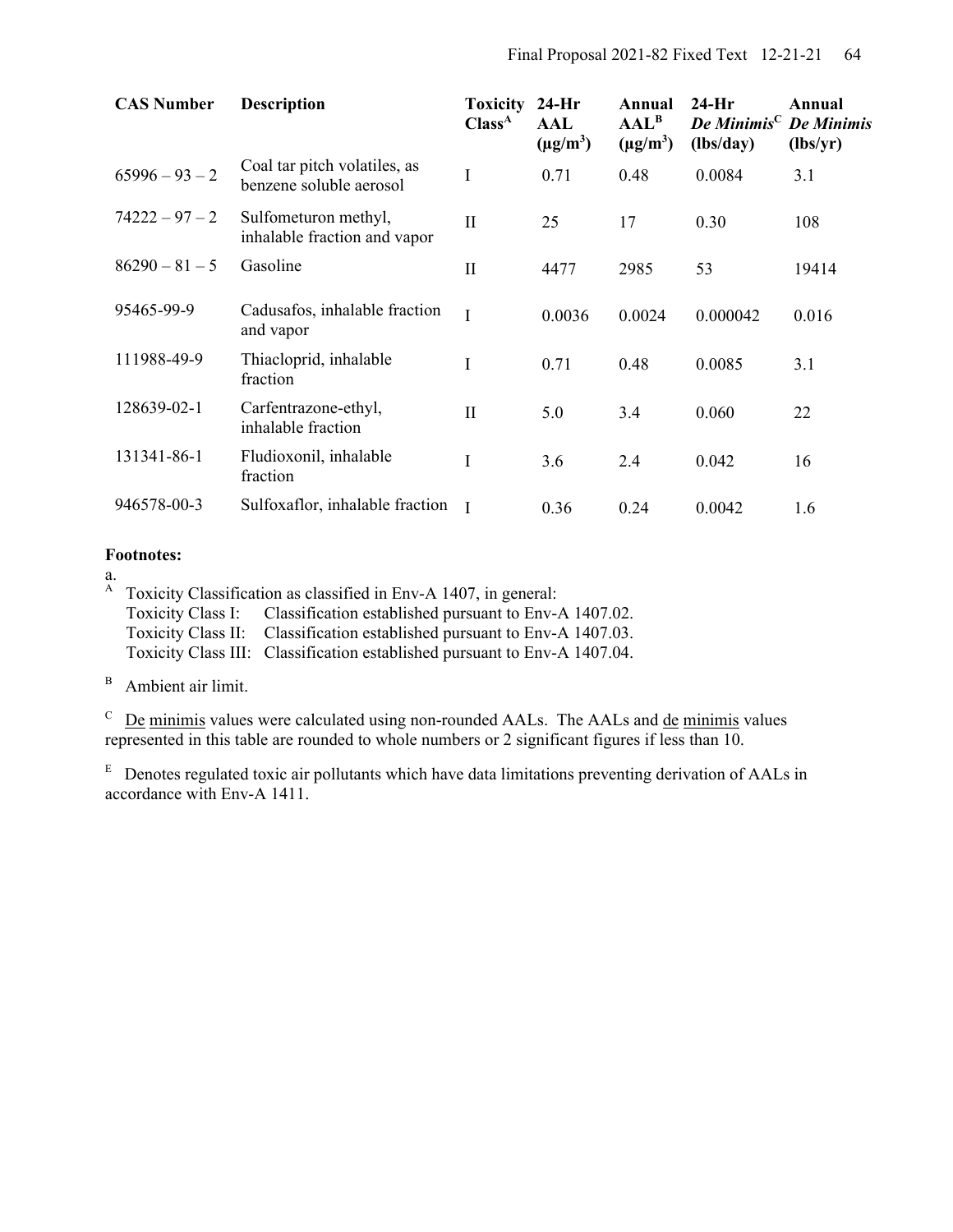| Rule                     | <b>State Statute Implemented</b>              |
|--------------------------|-----------------------------------------------|
| Env-A 1401               | RSA 125-I:1; RSA 125-I:2; RSA 125-I:3, I & II |
| Env-A $1402.01(a)$ & (b) | RSA 125-I:3, $III(a)$                         |
| Env-A $1402.01(c)$ & (d) | RSA 125-I:3, III(b)                           |
| Env-A 1402.02            | RSA 125-I:3, III(c)                           |
| Env-A 1402.03            | RSA 125-I:3, III(c)                           |
| Env-A 1403.01 & 1403.02  | RSA 125-I:3, I; RSA 125-I:5, I & V            |
| Env-A 1404               | RSA 125-I:5, V                                |
| Env-A 1404.07            | RSA 125-I:5, V & RSA 125-I:2, VI              |
| Env-A 1405.01            | RSA 125-I:3, I; RSA 125-I:5, I & V            |
| Env-A 1405.02-1405.04    | RSA 125-I:1; RSA 125-I:2; RSA 125-I:3, I & II |
| Env-A 1406               | RSA 125-I:5, I & IV                           |
| Env-A 1407               | RSA 125-I:2, XIV; RSA 125-I:4                 |
| Env-A 1408 - 1411        | RSA 125-I:4                                   |
| Env-A 1412               | RSA 125-I:4, V                                |
| Env-A 1413               | RSA 125-I:1; RSA 125-I:5                      |
| Env-A 1414               | RSA 125-I:4                                   |

#### **APPENDIX A: STATE STATUTES IMPLEMENTED**

#### **APPENDIX B: STATUTORY DEFINITIONS**

#### **RSA 125-C:2**

III-a. "Biomass'' means organic matter used as a fuel, not including wood derived from construction and demolition debris, as defined in RSA 149-M:4, IV-a; wood which has been chemically treated; or agricultural crops or aquatic plants or byproducts from such crops or plants, which have been used to rehabilitate a contaminated or brownfields site through a process known as "phytoremediation.''

#### **RSA 125-I:2**

VI. "Compliance boundary'' means the boundary of the property on which the stationary source is located or an alternate compliance boundary determined by the department in accordance with rules adopted pursuant to this chapter.

XVII. "Uncontrolled emission" means any emission of a regulated toxic air pollutant from a device or process at a stationary source that is not subject to treatment or removal by pollution control equipment prior to being emitted to the ambient air, or is emitted to the ambient air in amounts which have not been limited by conditions in an enforceable permit or document.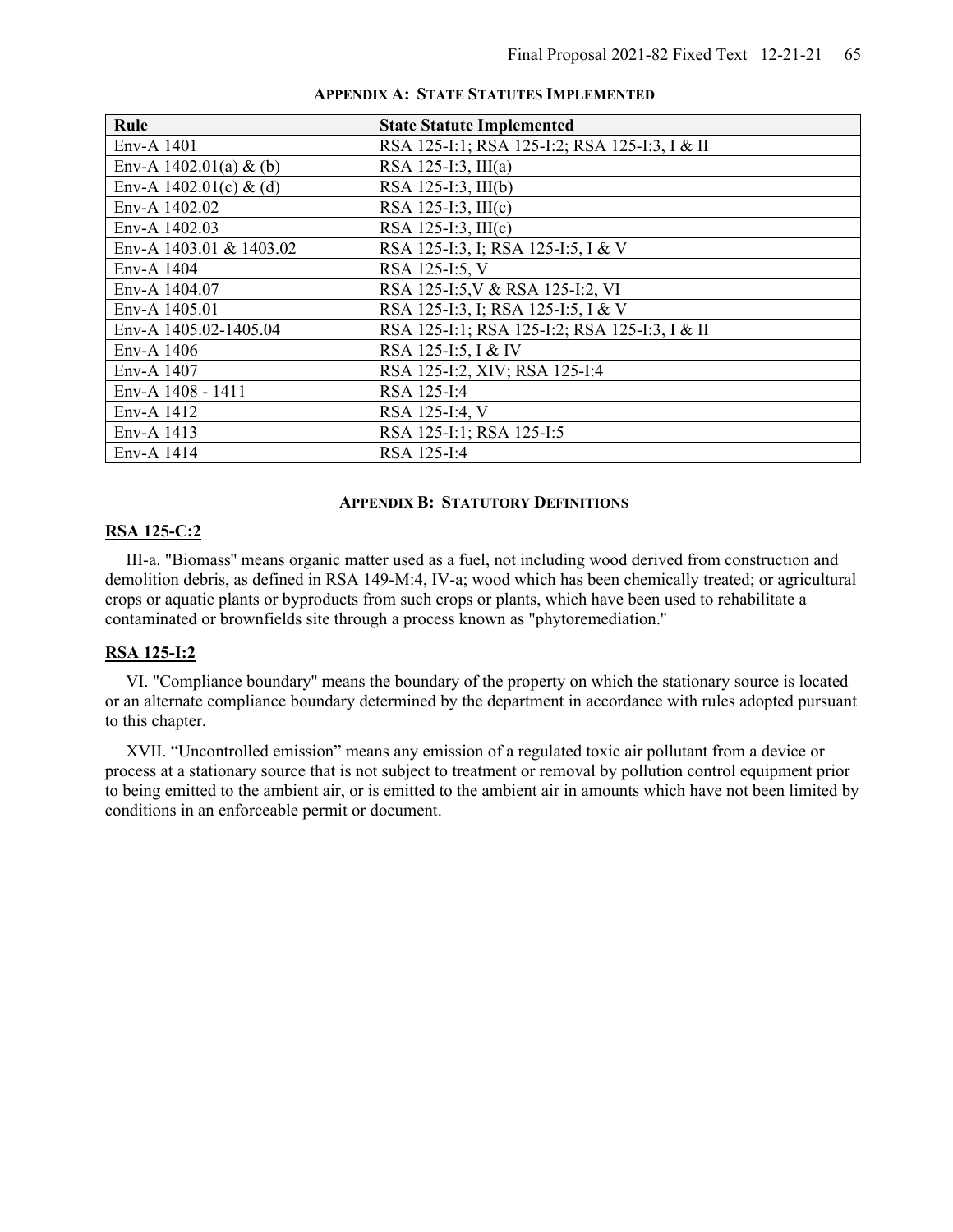

The State of New Hampshire **DEPARTMENT OF ENVIRONMENTAL SERVICES**

# **Robert R. Scott, Commissioner**

*\_\_\_\_\_\_\_\_\_\_\_\_*

## **FP 2021-82, Env-A 1400 Regulated Toxic Air Pollutants Summary of Comments on Initial Proposal with DES Responses December 21, 2021**

## **Introduction**

Env-A 1400, Regulated Toxic Air Pollutants, implements RSA 125-I, the Air Toxic Control Act (Act), by listing regulated toxic air pollutants (RTAPs), classifying them, and establishing ambient air limits (AALs). The purpose of the statute is to prevent, control, abate, and limit the emissions of toxic air pollutants into the ambient air. The ambient air limits established under the rules are intended to promote public health by reducing human exposure to toxic air pollutants.

As required by RSA 125-I, the New Hampshire Department of Environmental Services (the Department) proposes changes to the list of RTAPs and their AALs every few years to reflect updates made to the list of chemical substances by the American Conference of Governmental Industrial Hygienists (ACGIH) and the US EPA's Integrated Risk Information System (IRIS). In this rulemaking, the ACGIH and IRIS updates for 2017, 2018, and 2019 are proposed to be incorporated. In that time frame, a total of 121 new chemical substances were added and 21 were removed.

The Department is also proposing changes to clarify sources obligations under the rule. These changes include: adding some definitions to clarify which form and portion of certain pollutants are subject to the standards; clarifying the procedures for how sources evaluate and document compliance with standards; clarifying compliance boundary criteria at facilities with leased property; clarifying the situations in which an air permit is required and the timing and content of applications for such permits; and, clarifying the opportunities and procedures for sources to request custom compliance demonstration methods – and the criteria against which the Department evaluates such requests.

Two members of the public attended the public hearing in person and 13 members of the public attended remotely via WebEx on September 29, 2021. Five members of the public submitted written comments. Written comments were also received from the Office of Legislative Services, Administrative Rules (OLS); those comments and the Department's responses thereto begin on page 5. Section/paragraph numbers refer to numbers in the IP unless otherwise noted.

## **Env-A 1400 generally re: toxic chemicals**

## *Comment:*

*"…For many years I have encouraged the Department to look at persistent toxic substances*  as a group of chemicals with properties that make their continued dispersal into the *environment an unacceptable and unnecessary risk to public health. Lead, mercury, and cadmium are examples of persistent, toxic substances because they accumulate in the environment and in the human body and cause harm in low doses…*

*According to the Seventh Biennial Report:*

*As research findings demonstrate linkages between persistent toxic substances and biological injury, they continue to reinforce the Commission's conclusions, which are fundamental to its proposed policy approach: persistent toxic substances are too dangerous to the biosphere and*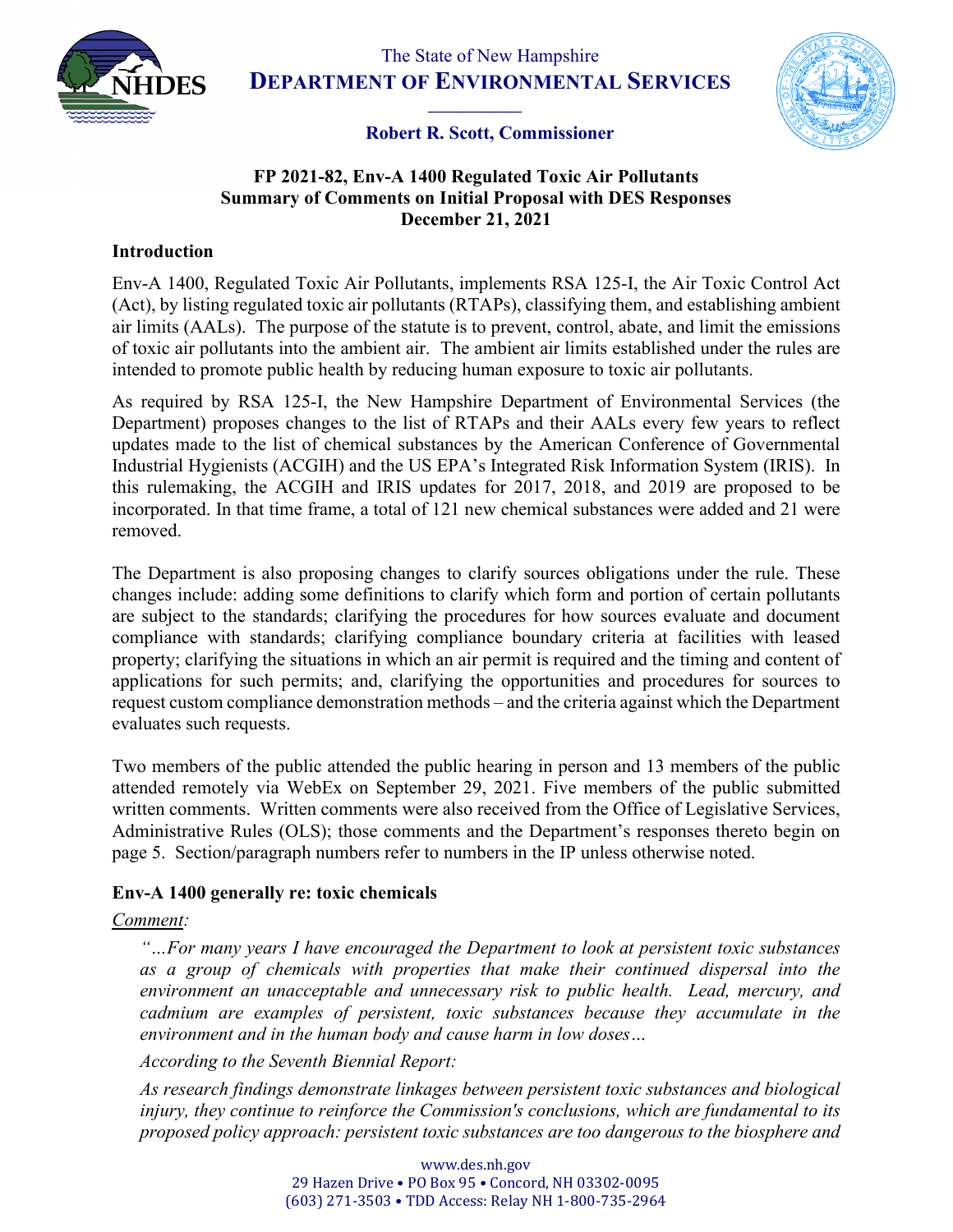*to humans to permit their release in any quantity, and all persistent toxic substances are dangerous to the environment, deleterious to the human condition, and can no longer be tolerated in the ecosystem, whether or not unassailable scientific proof of acute or chronic damage is universally accepted.*

*…The Department needs to acknowledge the truth about persistent, toxic chemicals that include heavy metals, dioxin, and per-and polyfluoroalkyl substances. Present and proposed regulatory standards for these pollutants are not health-based because these standards continue to allow toxic loading of the environment…*

## Response:

NH RSA 125-I, the Air Toxic Control Act is the regulatory basis upon which Env-A 1400, Regulated Toxic Air Pollutants rule is based. The General Court has made a policy decision in NH RSA 125-I which states that the purpose of the Act is "to promote the public health of the state by reducing human exposure to toxic chemicals by regulating releases of toxic chemicals into the ambient air." The Act specifically identifies regulated toxic air pollutants (RTAPs) as hazardous air pollutants pursuant to Section 112(b) of the Clean Air Act and those chemical substances for which a threshold limit value has been established by the American Conference of Governmental Industrial Hygienists.

In order to achieve the purpose of the Act, under NH RSA 125-I:4, III, the Department is required to adopt rules, pursuant to RSA 541-A, designating a short-term and long-term ambient air limit (AAL). AALs are specific to each RTAP. In establishing AALs, the Department shall rely on threshold limit values (TLV), reference concentration limits (RfC), and such other generally accepted scientific data as may be available.

A TLV is an estimate based on the known toxicity in humans of a given substance and the reliability and accuracy of the latest sampling and analytical methods. A TLV is believed to be a level to which a worker can be exposed per shift in the worktime without adverse effects. A RfC is an estimate of a continuous inhalation exposure to the human population (including sensitive subgroups) that is likely to be without an appreciable risk of deleterious effects during a lifetime. The list of RTAPs and their AALs are updated every few years to reflect changes made to the list of chemical substances by the American Conference of Governmental Industrial Hygienists (ACGIH) and the US EPA's Integrated Risk Information System (IRIS). In this rulemaking, the ACGIH and IRIS updates for 2017, 2018, and 2019 are proposed to be incorporated. In that time frame, a total of 121 new chemical substances were added and 21 were removed. The AALs established in this proposed rulemaking are based on the most recent science and exposure levels that are protective of human health and the environment.

With respect to evaluating the cumulative toxic effects of the emissions of multiple pollutants and the long-term accumulation of persistent toxic pollutants, the Act does not provide Department a regulatory basis upon which to establish limits based on these parameters.

Therefore, the Department has not revised the rules in response to this comment.

# **Env-A 1400 generally re: Formaldehyde Values**

*Comment 1:*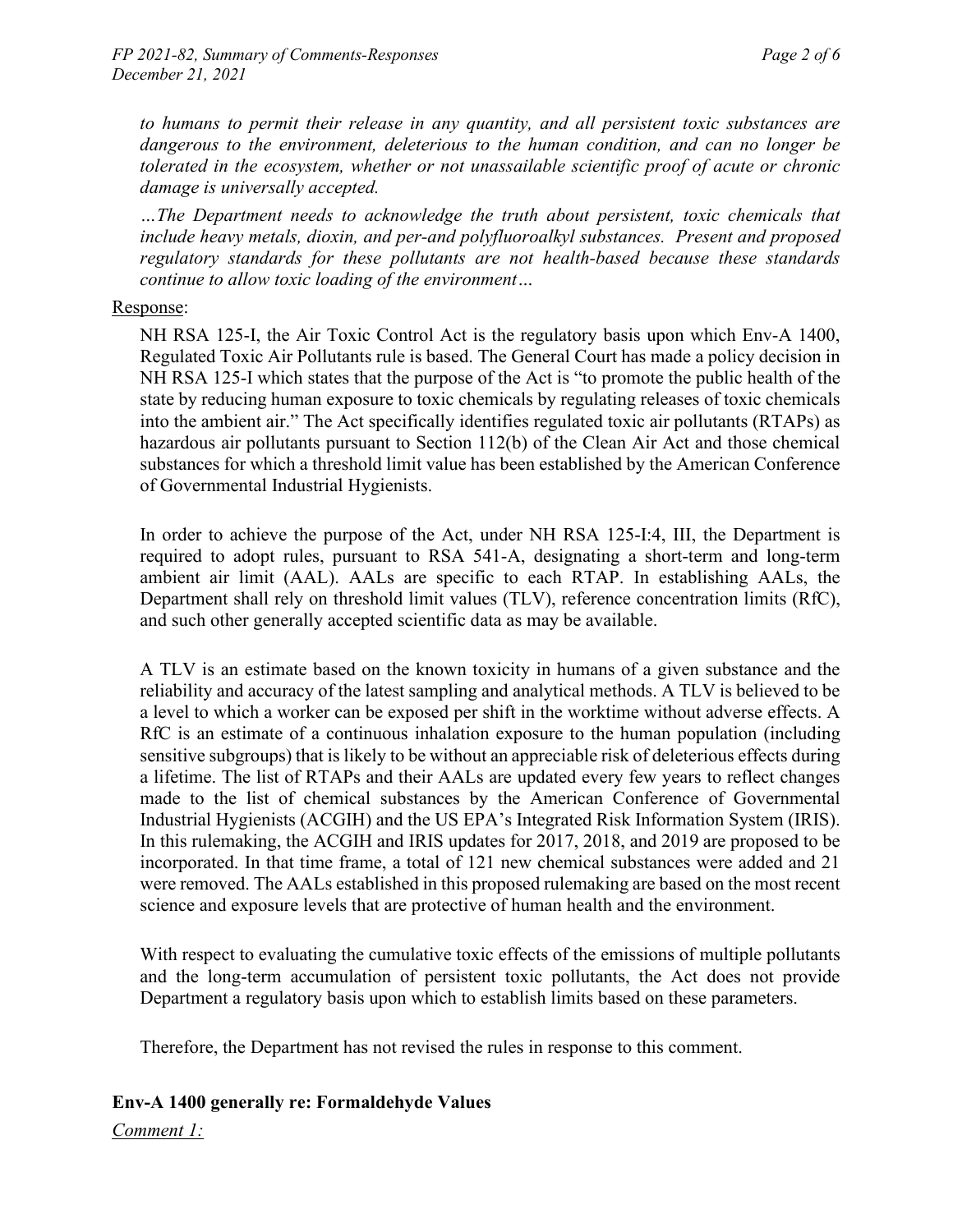*"Given the scientific evidence demonstrating clear observable thresholds for effects from formaldehyde inhalation exposure, we continue to recommend NHDES not establish annual and 24-hr AALs that do not reflect the latest science. NHDES should: (1) use a threshold mode of action to calculate the annual AAL, and (2) use only acute exposure information and associated values as the basis for the 24-hr AAL."*

### *Comment 2:*

*"The NH DEP [DES] is proposing a 24-hr AAL for formaldehyde of 9.8 µg/m3 based on chronic exposure health studies and an annual AAL of 1.8 µg/m3 based on linear, nonthreshold extrapolation of an occupational study. In contrast, the ATSDR acute MRL for formaldehyde of 49 µg/m3 provides a scientifically defensible 24-hour AAL for New Hampshire. Similarly, the ATSDR chronic MRL for formaldehyde of 9.8 µg/m3 provides a scientifically defensible annual AAL for New Hampshire. These values are conservative values that are protective of the general population, including susceptible subpopulations. They are based on the large body of toxicology and epidemiologic literature for formaldehyde, including mode-of-action considerations, and are comparable to (or the same as) values other bodies and authoritative organizations have derived."*

### Response to Comments:

The EPA's Integrated Risk Information System (IRIS) contains peer-reviewed, consensus based toxicity factors and is the primary source of toxicity information used by the NHDES (the Department). IRIS currently contains a formaldehyde inhalation Unit Risk factor that is used in calculating cancer risk. The calculation of an annual AAL based on a cancer endpoint is consistent with the approach of other states, including MA, ME, VT, NY and NJ. It should be noted that EPA has developed a draft IRIS formaldehyde assessment and this assessment addresses both non-cancer and cancer human health effects that may result from chronic inhalation exposure to this chemical. If EPA publishes an updated formaldehyde risk characterization on IRIS, the Department will review the characterization and make adjustment(s), if appropriate, to the  $AAL(s)$ . Therefore, the Department will establish the annual AAL as originally proposed, at 1.8  $\mu$ g/m<sup>3</sup>. The Department notes that this is an increase from the current annual AAL of 0.88  $\mu$ g/m<sup>3</sup>.

Regarding the 24-hour AAL, the non-cancer adverse health effects of formaldehyde are largely a manifestation of its ability to irritate mucous membranes. As a result of its solubility in water and high reactivity, formaldehyde is efficiently absorbed into the mucus layers protecting the eyes and respiratory tract where it rapidly reacts, leading primarily to localized irritation. Env-A 1400 allows for emission up to the 24-hour AAL, but the average concentration over the course of the year must be at/below the annual AAL. There may be intermittent exposures throughout the year at concentrations up to the 24-hour AAL, and this exposure pattern could be repeated for many years. ATSDR acknowledges that there are uncertainties inherent in the application of the procedures to derive less than lifetime MRLs. As an example, acute inhalation MRLs may not be protective for health effects that are delayed in development or are acquired following repeated acute insults, such as hypersensitivity reactions, asthma, or chronic bronchitis. Based on the potential for repeated, intermittent exposures over a lifetime and formaldehyde potentially being a sensitizing agent, the Department will adopt the ATSDR chronic inhalation MRL as the 24-hour AAL to promote public health. For comparison purposes, Cal EPA has both an 8-hour Reference Exposure Level (REL) and a chronic REL of 9 µg/m<sup>3</sup> which is similar to the 24-hour AAL (9.8 µg/m<sup>3</sup>) the Department is adopting.

The Department has not revised the rule in response to these comments.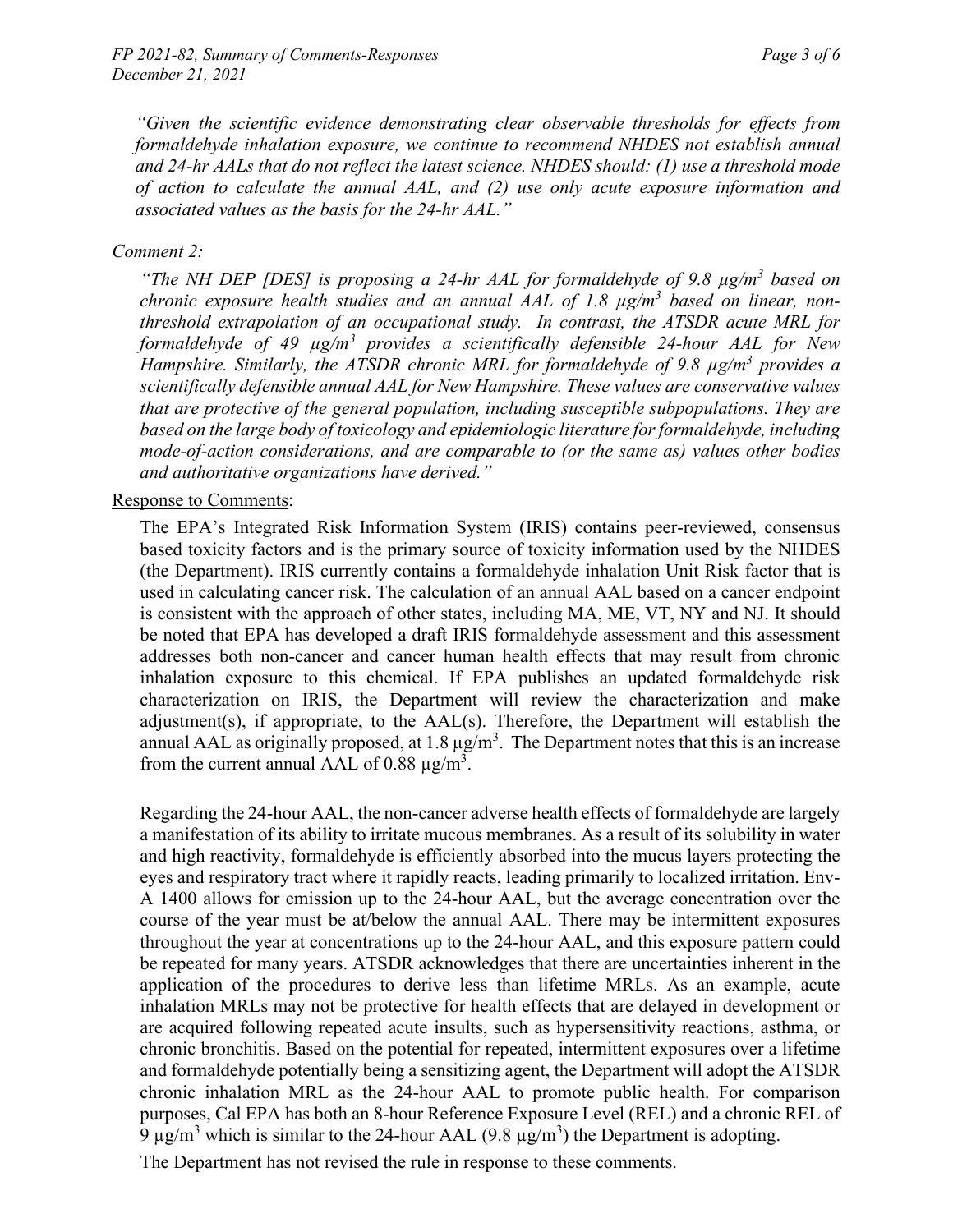### **Env-A 1401.03 and 1402.02 re: Renewable Natural Gas (RNG)**

#### *Comment:*

*Renewable Natural Gas (RNG) should be included in the list of exempt fuels in Env-A 1400 because it's characteristics are very similar to fossil fuel-based natural gas, which is exempt from Env-A 1400. In addition, there are other renewable fuels such as biodiesel and biomass that are exempt from Env-A 1400.*

#### Response:

The use of the term bio synthetic gas in the current Env-A 1400 regulations comes directly from RSA 362-A, Limited Electrical Energy Producers Act, and specifies that it does not include gaseous renewable fuel derived from anaerobic digestion or composting. Therefore, Renewable Natural Gas (RNG) would not be included in the existing bio synthetic gas definition. The term RNG is specific to pipeline gas quality specifications listed for injection of biogas into the Liberty Utilities gas distribution system. The Department is aware of other gaseous fuels – specifically processed landfill gas (LFG) – that is generated and used in NH that may not specifically use the term RNG but have a similar contaminant content. In addition, EPA has specifically adopted a definition of non-hazardous secondary materials to include LFG and treats it as equivalent to other gaseous fuels such as biogas. Having a consistent term, to the extent possible, allows for consistent applicability of regulations for the use of these fuels and better clarity to regulated sources.

The Department agrees that based on available information, emissions of RTAPs from the combustion of certain gaseous fuels other than bio synthetic gas at stationary sources are adequately regulated under other provisions of state or federal law and pose little risk to human health. Specifically, the Department is aware of the potential for the formation of formaldehyde emissions from internal combustion engines when LFG has not been processed sufficiently to remove siloxanes. However, the removal of siloxane reduces the potential formation of formaldehyde emissions. Therefore, the Department is proposing to include an exemption for LFG in Env-A 1400 specifically to LFG that has been sufficiently processed to remove siloxane contaminants.

Therefore, the Department has revised the proposed rule by establishing a definition for "processed landfill gas" in Env-A 1401.03(k) and adding processed landfill gas to the list of exemptions in Env-A 1402.02.

### **Env-A 1403.01 and Env-A 1404.07 re: leased property and the compliance boundary**

#### *Comment:*

*The proposed language in Env-A 1404.07 moves "leased property" to outside of the compliance boundary and Env-A 1403.01 requires sources to demonstrate compliance with the new compliance boundary within 90 days following the effective date of the final rule. The Department should add language to allow existing sources not to remodel emissions to demonstrate compliance solely due to a change in the [Department's] definition of compliance boundary. . Specifically, if there have been no changes to the source's process equipment and no changes to the ambient air quality limits (AALs) for the applicable pollutants, and the lessee agrees; sources should be able to continue to demonstrate compliance using their existing compliance boundary (i.e., the property line) until a change in process or AALs occurs. Property owners and tenants should be provided with the flexibility to agree to their own lease*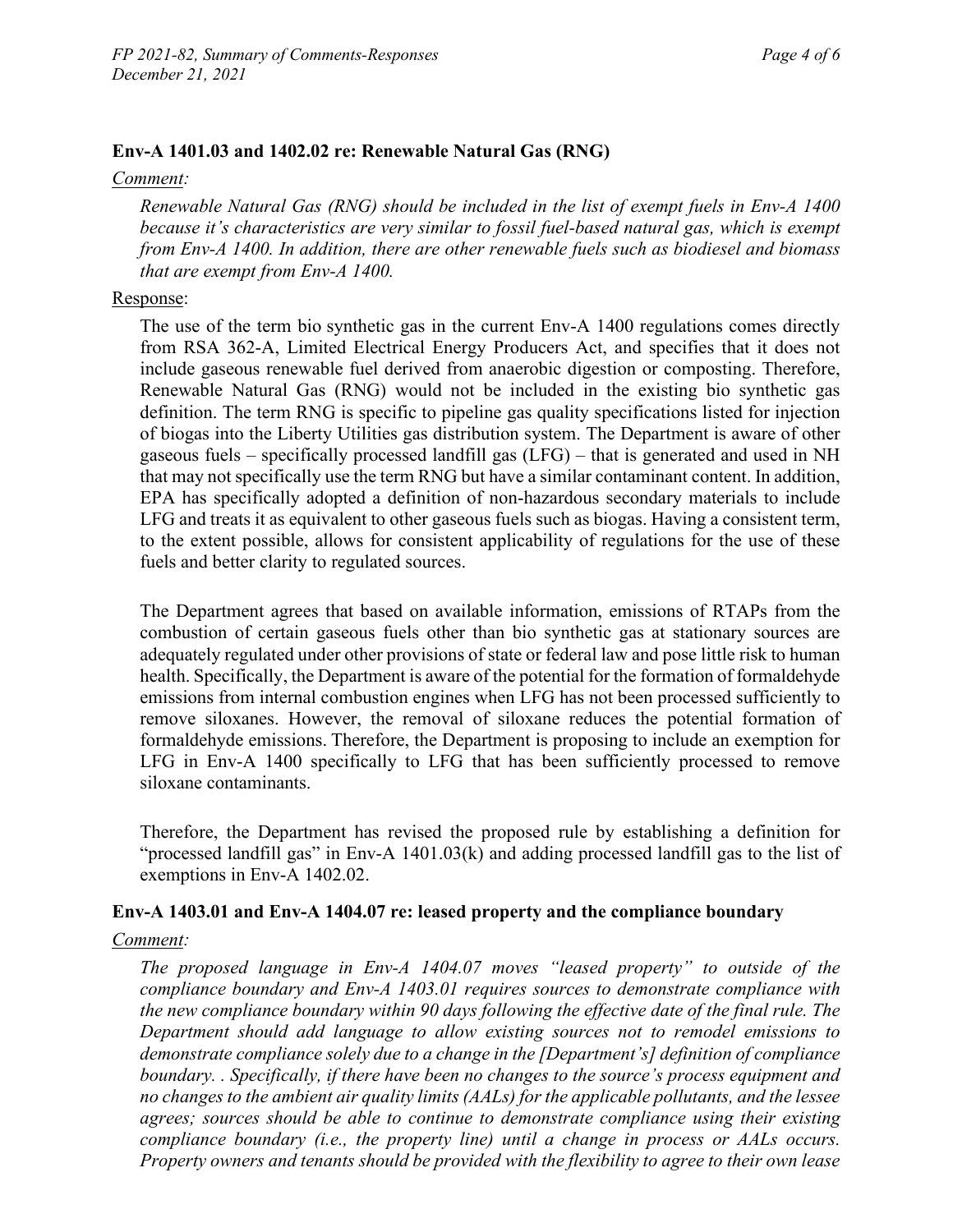*terms. As such, compliance demonstrations can be updated with new compliance boundaries upon request by the lessee. If the lessee waives the request, a new demonstration should not be required.*

### Response:

In accordance with RSA 125-I, uncontrolled emissions of RTAPs cannot exceed AALs at or beyond the compliance boundary. The Department treats property owned by one party but leased to another (lessee) as outside the compliance boundary and therefore is public property and requires that lessors manage their emissions of RTAPs such that they do not cause exceedances of AALs on property that they lease to others.

Relative to the timing of compliance, RSA 125-I states that when new or amended RTAPs or AALs are published, existing sources are required to update their compliance demonstrations to reflect the new requirements within 90 days of the effective date of the rule. Sources may have up to three years to make those changes necessary to demonstrate compliance with the new requirements. The Department is proposing to use this same transition system for the change to compliance boundaries relative to leased property.

Under these provisions, lessees will be required to either; demonstrate compliance with the changed compliance boundary, or submit a permit application and compliance plan describing steps they will take such that they can demonstrate compliance within three years. NHDES maintains that this system provides sources sufficient time to come into compliance with changed requirements.

The Department did not make any changes to the proposed rule regarding property leased to others or timing of compliance in response to this comment.

### **From OLS:**

### **Env-A 1403.01(b)(1) and 1405.04 re: revisions to take effect after publication of special notice in Rulemaking Register**

### *Comment:*

"*Note to Agency: Pursuant to RSA 125-I;4, IV, the revisions "shall not take effect until such publication of a special notice in the Rulemaking Register has occurred."…While not specifically required by the statute, making the effective date of the rule match the publication*  date makes it easier for the regulated community to determine the effective date as the date *will appear in the rule's source note."*

### Response:

The Department agrees that while not required, it is preferable that the effective date of the rule matches the date of publication in the Rulemaking Register to eliminate any potential confusion by the regulated community. The Department will make sure that these dates coincide. Moreover, while the timeframe for compliance with the standards is established in RSA 125-I:5, IV, and is triggered upon the publication date of the Rulemaking Notice (as correctly specified in the rule), synchronizing the effective date of the rule with the date of publication of the Rulemaking Register will also eliminate any confusion as for both the agency and the regulated community.